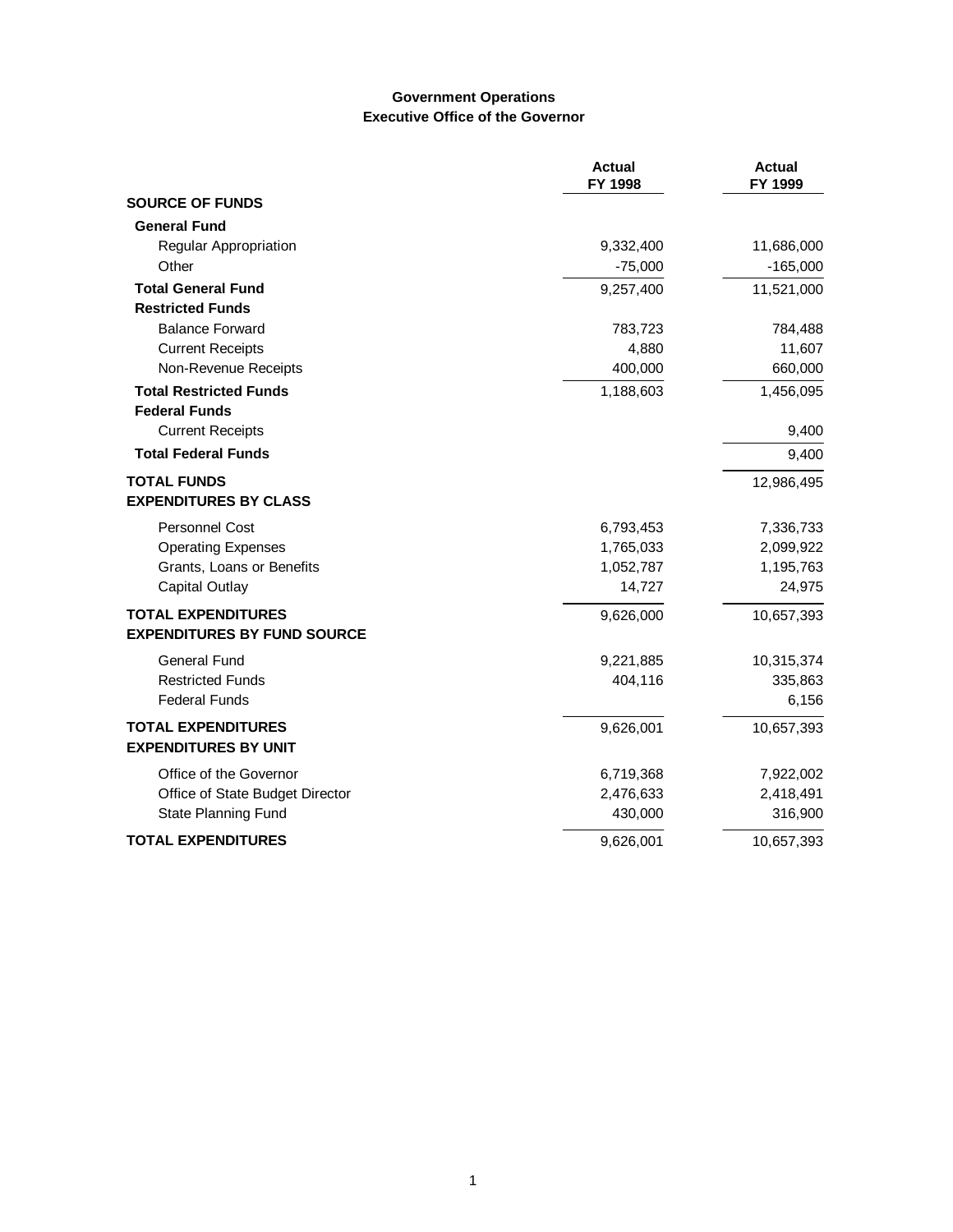### **Government Operations Office of the Governor**

|                                         | <b>Actual</b><br>FY 1998 | <b>Actual</b><br>FY 1999 |
|-----------------------------------------|--------------------------|--------------------------|
| <b>SOURCE OF FUNDS</b>                  |                          |                          |
| <b>General Fund</b>                     |                          |                          |
| <b>Regular Appropriation</b>            | 6,361,000                | 8,365,500                |
| Other                                   | $-3,800$                 | 18,100                   |
| <b>Total General Fund</b>               | 6,357,200                | 8,383,600                |
| <b>Restricted Funds</b>                 |                          |                          |
| <b>Balance Forward</b>                  | 616,621                  | 623,818                  |
| <b>Current Receipts</b>                 | 4,880                    | 11,607                   |
| Non-Revenue Receipts                    | 400,000                  | 660,000                  |
| <b>Total Restricted Funds</b>           | 1,021,501                | 1,295,425                |
| <b>Federal Funds</b>                    |                          |                          |
| <b>Current Receipts</b>                 |                          | 9,400                    |
| <b>Total Federal Funds</b>              |                          | 9,400                    |
| <b>TOTAL FUNDS</b>                      |                          | 9,688,425                |
| <b>EXPENDITURES BY CLASS</b>            |                          |                          |
| <b>Personnel Cost</b>                   | 4,885,710                | 5,581,427                |
| <b>Operating Expenses</b>               | 1,205,439                | 1,453,841                |
| Grants, Loans or Benefits               | 622,787                  | 878,863                  |
| <b>Capital Outlay</b>                   | 5,431                    | 7,871                    |
| <b>TOTAL EXPENDITURES</b>               | 6,719,367                | 7,922,002                |
| <b>EXPENDITURES BY FUND SOURCE</b>      |                          |                          |
| General Fund                            | 6,321,685                | 7,579,984                |
| <b>Restricted Funds</b>                 | 397,683                  | 335,863                  |
| <b>Federal Funds</b>                    |                          | 6,156                    |
| <b>TOTAL EXPENDITURES</b>               | 6,719,368                | 7,922,003                |
| <b>EXPENDITURES BY UNIT</b>             |                          |                          |
| Governor                                | 3,874,529                | 4,441,289                |
| Governor's Office Expense Allowance     | 20,467                   | 20,400                   |
| Lieutenant Governor                     | 424,056                  | 440,137                  |
| Lieutenant Governor's Expense Allowance | 11,468                   | 11,383                   |
| Secretary of the Cabinet                | 812,264                  | 584,705                  |
| <b>EMPOWER Kentucky</b>                 |                          | 543,299                  |
| <b>Champions Against Drugs</b>          | 173,098                  | 171,065                  |
| Kentucky Commission on Military Affairs | 495,816                  | 519,889                  |
| Coal Marketing and Export Council       | 762,188                  | 768,154                  |
| Sexual and Domestic Violence Services   | 137,382                  | 164,659                  |
| Early Childhood Development             |                          | 84,440                   |
| Kentucky Appalachian Commission         | 8,101                    | 172,582                  |
| <b>TOTAL EXPENDITURES</b>               | 6,719,369                | 7,922,002                |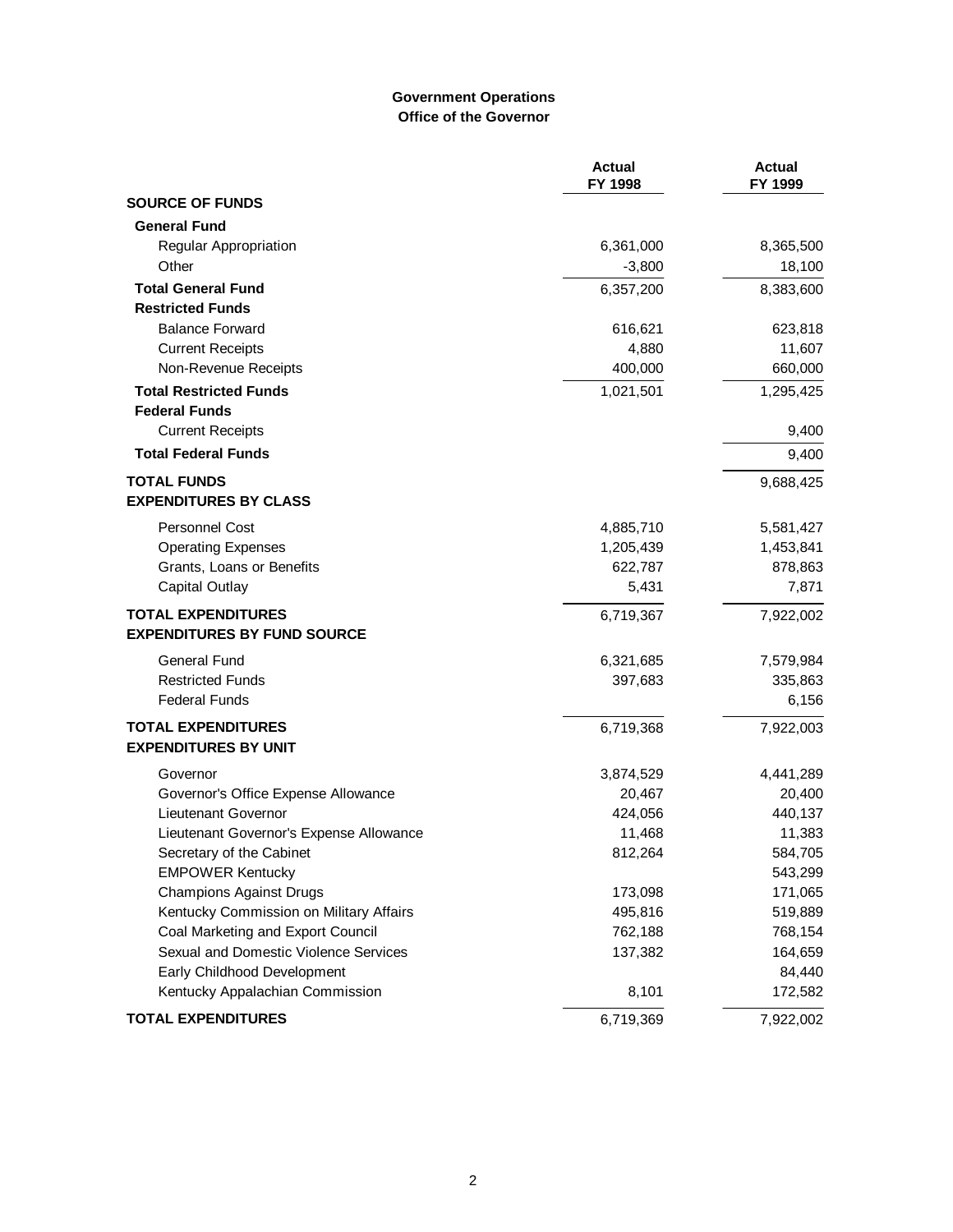# **Government Operations Office of State Budget Director**

|                                    | <b>Actual</b><br>FY 1998 | Actual<br>FY 1999 |
|------------------------------------|--------------------------|-------------------|
| <b>SOURCE OF FUNDS</b>             |                          |                   |
| <b>General Fund</b>                |                          |                   |
| Regular Appropriation              | 2,471,400                | 2,820,500         |
| Other                              | $-1,200$                 |                   |
| <b>Total General Fund</b>          | 2,470,200                | 2,820,500         |
| <b>Restricted Funds</b>            |                          |                   |
| <b>Balance Forward</b>             | 167,103                  | 160,670           |
| <b>Total Restricted Funds</b>      | 167,103                  | 160,670           |
| <b>TOTAL FUNDS</b>                 | 2,637,303                | 2,981,170         |
| <b>EXPENDITURES BY CLASS</b>       |                          |                   |
| <b>Personnel Cost</b>              | 1,907,743                | 1,755,306         |
| <b>Operating Expenses</b>          | 559,594                  | 646,081           |
| Capital Outlay                     | 9,296                    | 17,104            |
| <b>TOTAL EXPENDITURES</b>          | 2,476,633                | 2,418,491         |
| <b>EXPENDITURES BY FUND SOURCE</b> |                          |                   |
| General Fund                       | 2,470,200                | 2,418,491         |
| <b>Restricted Funds</b>            | 6,433                    |                   |
| <b>TOTAL EXPENDITURES</b>          | 2,476,633                | 2,418,491         |
| <b>EXPENDITURES BY UNIT</b>        |                          |                   |
| Office of State Budget Director    | 2,476,633                | 2,418,491         |
| <b>TOTAL EXPENDITURES</b>          | 2,476,633                | 2,418,491         |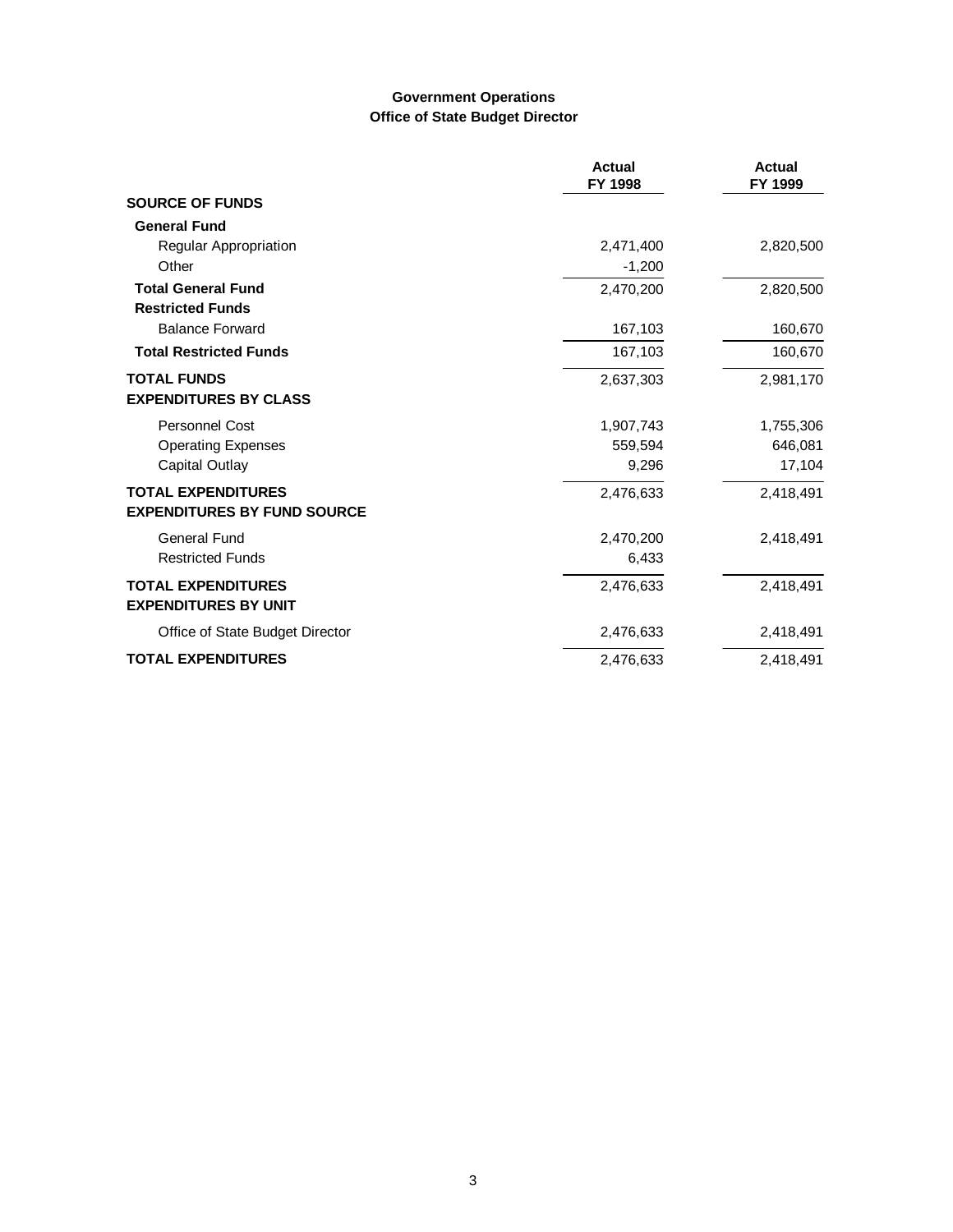### **Government Operations State Planning Fund**

|                                                                 | <b>Actual</b><br>FY 1998 | <b>Actual</b><br>FY 1999 |
|-----------------------------------------------------------------|--------------------------|--------------------------|
| <b>SOURCE OF FUNDS</b>                                          |                          |                          |
| <b>General Fund</b>                                             |                          |                          |
| Regular Appropriation                                           | 500,000                  | 500,000                  |
| Other                                                           | $-70,000$                | $-183,100$               |
| <b>Total General Fund</b>                                       | 430,000                  | 316,900                  |
| <b>TOTAL FUNDS</b><br><b>EXPENDITURES BY CLASS</b>              | 430,000                  | 316,900                  |
| Grants, Loans or Benefits                                       | 430,000                  | 316,900                  |
| <b>TOTAL EXPENDITURES</b><br><b>EXPENDITURES BY FUND SOURCE</b> | 430,000                  | 316,900                  |
| General Fund                                                    | 430,000                  | 316,900                  |
| <b>TOTAL EXPENDITURES</b><br><b>EXPENDITURES BY UNIT</b>        | 430,000                  | 316,900                  |
| State Planning Fund                                             | 430,000                  | 316,900                  |
| <b>TOTAL EXPENDITURES</b>                                       | 430,000                  | 316,900                  |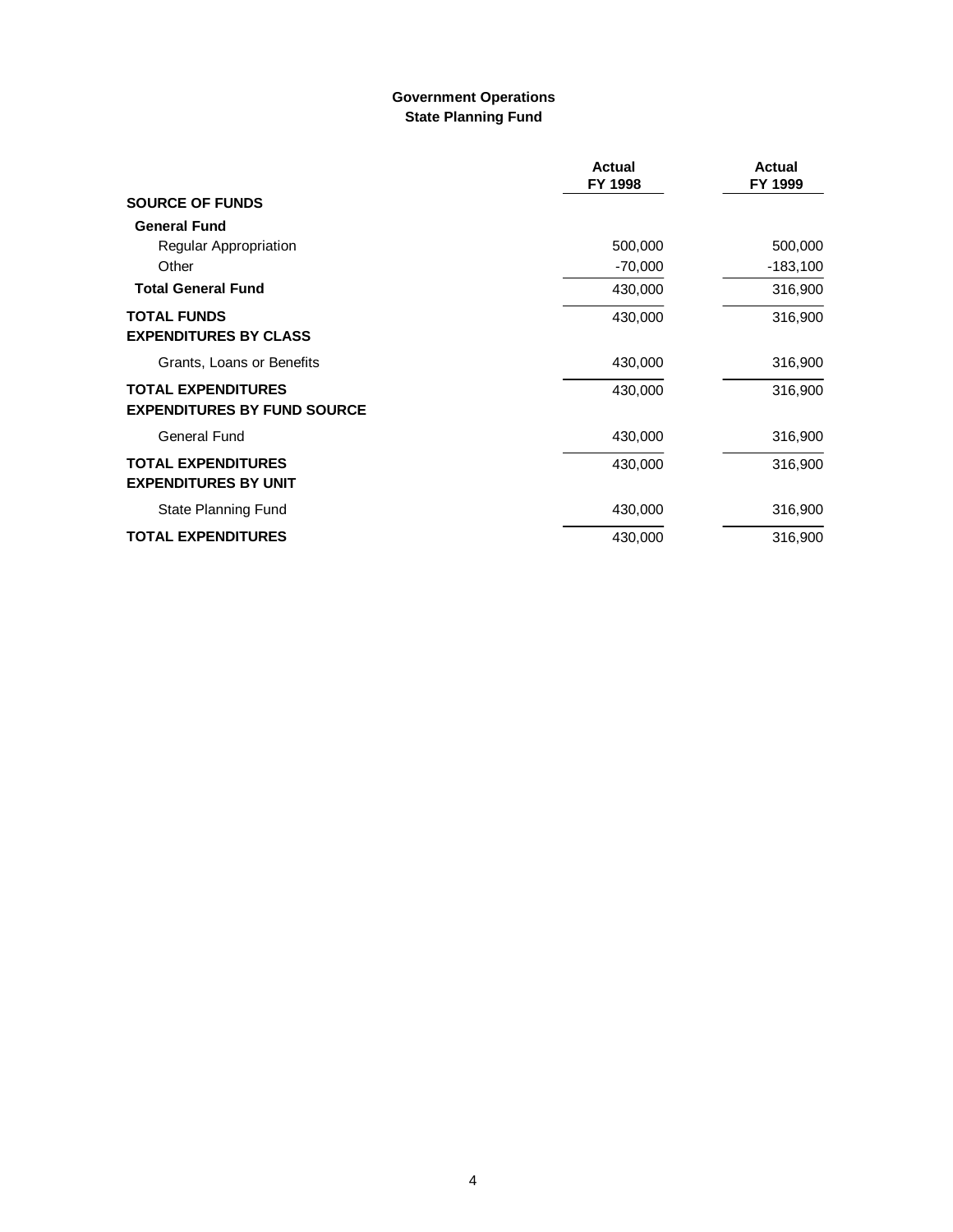# **Government Operations Veterans' Affairs**

|                                                          | <b>Actual</b><br>FY 1998 | <b>Actual</b><br>FY 1999 |
|----------------------------------------------------------|--------------------------|--------------------------|
| <b>SOURCE OF FUNDS</b>                                   |                          |                          |
| <b>General Fund</b>                                      |                          |                          |
| Regular Appropriation                                    | 6,676,000                | 6,442,300                |
| Other                                                    | $-230,000$               |                          |
| <b>Total General Fund</b>                                | 6,446,000                | 6,442,300                |
| <b>Restricted Funds</b>                                  |                          |                          |
| <b>Balance Forward</b>                                   | 3,548,340                | 3,493,367                |
| <b>Current Receipts</b>                                  | 9,648,848                | 10,247,007               |
| <b>Total Restricted Funds</b>                            | 13,197,188               | 13,740,374               |
| <b>TOTAL FUNDS</b>                                       | 19,643,188               | 20,182,674               |
| <b>EXPENDITURES BY CLASS</b>                             |                          |                          |
| Personnel Cost                                           | 12,505,003               | 12,778,535               |
| <b>Operating Expenses</b>                                | 3,274,912                | 3,330,910                |
| Grants, Loans or Benefits                                |                          | 61,500                   |
| Debt Service                                             | 227,000                  |                          |
| Capital Outlay                                           | 94,786                   | 128,725                  |
| <b>TOTAL EXPENDITURES</b>                                | 16,101,701               | 16,299,670               |
| <b>EXPENDITURES BY FUND SOURCE</b>                       |                          |                          |
| <b>General Fund</b>                                      | 6,397,880                | 6,295,622                |
| <b>Restricted Funds</b>                                  | 9,703,821                | 10,004,047               |
| <b>TOTAL EXPENDITURES</b><br><b>EXPENDITURES BY UNIT</b> | 16,101,701               | 16,299,669               |
| Veterans' Affairs                                        | 463,045                  | 763,113                  |
| Kentucky Veterans' Centers                               | 15,638,656               | 15,536,557               |
| <b>TOTAL EXPENDITURES</b>                                | 16,101,701               | 16,299,670               |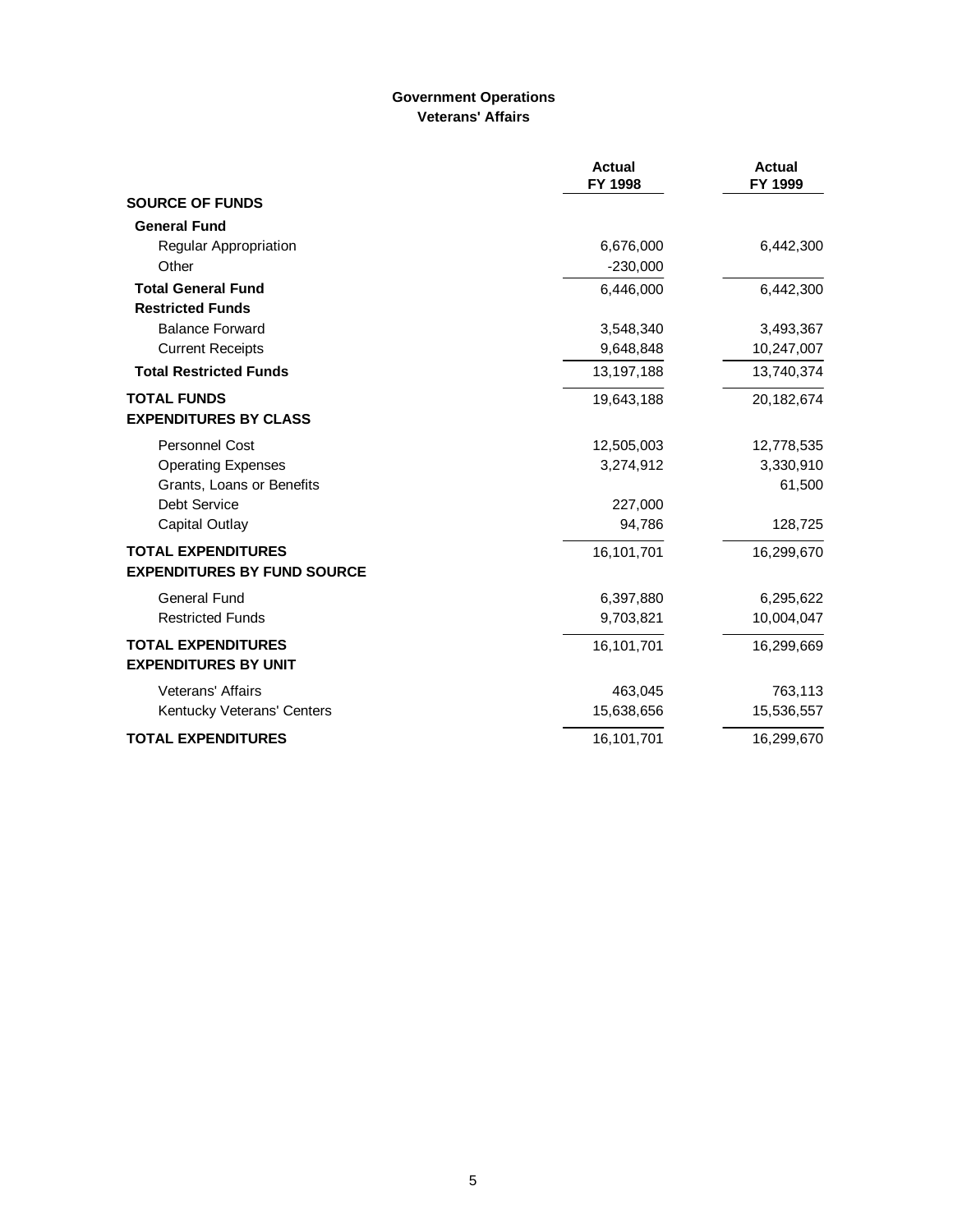### **Government Operations Governor's Office for Technology**

|                                                          | <b>Actual</b><br>FY 1998 | <b>Actual</b><br>FY 1999 |
|----------------------------------------------------------|--------------------------|--------------------------|
| <b>SOURCE OF FUNDS</b>                                   |                          |                          |
| <b>General Fund</b>                                      |                          |                          |
| Regular Appropriation                                    | 125,000                  |                          |
| <b>Total General Fund</b>                                | 125,000                  |                          |
| <b>Restricted Funds</b>                                  |                          |                          |
| <b>Balance Forward</b>                                   | 511,766                  | 3,788,863                |
| <b>Current Receipts</b>                                  | 46,029,939               | 48,987,197               |
| Non-Revenue Receipts                                     | 2,535,851                | $-809, 151$              |
| <b>Total Restricted Funds</b>                            | 49,077,556               | 51,966,909               |
| <b>Road Fund</b>                                         |                          |                          |
| <b>Regular Appropriation</b>                             | 125,000                  | 125,000                  |
| <b>Total Road Fund</b>                                   | 125,000                  | 125,000                  |
| <b>TOTAL FUNDS</b>                                       | 49,327,556               | 52,091,909               |
| <b>EXPENDITURES BY CLASS</b>                             |                          |                          |
| <b>Personnel Cost</b>                                    | 23,373,847               | 26,985,568               |
| <b>Operating Expenses</b>                                | 15,640,558               | 16,260,077               |
| Grants, Loans or Benefits                                | 250,000                  | 122,000                  |
| Capital Outlay                                           | 1,430,188                | 537,371                  |
| Construction                                             | 4,844,100                | 3,878,502                |
| <b>TOTAL EXPENDITURES</b>                                | 45,538,693               | 47,783,518               |
| <b>EXPENDITURES BY FUND SOURCE</b>                       |                          |                          |
| <b>General Fund</b>                                      | 125,000                  | 196,291                  |
| <b>Restricted Funds</b>                                  | 45,288,693               | 47,462,227               |
| Road Fund                                                | 125,000                  | 125,000                  |
| <b>TOTAL EXPENDITURES</b><br><b>EXPENDITURES BY UNIT</b> | 45,538,693               | 47,783,518               |
| <b>Chief Information Officer</b>                         | 45,538,693               | 47,783,518               |
| <b>TOTAL EXPENDITURES</b>                                | 45,538,693               | 47,783,518               |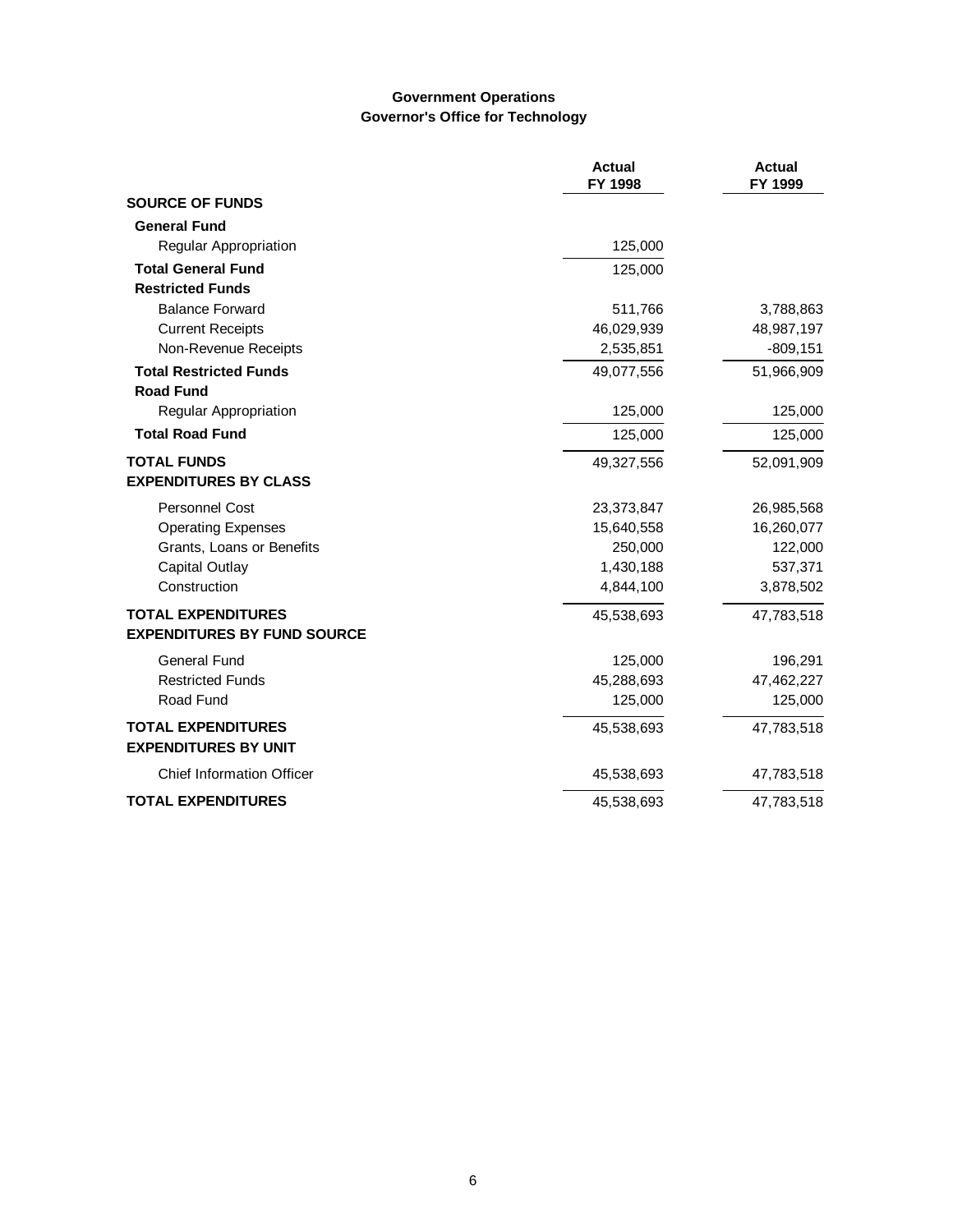# **Government Operations Secretary of State**

|                                                                 | <b>Actual</b><br>FY 1998 | <b>Actual</b><br>FY 1999 |
|-----------------------------------------------------------------|--------------------------|--------------------------|
| <b>SOURCE OF FUNDS</b>                                          |                          |                          |
| <b>General Fund</b>                                             |                          |                          |
| Regular Appropriation                                           | 2,223,200                | 2,254,300                |
| <b>Total General Fund</b>                                       | 2,223,200                | 2,254,300                |
| <b>Restricted Funds</b>                                         |                          |                          |
| <b>Balance Forward</b>                                          | 411,097                  | 712,762                  |
| <b>Current Receipts</b>                                         | 301,666                  | 459,394                  |
| <b>Total Restricted Funds</b>                                   | 712,763                  | 1,172,156                |
| <b>TOTAL FUNDS</b><br><b>EXPENDITURES BY CLASS</b>              | 2,935,963                | 3,426,456                |
| <b>Personnel Cost</b>                                           | 1,557,617                | 1,726,461                |
| <b>Operating Expenses</b>                                       | 507,112                  | 427,602                  |
| <b>Capital Outlay</b>                                           |                          | 33,845                   |
| <b>TOTAL EXPENDITURES</b><br><b>EXPENDITURES BY FUND SOURCE</b> | 2,064,729                | 2,187,908                |
| General Fund                                                    | 2,064,729                | 2,143,908                |
| <b>Restricted Funds</b>                                         |                          | 44,000                   |
| <b>TOTAL EXPENDITURES</b><br><b>EXPENDITURES BY UNIT</b>        | 2,064,729                | 2,187,908                |
| <b>General Administration</b>                                   | 1,109,899                | 1,139,121                |
| <b>General Operations</b>                                       | 910,830                  | 960,787                  |
| <b>Limited Liability Companies</b>                              |                          | 44,000                   |
| <b>Restoration of Land Grant Books</b>                          | 44,000                   | 44,000                   |
| <b>TOTAL EXPENDITURES</b>                                       | 2,064,729                | 2,187,908                |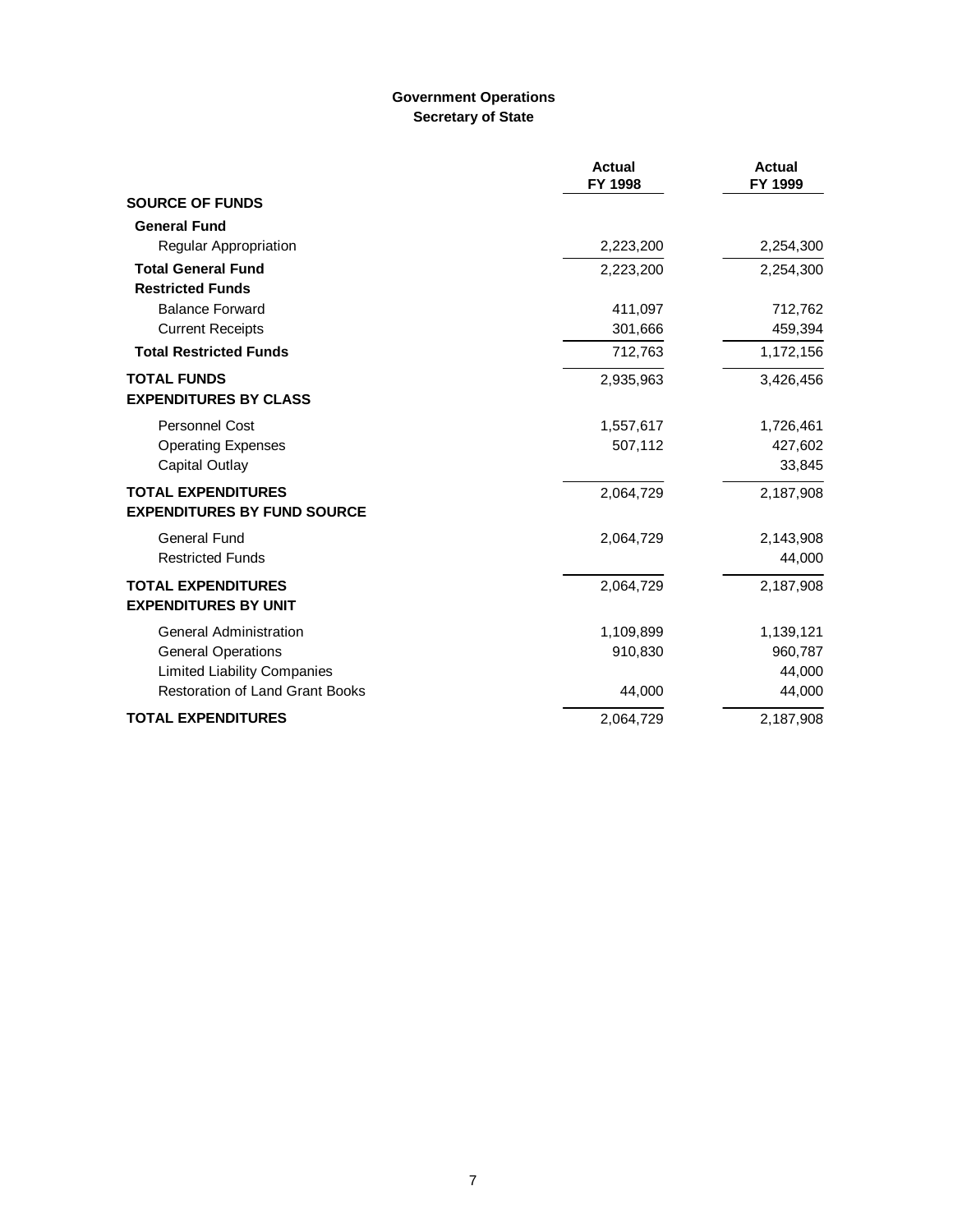### **Government Operations Board of Elections**

|                                                                 | <b>Actual</b><br>FY 1998 | <b>Actual</b><br>FY 1999 |
|-----------------------------------------------------------------|--------------------------|--------------------------|
| <b>SOURCE OF FUNDS</b>                                          |                          |                          |
| <b>General Fund</b>                                             |                          |                          |
| Regular Appropriation                                           | 3,222,500                | 4,099,800                |
| <b>Mandated Allotments</b>                                      | 223,700                  | 94,800                   |
| <b>Total General Fund</b>                                       | 3,446,200                | 4,194,600                |
| <b>Restricted Funds</b>                                         |                          |                          |
| <b>Balance Forward</b>                                          | 11,917                   | 85,733                   |
| <b>Current Receipts</b>                                         | 113,164                  | 63,350                   |
| <b>Total Restricted Funds</b>                                   | 125,081                  | 149,083                  |
| <b>TOTAL FUNDS</b><br><b>EXPENDITURES BY CLASS</b>              | 3,571,281                | 4,343,683                |
|                                                                 |                          |                          |
| Personnel Cost                                                  | 751,844                  | 769,876                  |
| <b>Operating Expenses</b>                                       | 581,643                  | 502,631                  |
| Grants, Loans or Benefits                                       | 2,081,316                | 2,078,853                |
| Capital Outlay                                                  |                          | 18,466                   |
| <b>TOTAL EXPENDITURES</b><br><b>EXPENDITURES BY FUND SOURCE</b> | 3,414,803                | 3,369,826                |
| <b>General Fund</b>                                             | 3,375,454                | 3,331,739                |
| <b>Restricted Funds</b>                                         | 39,348                   | 38,086                   |
| <b>TOTAL EXPENDITURES</b><br><b>EXPENDITURES BY UNIT</b>        | 3,414,802                | 3,369,825                |
| General Administration and Support                              | 1,333,486                | 1,290,973                |
| State Share of County Election Expenses                         | 830,535                  | 838,950                  |
| State Share of Voter Registration Expenses                      | 1,250,781                | 1,239,903                |
| <b>TOTAL EXPENDITURES</b>                                       | 3,414,802                | 3,369,826                |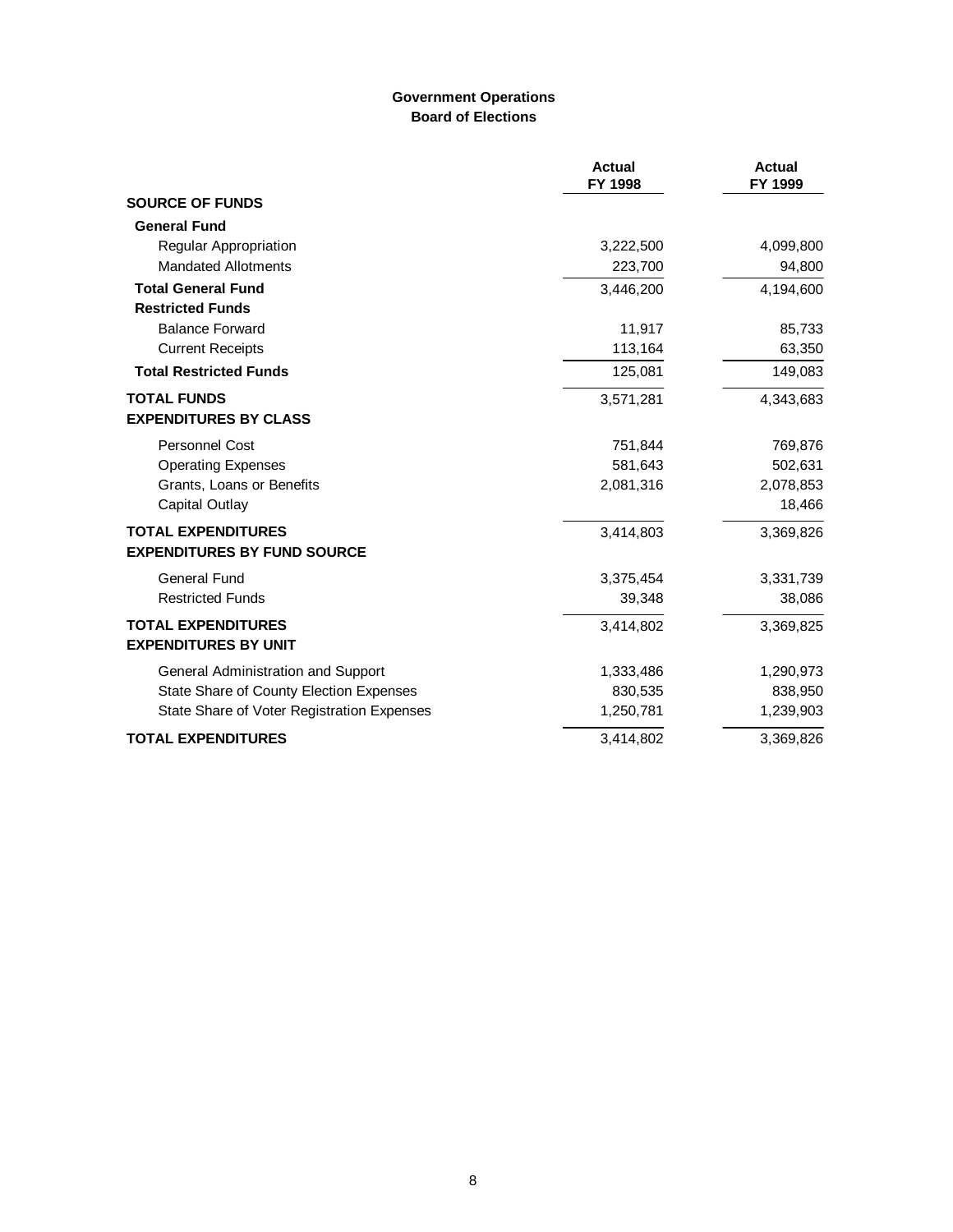# **Government Operations Treasury**

|                                    | <b>Actual</b><br>FY 1998 | <b>Actual</b><br>FY 1999 |
|------------------------------------|--------------------------|--------------------------|
| <b>SOURCE OF FUNDS</b>             |                          |                          |
| <b>General Fund</b>                |                          |                          |
| <b>Regular Appropriation</b>       | 1,857,700                | 2,228,500                |
| <b>Mandated Allotments</b>         | 70,000                   |                          |
| <b>Total General Fund</b>          | 1,927,700                | 2,228,500                |
| <b>Restricted Funds</b>            |                          |                          |
| <b>Balance Forward</b>             | 4,003                    | 78,641                   |
| Non-Revenue Receipts               | 166,600                  |                          |
| <b>Total Restricted Funds</b>      | 170,603                  | 78,641                   |
| <b>TOTAL FUNDS</b>                 | 2,098,303                | 2,307,141                |
| <b>EXPENDITURES BY CLASS</b>       |                          |                          |
| <b>Personnel Cost</b>              | 1,575,033                | 1,707,088                |
| <b>Operating Expenses</b>          | 438,374                  | 472,965                  |
| Capital Outlay                     | 6,255                    |                          |
| <b>TOTAL EXPENDITURES</b>          | 2,019,662                | 2,180,053                |
| <b>EXPENDITURES BY FUND SOURCE</b> |                          |                          |
| <b>General Fund</b>                | 1,927,700                | 2,163,083                |
| <b>Restricted Funds</b>            | 91,962                   | 16,970                   |
| <b>TOTAL EXPENDITURES</b>          | 2,019,662                | 2,180,053                |
| <b>EXPENDITURES BY UNIT</b>        |                          |                          |
| General Administration and Support | 1,145,064                | 1,307,938                |
| Disbursements and Accounting       | 487,573                  | 474,792                  |
| Abandoned Property Administration  | 387,026                  | 397,323                  |
| <b>TOTAL EXPENDITURES</b>          | 2,019,663                | 2,180,053                |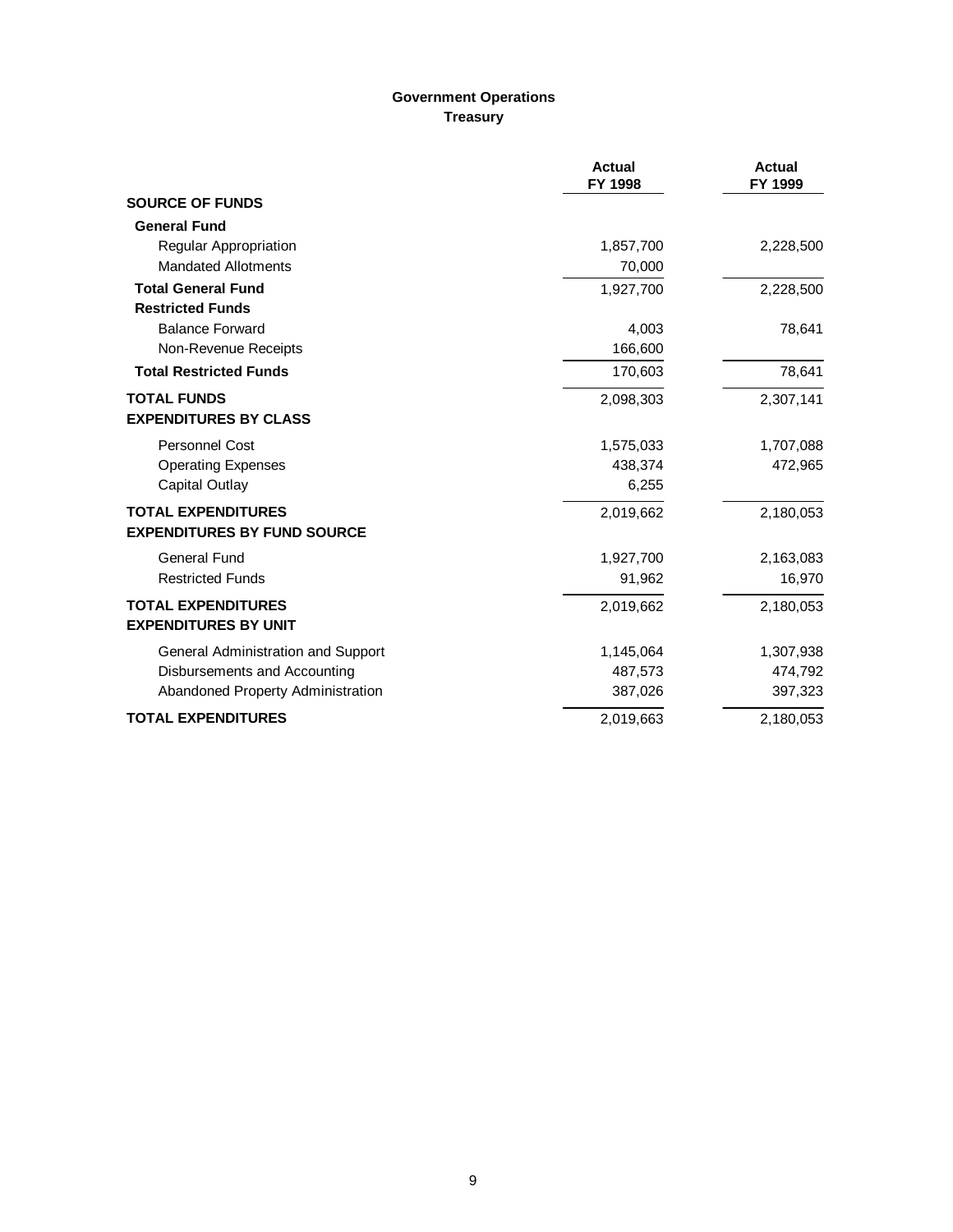# **Government Operations Attorney General**

|                                    | <b>Actual</b><br>FY 1998 | <b>Actual</b><br>FY 1999 |
|------------------------------------|--------------------------|--------------------------|
| <b>SOURCE OF FUNDS</b>             |                          |                          |
| <b>General Fund</b>                |                          |                          |
| Regular Appropriation              | 10,639,900               | 12,236,500               |
| <b>Mandated Allotments</b>         | 300,000                  |                          |
| <b>Total General Fund</b>          | 10,939,900               | 12,236,500               |
| <b>Restricted Funds</b>            |                          |                          |
| <b>Balance Forward</b>             | 1,311,829                | 1,353,442                |
| <b>Current Receipts</b>            | 2,441,701                | 2,238,106                |
| Non-Revenue Receipts               | 3,710,240                | 3,597,760                |
| <b>Total Restricted Funds</b>      | 7,463,770                | 7,189,308                |
| <b>Federal Funds</b>               |                          |                          |
| <b>Balance Forward</b>             | 7,590                    |                          |
| <b>Current Receipts</b>            | 855,100                  | 1,001,024                |
| Non-Revenue Receipts               | 811,410                  | 948,332                  |
| <b>Total Federal Funds</b>         | 1,674,100                | 1,949,356                |
| <b>TOTAL FUNDS</b>                 | 20,077,770               | 21,375,164               |
| <b>EXPENDITURES BY CLASS</b>       |                          |                          |
| <b>Personnel Cost</b>              | 13,023,636               | 14,442,138               |
| <b>Operating Expenses</b>          | 2,139,589                | 2,657,589                |
| Grants, Loans or Benefits          | 3,450,422                | 2,785,268                |
| <b>Debt Service</b>                | 92,619                   | 146,042                  |
| <b>Capital Outlay</b>              | 18,054                   | 105,871                  |
| <b>TOTAL EXPENDITURES</b>          | 18,724,320               | 20,136,908               |
| <b>EXPENDITURES BY FUND SOURCE</b> |                          |                          |
| <b>General Fund</b>                | 10,939,891               | 12,236,500               |
| <b>Restricted Funds</b>            | 6,110,328                | 5,957,109                |
| <b>Federal Funds</b>               | 1,674,101                | 1,943,298                |
| <b>TOTAL EXPENDITURES</b>          | 18,724,320               | 20,136,907               |
| <b>EXPENDITURES BY UNIT</b>        |                          |                          |
| <b>Administrative Services</b>     | 2,004,366                | 2,191,837                |
| <b>Criminal Services</b>           | 6,533,768                | 7,521,576                |
| <b>Advocacy Services</b>           | 3,772,692                | 3,938,399                |
| <b>Civil Services</b>              | 2,523,666                | 2,920,672                |
| Uninsured Employers Fund           | 3,889,827                | 3,564,423                |
| <b>TOTAL EXPENDITURES</b>          | 18,724,319               | 20,136,907               |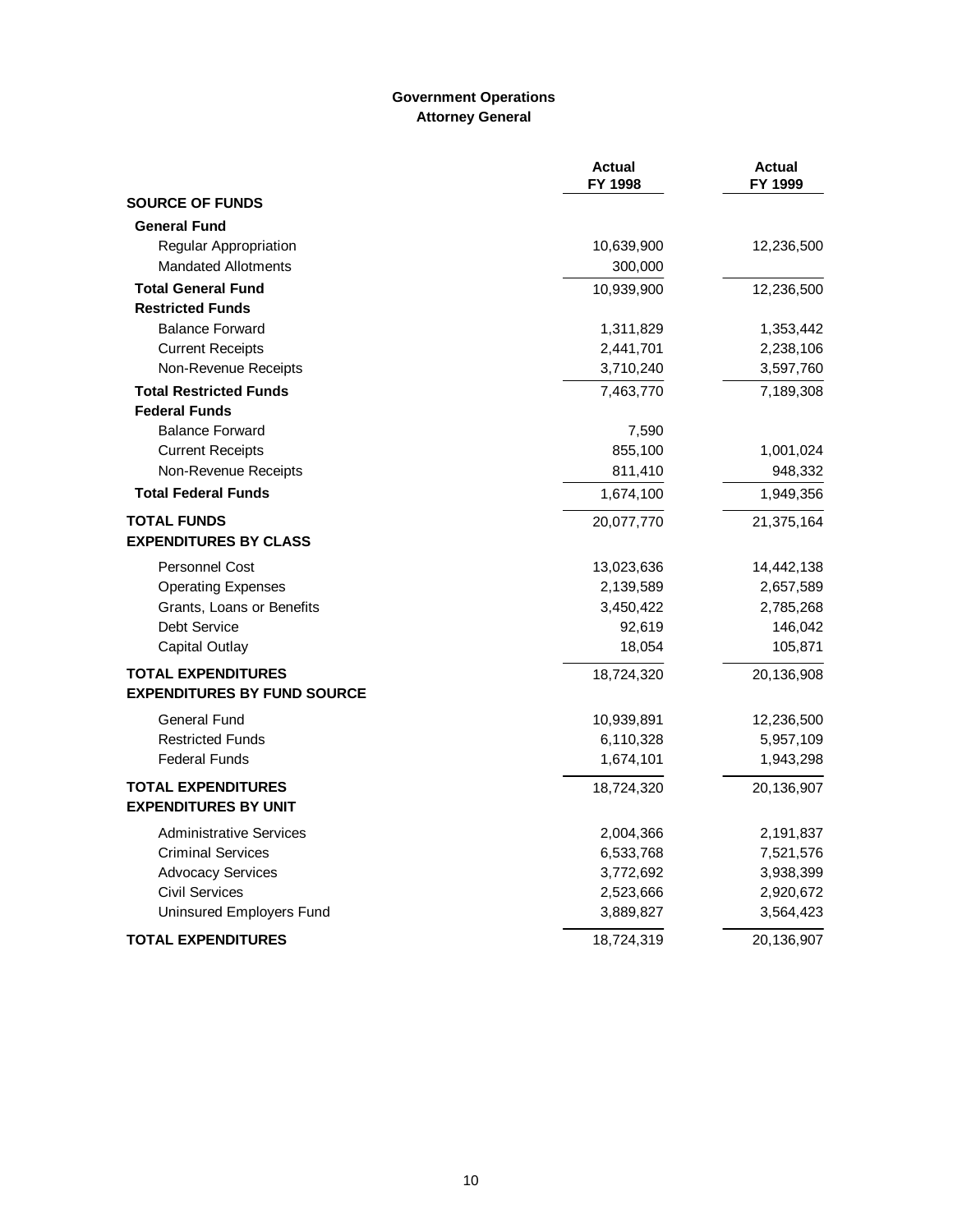#### **Government Operations Unified Prosecutorial System**

|                                    | <b>Actual</b><br>FY 1998 | <b>Actual</b><br>FY 1999 |
|------------------------------------|--------------------------|--------------------------|
| <b>SOURCE OF FUNDS</b>             |                          |                          |
| <b>General Fund</b>                |                          |                          |
| Regular Appropriation              | 32,731,200               | 36,484,200               |
| <b>Mandated Allotments</b>         | 185,200                  | 141,900                  |
| <b>Total General Fund</b>          | 32,916,400               | 36,626,100               |
| <b>Restricted Funds</b>            |                          |                          |
| <b>Balance Forward</b>             | 325,449                  | 512,055                  |
| <b>Current Receipts</b>            | 553,528                  | 213,554                  |
| Non-Revenue Receipts               |                          | 205,321                  |
| <b>Total Restricted Funds</b>      | 878,977                  | 930,930                  |
| <b>Federal Funds</b>               |                          |                          |
| <b>Balance Forward</b>             | 16,239                   | 22,449                   |
| Non-Revenue Receipts               | 731,502                  | 748,180                  |
| <b>Total Federal Funds</b>         | 747,741                  | 770,629                  |
| <b>TOTAL FUNDS</b>                 | 34,543,118               | 38,327,659               |
| <b>EXPENDITURES BY CLASS</b>       |                          |                          |
| <b>Personnel Cost</b>              | 30,632,993               | 33,642,384               |
| <b>Operating Expenses</b>          | 3,138,194                | 3,383,038                |
| Grants, Loans or Benefits          | 72,935                   | 96,571                   |
| <b>Capital Outlay</b>              | 12,590                   |                          |
| <b>TOTAL EXPENDITURES</b>          | 33,856,712               | 37,121,993               |
| <b>EXPENDITURES BY FUND SOURCE</b> |                          |                          |
| <b>General Fund</b>                | 32,764,497               | 36,231,224               |
| <b>Restricted Funds</b>            | 366,922                  | 146,885                  |
| <b>Federal Funds</b>               | 725,292                  | 743,884                  |
| <b>TOTAL EXPENDITURES</b>          | 33,856,711               | 37,121,993               |
| <b>EXPENDITURES BY UNIT</b>        |                          |                          |
| Commonwealth's Attorneys           | 17,948,312               | 19,568,531               |
| <b>County Attorneys</b>            | 15,908,399               | 17,553,462               |
| <b>TOTAL EXPENDITURES</b>          | 33,856,711               | 37,121,993               |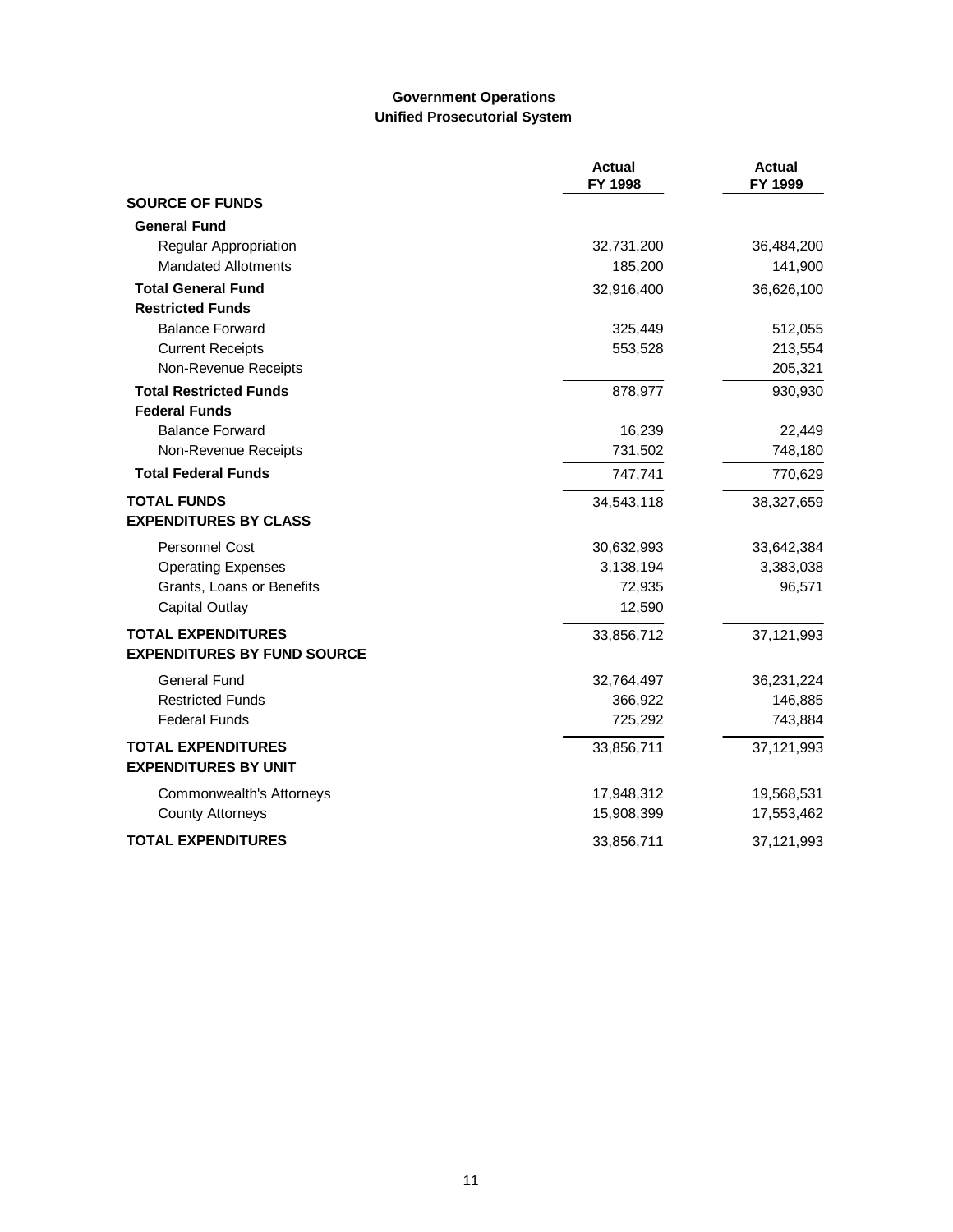#### **Government Operations Commonwealth's Attorneys**

|                                                          | <b>Actual</b><br>FY 1998 | <b>Actual</b><br>FY 1999 |
|----------------------------------------------------------|--------------------------|--------------------------|
| <b>SOURCE OF FUNDS</b>                                   |                          |                          |
| <b>General Fund</b>                                      |                          |                          |
| Regular Appropriation                                    | 16,982,600               | 19,055,000               |
| <b>Mandated Allotments</b>                               | 134,100                  | 62,300                   |
| <b>Total General Fund</b>                                | 17,116,700               | 19,117,300               |
| <b>Restricted Funds</b>                                  |                          |                          |
| <b>Balance Forward</b>                                   | 251,993                  | 391,042                  |
| <b>Current Receipts</b>                                  | 489,459                  | 208,723                  |
| Non-Revenue Receipts                                     |                          | 205,321                  |
| <b>Total Restricted Funds</b>                            | 741,452                  | 805,086                  |
| <b>Federal Funds</b>                                     |                          |                          |
| <b>Balance Forward</b>                                   | 14,691                   | 17,461                   |
| Non-Revenue Receipts                                     | 635,854                  | 584,837                  |
| <b>Total Federal Funds</b>                               | 650,545                  | 602,298                  |
| <b>TOTAL FUNDS</b>                                       | 18,508,697               | 20,524,684               |
| <b>EXPENDITURES BY CLASS</b>                             |                          |                          |
| <b>Personnel Cost</b>                                    | 15,341,084               | 16,942,751               |
| <b>Operating Expenses</b>                                | 2,521,704                | 2,566,404                |
| Grants, Loans or Benefits                                | 72,935                   | 59,375                   |
| <b>Capital Outlay</b>                                    | 12,590                   |                          |
| <b>TOTAL EXPENDITURES</b>                                | 17,948,313               | 19,568,530               |
| <b>EXPENDITURES BY FUND SOURCE</b>                       |                          |                          |
| <b>General Fund</b>                                      | 16,964,818               | 18,875,415               |
| <b>Restricted Funds</b>                                  | 350,410                  | 109,414                  |
| <b>Federal Funds</b>                                     | 633,084                  | 583,702                  |
| <b>TOTAL EXPENDITURES</b><br><b>EXPENDITURES BY UNIT</b> | 17,948,312               | 19,568,531               |
| Commonwealth's Attorneys                                 | 17,948,312               | 19,568,531               |
| <b>TOTAL EXPENDITURES</b>                                | 17,948,312               | 19,568,531               |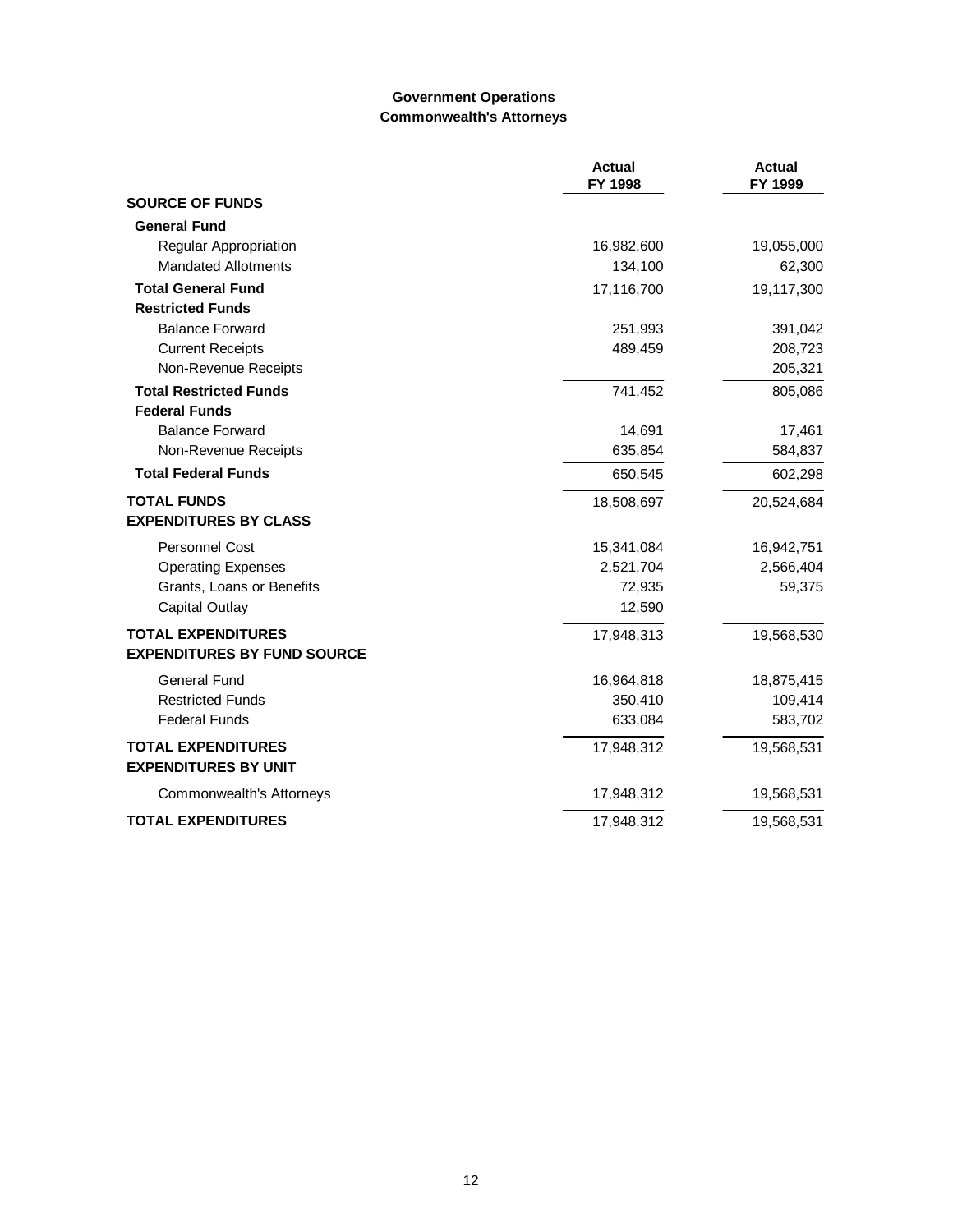# **Government Operations County Attorneys**

|                                                          | <b>Actual</b><br>FY 1998 | <b>Actual</b><br>FY 1999 |
|----------------------------------------------------------|--------------------------|--------------------------|
| <b>SOURCE OF FUNDS</b>                                   |                          |                          |
| <b>General Fund</b>                                      |                          |                          |
| Regular Appropriation                                    | 15,748,600               | 17,429,200               |
| <b>Mandated Allotments</b>                               | 51,100                   | 79,600                   |
| <b>Total General Fund</b>                                | 15,799,700               | 17,508,800               |
| <b>Restricted Funds</b>                                  |                          |                          |
| <b>Balance Forward</b>                                   | 73,456                   | 121,014                  |
| <b>Current Receipts</b>                                  | 64,069                   | 4,831                    |
| <b>Total Restricted Funds</b>                            | 137,525                  | 125,845                  |
| <b>Federal Funds</b>                                     |                          |                          |
| <b>Balance Forward</b>                                   | 1,548                    | 4,987                    |
| Non-Revenue Receipts                                     | 95,648                   | 163,343                  |
| <b>Total Federal Funds</b>                               | 97,196                   | 168,330                  |
| <b>TOTAL FUNDS</b>                                       | 16,034,421               | 17,802,975               |
| <b>EXPENDITURES BY CLASS</b>                             |                          |                          |
| <b>Personnel Cost</b>                                    | 15,291,909               | 16,699,632               |
| <b>Operating Expenses</b>                                | 616,490                  | 816,634                  |
| Grants, Loans or Benefits                                |                          | 37,195                   |
| <b>TOTAL EXPENDITURES</b>                                | 15,908,399               | 17,553,461               |
| <b>EXPENDITURES BY FUND SOURCE</b>                       |                          |                          |
| <b>General Fund</b>                                      | 15,799,679               | 17,355,809               |
| <b>Restricted Funds</b>                                  | 16,511                   | 37,470                   |
| <b>Federal Funds</b>                                     | 92,209                   | 160,183                  |
| <b>TOTAL EXPENDITURES</b><br><b>EXPENDITURES BY UNIT</b> | 15,908,399               | 17,553,462               |
| <b>County Attorneys</b>                                  | 15,908,399               | 17,553,462               |
| <b>TOTAL EXPENDITURES</b>                                | 15,908,399               | 17,553,462               |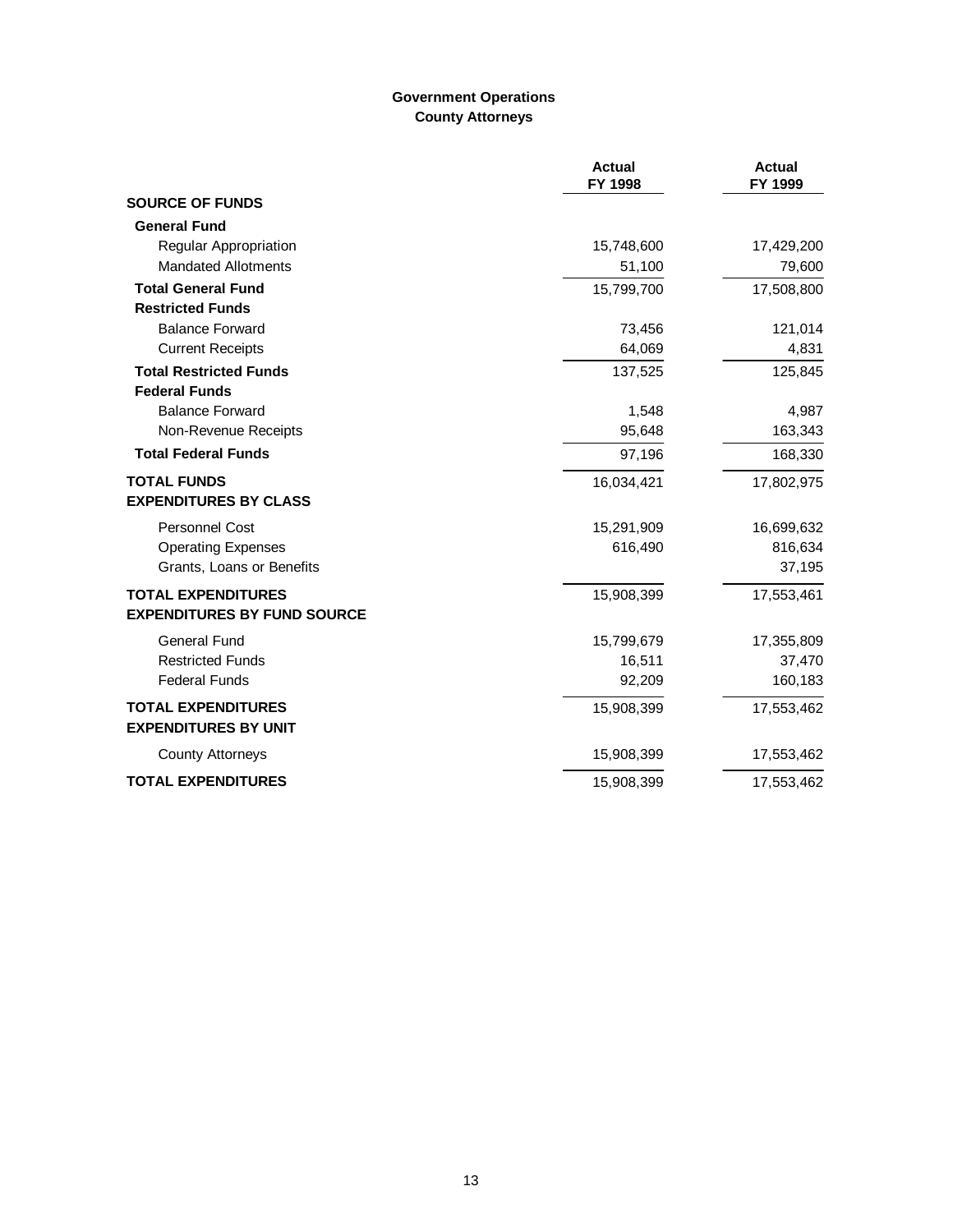### **Government Operations Auditor of Public Accounts**

|                                                                 | <b>Actual</b><br>FY 1998 | <b>Actual</b><br>FY 1999 |
|-----------------------------------------------------------------|--------------------------|--------------------------|
| <b>SOURCE OF FUNDS</b>                                          |                          |                          |
| <b>General Fund</b>                                             |                          |                          |
| <b>Regular Appropriation</b>                                    | 4,572,100                | 5,515,800                |
| <b>Total General Fund</b>                                       | 4,572,100                | 5,515,800                |
| <b>Restricted Funds</b>                                         |                          |                          |
| <b>Balance Forward</b>                                          | 790,698                  | 1,040,118                |
| <b>Current Receipts</b>                                         | 3,543,520                | 3,218,721                |
| <b>Total Restricted Funds</b>                                   | 4,334,218                | 4,258,839                |
| <b>TOTAL FUNDS</b><br><b>EXPENDITURES BY CLASS</b>              | 8,906,318                | 9,774,639                |
| <b>Personnel Cost</b>                                           | 6,380,204                | 6,827,539                |
| <b>Operating Expenses</b>                                       | 1,225,516                | 1,546,873                |
| Capital Outlay                                                  | 260,481                  | 263,289                  |
| <b>TOTAL EXPENDITURES</b><br><b>EXPENDITURES BY FUND SOURCE</b> | 7,866,201                | 8,637,701                |
| General Fund                                                    | 4,572,100                | 5,515,800                |
| <b>Restricted Funds</b>                                         | 3,294,101                | 3,121,901                |
| <b>TOTAL EXPENDITURES</b><br><b>EXPENDITURES BY UNIT</b>        | 7,866,201                | 8,637,701                |
| Administration                                                  | 1,023,998                | 1,639,675                |
| Examination and Information Technology                          | 760,556                  | 946,536                  |
| <b>Financial Audit</b>                                          | 5,610,917                | 5,490,344                |
| <b>Performance Audit</b>                                        | 470,729                  | 561,146                  |
| <b>TOTAL EXPENDITURES</b>                                       | 7,866,200                | 8,637,701                |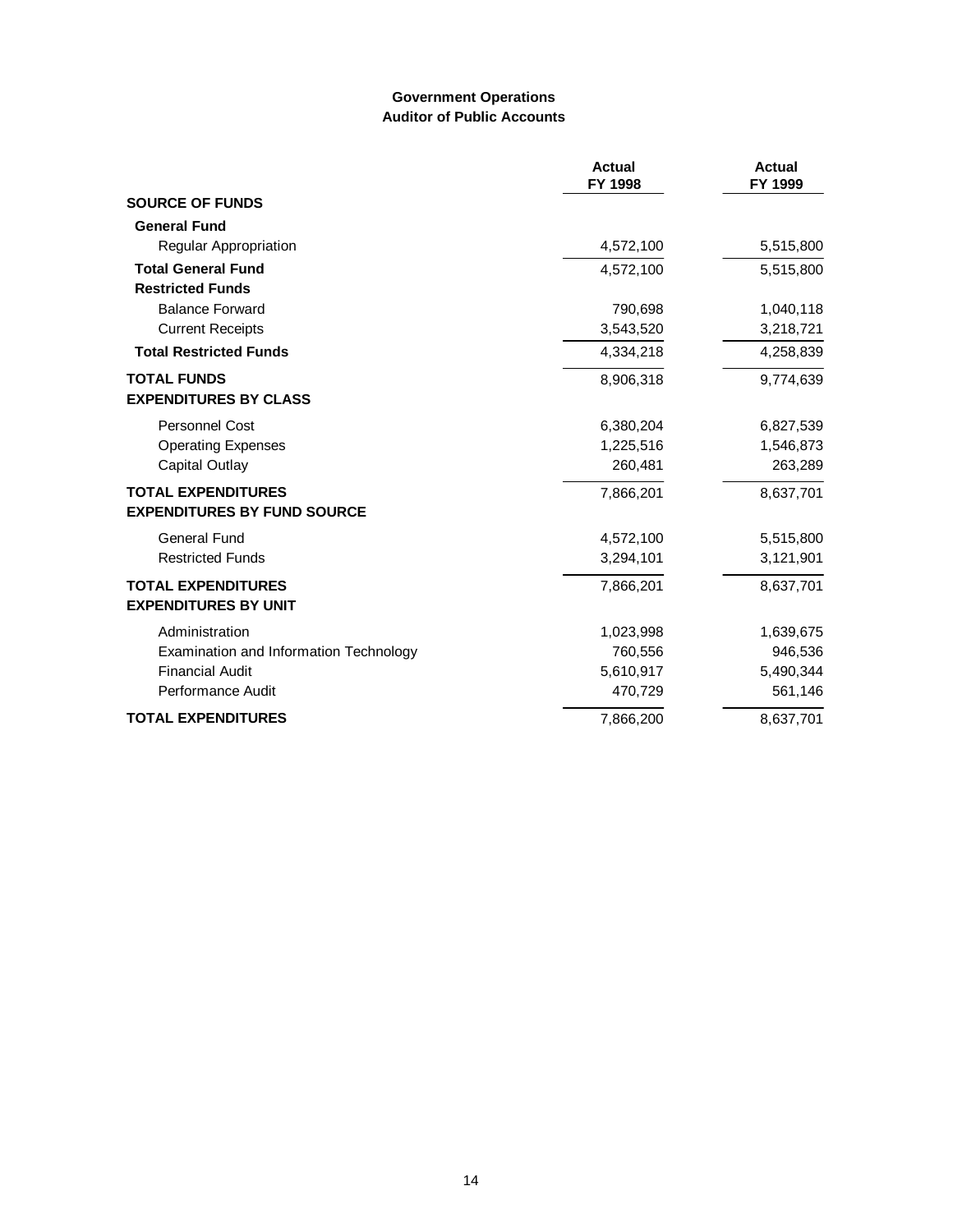# **Government Operations Agriculture**

|                                             | <b>Actual</b><br>FY 1998 | <b>Actual</b><br>FY 1999 |
|---------------------------------------------|--------------------------|--------------------------|
| <b>SOURCE OF FUNDS</b>                      |                          |                          |
| <b>General Fund</b>                         |                          |                          |
| <b>Regular Appropriation</b>                | 16,664,800               | 23,979,100               |
| Special Appropriation                       |                          | 40,000                   |
| <b>Continuing Appropriation</b>             | 655,753                  | 98,701                   |
| <b>Total General Fund</b>                   | 17,320,553               | 24,117,801               |
| <b>Restricted Funds</b>                     |                          |                          |
| <b>Balance Forward</b>                      | 2,353,513                | 2,646,313                |
| <b>Current Receipts</b>                     | 2,132,301                | 2,356,074                |
| Non-Revenue Receipts                        | 27,705                   | 210,609                  |
| <b>Total Restricted Funds</b>               | 4,513,519                | 5,212,996                |
| <b>Federal Funds</b>                        |                          |                          |
| <b>Balance Forward</b>                      | 104,054                  | 90,077                   |
| <b>Current Receipts</b>                     | 2,139,001                | 1,824,362                |
| Non-Revenue Receipts                        |                          | 400,180                  |
| <b>Total Federal Funds</b>                  | 2,243,055                | 2,314,619                |
| <b>TOTAL FUNDS</b>                          | 24,077,127               | 31,645,416               |
| <b>EXPENDITURES BY CLASS</b>                |                          |                          |
| <b>Personnel Cost</b>                       | 14,502,653               | 13,857,204               |
| <b>Operating Expenses</b>                   | 4,564,907                | 6,144,664                |
| Grants, Loans or Benefits                   | 1,784,366                | 3,701,416                |
| <b>Capital Outlay</b>                       | 277,035                  | 313,817                  |
| Construction                                | 50,000                   | 400,000                  |
| <b>TOTAL EXPENDITURES</b>                   | 21,178,961               | 24,417,101               |
| <b>EXPENDITURES BY FUND SOURCE</b>          |                          |                          |
| <b>General Fund</b>                         | 17,158,777               | 20,231,095               |
| <b>Restricted Funds</b>                     | 1,867,205                | 1,992,369                |
| <b>Federal Funds</b>                        | 2,152,978                | 2,193,637                |
| <b>TOTAL EXPENDITURES</b>                   | 21,178,960               | 24,417,101               |
| <b>EXPENDITURES BY UNIT</b>                 |                          |                          |
| Strategic Planning and Administration       | 2,588,488                | 2,816,596                |
| Motor Fuel Inspection and Testing           | 244,018                  | 183,129                  |
| <b>Environmental Outreach</b>               | 3,796,476                | 4,078,693                |
| <b>Consumer and Public Service</b>          | 4,969,795                | 5,325,820                |
| State Veterinarian                          | 3,630,299                | 3,780,289                |
| <b>Universities</b>                         | 1,626,300                | 1,626,000                |
| <b>Rural Rehabilitation Fund</b>            | 80,000                   | 80,000                   |
| Market Promotion and Protection             | 13,601                   | 77,324                   |
| Mexico Office                               | 242,716                  | 95,000                   |
| <b>Rural Development Grant</b>              | 254,061                  | 129,717                  |
| PACE Agricultural Enhancement Fund          | 25,982                   | 400,000                  |
| Life/Safety Pool                            | 302,456                  |                          |
| Agriculture Marketing and Product Promotion | 3,404,769                | 5,824,533                |
| <b>TOTAL EXPENDITURES</b>                   | 21,178,961               | 24,417,101               |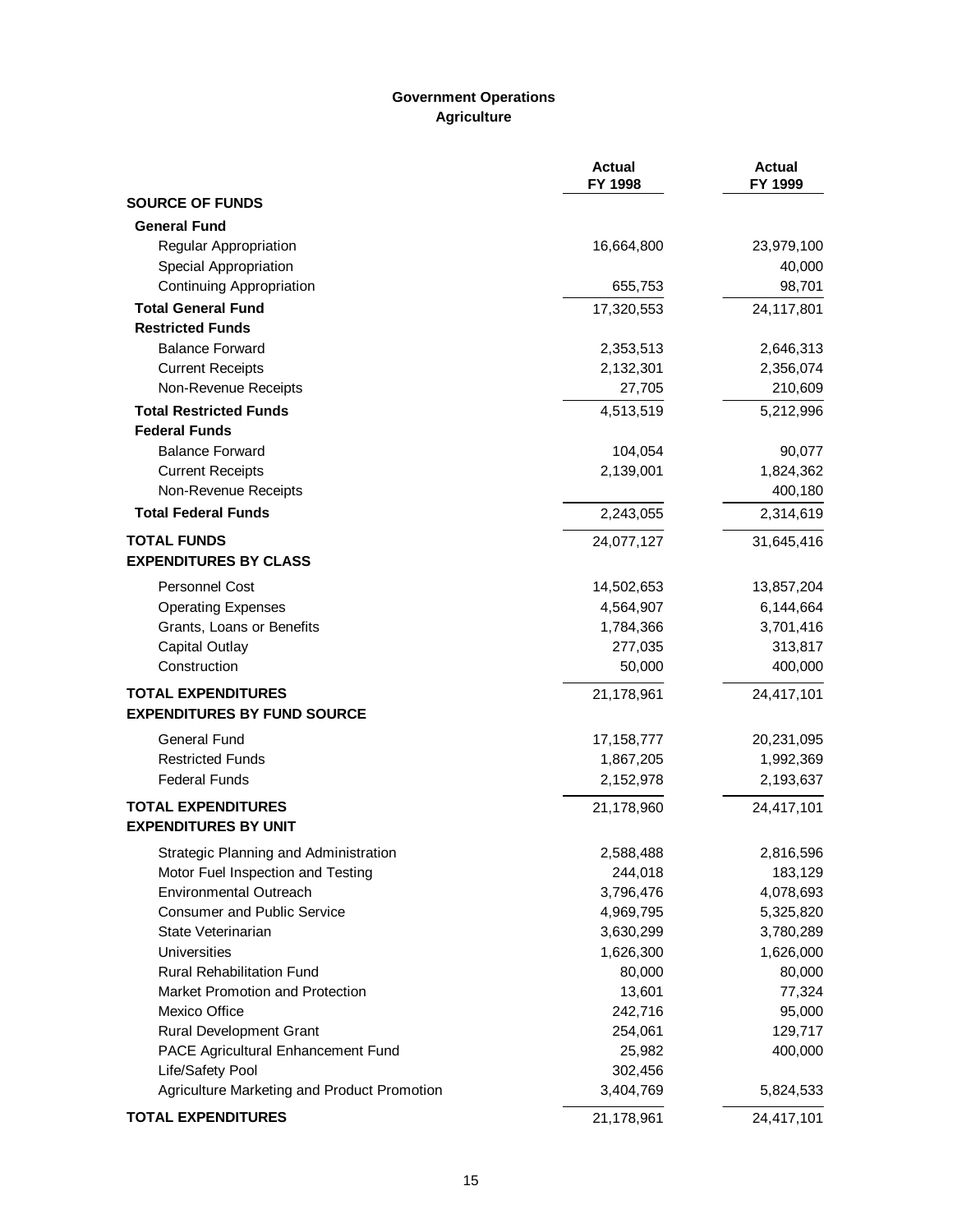# **Government Operations Military Affairs**

|                                             | <b>Actual</b><br>FY 1998 | <b>Actual</b><br>FY 1999 |
|---------------------------------------------|--------------------------|--------------------------|
| <b>SOURCE OF FUNDS</b>                      |                          |                          |
| <b>General Fund</b>                         |                          |                          |
| <b>Regular Appropriation</b>                | 10,060,100               | 10,256,500               |
| <b>Mandated Allotments</b>                  | 5,913,000                | 7,615,000                |
| Other                                       | $-10,500$                | 85,000                   |
| <b>Total General Fund</b>                   | 15,962,600               | 17,956,500               |
| <b>Restricted Funds</b>                     |                          |                          |
| <b>Balance Forward</b>                      | 3,505,994                | 1,454,918                |
| <b>Current Receipts</b>                     | 8,838,834                | 12,011,866               |
| Non-Revenue Receipts                        | $-802,498$               | 267,951                  |
| <b>Total Restricted Funds</b>               | 11,542,330               | 13,734,735               |
| <b>Federal Funds</b>                        |                          |                          |
| <b>Balance Forward</b>                      |                          | 8,830                    |
| <b>Current Receipts</b>                     | 31,625,293               | 30,659,169               |
| Non-Revenue Receipts                        | $-4,385,993$             | $-289,803$               |
| <b>Total Federal Funds</b>                  | 27,239,300               | 30,378,196               |
| <b>TOTAL FUNDS</b>                          | 54,744,230               | 62,069,431               |
| <b>EXPENDITURES BY CLASS</b>                |                          |                          |
| Personnel Cost                              | 14,052,417               | 14,558,810               |
| <b>Operating Expenses</b>                   | 8,873,248                | 9,149,931                |
| Grants, Loans or Benefits                   | 27,679,894               | 32,836,349               |
| <b>Capital Outlay</b>                       | 478,628                  | 979,308                  |
| Construction                                | 869,296                  | 724,257                  |
| <b>TOTAL EXPENDITURES</b>                   | 51,953,483               | 58,248,655               |
| <b>EXPENDITURES BY FUND SOURCE</b>          |                          |                          |
| General Fund                                | 14,635,601               | 16,135,216               |
| <b>Restricted Funds</b>                     | 10,087,412               | 11,756,221               |
| <b>Federal Funds</b>                        | 27,230,471               | 30,357,218               |
| <b>TOTAL EXPENDITURES</b>                   | 51,953,484               | 58,248,655               |
| <b>EXPENDITURES BY UNIT</b>                 |                          |                          |
| General Administration and Support          | 2,629,377                | 2,948,722                |
| <b>Property Management</b>                  | 7,310,224                | 7,724,880                |
| <b>Bluegrass Station</b>                    | 2,624,513                | 3,166,211                |
| <b>General Administration</b>               | 4,423,682                | 4,515,379                |
| 100% Federal Programs                       | 2,515,797                | 5,013,219                |
| Kentucky Emergency Response Commission      | 372,427                  | 325,478                  |
| Federal / State Partnership Program         | 545,642                  | 333,643                  |
| <b>DES - Disaster Accounts</b>              | 25,429,636               | 28,075,580               |
| DES - Emergency                             | 435,103                  | 358,588                  |
| DES - Kentucky Community Crisis Response Bd | 207,160                  | 189,278                  |
| Air Transportation                          | 2,212,822                | 1,998,635                |
| National Guard Statewide Special Event      | 574,458                  | 765,436                  |
| National Guard Emergencies and Disasters    | 914,053                  | 420,740                  |
| National Guard Drug Eradication             | 149,267                  | 220,938                  |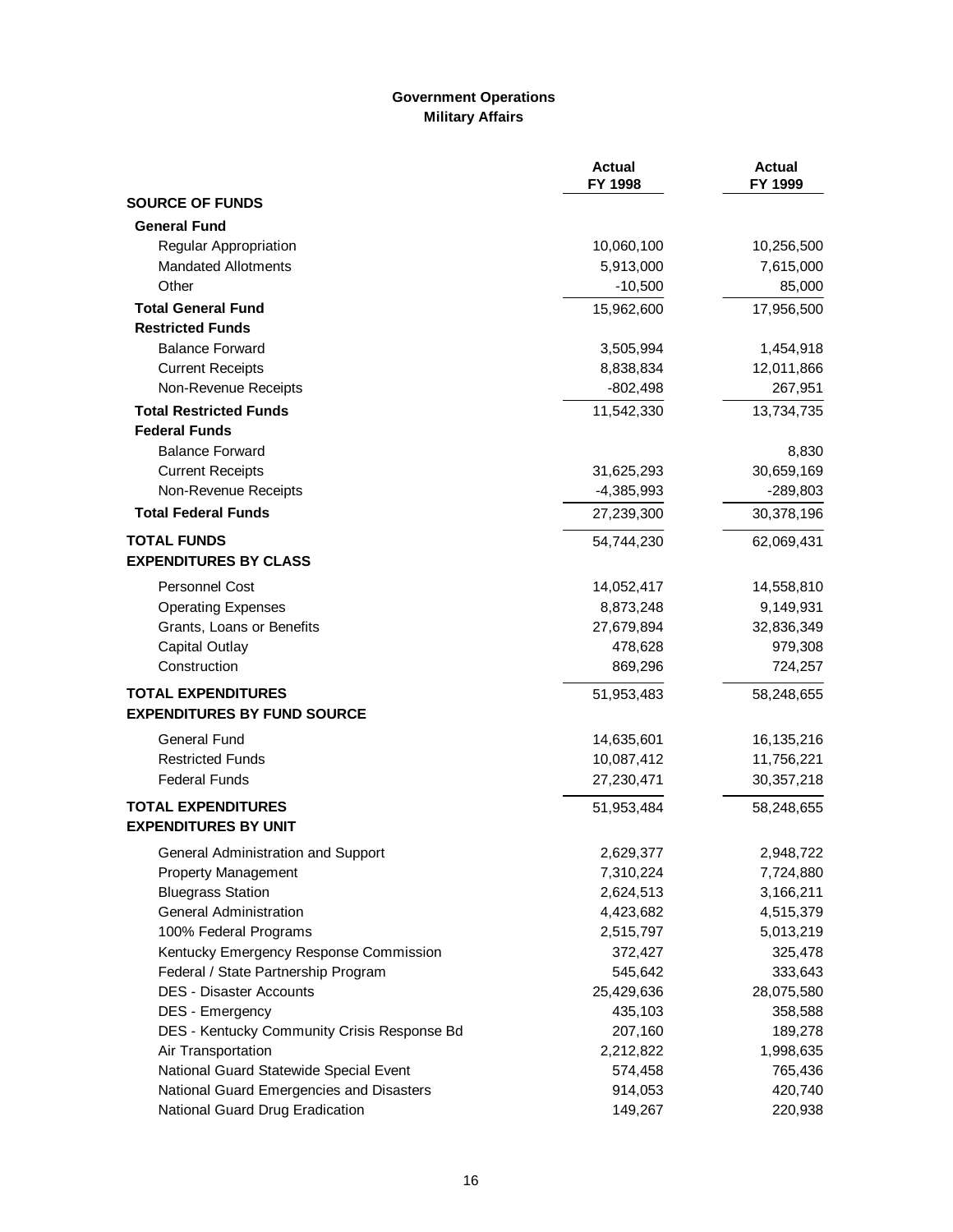|                                          | <b>Actual</b><br>FY 1998 | <b>Actual</b><br>FY 1999 |
|------------------------------------------|--------------------------|--------------------------|
| <b>HIDTA</b>                             |                          | 42.691                   |
| Youth Challenge                          |                          | 84.478                   |
| <b>Guard Materials Management Center</b> | 618,501                  | 2,064,759                |
| RetroEurope                              | 990.822                  |                          |
| <b>TOTAL EXPENDITURES</b>                | 51,953,484               | 58,248,655               |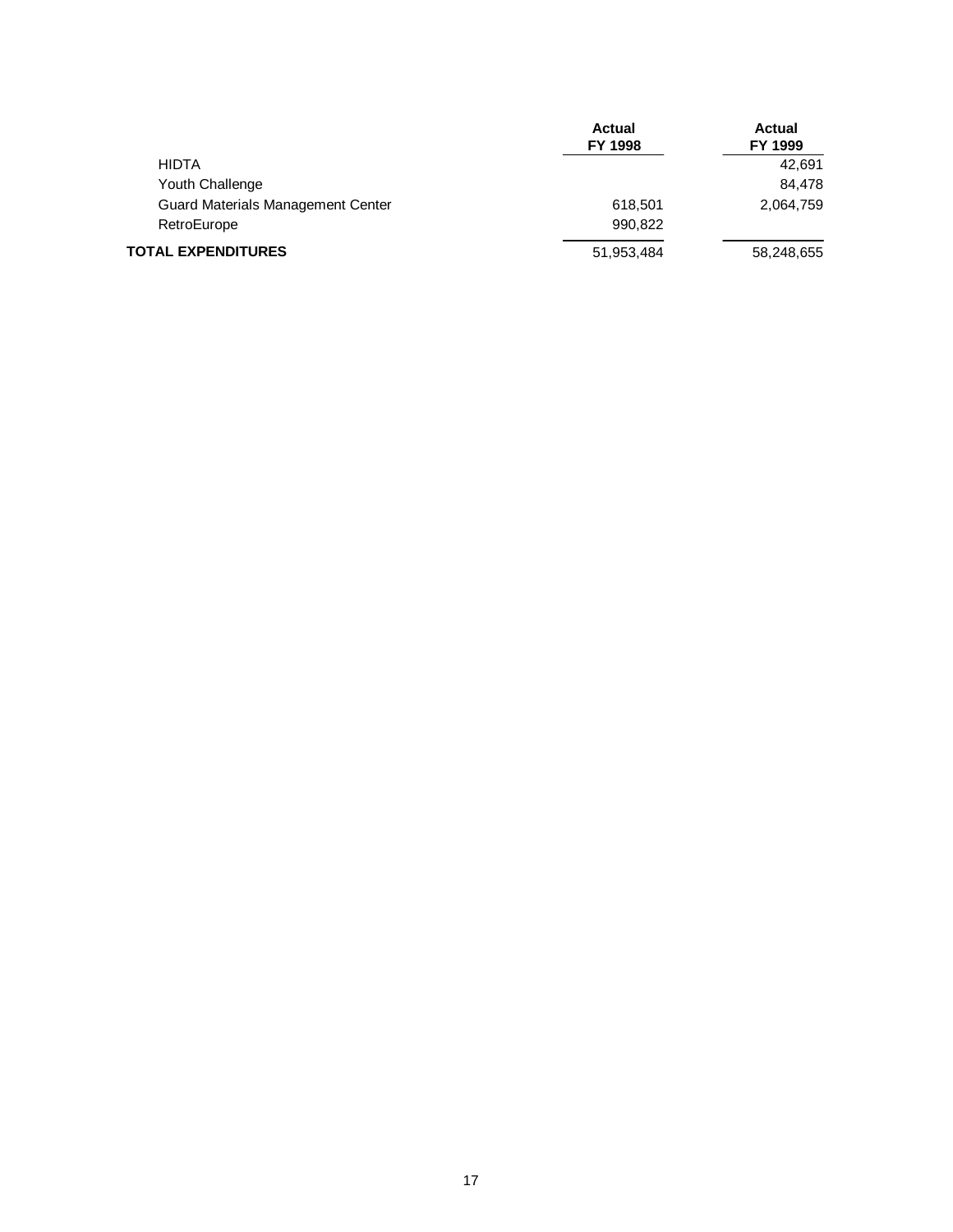# **Government Operations Personnel Board**

|                                    | <b>Actual</b><br>FY 1998 | <b>Actual</b><br>FY 1999 |
|------------------------------------|--------------------------|--------------------------|
| <b>SOURCE OF FUNDS</b>             |                          |                          |
| <b>General Fund</b>                |                          |                          |
| Regular Appropriation              | 486,600                  | 526,200                  |
| Other                              | $-200$                   |                          |
| <b>Total General Fund</b>          | 486,400                  | 526,200                  |
| <b>Restricted Funds</b>            |                          |                          |
| <b>Balance Forward</b>             | 10,305                   | 6,767                    |
| <b>Current Receipts</b>            | 1,654                    | 1,804                    |
| <b>Total Restricted Funds</b>      | 11,959                   | 8,571                    |
| <b>TOTAL FUNDS</b>                 | 498,359                  | 534,771                  |
| <b>EXPENDITURES BY CLASS</b>       |                          |                          |
| Personnel Cost                     | 424,139                  | 431,977                  |
| <b>Operating Expenses</b>          | 63,356                   | 75,947                   |
| <b>TOTAL EXPENDITURES</b>          | 487,495                  | 507,924                  |
| <b>EXPENDITURES BY FUND SOURCE</b> |                          |                          |
| <b>General Fund</b>                | 482,302                  | 507,924                  |
| <b>Restricted Funds</b>            | 5,192                    |                          |
| <b>TOTAL EXPENDITURES</b>          | 487,494                  | 507,924                  |
| <b>EXPENDITURES BY UNIT</b>        |                          |                          |
| <b>Personnel Board</b>             | 487,494                  | 507,924                  |
| <b>TOTAL EXPENDITURES</b>          | 487,494                  | 507,924                  |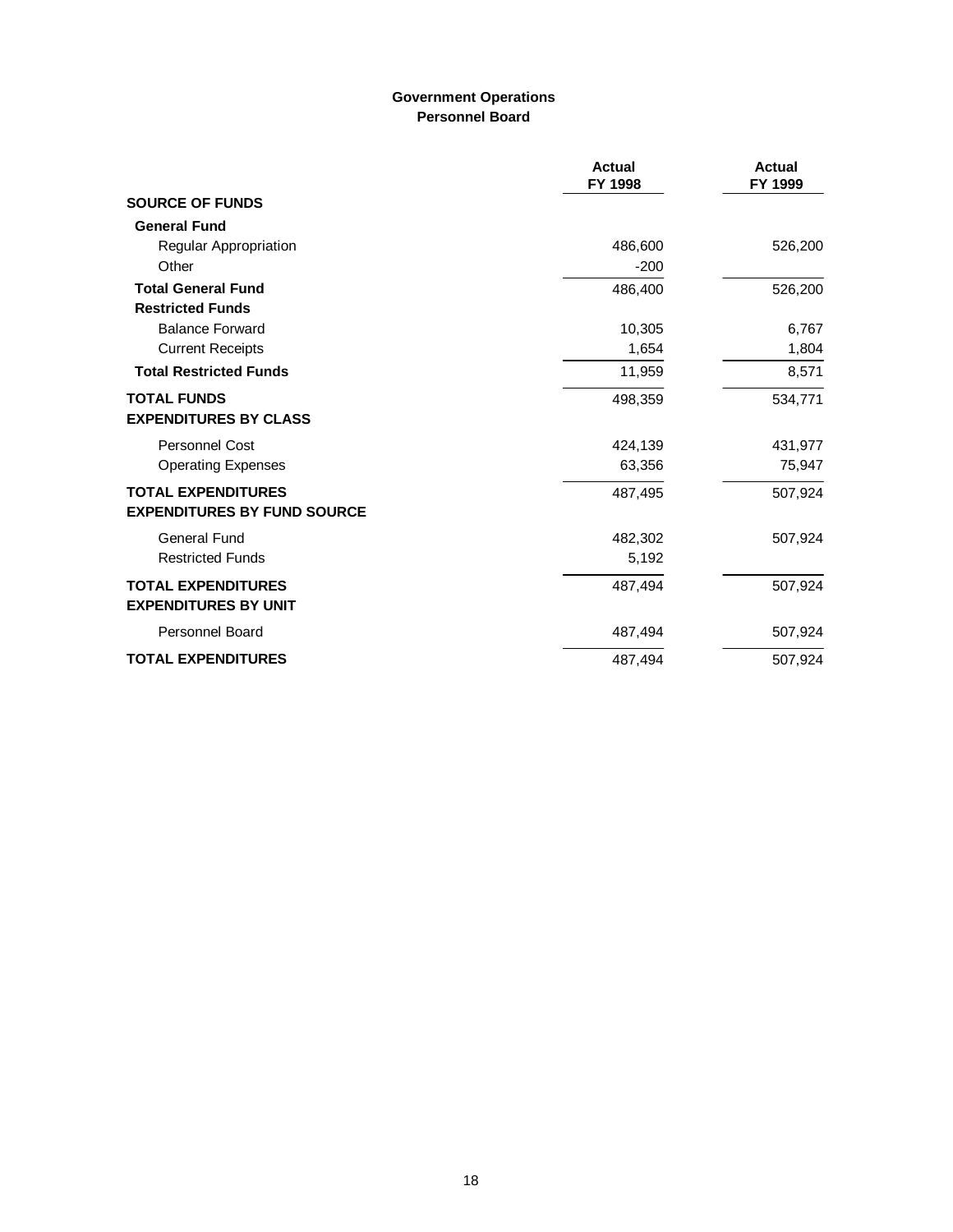# **Government Operations Local Government**

|                                    | <b>Actual</b><br>FY 1998 | <b>Actual</b><br>FY 1999 |
|------------------------------------|--------------------------|--------------------------|
| <b>SOURCE OF FUNDS</b>             |                          |                          |
| <b>General Fund</b>                |                          |                          |
| <b>Regular Appropriation</b>       | 6,144,800                | 10,646,900               |
| <b>Current Year Appropriation</b>  | 196,500                  |                          |
| Other                              | $-2,100$                 | 106,100                  |
| <b>Total General Fund</b>          | 6,339,200                | 10,753,000               |
| <b>Restricted Funds</b>            |                          |                          |
| <b>Balance Forward</b>             | 916,145                  | 209,970                  |
| <b>Current Receipts</b>            | 534,983                  | 231,186                  |
| Non-Revenue Receipts               | $-739,796$               | 821,024                  |
| <b>Total Restricted Funds</b>      | 711,332                  | 1,262,180                |
| <b>Federal Funds</b>               |                          |                          |
| <b>Balance Forward</b>             | 376,817                  | 191,135                  |
| <b>Current Receipts</b>            | 41,562,689               | 39,088,186               |
| Non-Revenue Receipts               | 896,255                  | $-800,894$               |
| <b>Total Federal Funds</b>         | 42,835,761               | 38,478,427               |
| <b>TOTAL FUNDS</b>                 | 49,886,293               | 50,493,607               |
| <b>EXPENDITURES BY CLASS</b>       |                          |                          |
| <b>Personnel Cost</b>              | 3,601,992                | 3,985,965                |
| <b>Operating Expenses</b>          | 769,715                  | 773,344                  |
| Grants, Loans or Benefits          | 44,655,675               | 44,560,877               |
| Debt Service                       | 445,000                  |                          |
| <b>Capital Outlay</b>              | 12,806                   | 108,309                  |
| <b>TOTAL EXPENDITURES</b>          | 49,485,188               | 49,428,495               |
| <b>EXPENDITURES BY FUND SOURCE</b> |                          |                          |
| <b>General Fund</b>                | 6,339,199                | 10,752,972               |
| <b>Restricted Funds</b>            | 501,362                  | 239,046                  |
| <b>Federal Funds</b>               | 42,644,627               | 38,436,478               |
| <b>TOTAL EXPENDITURES</b>          | 49,485,188               | 49,428,496               |
| <b>EXPENDITURES BY UNIT</b>        |                          |                          |
| Commissioner                       | 821,603                  | 2,002,672                |
| <b>Support Services</b>            | 1,348,892                | 1,137,733                |
| <b>Community Programs</b>          | 40,857,214               | 40,552,059               |
| <b>Financial Services</b>          | 879,250                  | 856,200                  |
| Training and ADD Services          | 5,437,407                | 4,799,679                |
| Kentucky Appalachian Commission    | 140,821                  | 80,153                   |
| <b>TOTAL EXPENDITURES</b>          | 49,485,187               | 49,428,496               |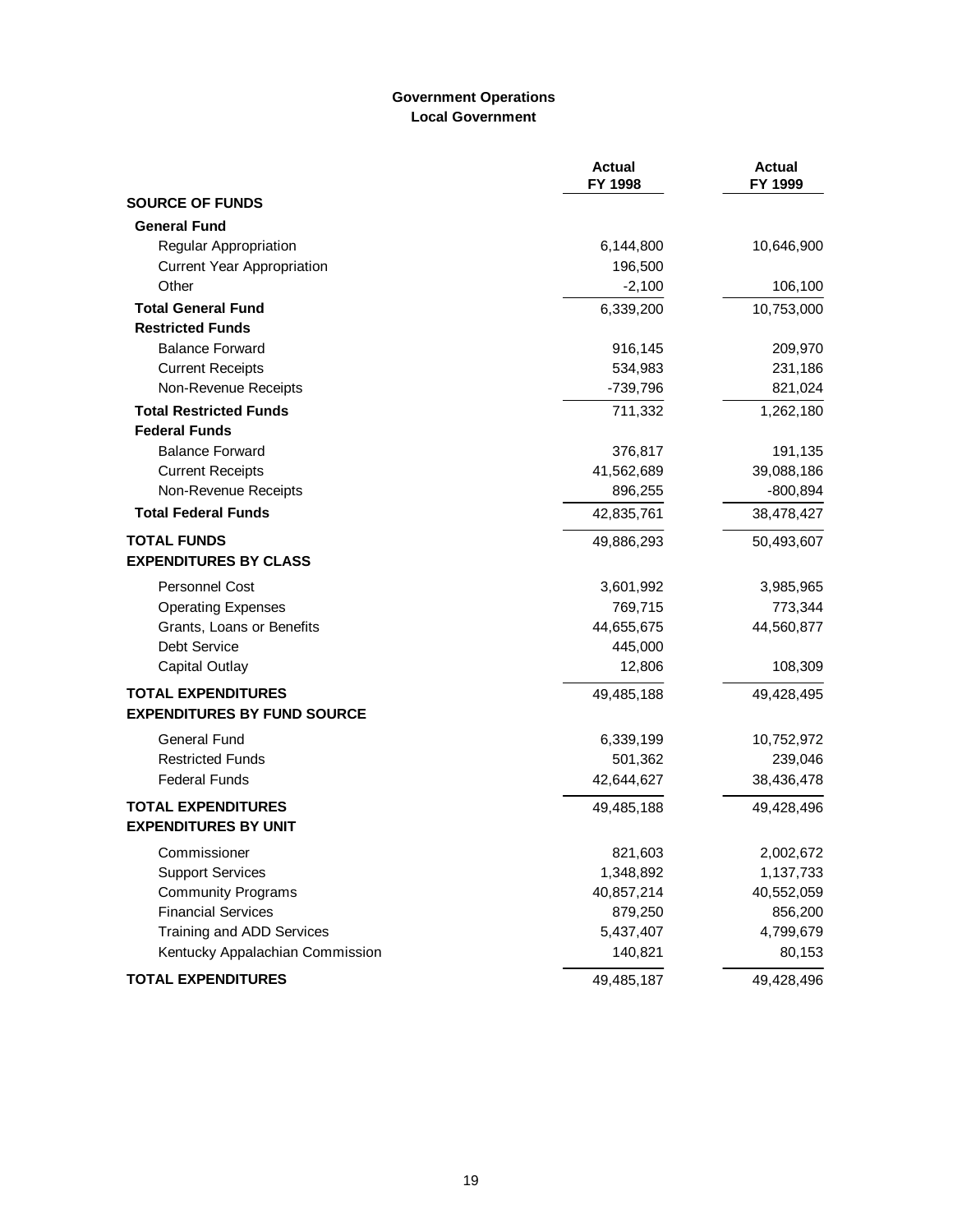# **Government Operations Special Funds**

|                                                                 | Actual<br>FY 1998 | Actual<br>FY 1999 |
|-----------------------------------------------------------------|-------------------|-------------------|
| <b>SOURCE OF FUNDS</b>                                          |                   |                   |
| <b>General Fund</b>                                             |                   |                   |
| Regular Appropriation                                           | 68,991,697        | 60,030,200        |
| Continuing Appropriation                                        | 12,213,729        | 12,588,612        |
| <b>Total General Fund</b>                                       | 81,205,426        | 72,618,812        |
| <b>TOTAL FUNDS</b><br><b>EXPENDITURES BY CLASS</b>              | 81,205,426        | 72,618,812        |
| Grants, Loans or Benefits                                       | 56,693,011        | 55,965,718        |
| <b>TOTAL EXPENDITURES</b><br><b>EXPENDITURES BY FUND SOURCE</b> | 56,693,011        | 55,965,718        |
| General Fund                                                    | 56,693,011        | 55,965,718        |
| <b>TOTAL EXPENDITURES</b><br><b>EXPENDITURES BY UNIT</b>        | 56,693,011        | 55,965,718        |
| Local Government Economic Assistance Fund                       | 30,671,796        | 28,883,253        |
| Local Government Economic Development Fund                      | 26,021,215        | 26,082,464        |
| Area Development Fund                                           |                   | 1,000,000         |
| <b>TOTAL EXPENDITURES</b>                                       | 56,693,011        | 55,965,717        |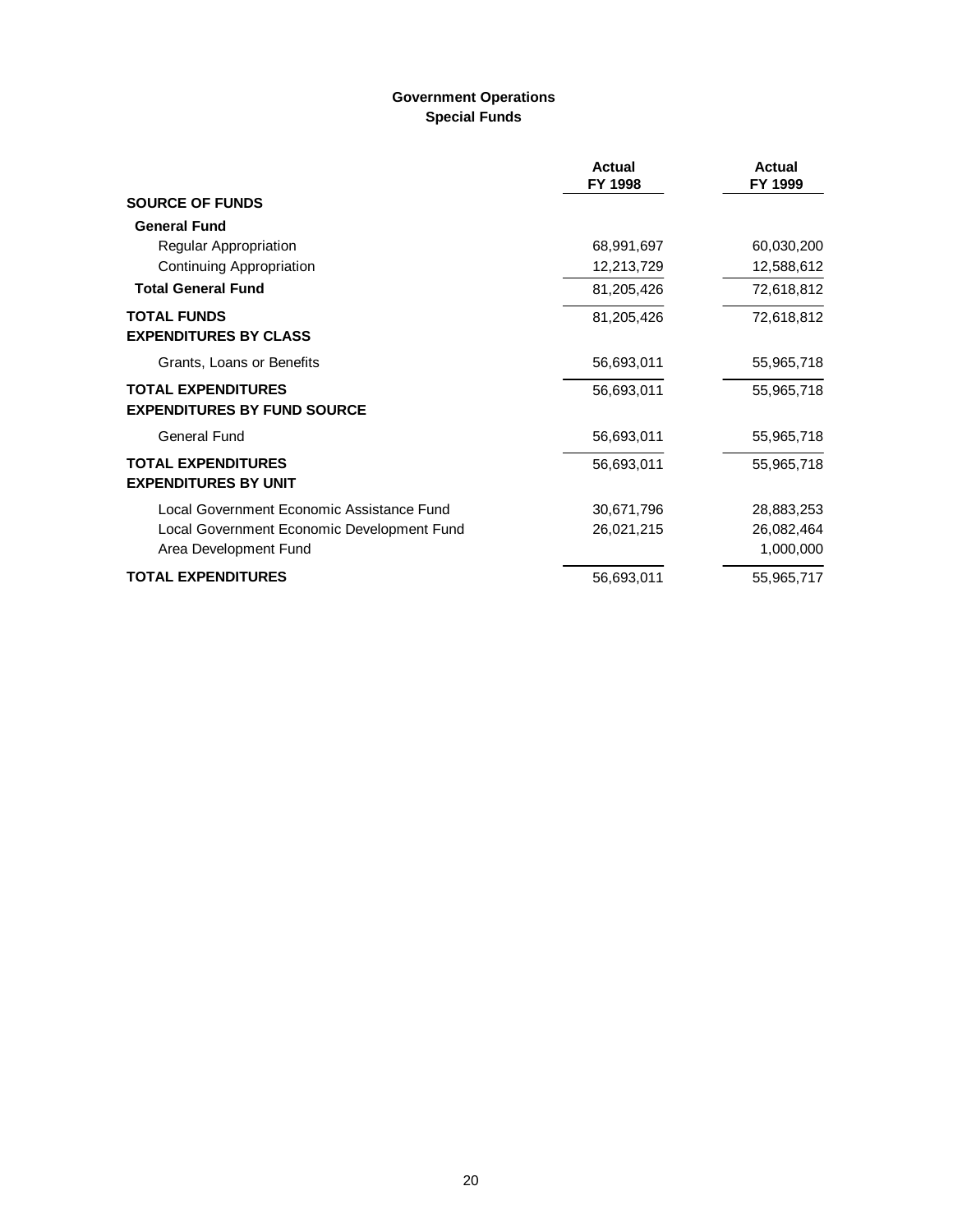### **Government Operations Commission on Human Rights**

|                                    | <b>Actual</b><br>FY 1998 | <b>Actual</b><br>FY 1999 |
|------------------------------------|--------------------------|--------------------------|
| <b>SOURCE OF FUNDS</b>             |                          |                          |
| <b>General Fund</b>                |                          |                          |
| <b>Regular Appropriation</b>       | 1,853,200                | 1,905,400                |
| Other                              | $-1,200$                 |                          |
| <b>Total General Fund</b>          | 1,852,000                | 1,905,400                |
| <b>Restricted Funds</b>            |                          |                          |
| <b>Balance Forward</b>             | 133,096                  | 24,642                   |
| Non-Revenue Receipts               | $-35,438$                | 101,687                  |
| <b>Total Restricted Funds</b>      | 97,658                   | 126,329                  |
| <b>Federal Funds</b>               |                          |                          |
| <b>Balance Forward</b>             | 196,777                  | 7,070                    |
| <b>Current Receipts</b>            | 103,973                  | 166,171                  |
| Non-Revenue Receipts               | $-151,994$               | $-101,687$               |
| <b>Total Federal Funds</b>         | 148,756                  | 71,554                   |
| <b>TOTAL FUNDS</b>                 | 2,098,414                | 2,103,283                |
| <b>EXPENDITURES BY CLASS</b>       |                          |                          |
| <b>Personnel Cost</b>              | 1,644,242                | 1,552,132                |
| <b>Operating Expenses</b>          | 421,640                  | 447,262                  |
| <b>Capital Outlay</b>              |                          | 357                      |
| <b>TOTAL EXPENDITURES</b>          | 2,065,882                | 1,999,751                |
| <b>EXPENDITURES BY FUND SOURCE</b> |                          |                          |
| <b>General Fund</b>                | 1,851,180                | 1,878,491                |
| <b>Restricted Funds</b>            | 73,016                   | 97,476                   |
| <b>Federal Funds</b>               | 141,686                  | 23,783                   |
| <b>TOTAL EXPENDITURES</b>          | 2,065,882                | 1,999,750                |
| <b>EXPENDITURES BY UNIT</b>        |                          |                          |
| General Administration and Support | 660,716                  | 647,869                  |
| <b>Enforcement Branch</b>          | 781,010                  | 714,739                  |
| Research and Information           | 396,996                  | 371,215                  |
| Legal Affairs                      | 227,159                  | 265,929                  |
| <b>TOTAL EXPENDITURES</b>          | 2,065,881                | 1,999,752                |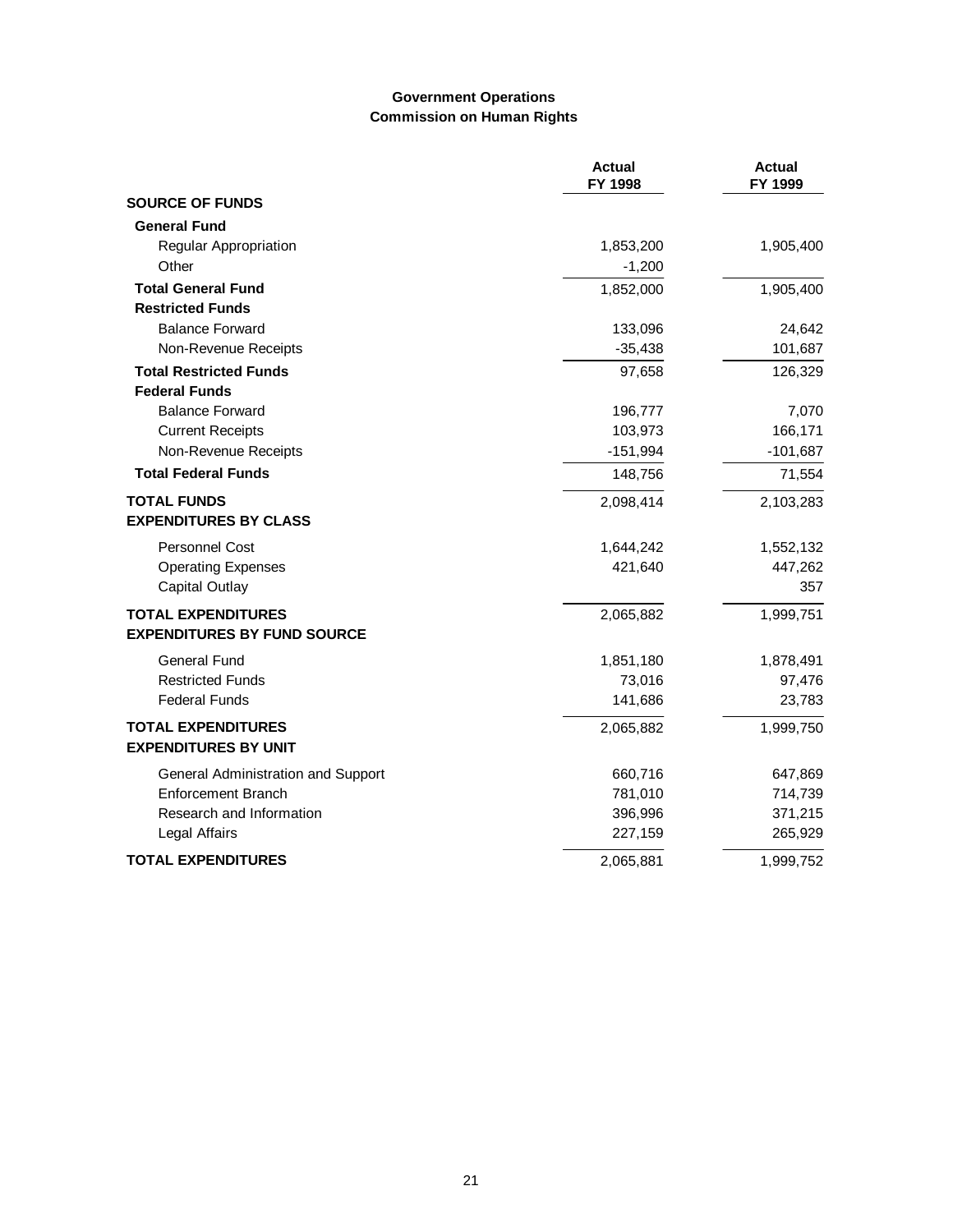### **Government Operations Commission on Women**

|                                                          | <b>Actual</b><br>FY 1998 | <b>Actual</b><br>FY 1999 |
|----------------------------------------------------------|--------------------------|--------------------------|
| <b>SOURCE OF FUNDS</b>                                   |                          |                          |
| <b>General Fund</b>                                      |                          |                          |
| Regular Appropriation                                    | 174,200                  | 246,100                  |
| <b>Current Year Appropriation</b>                        | 65,000                   |                          |
| Other                                                    | $-100$                   | 15,000                   |
| <b>Total General Fund</b>                                | 239,100                  | 261,100                  |
| <b>Restricted Funds</b>                                  |                          |                          |
| <b>Balance Forward</b>                                   | 206                      | 212                      |
| <b>Current Receipts</b>                                  | 6                        | 3,000                    |
| <b>Total Restricted Funds</b>                            | 212                      | 3,212                    |
| <b>Federal Funds</b>                                     |                          |                          |
| <b>Balance Forward</b>                                   | 4,600                    | 239                      |
| <b>Total Federal Funds</b>                               | 4,600                    | 239                      |
| <b>TOTAL FUNDS</b>                                       | 243,912                  | 264,551                  |
| <b>EXPENDITURES BY CLASS</b>                             |                          |                          |
| <b>Personnel Cost</b>                                    | 148,520                  | 158,372                  |
| <b>Operating Expenses</b>                                | 44,610                   | 101,080                  |
| <b>TOTAL EXPENDITURES</b>                                | 193,130                  | 259,452                  |
| <b>EXPENDITURES BY FUND SOURCE</b>                       |                          |                          |
| <b>General Fund</b>                                      | 188,769                  | 259,452                  |
| <b>Federal Funds</b>                                     | 4,361                    |                          |
| <b>TOTAL EXPENDITURES</b><br><b>EXPENDITURES BY UNIT</b> | 193,130                  | 259,452                  |
| Commission on Women                                      | 193,129                  | 259,452                  |
| <b>TOTAL EXPENDITURES</b>                                | 193,129                  | 259,452                  |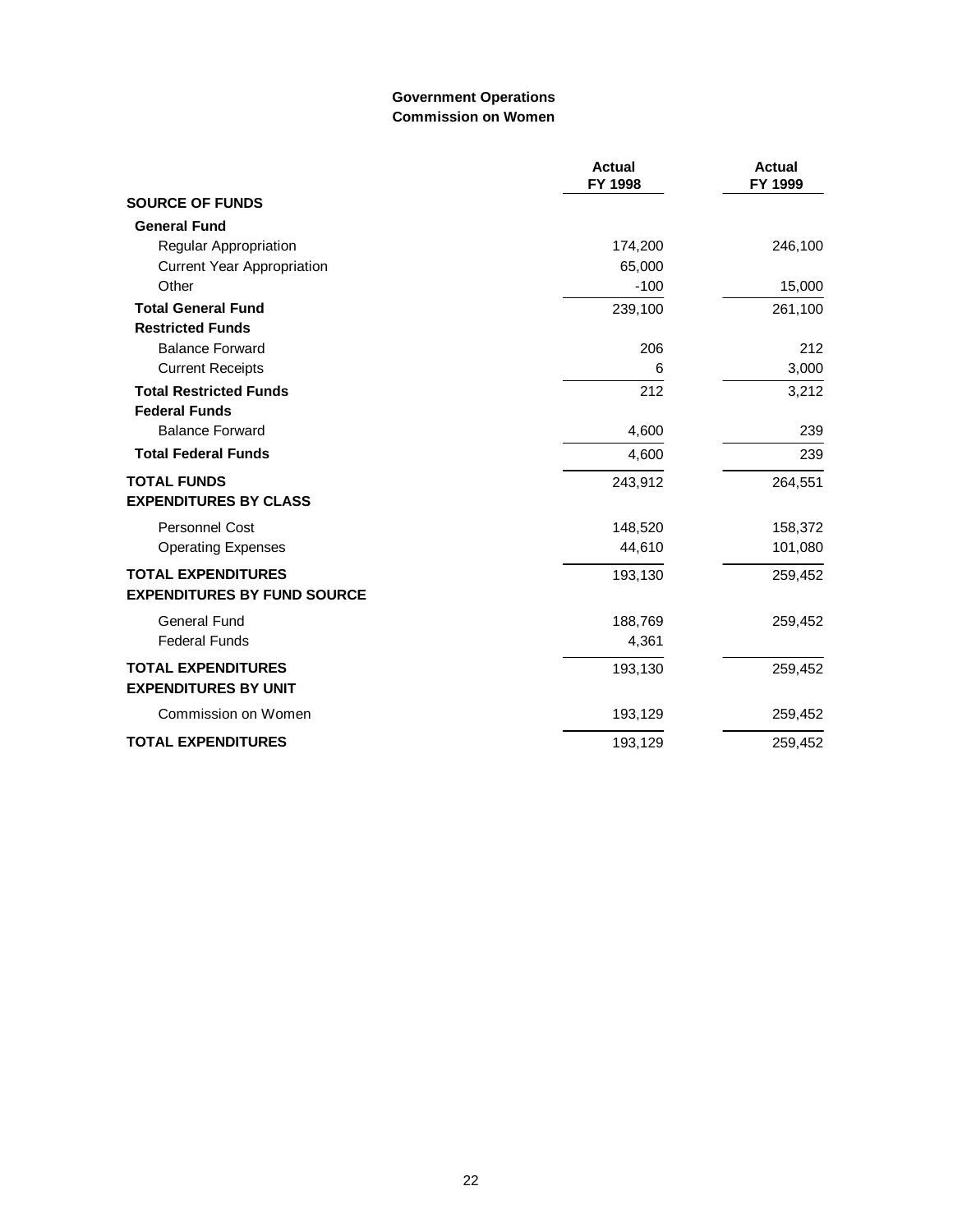### **Government Operations Kentucky Retirement Systems**

|                                    | <b>Actual</b><br>FY 1998 | <b>Actual</b><br>FY 1999 |
|------------------------------------|--------------------------|--------------------------|
| <b>SOURCE OF FUNDS</b>             |                          |                          |
| <b>Restricted Funds</b>            |                          |                          |
| <b>Balance Forward</b>             | 662,217                  | 554,087                  |
| <b>Current Receipts</b>            | 3,914                    | 465                      |
| Non-Revenue Receipts               | 11,949,683               | 14,050,198               |
| <b>Total Restricted Funds</b>      | 12,615,814               | 14,604,750               |
| <b>TOTAL FUNDS</b>                 | 12,615,814               | 14,604,750               |
| <b>EXPENDITURES BY CLASS</b>       |                          |                          |
| <b>Personnel Cost</b>              | 10,509,570               | 6,426,266                |
| <b>Operating Expenses</b>          | 1,387,712                | 1,817,260                |
| Capital Outlay                     | 154,445                  | 222,182                  |
| <b>TOTAL EXPENDITURES</b>          | 12,051,727               | 8,465,708                |
| <b>EXPENDITURES BY FUND SOURCE</b> |                          |                          |
| <b>Restricted Funds</b>            | 12,051,727               | 8,465,707                |
| <b>TOTAL EXPENDITURES</b>          | 12,051,727               | 8,465,707                |
| <b>EXPENDITURES BY UNIT</b>        |                          |                          |
| Kentucky Retirement Systems        | 12,051,727               | 8,465,707                |
| <b>TOTAL EXPENDITURES</b>          | 12,051,727               | 8,465,707                |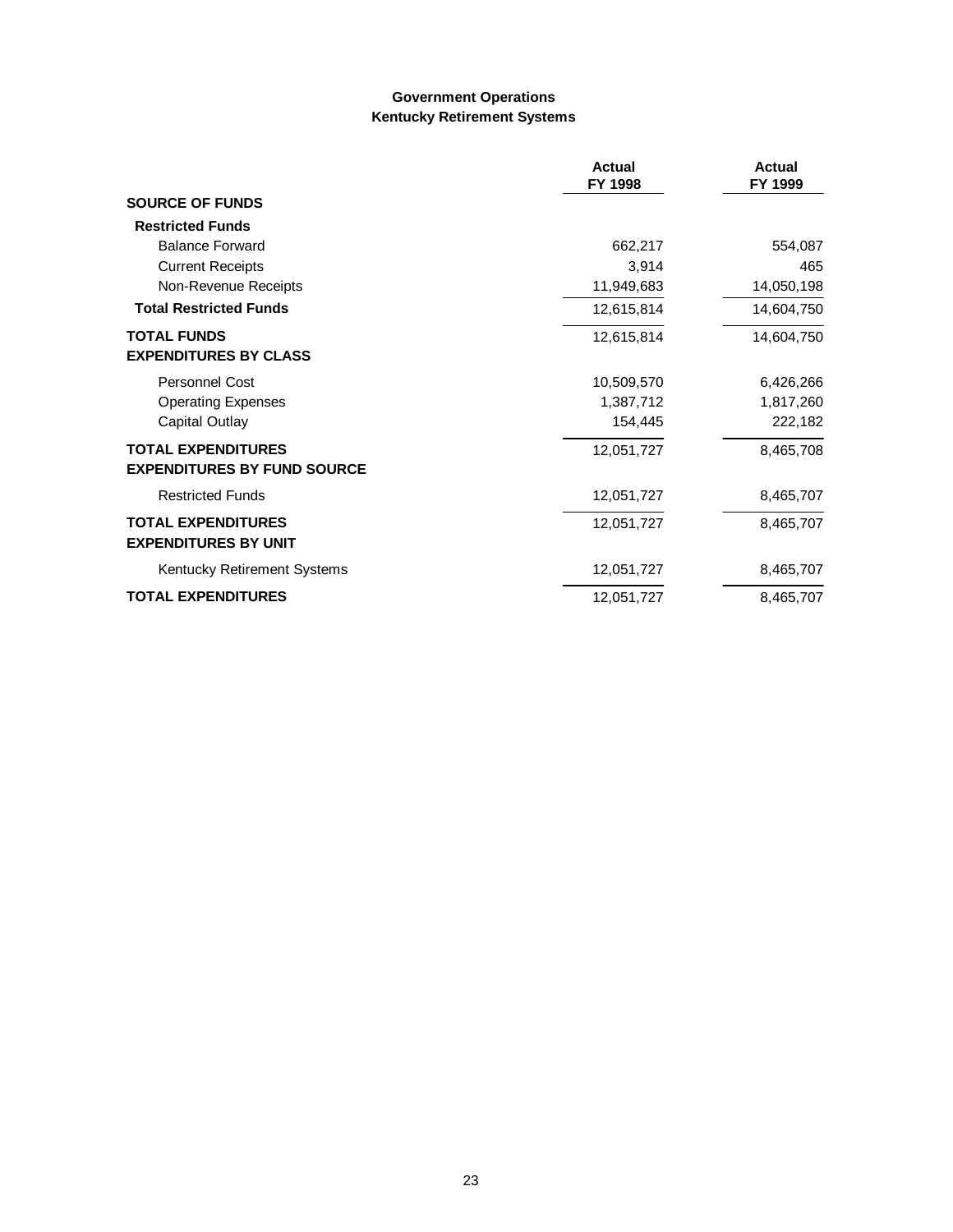#### **Government Operations Kentucky Care Health Insurance Authority**

|                                          | <b>Actual</b><br>FY 1998 | <b>Actual</b><br>FY 1999 |
|------------------------------------------|--------------------------|--------------------------|
| <b>SOURCE OF FUNDS</b>                   |                          |                          |
| <b>Restricted Funds</b>                  |                          |                          |
| <b>Balance Forward</b>                   | 81,099                   | 426,702                  |
| <b>Current Receipts</b>                  | 1,200,138                | 567,982                  |
| <b>Total Restricted Funds</b>            | 1,281,237                | 994,684                  |
| <b>TOTAL FUNDS</b>                       | 1,281,237                | 994,684                  |
| <b>EXPENDITURES BY CLASS</b>             |                          |                          |
| <b>Personnel Cost</b>                    | 696,645                  | 730,241                  |
| <b>Operating Expenses</b>                | 157,944                  | 177,398                  |
| <b>TOTAL EXPENDITURES</b>                | 854,589                  | 907,639                  |
| <b>EXPENDITURES BY FUND SOURCE</b>       |                          |                          |
| <b>Restricted Funds</b>                  | 854,589                  | 907,639                  |
| <b>TOTAL EXPENDITURES</b>                | 854,589                  | 907,639                  |
| <b>EXPENDITURES BY UNIT</b>              |                          |                          |
| Kentucky Care Health Insurance Authority | 854,589                  | 907,639                  |
| <b>TOTAL EXPENDITURES</b>                | 854,589                  | 907,639                  |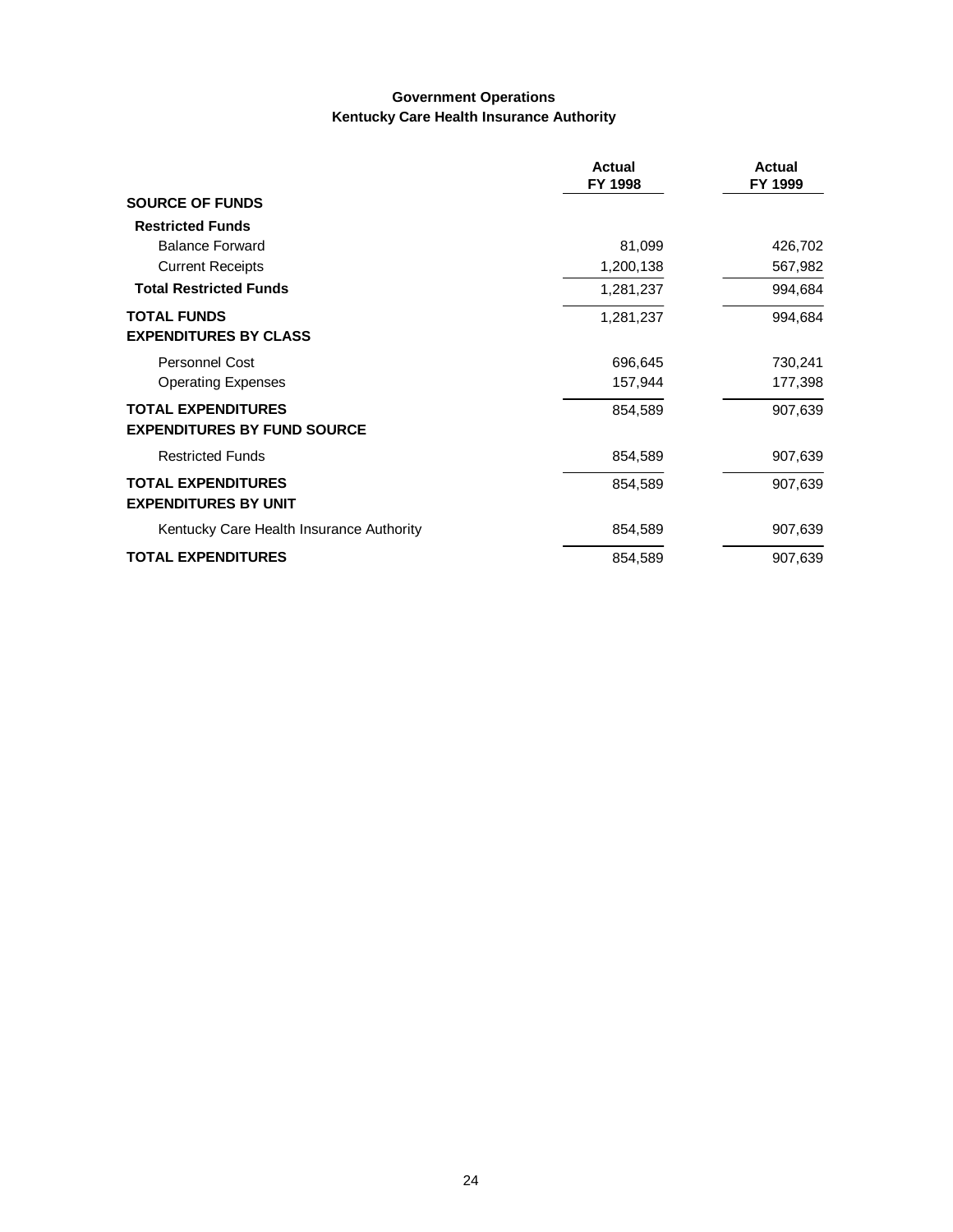### **Government Operations Registry of Election Finance**

|                                    | <b>Actual</b><br>FY 1998 | Actual<br>FY 1999 |
|------------------------------------|--------------------------|-------------------|
| <b>SOURCE OF FUNDS</b>             |                          |                   |
| <b>General Fund</b>                |                          |                   |
| <b>Regular Appropriation</b>       | 1,331,300                | 2,368,600         |
| Other                              | $-1,200$                 |                   |
| <b>Total General Fund</b>          | 1,330,100                | 2,368,600         |
| <b>Restricted Funds</b>            |                          |                   |
| <b>Balance Forward</b>             | 226,907                  | 520,410           |
| <b>Current Receipts</b>            | 103,288                  | 48,883            |
| Non-Revenue Receipts               | 190,215                  |                   |
| <b>Total Restricted Funds</b>      | 520,410                  | 569,293           |
| <b>TOTAL FUNDS</b>                 | 1,850,510                | 2,937,893         |
| <b>EXPENDITURES BY CLASS</b>       |                          |                   |
| <b>Personnel Cost</b>              | 1,002,857                | 875,341           |
| <b>Operating Expenses</b>          | 304,770                  | 391,747           |
| Capital Outlay                     | 17,562                   |                   |
| <b>TOTAL EXPENDITURES</b>          | 1,325,189                | 1,267,088         |
| <b>EXPENDITURES BY FUND SOURCE</b> |                          |                   |
| <b>General Fund</b>                | 1,325,189                | 1,267,088         |
| <b>TOTAL EXPENDITURES</b>          | 1,325,189                | 1,267,088         |
| <b>EXPENDITURES BY UNIT</b>        |                          |                   |
| General Administration and Support | 1,325,189                | 1,267,088         |
| <b>TOTAL EXPENDITURES</b>          | 1,325,189                | 1,267,088         |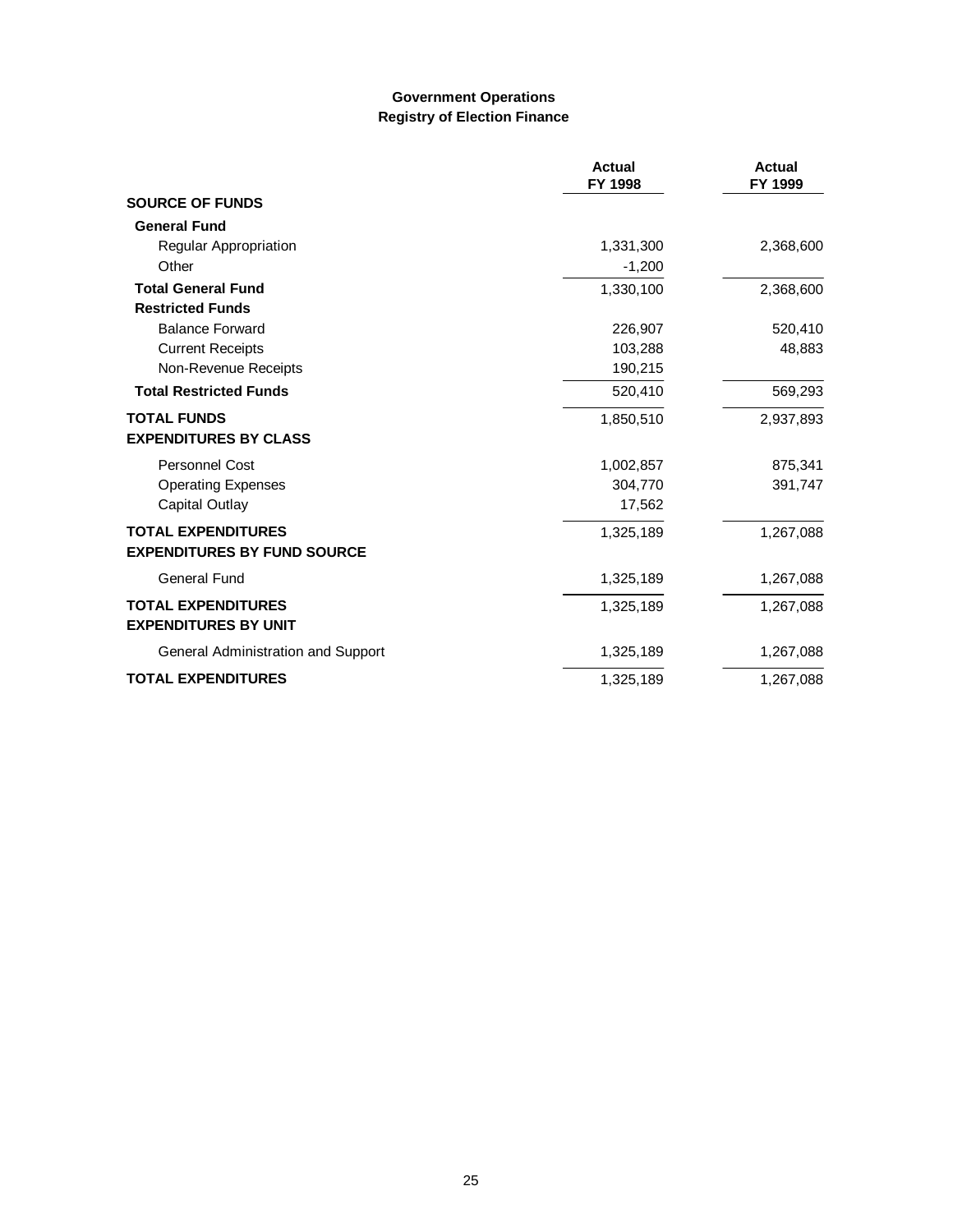### **Government Operations Boards and Commissions**

|                                                          | <b>Actual</b><br>FY 1998 | <b>Actual</b><br>FY 1999 |
|----------------------------------------------------------|--------------------------|--------------------------|
| <b>SOURCE OF FUNDS</b>                                   |                          |                          |
| <b>Restricted Funds</b>                                  |                          |                          |
| <b>Balance Forward</b>                                   | 14,937,168               | 14,722,847               |
| <b>Current Receipts</b>                                  | 10,463,270               | 13,926,124               |
| Non-Revenue Receipts                                     | 213,878                  | 256,067                  |
| <b>Total Restricted Funds</b>                            | 25,614,316               | 28,905,038               |
| <b>TOTAL FUNDS</b><br><b>EXPENDITURES BY CLASS</b>       | 25,614,316               | 28,905,038               |
| <b>Personnel Cost</b>                                    | 7,275,151                | 8,064,617                |
| <b>Operating Expenses</b>                                | 2,970,671                | 3,285,867                |
| Grants, Loans or Benefits                                | 578,003                  | 569,787                  |
| Debt Service                                             | 839                      |                          |
| Capital Outlay                                           | 66,804                   | 125,672                  |
| Construction                                             |                          | 4,169                    |
| <b>TOTAL EXPENDITURES</b>                                | 10,891,468               | 12,050,112               |
| <b>EXPENDITURES BY FUND SOURCE</b>                       |                          |                          |
| <b>Restricted Funds</b>                                  | 10,891,468               | 12,050,110               |
| <b>TOTAL EXPENDITURES</b><br><b>EXPENDITURES BY UNIT</b> | 10,891,468               | 12,050,110               |
| Accountancy                                              | 488,583                  | 578,494                  |
| Alcohol and Drug Counselors                              | 56,211                   | 45,731                   |
| Architects                                               | 144,088                  | 143,192                  |
| Art Therapists                                           | 5,392                    | 6,500                    |
| <b>Athletic Commission</b>                               | 58,361                   | 75,000                   |
| Auctioneers                                              | 215,558                  | 292,303                  |
| Barbering                                                | 183,481                  | 210,185                  |
| <b>Chiropractic Examiners</b>                            | 144,081                  | 141,320                  |
| Dentistry                                                | 306,130                  | 389,297                  |
| Dietitians and Nutritionists                             | 30,068                   | 38,032                   |
| <b>Embalmers and Funeral Home Directors</b>              | 174,306                  | 183,129                  |
| <b>Engineers and Land Surveyors</b>                      | 838,170                  | 905,205                  |
| Certification of Fee-Based Pastoral Counselors           |                          | 28                       |
| Geologists                                               | 61,414                   | 75,929                   |
| Hairdressers and Cosmetologists                          | 633,555                  | 861,329                  |
| <b>Hearing Instrument Specialists</b>                    | 32,353                   | 37,623                   |
| Landscape Architecture                                   | 36,403                   | 41,282                   |
| Marriage and Family Therapists                           | 17,915                   | 36,539                   |
| <b>Medical Licensure</b>                                 | 1,423,056                | 1,394,235                |
| Nursing                                                  | 2,560,422                | 2,854,546                |
| <b>Nursing Home Administrators</b>                       | 62,121                   | 57,885                   |
| Occupational Therapy                                     | 32,637                   | 37,050                   |
| <b>Ophthalmic Dispensers</b>                             | 30,420                   | 28,000                   |
| <b>Optometric Examiners</b>                              | 136,290                  | 127,307                  |
| Pharmacy                                                 | 500,354                  | 580,187                  |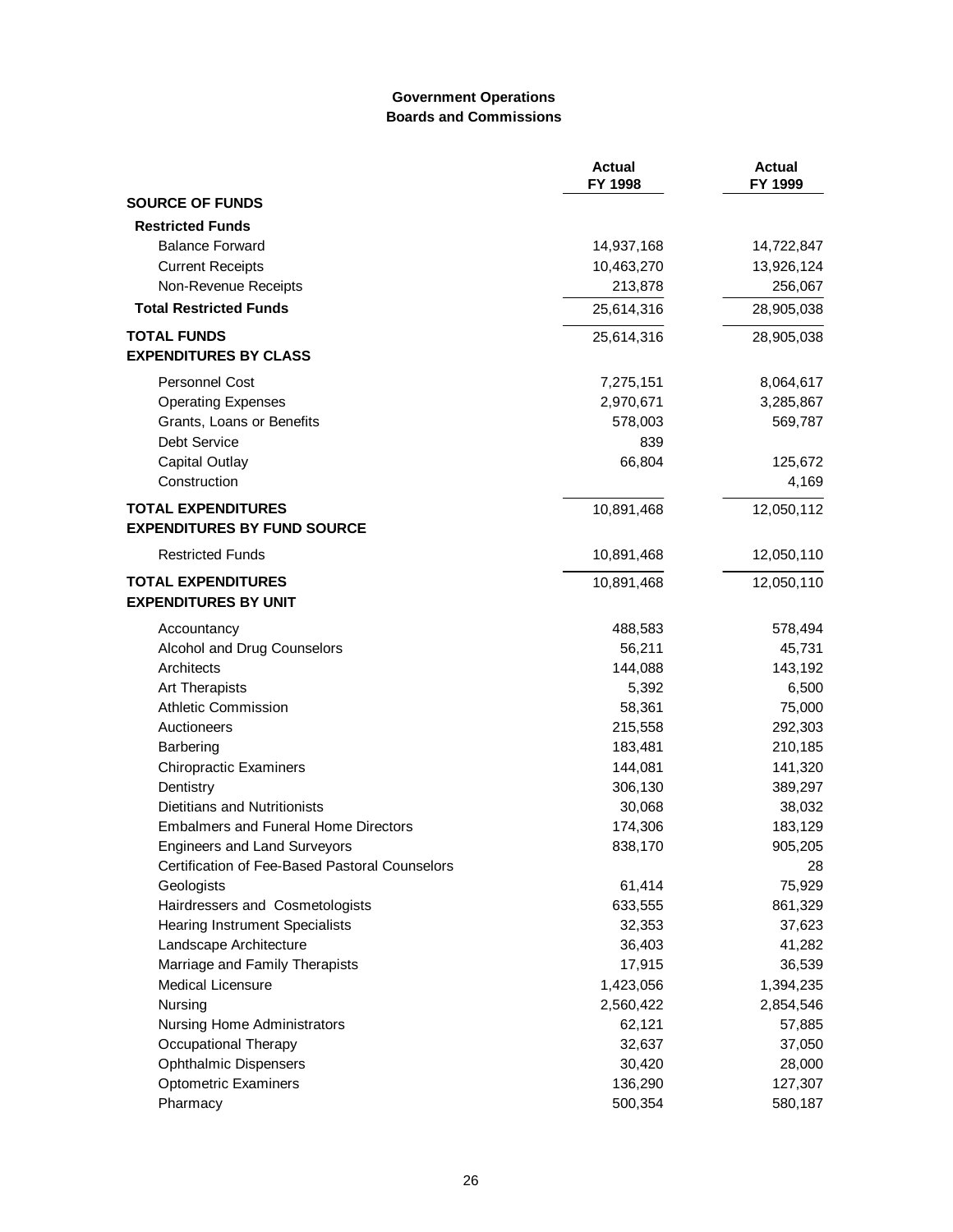|                                      | Actual<br><b>FY 1998</b> | Actual<br>FY 1999 |
|--------------------------------------|--------------------------|-------------------|
|                                      |                          |                   |
| <b>Physical Therapy</b>              | 270,541                  | 267,908           |
| Podiatry                             | 6.360                    | 8,958             |
| <b>Professional Counselors</b>       | 18,743                   | 30,077            |
| Psychology                           | 180,031                  | 157,872           |
| Real Estate Appraisers Board         | 348,997                  | 372,711           |
| <b>Real Estate Commission</b>        | 1,614,192                | 1,757,622         |
| <b>Respiratory Care</b>              | 57,689                   | 72,000            |
| Social Workers                       | 78.875                   | 81,137            |
| Speech Pathologists and Audiologists | 63.119                   | 68,500            |
| <b>Veterinary Examiners</b>          | 81,551                   | 93,000            |
| TOTAL EXPENDITURES                   | 10.891.467               | 12.050.113        |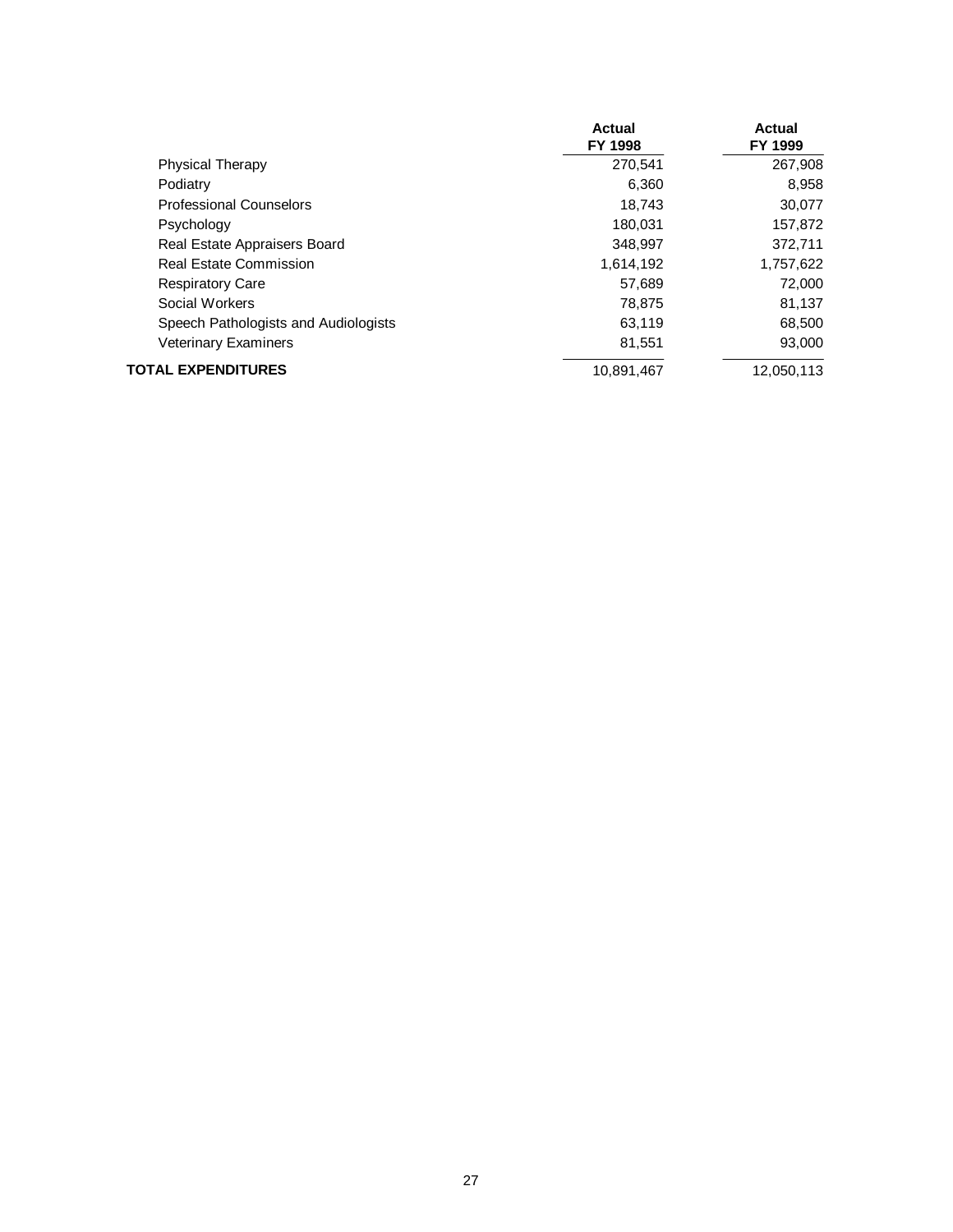#### **Government Operations Governmental Services Center**

|                                                                 | <b>Actual</b><br>FY 1998 | <b>Actual</b><br>FY 1999 |
|-----------------------------------------------------------------|--------------------------|--------------------------|
| <b>SOURCE OF FUNDS</b>                                          |                          |                          |
| <b>Restricted Funds</b>                                         |                          |                          |
| <b>Balance Forward</b>                                          | 517,163                  | 560,238                  |
| <b>Current Receipts</b>                                         | 1,258,076                | 1,103,001                |
| <b>Total Restricted Funds</b>                                   | 1,775,239                | 1,663,239                |
| <b>TOTAL FUNDS</b><br><b>EXPENDITURES BY CLASS</b>              | 1,775,239                | 1,663,239                |
| <b>Personnel Cost</b>                                           | 805,165                  | 862,232                  |
| <b>Operating Expenses</b>                                       | 388,305                  | 320,494                  |
| Capital Outlay                                                  | 21,531                   |                          |
| <b>TOTAL EXPENDITURES</b><br><b>EXPENDITURES BY FUND SOURCE</b> | 1,215,001                | 1,182,726                |
| <b>Restricted Funds</b>                                         | 1,215,001                | 1,182,726                |
| <b>TOTAL EXPENDITURES</b><br><b>EXPENDITURES BY UNIT</b>        | 1,215,001                | 1,182,726                |
| Governmental Services Center                                    | 1,215,001                | 1,182,726                |
| <b>TOTAL EXPENDITURES</b>                                       | 1,215,001                | 1,182,726                |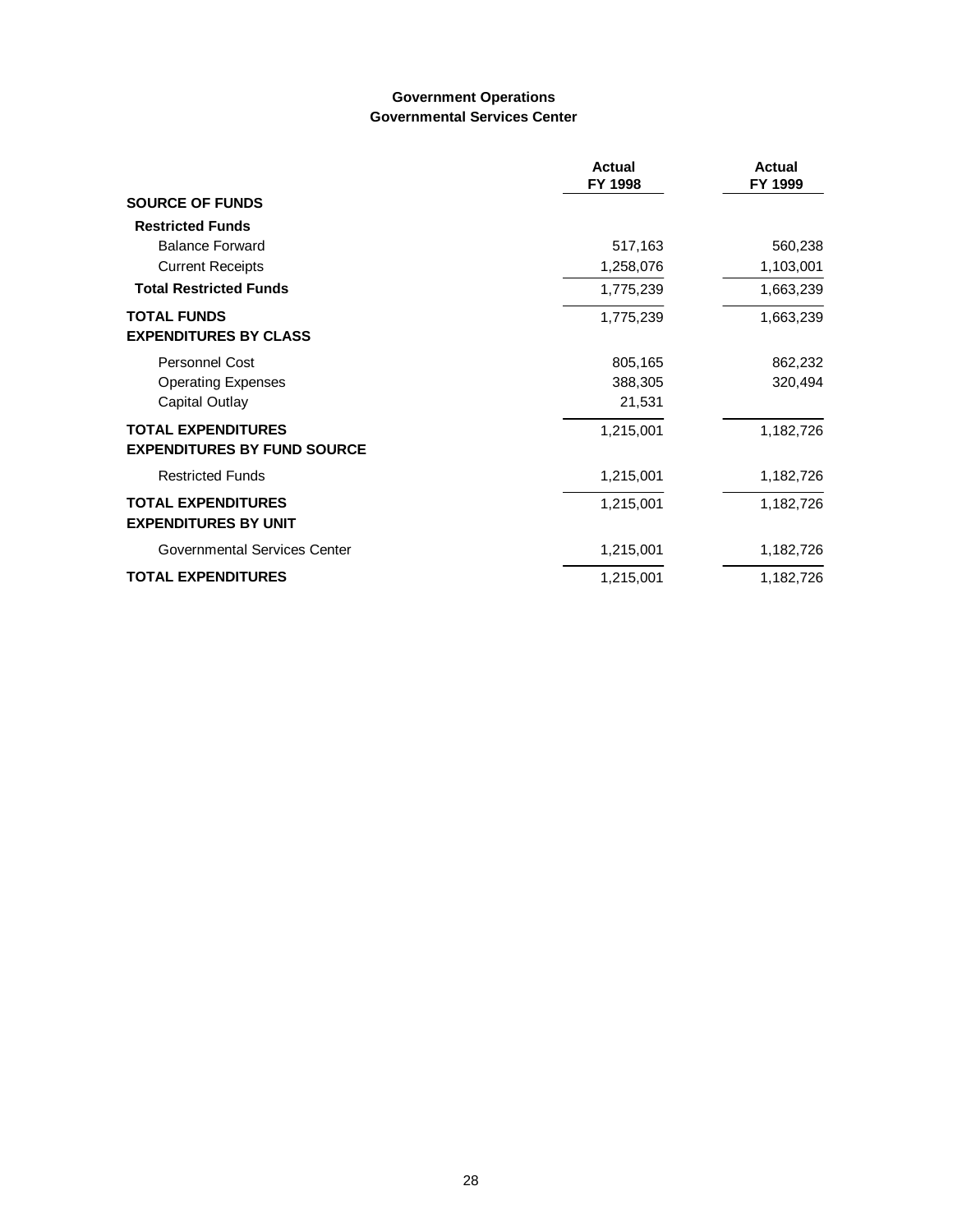### **Government Operations Executive Branch Ethics Commission**

|                                           | <b>Actual</b><br>FY 1998 | Actual<br>FY 1999 |
|-------------------------------------------|--------------------------|-------------------|
| <b>SOURCE OF FUNDS</b>                    |                          |                   |
| <b>General Fund</b>                       |                          |                   |
| Regular Appropriation                     | 258,300                  | 270,700           |
| Other                                     | $-200$                   |                   |
| <b>Total General Fund</b>                 | 258,100                  | 270,700           |
| <b>Restricted Funds</b>                   |                          |                   |
| <b>Balance Forward</b>                    | 6,439                    | 8,009             |
| <b>Current Receipts</b>                   | 1,570                    | 3,864             |
| <b>Total Restricted Funds</b>             | 8,009                    | 11,873            |
| <b>TOTAL FUNDS</b>                        | 266,109                  | 282,573           |
| <b>EXPENDITURES BY CLASS</b>              |                          |                   |
| <b>Personnel Cost</b>                     | 224,573                  | 223,001           |
| <b>Operating Expenses</b>                 | 20,090                   | 30,449            |
| <b>TOTAL EXPENDITURES</b>                 | 244,663                  | 253,450           |
| <b>EXPENDITURES BY FUND SOURCE</b>        |                          |                   |
| General Fund                              | 244,663                  | 251,285           |
| <b>Restricted Funds</b>                   |                          | 2,165             |
| <b>TOTAL EXPENDITURES</b>                 | 244,663                  | 253,450           |
| <b>EXPENDITURES BY UNIT</b>               |                          |                   |
| <b>Executive Branch Ethics Commission</b> | 244,663                  | 253,450           |
| <b>TOTAL EXPENDITURES</b>                 | 244,663                  | 253,450           |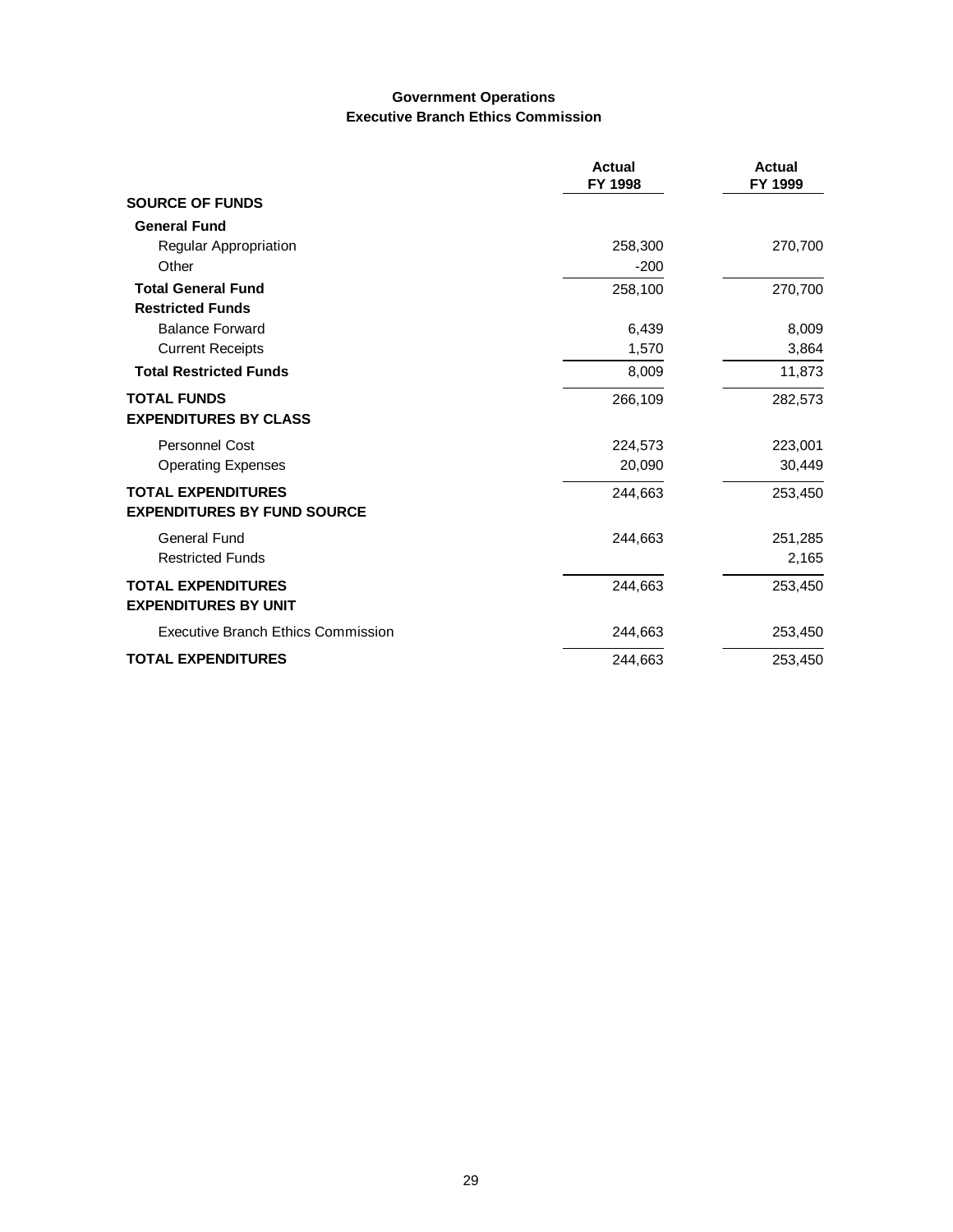#### **Government Operations Appropriations Not Otherwise Classified**

|                                          | <b>Actual</b><br>FY 1998 | <b>Actual</b><br>FY 1999 |
|------------------------------------------|--------------------------|--------------------------|
| <b>SOURCE OF FUNDS</b>                   |                          |                          |
| <b>General Fund</b>                      |                          |                          |
| <b>Regular Appropriation</b>             | 3,846,500                | 4,463,500                |
| Special Appropriation                    | 383,695                  |                          |
| <b>Mandated Allotments</b>               | 1,824,000                | 250,000                  |
| <b>Total General Fund</b>                | 6,054,195                | 4,713,500                |
| <b>Restricted Funds</b>                  |                          |                          |
| <b>Balance Forward</b>                   | 857,599                  | 1,189,251                |
| <b>Current Receipts</b>                  | 447,296                  | 483,380                  |
| Non-Revenue Receipts                     | 2,791,601                |                          |
| <b>Total Restricted Funds</b>            | 4,096,496                | 1,672,631                |
| <b>Federal Funds</b>                     |                          |                          |
| <b>Balance Forward</b>                   | 1,810,812                | 1,890,503                |
| <b>Current Receipts</b>                  | 89,718                   | 218,657                  |
| <b>Total Federal Funds</b>               | 1,900,530                | 2,109,160                |
| <b>TOTAL FUNDS</b>                       | 12,051,221               | 8,495,291                |
| <b>EXPENDITURES BY CLASS</b>             |                          |                          |
| Personnel Cost                           | 2,706,589                | 2,506,754                |
| <b>Operating Expenses</b>                | 2,803,009                | 1,343,740                |
| Grants, Loans or Benefits                | 2,500                    | 2,500                    |
| <b>TOTAL EXPENDITURES</b>                | 5,512,098                | 3,852,994                |
| <b>EXPENDITURES BY FUND SOURCE</b>       |                          |                          |
| General Fund                             | 5,380,313                | 3,672,474                |
| <b>Restricted Funds</b>                  | 121,759                  | 167,585                  |
| <b>Federal Funds</b>                     | 10,026                   | 12,935                   |
| <b>TOTAL EXPENDITURES</b>                | 5,512,098                | 3,852,994                |
| <b>EXPENDITURES BY UNIT</b>              |                          |                          |
| <b>Attorney General Expense</b>          | 162,879                  |                          |
| Board of Claims Award                    | 466,424                  | 340,706                  |
| Guardian Ad Litem                        | 1,797,843                | 1,999,996                |
| <b>Prior Year Claims</b>                 | 1,273,566                | 35,000                   |
| Unredeemed Checks Refunded               | 541,847                  | 508,021                  |
| Involuntary Commitments-ICF/MR           | 46,871                   | 33,473                   |
| Frankfort In Lieu of Taxes               | 195,000                  | 195,000                  |
| <b>Frankfort Cemetery</b>                | 2,500                    | 2,500                    |
| Police and Firefighters Life Insurance   | 150,000                  | 250,000                  |
| Master Commissioner Employers Retirement | 165,000                  | 55,000                   |
| Master Commissioners Social Security     | 149,000                  | 161,000                  |
| <b>Workers Compensation</b>              | 390,550                  | 257,285                  |
| <b>Insurance Reimbursements</b>          | 13,293                   | 15,013                   |
| <b>Blanket Employee Bonds</b>            | 157,325                  |                          |
| <b>TOTAL EXPENDITURES</b>                | 5,512,098                | 3,852,994                |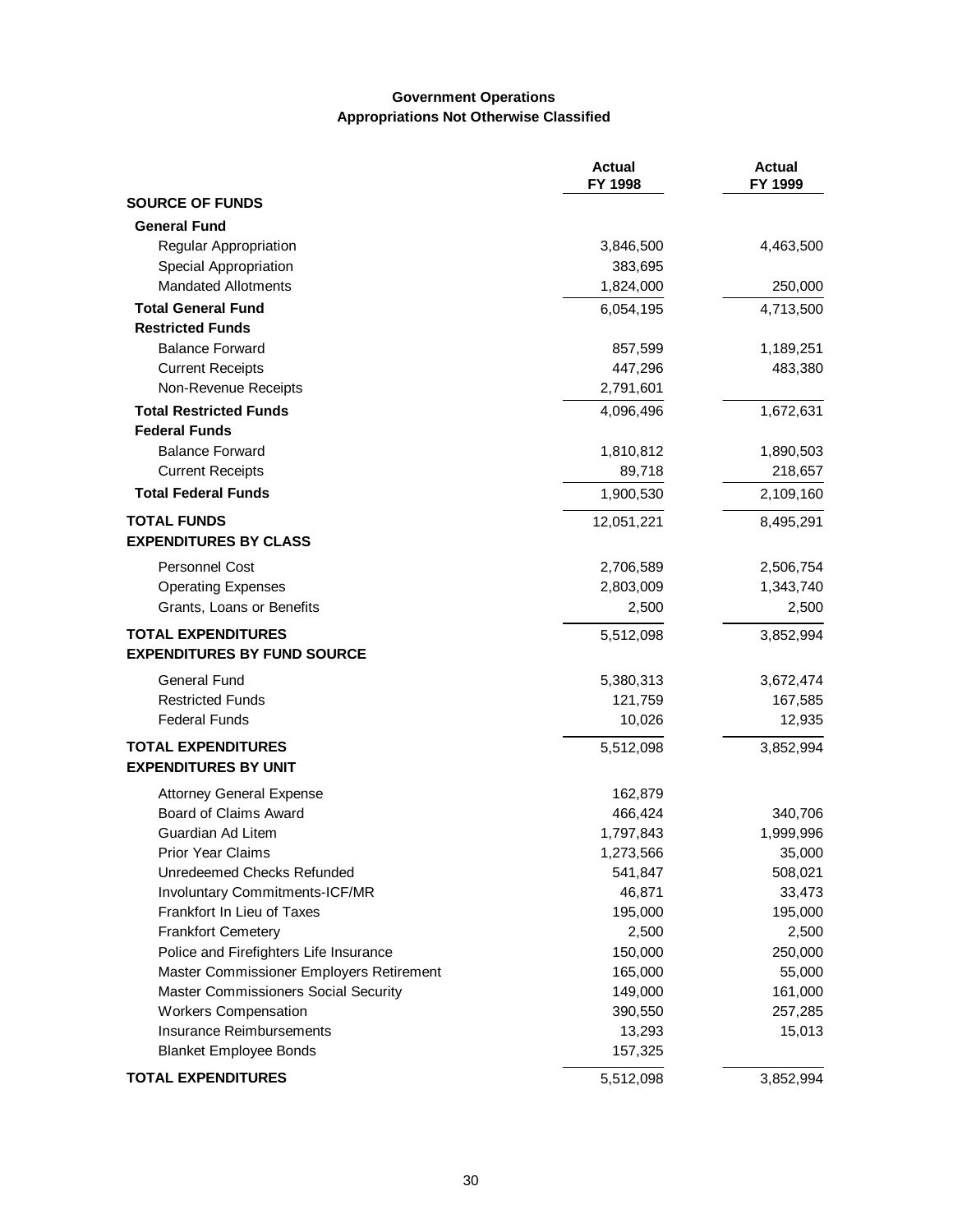# **Government Operations ANOC-Judgments**

|                                    | <b>Actual</b><br>FY 1998 | <b>Actual</b><br>FY 1999 |
|------------------------------------|--------------------------|--------------------------|
| <b>SOURCE OF FUNDS</b>             |                          |                          |
| <b>General Fund</b>                |                          |                          |
| Regular Appropriation              | 5,000,000                | 10,000,000               |
| Continuing Appropriation           |                          | 89,127,146               |
| <b>Mandated Allotments</b>         | 240,858,000              |                          |
| Other                              |                          | $-676,100$               |
| <b>Total General Fund</b>          | 245,858,000              | 98,451,046               |
| <b>TOTAL FUNDS</b>                 | 245,858,000              | 98,451,046               |
| <b>EXPENDITURES BY CLASS</b>       |                          |                          |
| <b>Operating Expenses</b>          | 156,730,854              | 29,866,955               |
| <b>TOTAL EXPENDITURES</b>          | 156,730,854              | 29,866,955               |
| <b>EXPENDITURES BY FUND SOURCE</b> |                          |                          |
| <b>General Fund</b>                | 156,730,854              | 29,866,955               |
| <b>TOTAL EXPENDITURES</b>          | 156,730,854              | 29,866,955               |
| <b>EXPENDITURES BY UNIT</b>        |                          |                          |
| ANOC-Judgments                     | 156,730,854              | 29,866,955               |
| <b>TOTAL EXPENDITURES</b>          | 156,730,854              | 29,866,955               |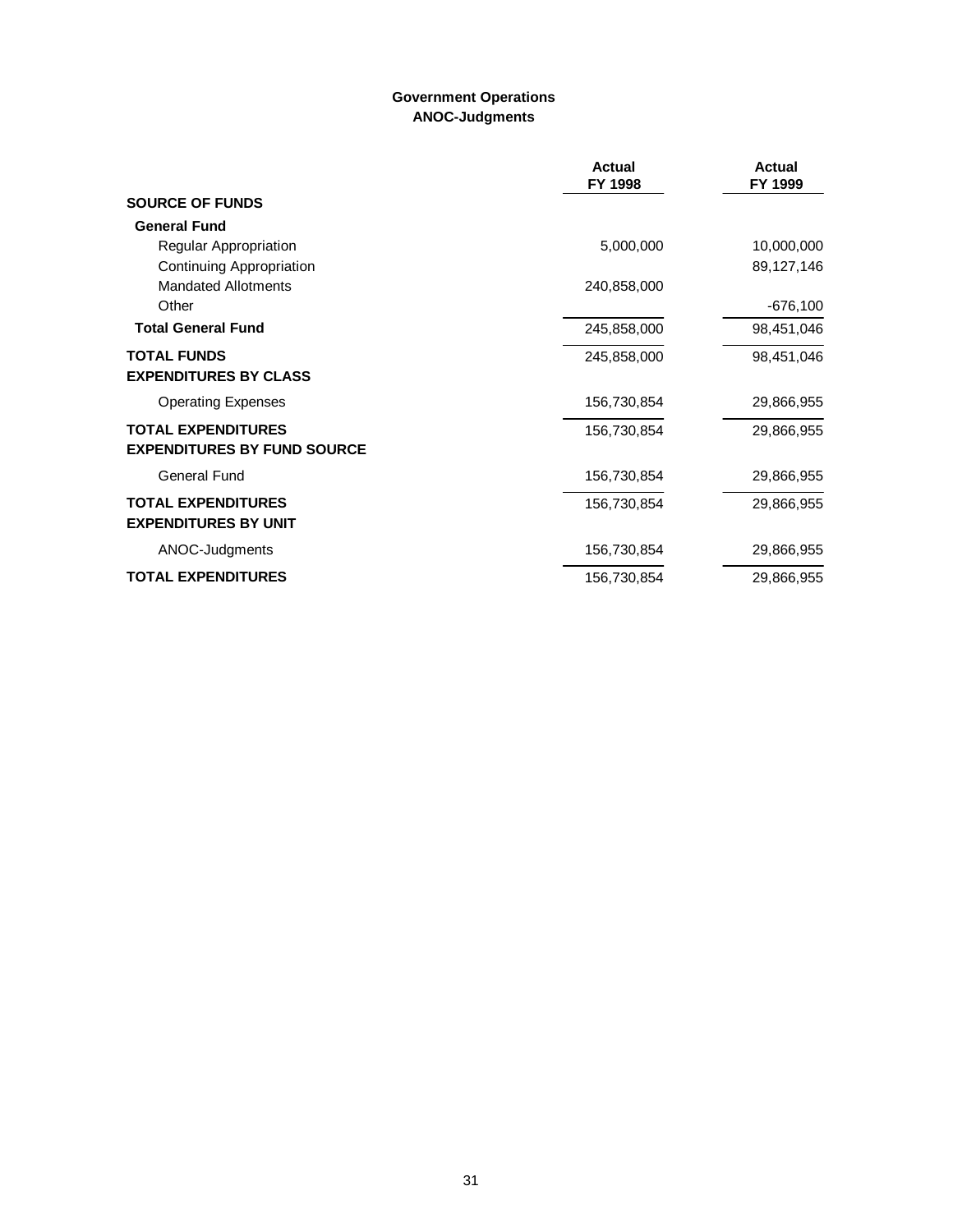#### **Government Operations Budget Reserve Trust Fund**

|                                 | Actual<br><b>FY 1998</b> | Actual<br>FY 1999 |
|---------------------------------|--------------------------|-------------------|
| <b>SOURCE OF FUNDS</b>          |                          |                   |
| <b>General Fund</b>             |                          |                   |
| Surplus Expenditure Plan        |                          | 30,533,000        |
| <b>Continuing Appropriation</b> | 200,000,000              | 200,000,000       |
| <b>Total General Fund</b>       | 200,000,000              | 230,533,000       |
| <b>TOTAL FUNDS</b>              | 200,000,000              | 230,533,000       |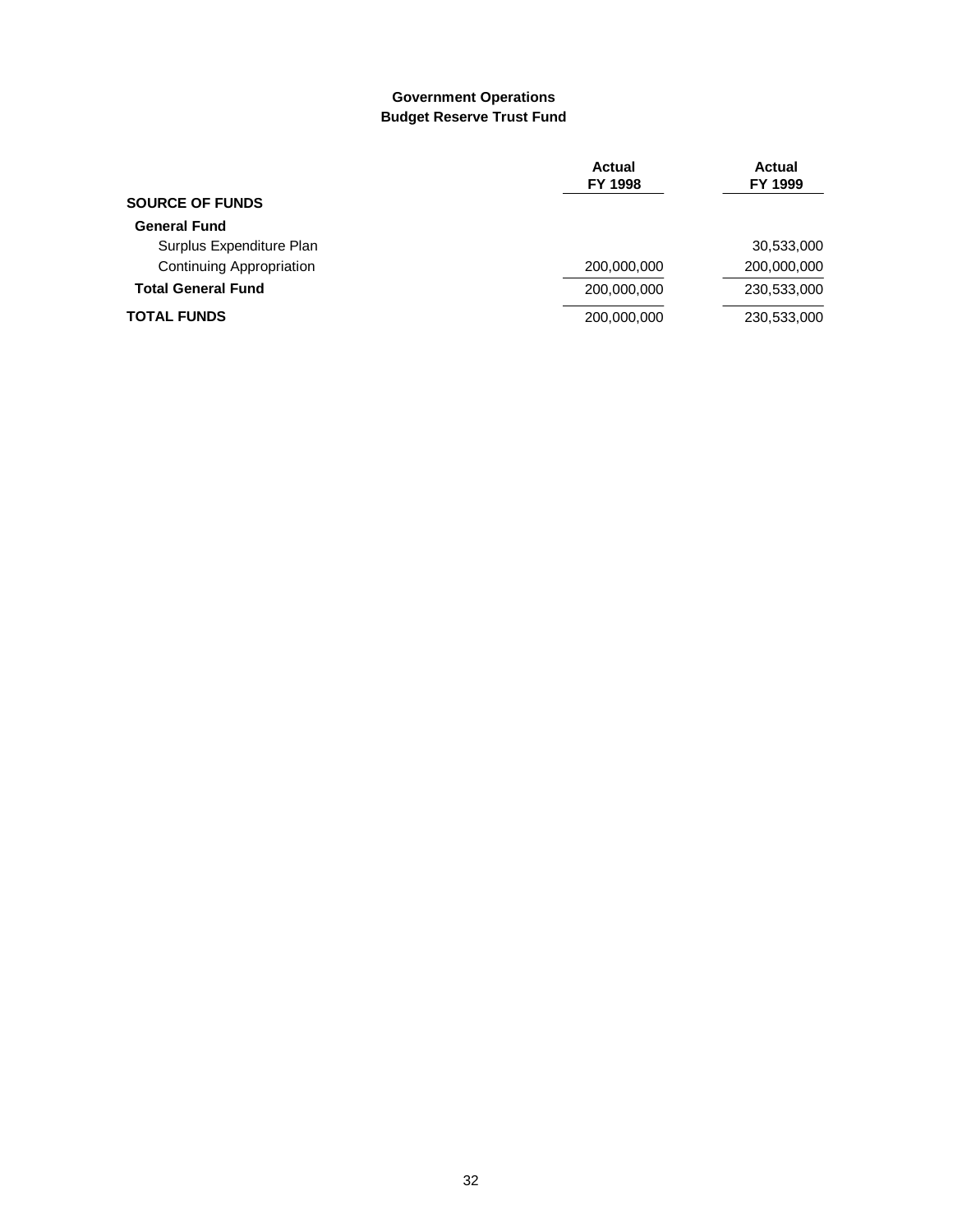#### **Economic Development**

|                                                          | <b>Actual</b><br>FY 1998 | <b>Actual</b><br>FY 1999 |
|----------------------------------------------------------|--------------------------|--------------------------|
| <b>SOURCE OF FUNDS</b>                                   |                          |                          |
| <b>General Fund</b>                                      |                          |                          |
| Regular Appropriation                                    | 64,400,100               | 13,487,000               |
| <b>Continuing Appropriation</b>                          | 10,222,630               | 9,781,695                |
| Other                                                    | 45,700                   |                          |
| <b>Total General Fund</b>                                | 74,668,430               | 23,268,695               |
| <b>Restricted Funds</b>                                  |                          |                          |
| <b>Balance Forward</b>                                   | 1,216,234                | 1,333,298                |
| <b>Current Receipts</b>                                  | 2,043,726                | 1,798,369                |
| Non-Revenue Receipts                                     | 144,867                  | 773,094                  |
| <b>Total Restricted Funds</b>                            | 3,404,827                | 3,904,761                |
| <b>Federal Funds</b>                                     |                          |                          |
| <b>Balance Forward</b>                                   | 33,632                   | 53,175                   |
| <b>Current Receipts</b>                                  | 283,365                  | 120,861                  |
| <b>Total Federal Funds</b>                               | 316,997                  | 174,036                  |
| <b>TOTAL FUNDS</b>                                       | 78,390,254               | 27,347,492               |
| <b>EXPENDITURES BY CLASS</b>                             |                          |                          |
| <b>Personnel Cost</b>                                    | 7,494,718                | 8,242,311                |
| <b>Operating Expenses</b>                                | 1,821,454                | 2,231,740                |
| Grants, Loans or Benefits                                | 5,957,392                | 5,724,938                |
| Debt Service                                             | 51,815,000               |                          |
| Capital Outlay                                           |                          | 73,215                   |
| <b>TOTAL EXPENDITURES</b>                                | 67,088,564               | 16,272,204               |
| <b>EXPENDITURES BY FUND SOURCE</b>                       |                          |                          |
| General Fund                                             | 64,753,213               | 13,485,446               |
| <b>Restricted Funds</b>                                  | 2,071,528                | 2,629,639                |
| <b>Federal Funds</b>                                     | 263,822                  | 157,118                  |
| <b>TOTAL EXPENDITURES</b><br><b>EXPENDITURES BY UNIT</b> | 67,088,563               | 16,272,203               |
| Economic Development                                     | 67,088,564               | 16,272,203               |
| <b>TOTAL EXPENDITURES</b>                                | 67,088,564               | 16,272,203               |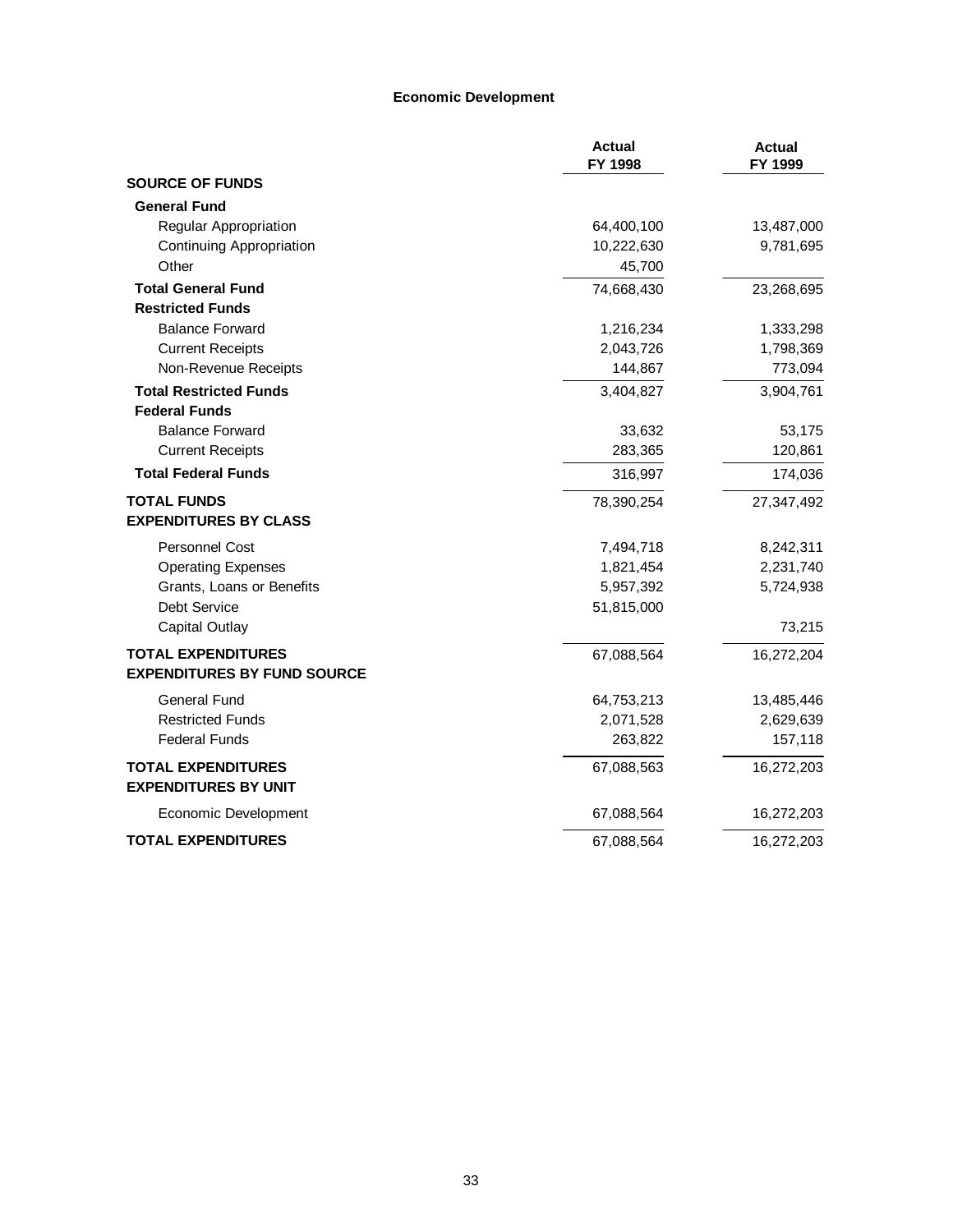#### **Education**

|                                                 | <b>Actual</b><br>FY 1998 | <b>Actual</b><br>FY 1999 |
|-------------------------------------------------|--------------------------|--------------------------|
| <b>SOURCE OF FUNDS</b>                          |                          |                          |
| <b>General Fund</b>                             |                          |                          |
| Regular Appropriation                           | 2,508,829,100            | 2,607,425,200            |
| Surplus Expenditure Plan                        |                          | 59,980,500               |
| <b>Current Year Appropriation</b>               | 2,335,000                |                          |
| <b>Continuing Appropriation</b>                 | 224,900                  | 2,300,000                |
| Other                                           | $-871,900$               |                          |
| <b>Total General Fund</b>                       | 2,510,517,100            | 2,669,705,700            |
| <b>Restricted Funds</b>                         |                          |                          |
| <b>Balance Forward</b>                          | 1,271,385                | 2,473,194                |
| <b>Current Receipts</b>                         | 2,865,948                | 2,412,120                |
| Non-Revenue Receipts                            | 950,207                  | 3,907,901                |
| <b>Total Restricted Funds</b>                   | 5,087,540                | 8,793,215                |
| <b>Federal Funds</b>                            |                          |                          |
| <b>Balance Forward</b>                          | 197,363                  | 183,568                  |
| <b>Current Receipts</b>                         | 335,631,586              | 390,749,604              |
| Non-Revenue Receipts                            | 5,379,687                | 4,584,164                |
| <b>Total Federal Funds</b>                      | 341,208,636              | 395,517,336              |
| <b>TOTAL FUNDS</b>                              | 2,856,813,276            | 3,074,016,251            |
| <b>EXPENDITURES BY CLASS</b>                    |                          |                          |
| <b>Personnel Cost</b>                           | 50,808,950               | 58,834,087               |
| <b>Operating Expenses</b>                       | 11,920,415               | 18,433,996               |
| Grants, Loans or Benefits                       | 2,786,588,555            | 2,982,019,172            |
| Debt Service                                    | 740,000                  |                          |
| <b>Capital Outlay</b>                           | 247,465                  | 373,705                  |
| Construction                                    |                          | 125,000                  |
| <b>TOTAL EXPENDITURES</b>                       | 2,850,305,385            | 3,059,785,960            |
| <b>EXPENDITURES BY FUND SOURCE</b>              |                          |                          |
| General Fund                                    | 2,506,665,971            | 2,662,454,276            |
| <b>Restricted Funds</b>                         | 2,614,345                | 6,306,747                |
| <b>Federal Funds</b>                            | 341,025,069              | 391,024,937              |
| <b>TOTAL EXPENDITURES</b>                       | 2,850,305,385            | 3,059,785,960            |
| <b>EXPENDITURES BY UNIT</b>                     |                          |                          |
| Support Education Excellence in Kentucky (SEEK) | 2,029,385,300            | 2,107,883,928            |
| <b>Executive Policy and Management</b>          | 2,985,710                | 3,197,932                |
| <b>Management Support Services</b>              | 461,330,345              | 554,004,808              |
| <b>Learning Support Services</b>                | 356,604,030              | 394,699,292              |
| <b>TOTAL EXPENDITURES</b>                       | 2,850,305,385            | 3,059,785,960            |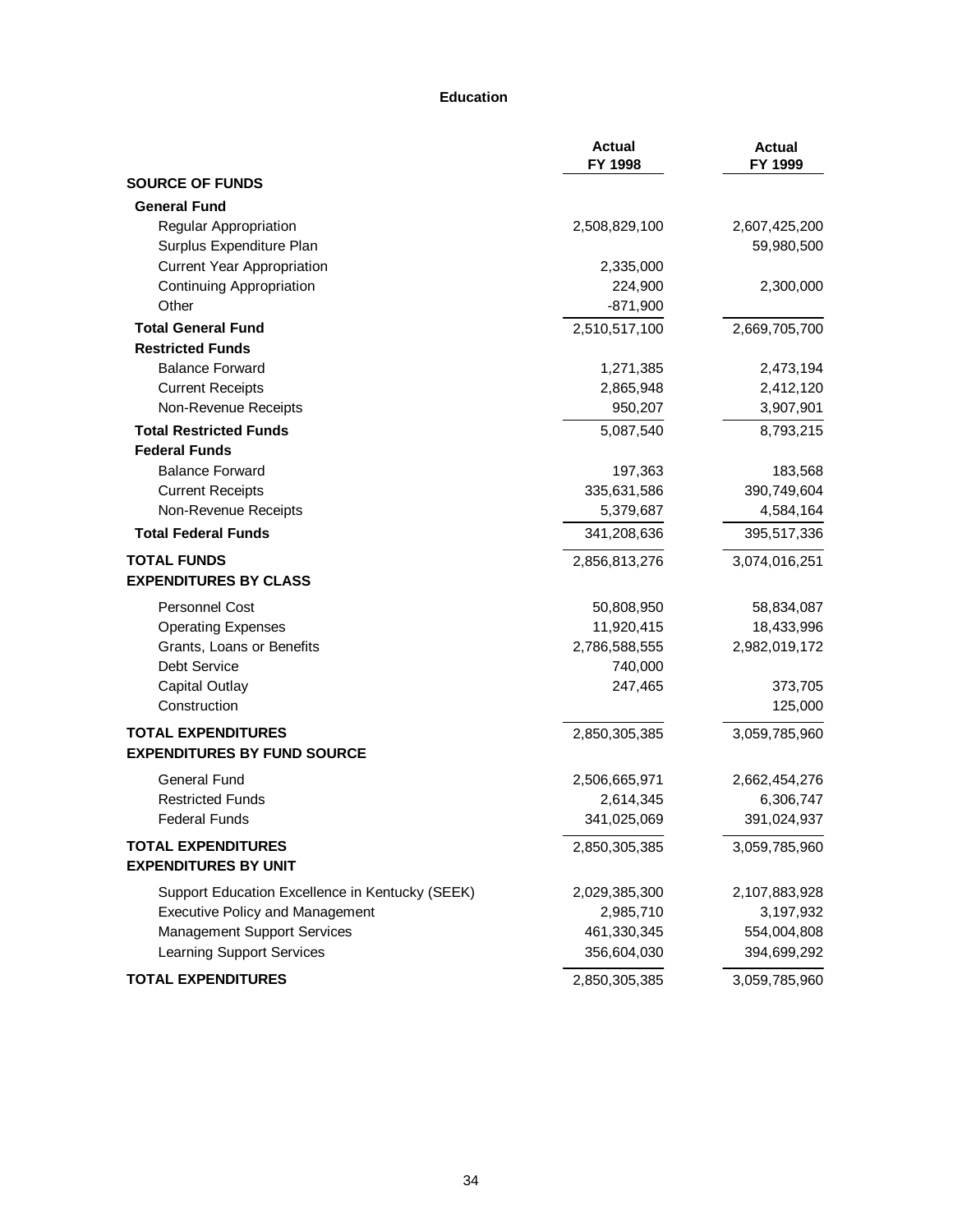### **Education Support Education Excellence in Kentucky (SEEK)**

|                                                                 | <b>Actual</b><br>FY 1998 | <b>Actual</b><br>FY 1999      |
|-----------------------------------------------------------------|--------------------------|-------------------------------|
| <b>SOURCE OF FUNDS</b>                                          |                          |                               |
| <b>General Fund</b>                                             |                          |                               |
| <b>Regular Appropriation</b><br>Other                           | 2,029,385,300            | 2,114,755,500<br>$-1,100,000$ |
| <b>Total General Fund</b>                                       | 2,029,385,300            | 2,113,655,500                 |
| <b>TOTAL FUNDS</b><br><b>EXPENDITURES BY CLASS</b>              | 2,029,385,300            | 2,113,655,500                 |
| Grants, Loans or Benefits                                       | 2,029,385,300            | 2,107,883,928                 |
| <b>TOTAL EXPENDITURES</b><br><b>EXPENDITURES BY FUND SOURCE</b> | 2,029,385,300            | 2,107,883,928                 |
| <b>General Fund</b>                                             | 2,029,385,300            | 2,107,883,928                 |
| <b>TOTAL EXPENDITURES</b><br><b>EXPENDITURES BY UNIT</b>        | 2,029,385,300            | 2,107,883,928                 |
| <b>Base Funding</b>                                             | 1,473,965,724            | 1,522,029,986                 |
| <b>Pupil Transportation</b>                                     | 170,347,592              | 173,643,900                   |
| <b>Equalized Facilities</b>                                     | 35,277,150               | 42,753,872                    |
| Tier I Equalization                                             | 103,092,034              | 116,955,170                   |
| State-Run Vocational Schools Reimbursement                      | 18,795,900               | 19,623,000                    |
| Vocational Education Transportation                             | 2,180,000                | 2,278,000                     |
| <b>Local District Teachers Retirement Match</b>                 | 225,726,900              | 230,600,000                   |
| <b>TOTAL EXPENDITURES</b>                                       | 2,029,385,300            | 2,107,883,928                 |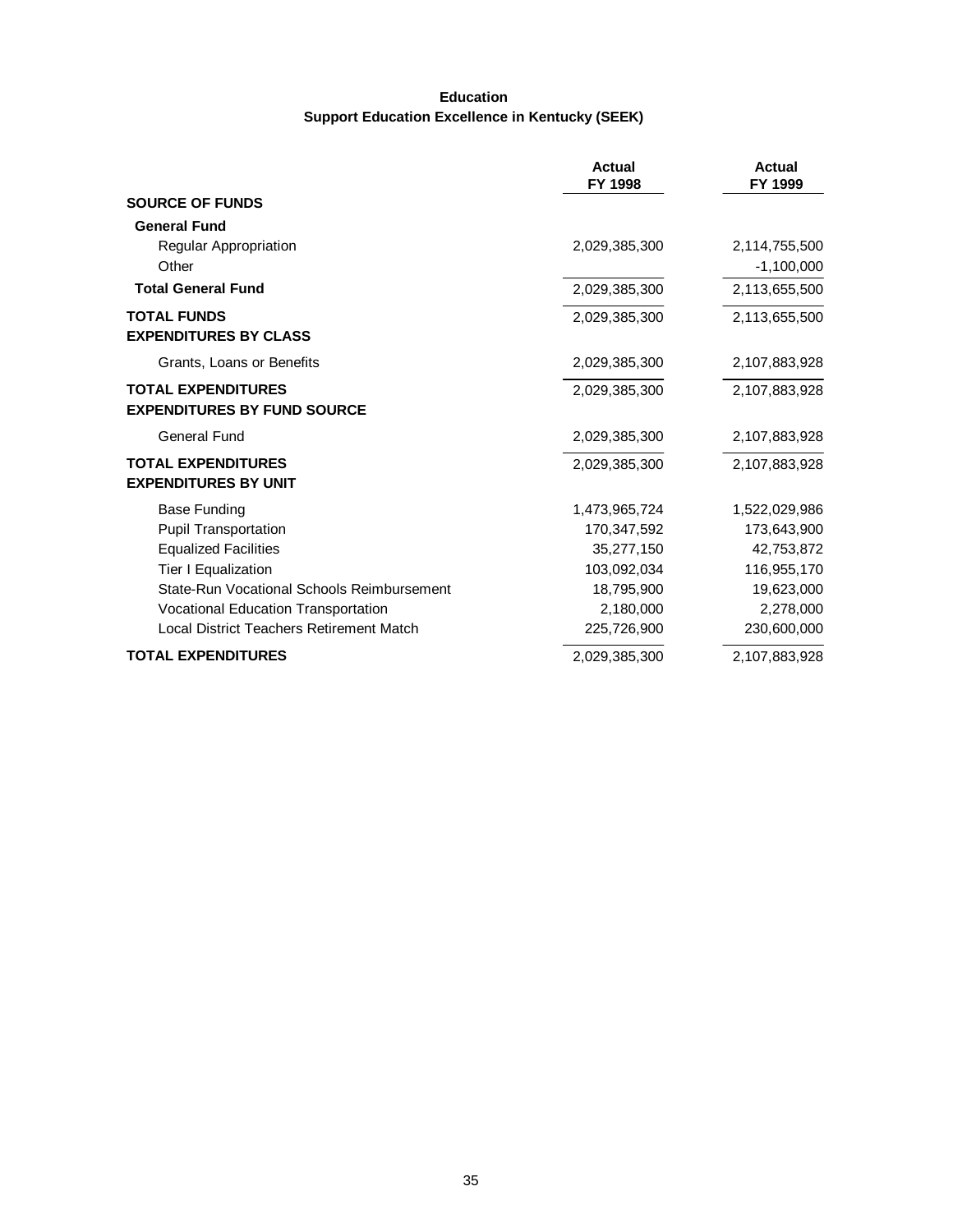### **Education Executive Policy and Management**

|                                    | <b>Actual</b><br>FY 1998 | <b>Actual</b><br>FY 1999 |
|------------------------------------|--------------------------|--------------------------|
| <b>SOURCE OF FUNDS</b>             |                          |                          |
| <b>General Fund</b>                |                          |                          |
| Regular Appropriation              | 2,149,200                | 2,311,000                |
| Other                              | $-600$                   |                          |
| <b>Total General Fund</b>          | 2,148,600                | 2,311,000                |
| <b>Restricted Funds</b>            |                          |                          |
| <b>Balance Forward</b>             | 109,989                  | 111,918                  |
| <b>Current Receipts</b>            | 369,827                  | 288,760                  |
| Non-Revenue Receipts               |                          | 21,000                   |
| <b>Total Restricted Funds</b>      | 479,816                  | 421,678                  |
| <b>Federal Funds</b>               |                          |                          |
| <b>Balance Forward</b>             | 30,542                   | 2,044                    |
| <b>Current Receipts</b>            | 440,714                  | 583,012                  |
| <b>Total Federal Funds</b>         | 471,256                  | 585,056                  |
| <b>TOTAL FUNDS</b>                 | 3,099,672                | 3,317,734                |
| <b>EXPENDITURES BY CLASS</b>       |                          |                          |
| <b>Personnel Cost</b>              | 2,042,334                | 2,166,584                |
| <b>Operating Expenses</b>          | 451,954                  | 435,278                  |
| Grants, Loans or Benefits          | 491,422                  | 587,271                  |
| <b>Capital Outlay</b>              |                          | 8,800                    |
| <b>TOTAL EXPENDITURES</b>          | 2,985,710                | 3,197,933                |
| <b>EXPENDITURES BY FUND SOURCE</b> |                          |                          |
| <b>General Fund</b>                | 2,148,600                | 2,311,000                |
| <b>Restricted Funds</b>            | 367,898                  | 304,109                  |
| <b>Federal Funds</b>               | 469,213                  | 582,823                  |
| <b>TOTAL EXPENDITURES</b>          | 2,985,711                | 3,197,932                |
| <b>EXPENDITURES BY UNIT</b>        |                          |                          |
| Commissioner                       | 587,100                  | 519,100                  |
| Kentucky Board of Education        | 99,600                   | 103,500                  |
| <b>Legal Services</b>              | 301,300                  | 443,500                  |
| Communications                     | 1,997,710                | 2,131,832                |
| <b>TOTAL EXPENDITURES</b>          | 2,985,710                | 3,197,932                |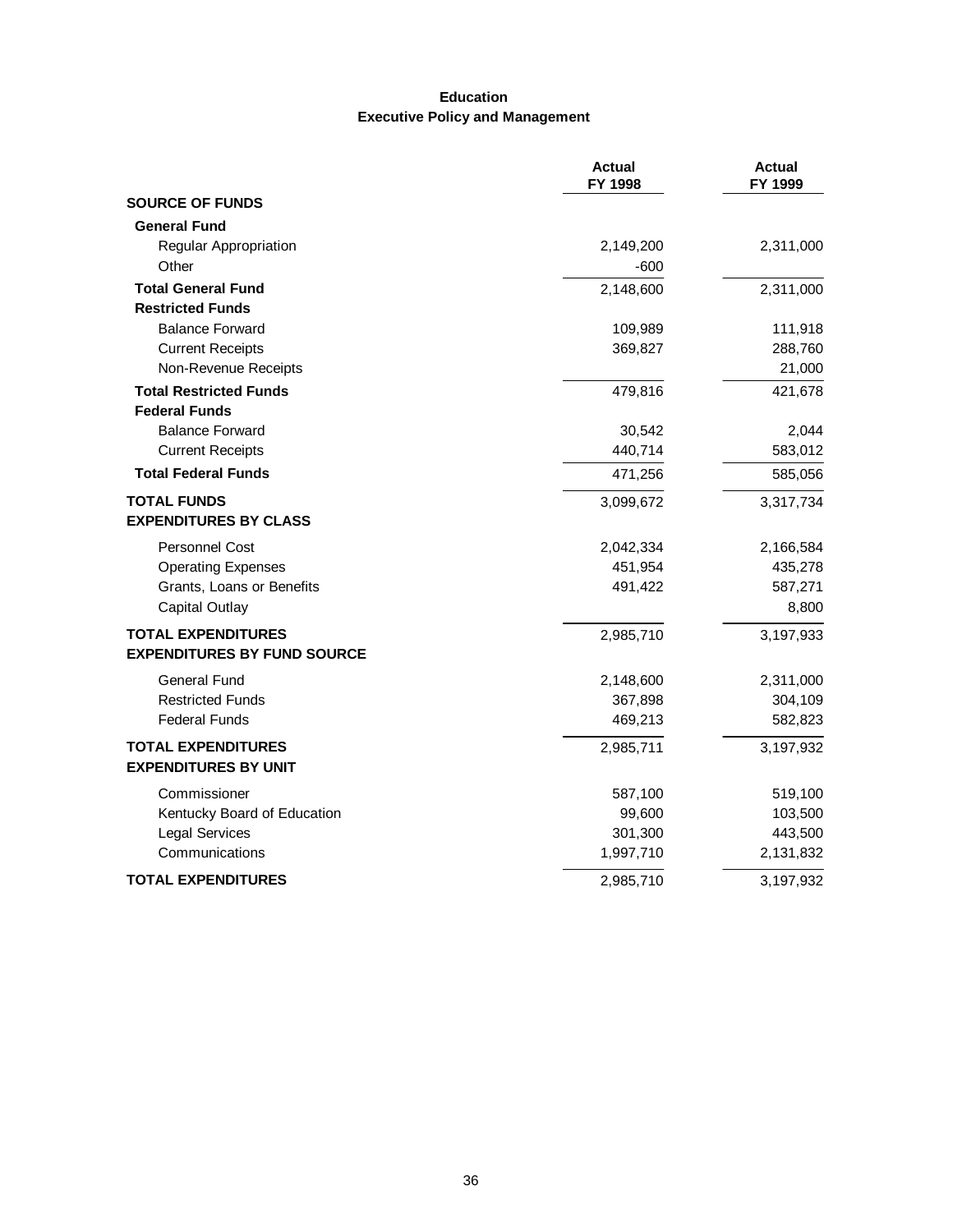# **Education Management Support Services**

|                                        | <b>Actual</b><br>FY 1998 | <b>Actual</b><br>FY 1999 |
|----------------------------------------|--------------------------|--------------------------|
| <b>SOURCE OF FUNDS</b>                 |                          |                          |
| <b>General Fund</b>                    |                          |                          |
| <b>Regular Appropriation</b>           | 322,605,200              | 327,452,700              |
| Surplus Expenditure Plan               |                          | 59,980,500               |
| <b>Current Year Appropriation</b>      | 2,335,000                |                          |
| Continuing Appropriation               |                          | 2,300,000                |
| Reorganization Adjustments             |                          | 5,274,300                |
| Other                                  | $-863,900$               |                          |
| <b>Total General Fund</b>              | 324,076,300              | 395,007,500              |
| <b>Restricted Funds</b>                |                          |                          |
| <b>Balance Forward</b>                 | 377,899                  | 1,307,937                |
| <b>Current Receipts</b>                | 1,322,520                | 1,294,611                |
| Non-Revenue Receipts                   | 945,214                  | 735,659                  |
| <b>Total Restricted Funds</b>          | 2,645,633                | 3,338,207                |
| <b>Federal Funds</b>                   |                          |                          |
| <b>Balance Forward</b>                 | 1,432                    | 2,402                    |
| <b>Current Receipts</b>                | 139,649,132              | 162, 165, 473            |
| Non-Revenue Receipts                   | $-560,433$               | $-656,434$               |
| <b>Total Federal Funds</b>             | 139,090,131              | 161,511,441              |
| <b>TOTAL FUNDS</b>                     | 465,812,064              | 559,857,148              |
| <b>EXPENDITURES BY CLASS</b>           |                          |                          |
| <b>Personnel Cost</b>                  | 9,964,455                | 15,590,138               |
| <b>Operating Expenses</b>              | 4,502,356                | 10,236,544               |
| Grants, Loans or Benefits              | 446,047,298              | 527,737,496              |
| Debt Service                           | 740,000                  |                          |
| Capital Outlay                         | 76,237                   | 315,630                  |
| Construction                           |                          | 125,000                  |
| <b>TOTAL EXPENDITURES</b>              | 461,330,346              | 554,004,808              |
| <b>EXPENDITURES BY FUND SOURCE</b>     |                          |                          |
| <b>General Fund</b>                    | 320,904,921              | 393,727,828              |
| <b>Restricted Funds</b>                | 1,337,696                | 2,409,118                |
| <b>Federal Funds</b>                   | 139,087,729              | 157,867,862              |
| <b>TOTAL EXPENDITURES</b>              | 461,330,346              | 554,004,808              |
| <b>EXPENDITURES BY UNIT</b>            |                          |                          |
| Deputy Commissioner                    | 165,600                  | 174,800                  |
| Human Resources and Equity             | 2,593,005                | 2,254,976                |
| <b>District Support Services</b>       | 423,318,022              | 462,894,590              |
| <b>Education Technology</b>            | 31,115,843               | 83,421,319               |
| <b>Budget and Financial Management</b> | 4,137,875                | 5,259,123                |
| <b>TOTAL EXPENDITURES</b>              | 461,330,345              | 554,004,808              |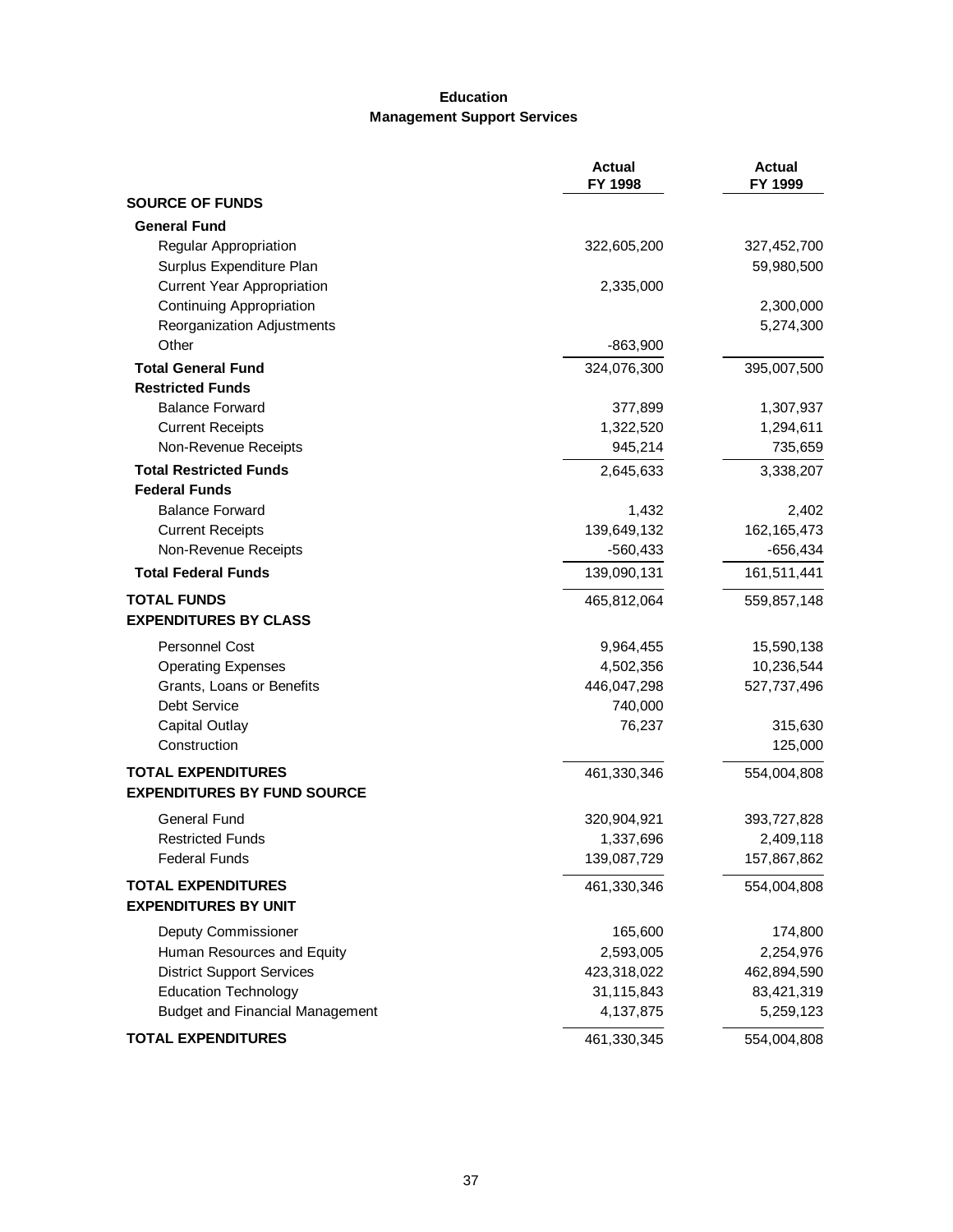# **Education Learning Support Services**

|                                         | <b>Actual</b><br>FY 1998 | <b>Actual</b><br>FY 1999 |
|-----------------------------------------|--------------------------|--------------------------|
| <b>SOURCE OF FUNDS</b>                  |                          |                          |
| <b>General Fund</b>                     |                          |                          |
| Regular Appropriation                   | 154,689,400              | 162,906,000              |
| <b>Continuing Appropriation</b>         | 224,900                  |                          |
| Reorganization Adjustments              |                          | $-5,274,300$             |
| Other                                   | $-7,400$                 | 1,100,000                |
| <b>Total General Fund</b>               | 154,906,900              | 158,731,700              |
| <b>Restricted Funds</b>                 |                          |                          |
| <b>Balance Forward</b>                  | 783,498                  | 1,053,339                |
| <b>Current Receipts</b>                 | 1,173,601                | 828,750                  |
| Non-Revenue Receipts                    | 4,993                    | 3, 151, 242              |
| <b>Total Restricted Funds</b>           | 1,962,092                | 5,033,331                |
| <b>Federal Funds</b>                    |                          |                          |
| <b>Balance Forward</b>                  | 165,389                  | 179,122                  |
| <b>Current Receipts</b>                 | 195,541,740              | 228,001,119              |
| Non-Revenue Receipts                    | 5,940,120                | 5,240,598                |
| <b>Total Federal Funds</b>              | 201,647,249              | 233,420,839              |
| <b>TOTAL FUNDS</b>                      | 358,516,241              | 397, 185, 870            |
| <b>EXPENDITURES BY CLASS</b>            |                          |                          |
| <b>Personnel Cost</b>                   | 38,802,162               | 41,077,365               |
| <b>Operating Expenses</b>               | 6,966,105                | 7,762,174                |
| Grants, Loans or Benefits               | 310,664,535              | 345,810,478              |
| <b>Capital Outlay</b>                   | 171,228                  | 49,275                   |
| <b>TOTAL EXPENDITURES</b>               | 356,604,030              | 394,699,292              |
| <b>EXPENDITURES BY FUND SOURCE</b>      |                          |                          |
| <b>General Fund</b>                     | 154,227,151              | 158,531,520              |
| <b>Restricted Funds</b>                 | 908,752                  | 3,593,520                |
| <b>Federal Funds</b>                    | 201,468,127              | 232,574,252              |
| <b>TOTAL EXPENDITURES</b>               | 356,604,030              | 394,699,292              |
| <b>EXPENDITURES BY UNIT</b>             |                          |                          |
| <b>Deputy Commissioner</b>              | 14,920,641               | 14,868,777               |
| Special Instructional Services          | 209,637,857              | 240,897,630              |
| Teacher Education and Certification     | 6,473,940                | 6,502,705                |
| Leadership and School Improvement       | 19,573,086               | 23,701,214               |
| <b>Supportive Learning Environments</b> | 85,004,922               | 87,853,231               |
| Assessment and Accountability           | 10,119,746               | 9,167,900                |
| Academic and Professsional Development  | 10,873,838               | 11,707,833               |
| <b>TOTAL EXPENDITURES</b>               | 356,604,030              | 394,699,290              |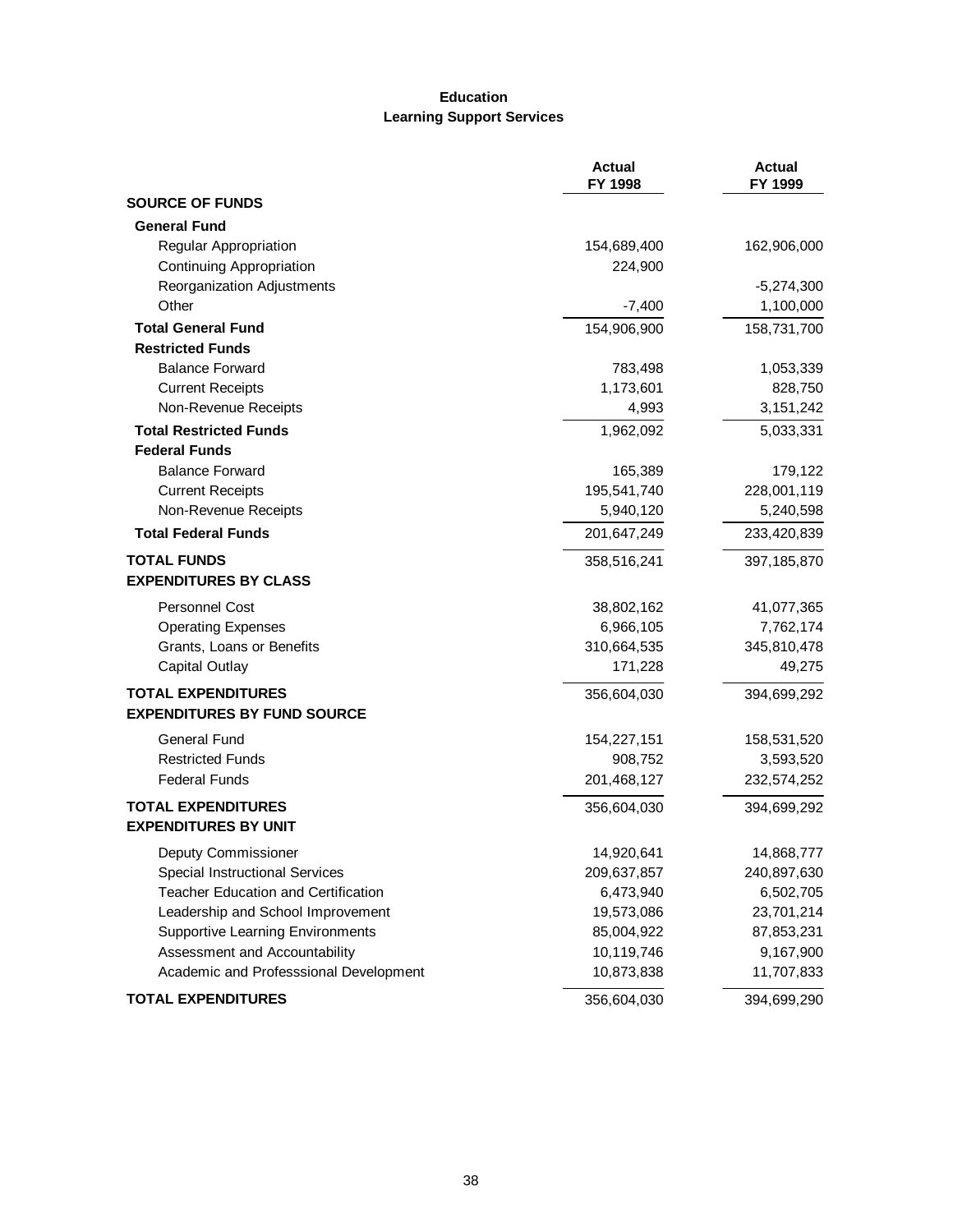#### **Education, Arts and Humanities**

|                                                                 | <b>Actual</b><br>FY 1998 | <b>Actual</b><br>FY 1999 |
|-----------------------------------------------------------------|--------------------------|--------------------------|
| <b>SOURCE OF FUNDS</b>                                          |                          |                          |
| <b>General Fund</b>                                             |                          |                          |
| Regular Appropriation                                           | 174,754,200              | 168,223,100              |
| <b>Continuing Appropriation</b>                                 |                          | 4,200,000                |
| Other                                                           | $-6,900$                 |                          |
| <b>Total General Fund</b>                                       | 174,747,300              | 172,423,100              |
| <b>Restricted Funds</b>                                         |                          |                          |
| <b>Balance Forward</b>                                          | 3,120,692                | 3,325,640                |
| <b>Current Receipts</b>                                         | 3,479,866                | 3,886,299                |
| Non-Revenue Receipts                                            | 3,842,300                | 4,806,732                |
| <b>Total Restricted Funds</b>                                   | 10,442,858               | 12,018,671               |
| <b>Federal Funds</b>                                            |                          |                          |
| <b>Balance Forward</b>                                          | 209,673                  | 68,406                   |
| <b>Current Receipts</b>                                         | 3,380,827                | 4,462,573                |
| Non-Revenue Receipts                                            | $-294,009$               | 585,508                  |
| <b>Total Federal Funds</b>                                      | 3,296,491                | 5,116,487                |
| <b>TOTAL FUNDS</b>                                              | 188,486,649              | 189,558,258              |
| <b>EXPENDITURES BY CLASS</b>                                    |                          |                          |
| <b>Personnel Cost</b>                                           | 22,524,775               | 24,479,884               |
| <b>Operating Expenses</b>                                       | 12,136,386               | 14,660,153               |
| Grants, Loans or Benefits                                       | 77,704,375               | 82,384,285               |
| Debt Service                                                    | 66,568,316               | 60,000,000               |
| <b>Capital Outlay</b>                                           | 715,119                  | 1,674,909                |
| Construction                                                    | 486,423                  | 657,527                  |
| <b>TOTAL EXPENDITURES</b><br><b>EXPENDITURES BY FUND SOURCE</b> | 180, 135, 394            | 183,856,758              |
| <b>General Fund</b>                                             | 169,790,122              | 170,231,584              |
| <b>Restricted Funds</b>                                         | 7,117,186                | 8,695,430                |
| <b>Federal Funds</b>                                            | 3,228,086                | 4,929,744                |
| <b>TOTAL EXPENDITURES</b><br><b>EXPENDITURES BY UNIT</b>        | 180, 135, 394            | 183,856,758              |
| Kentucky Arts Council                                           | 4,789,757                | 5,221,432                |
| Kentucky Historical Society                                     | 4,967,017                | 6,068,802                |
| Secretary                                                       | 1,923,103                | 2,554,925                |
| Kentucky Educational Television                                 | 17,903,468               | 16,937,556               |
| School Facilities Construction Commission                       | 58,865,090               | 60,206,287               |
| Deaf and Hard of Hearing                                        | 671,554                  | 1,027,690                |
| Kentucky Heritage Council                                       | 1,659,300                | 1,744,006                |
| Kentucky Center for the Arts                                    | 3,135,320                | 624,226                  |
| <b>Environmental Education Council</b>                          | 180,899                  | 244,679                  |
| Teachers' Retirement System                                     | 70,006,335               | 72,682,866               |
| <b>Libraries And Archives</b>                                   | 16,033,550               | 16,544,289               |
| <b>TOTAL EXPENDITURES</b>                                       | 180, 135, 393            | 183,856,758              |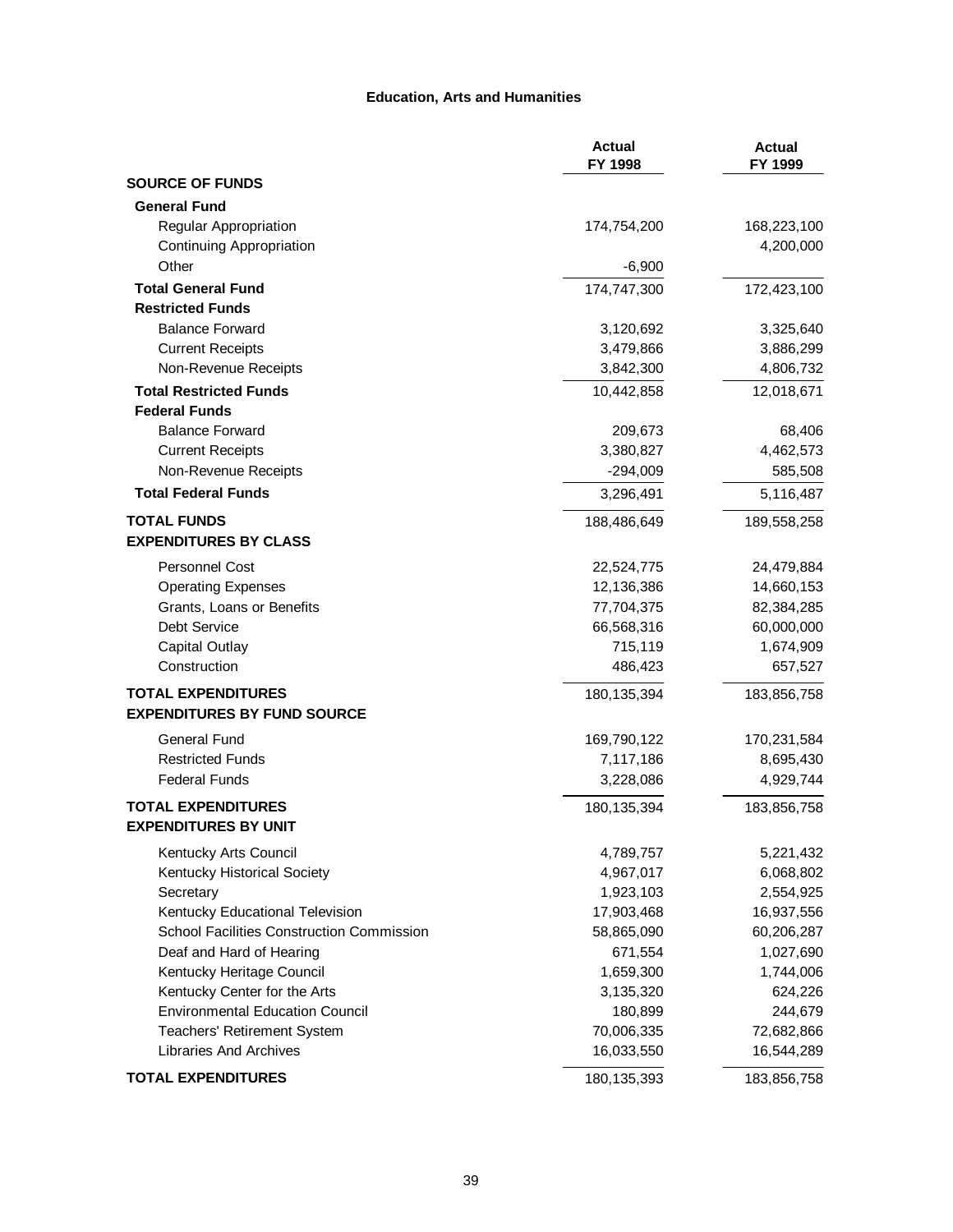### **Education, Arts and Humanities Kentucky Arts Council**

|                                    | <b>Actual</b><br>FY 1998 | <b>Actual</b><br>FY 1999 |
|------------------------------------|--------------------------|--------------------------|
| <b>SOURCE OF FUNDS</b>             |                          |                          |
| <b>General Fund</b>                |                          |                          |
| Regular Appropriation              | 3,979,900                | 4,095,800                |
| Other                              | $-300$                   |                          |
| <b>Total General Fund</b>          | 3,979,600                | 4,095,800                |
| <b>Restricted Funds</b>            |                          |                          |
| <b>Balance Forward</b>             | 180,801                  | 111,940                  |
| <b>Current Receipts</b>            | 255,910                  | 595,221                  |
| Non-Revenue Receipts               | 4,867                    |                          |
| <b>Total Restricted Funds</b>      | 441,578                  | 707,161                  |
| <b>Federal Funds</b>               |                          |                          |
| <b>Balance Forward</b>             | 177,359                  | 12,522                   |
| <b>Current Receipts</b>            | 330,500                  | 734,300                  |
| Non-Revenue Receipts               | $-4,867$                 |                          |
| <b>Total Federal Funds</b>         | 502,992                  | 746,822                  |
| <b>TOTAL FUNDS</b>                 | 4,924,170                | 5,549,783                |
| <b>EXPENDITURES BY CLASS</b>       |                          |                          |
| <b>Personnel Cost</b>              | 790,790                  | 863,197                  |
| <b>Operating Expenses</b>          | 583,023                  | 618,880                  |
| Grants, Loans or Benefits          | 3,415,945                | 3,720,681                |
| Capital Outlay                     |                          | 18,674                   |
| <b>TOTAL EXPENDITURES</b>          | 4,789,758                | 5,221,432                |
| <b>EXPENDITURES BY FUND SOURCE</b> |                          |                          |
| <b>General Fund</b>                | 3,969,650                | 4,095,800                |
| <b>Restricted Funds</b>            | 329,637                  | 523,626                  |
| <b>Federal Funds</b>               | 490,471                  | 602,005                  |
| <b>TOTAL EXPENDITURES</b>          | 4,789,758                | 5,221,431                |
| <b>EXPENDITURES BY UNIT</b>        |                          |                          |
| <b>Arts Council</b>                | 4,368,492                | 4,736,475                |
| <b>Craft Marketing</b>             | 421,265                  | 484,956                  |
| <b>TOTAL EXPENDITURES</b>          | 4,789,757                | 5,221,431                |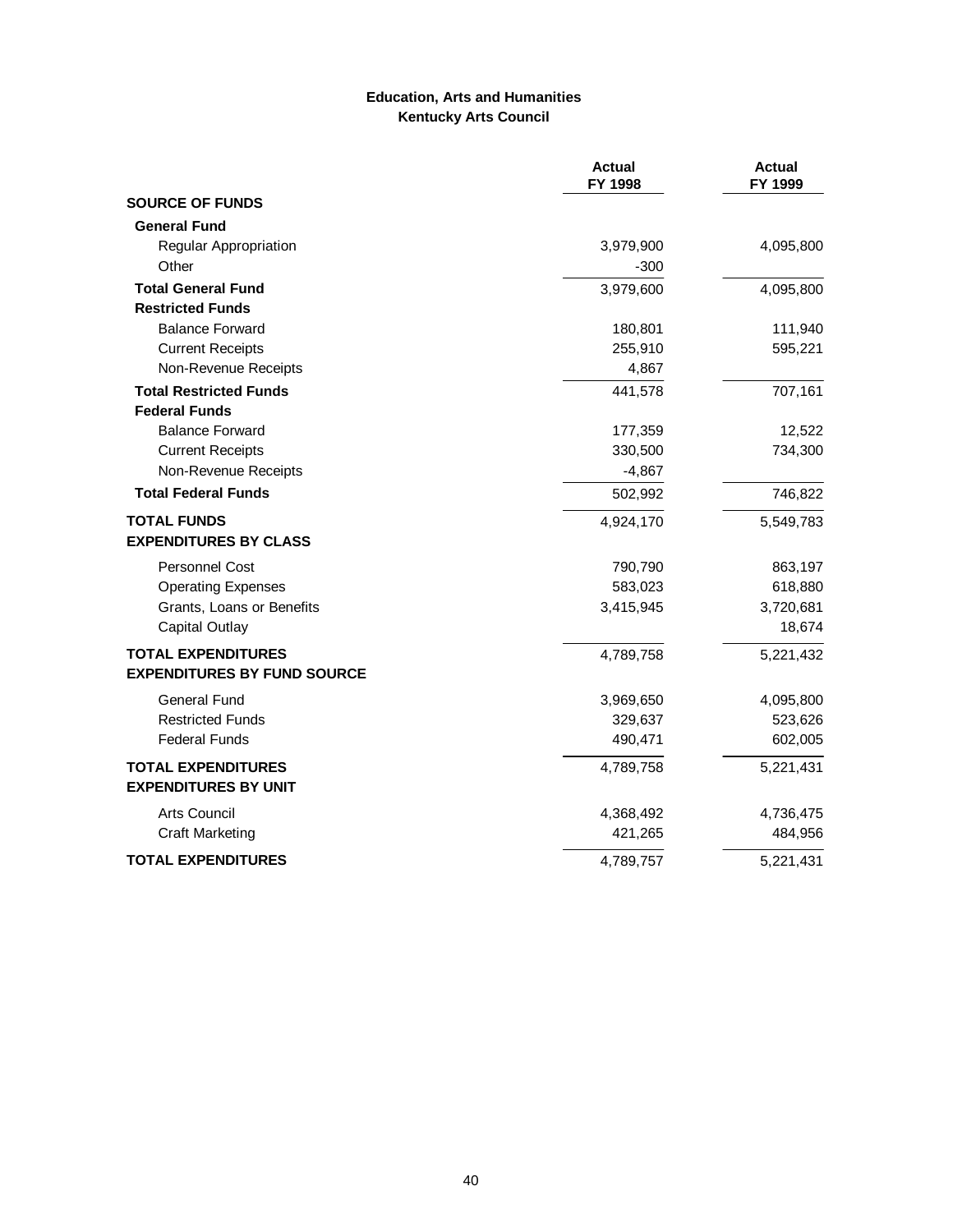### **Education, Arts and Humanities Kentucky Historical Society**

|                                       | <b>Actual</b><br>FY 1998 | <b>Actual</b><br>FY 1999 |
|---------------------------------------|--------------------------|--------------------------|
| <b>SOURCE OF FUNDS</b>                |                          |                          |
| <b>General Fund</b>                   |                          |                          |
| Regular Appropriation                 | 4,856,900                | 5,333,600                |
| Other                                 | $-1,000$                 |                          |
| <b>Total General Fund</b>             | 4,855,900                | 5,333,600                |
| <b>Restricted Funds</b>               |                          |                          |
| <b>Balance Forward</b>                | 182,459                  | 409,324                  |
| <b>Current Receipts</b>               | 284,412                  | 277,337                  |
| Non-Revenue Receipts                  | $-41,465$                |                          |
| <b>Total Restricted Funds</b>         | 425,406                  | 686,661                  |
| <b>Federal Funds</b>                  |                          |                          |
| <b>Balance Forward</b>                | 30,997                   | 38,812                   |
| <b>Current Receipts</b>               | 61,385                   | 59,220                   |
| Non-Revenue Receipts                  | 41,465                   | 477,645                  |
| <b>Total Federal Funds</b>            | 133,847                  | 575,677                  |
| <b>TOTAL FUNDS</b>                    | 5,415,153                | 6,595,938                |
| <b>EXPENDITURES BY CLASS</b>          |                          |                          |
| <b>Personnel Cost</b>                 | 2,246,281                | 2,965,122                |
| <b>Operating Expenses</b>             | 1,045,036                | 2,478,399                |
| Grants, Loans or Benefits             | 117,200                  | 151,462                  |
| <b>Debt Service</b>                   | 1,552,000                |                          |
| <b>Capital Outlay</b>                 | 6,500                    | 473,818                  |
| <b>TOTAL EXPENDITURES</b>             | 4,967,017                | 6,068,801                |
| <b>EXPENDITURES BY FUND SOURCE</b>    |                          |                          |
| <b>General Fund</b>                   | 4,855,900                | 5,333,600                |
| <b>Restricted Funds</b>               | 16,082                   | 168,343                  |
| <b>Federal Funds</b>                  | 95,035                   | 566,859                  |
| <b>TOTAL EXPENDITURES</b>             | 4,967,017                | 6,068,802                |
| <b>EXPENDITURES BY UNIT</b>           |                          |                          |
| Oral History and Educational Outreach | 495,786                  | 689,628                  |
| <b>Research and Publications</b>      | 659,135                  | 851,781                  |
| Museums                               | 731,439                  | 1,399,544                |
| Administration                        | 3,080,657                | 3,127,849                |
| <b>TOTAL EXPENDITURES</b>             | 4,967,017                | 6,068,802                |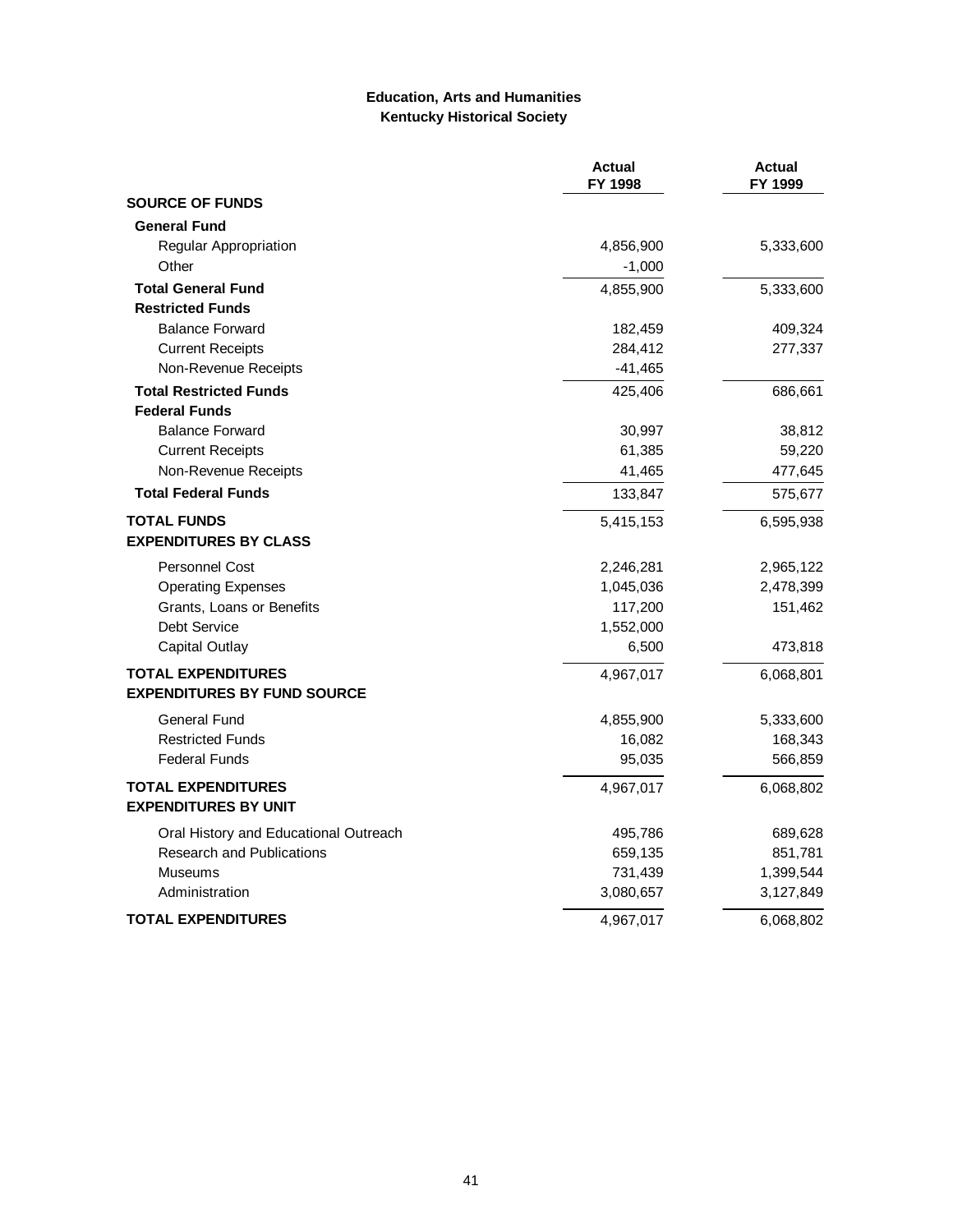# **Education, Arts and Humanities Secretary**

|                                    | <b>Actual</b><br>FY 1998 | <b>Actual</b><br>FY 1999 |
|------------------------------------|--------------------------|--------------------------|
| <b>SOURCE OF FUNDS</b>             |                          |                          |
| <b>General Fund</b>                |                          |                          |
| Regular Appropriation              | 1,827,800                | 2,544,100                |
| Other                              | $-100$                   |                          |
| <b>Total General Fund</b>          | 1,827,700                | 2,544,100                |
| <b>Restricted Funds</b>            |                          |                          |
| <b>Balance Forward</b>             | 30,419                   | 5,266                    |
| <b>Current Receipts</b>            | 70,250                   | 7,000                    |
| <b>Total Restricted Funds</b>      | 100,669                  | 12,266                   |
| <b>TOTAL FUNDS</b>                 | 1,928,369                | 2,556,366                |
| <b>EXPENDITURES BY CLASS</b>       |                          |                          |
| <b>Personnel Cost</b>              | 462,709                  | 517,220                  |
| <b>Operating Expenses</b>          | 75,893                   | 159,205                  |
| Grants, Loans or Benefits          | 1,384,500                | 1,878,500                |
| <b>TOTAL EXPENDITURES</b>          | 1,923,102                | 2,554,925                |
| <b>EXPENDITURES BY FUND SOURCE</b> |                          |                          |
| <b>General Fund</b>                | 1,827,700                | 2,544,077                |
| <b>Restricted Funds</b>            | 95,403                   | 10,848                   |
| <b>TOTAL EXPENDITURES</b>          | 1,923,103                | 2,554,925                |
| <b>EXPENDITURES BY UNIT</b>        |                          |                          |
| Secretary                          | 349,064                  | 966,500                  |
| Martin Luther King Commission      | 958                      | 4,000                    |
| Governor's Scholars                | 1,148,731                | 1,138,348                |
| School for the Arts                | 300,000                  | 300,000                  |
| Development Office                 | 124,350                  | 146,077                  |
| <b>TOTAL EXPENDITURES</b>          | 1,923,103                | 2,554,925                |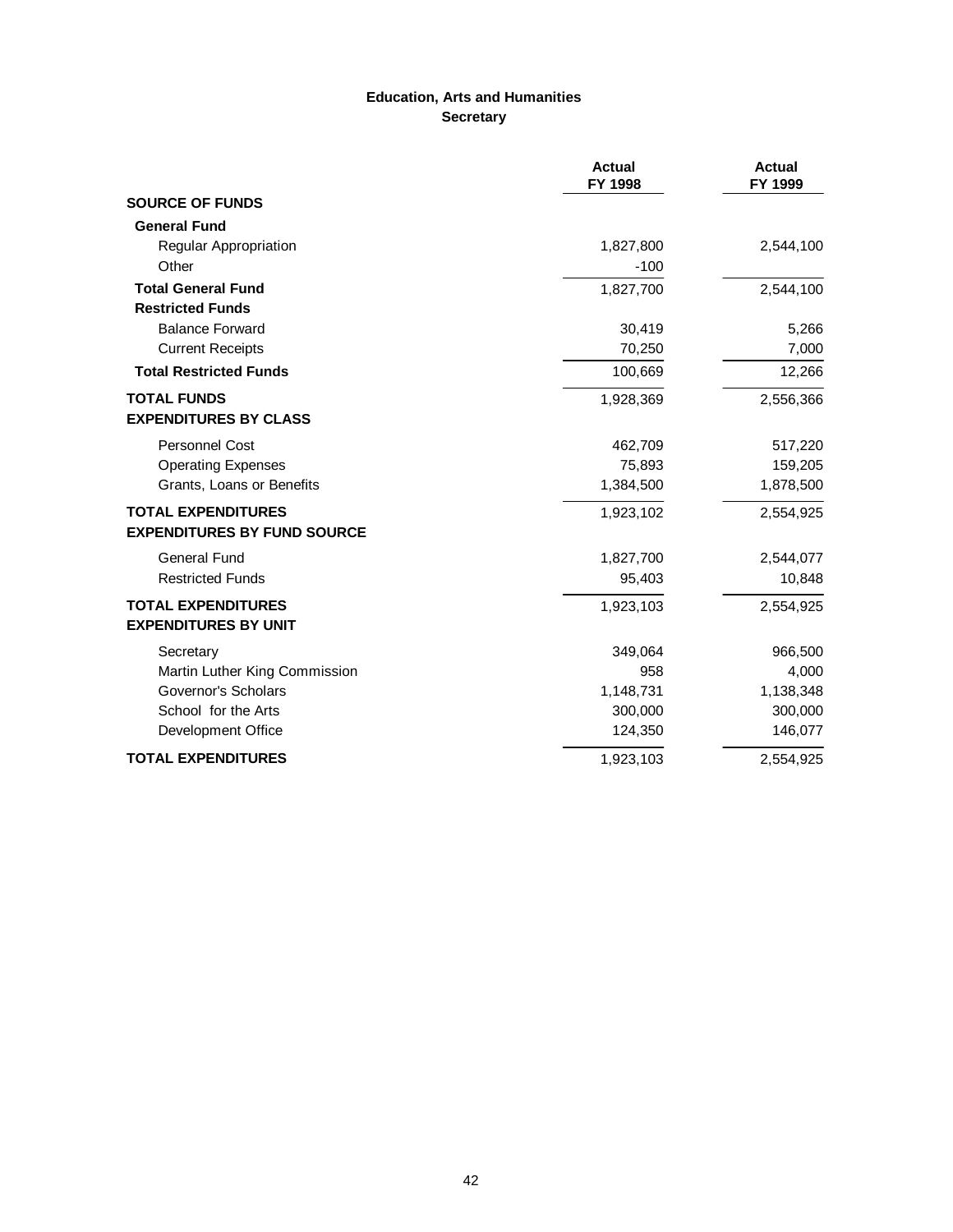### **Education, Arts and Humanities Kentucky Educational Television**

|                                    | <b>Actual</b><br>FY 1998 | <b>Actual</b><br>FY 1999 |
|------------------------------------|--------------------------|--------------------------|
| <b>SOURCE OF FUNDS</b>             |                          |                          |
| <b>General Fund</b>                |                          |                          |
| Regular Appropriation              | 16,570,900               | 14,392,700               |
| Other                              | $-3,900$                 |                          |
| <b>Total General Fund</b>          | 16,567,000               | 14,392,700               |
| <b>Restricted Funds</b>            |                          |                          |
| <b>Balance Forward</b>             | 1,650,065                | 1,770,015                |
| <b>Current Receipts</b>            | 1,182,956                | 1,350,248                |
| Non-Revenue Receipts               | 145,597                  | 257,997                  |
| <b>Total Restricted Funds</b>      | 2,978,618                | 3,378,260                |
| <b>Federal Funds</b>               |                          |                          |
| <b>Current Receipts</b>            | 455,273                  | 542,108                  |
| Non-Revenue Receipts               | $-327,408$               | 107,863                  |
| <b>Total Federal Funds</b>         | 127,865                  | 649,971                  |
| <b>TOTAL FUNDS</b>                 | 19,673,483               | 18,420,931               |
| <b>EXPENDITURES BY CLASS</b>       |                          |                          |
| <b>Personnel Cost</b>              | 8,535,022                | 8,940,287                |
| <b>Operating Expenses</b>          | 5,711,075                | 6,137,694                |
| Grants, Loans or Benefits          | 392,434                  | 526,000                  |
| Debt Service                       | 2,522,000                |                          |
| <b>Capital Outlay</b>              | 256,514                  | 676,048                  |
| Construction                       | 486,423                  | 657,527                  |
| <b>TOTAL EXPENDITURES</b>          | 17,903,468               | 16,937,556               |
| <b>EXPENDITURES BY FUND SOURCE</b> |                          |                          |
| <b>General Fund</b>                | 16,567,000               | 14,392,700               |
| <b>Restricted Funds</b>            | 1,208,603                | 1,894,885                |
| <b>Federal Funds</b>               | 127,866                  | 649,972                  |
| <b>TOTAL EXPENDITURES</b>          | 17,903,469               | 16,937,557               |
| <b>EXPENDITURES BY UNIT</b>        |                          |                          |
| General Administration and Support | 2,284,000                | 2,283,077                |
| Broadcasting and Education         | 9,193,796                | 9,998,699                |
| Engineering                        | 3,903,672                | 4,655,781                |
| <b>Debt Service</b>                | 2,522,000                |                          |
| <b>TOTAL EXPENDITURES</b>          | 17,903,468               | 16,937,557               |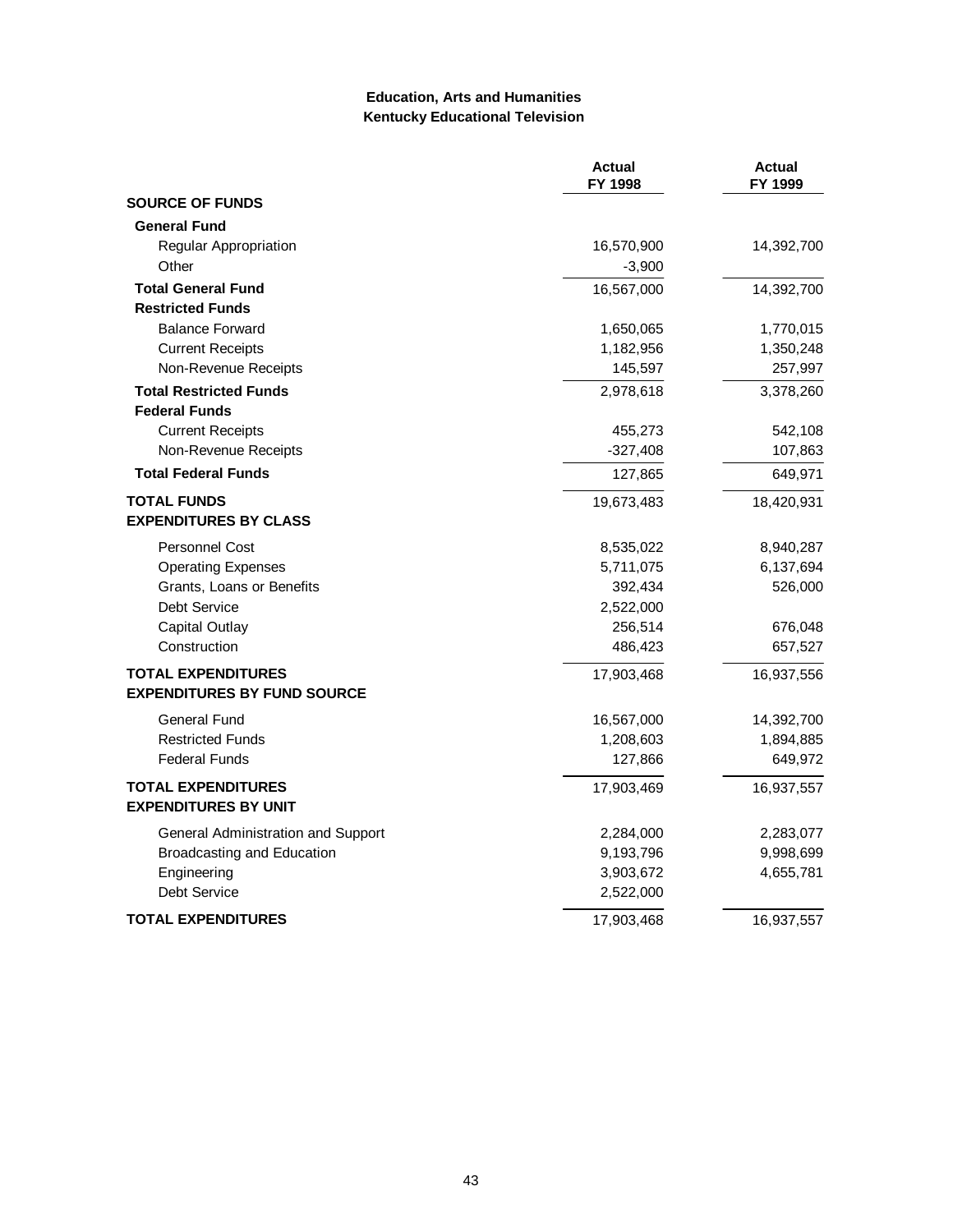#### **Education, Arts and Humanities School Facilities Construction Commission**

|                                                                 | <b>Actual</b><br>FY 1998 | Actual<br>FY 1999 |
|-----------------------------------------------------------------|--------------------------|-------------------|
| <b>SOURCE OF FUNDS</b>                                          |                          |                   |
| <b>General Fund</b>                                             |                          |                   |
| Regular Appropriation                                           | 63,755,200               | 58,162,500        |
| <b>Continuing Appropriation</b>                                 |                          | 4,200,000         |
| <b>Total General Fund</b>                                       | 63,755,200               | 62,362,500        |
| <b>TOTAL FUNDS</b>                                              | 63,755,200               | 62,362,500        |
| <b>EXPENDITURES BY CLASS</b>                                    |                          |                   |
| Personnel Cost                                                  | 222,028                  | 179,955           |
| <b>Operating Expenses</b>                                       | 35,734                   | 26,332            |
| Debt Service                                                    | 58,596,316               | 60,000,000        |
| Capital Outlay                                                  | 11,012                   |                   |
| <b>TOTAL EXPENDITURES</b><br><b>EXPENDITURES BY FUND SOURCE</b> | 58,865,090               | 60,206,287        |
| General Fund                                                    | 58,865,090               | 60,206,287        |
| <b>TOTAL EXPENDITURES</b><br><b>EXPENDITURES BY UNIT</b>        | 58,865,090               | 60,206,287        |
| <b>School Facilities Construction Commission</b>                | 58,754,322               | 60,167,302        |
| <b>Education Technology</b>                                     | 110,769                  | 38,985            |
| <b>TOTAL EXPENDITURES</b>                                       | 58,865,091               | 60,206,287        |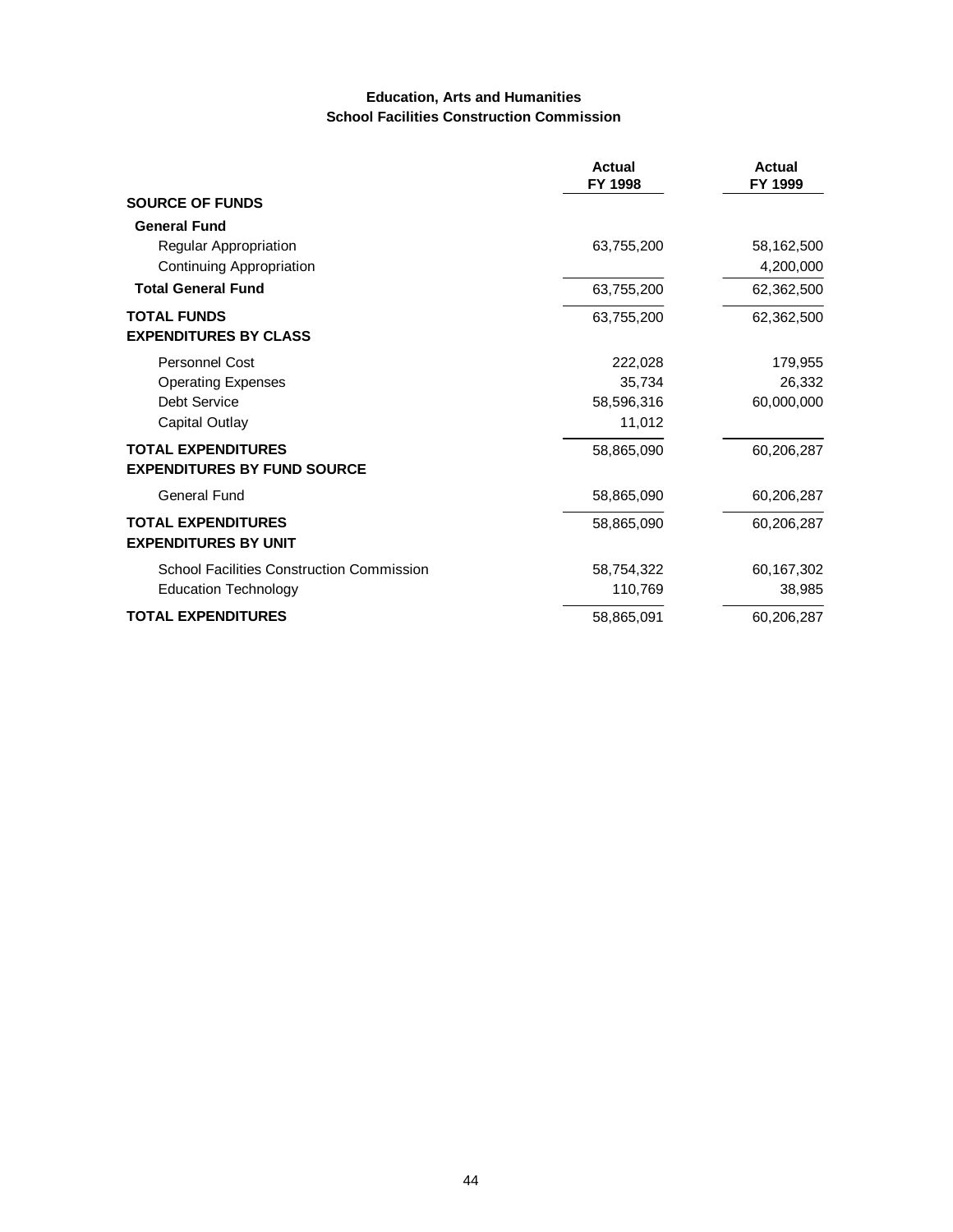### **Education, Arts and Humanities Deaf and Hard of Hearing**

|                                    | <b>Actual</b><br>FY 1998 | <b>Actual</b><br>FY 1999 |
|------------------------------------|--------------------------|--------------------------|
| <b>SOURCE OF FUNDS</b>             |                          |                          |
| <b>General Fund</b>                |                          |                          |
| <b>Regular Appropriation</b>       | 477,300                  | 775,300                  |
| <b>Total General Fund</b>          | 477,300                  | 775,300                  |
| <b>Restricted Funds</b>            |                          |                          |
| <b>Balance Forward</b>             | 43,593                   | 89,292                   |
| <b>Current Receipts</b>            | 239,954                  | 184,231                  |
| <b>Total Restricted Funds</b>      | 283,547                  | 273,523                  |
| <b>Federal Funds</b>               |                          |                          |
| <b>Balance Forward</b>             | 236                      | 236                      |
| <b>Total Federal Funds</b>         | 236                      | 236                      |
| <b>TOTAL FUNDS</b>                 | 761,083                  | 1,049,059                |
| <b>EXPENDITURES BY CLASS</b>       |                          |                          |
| <b>Personnel Cost</b>              | 416,908                  | 542,281                  |
| <b>Operating Expenses</b>          | 230,631                  | 332,816                  |
| Grants, Loans or Benefits          | 6,409                    | 1,945                    |
| <b>Capital Outlay</b>              | 17,607                   | 150,648                  |
| <b>TOTAL EXPENDITURES</b>          | 671,555                  | 1,027,690                |
| <b>EXPENDITURES BY FUND SOURCE</b> |                          |                          |
| <b>General Fund</b>                | 477,300                  | 775,300                  |
| <b>Restricted Funds</b>            | 194,254                  | 252,390                  |
| <b>TOTAL EXPENDITURES</b>          | 671,554                  | 1,027,690                |
| <b>EXPENDITURES BY UNIT</b>        |                          |                          |
| Deaf and Hard of Hearing           | 486,211                  | 775,783                  |
| <b>TDD Distribution</b>            | 163,749                  | 243,189                  |
| <b>KAC Grant</b>                   | 21,594                   | 8,718                    |
| <b>TOTAL EXPENDITURES</b>          | 671,554                  | 1,027,690                |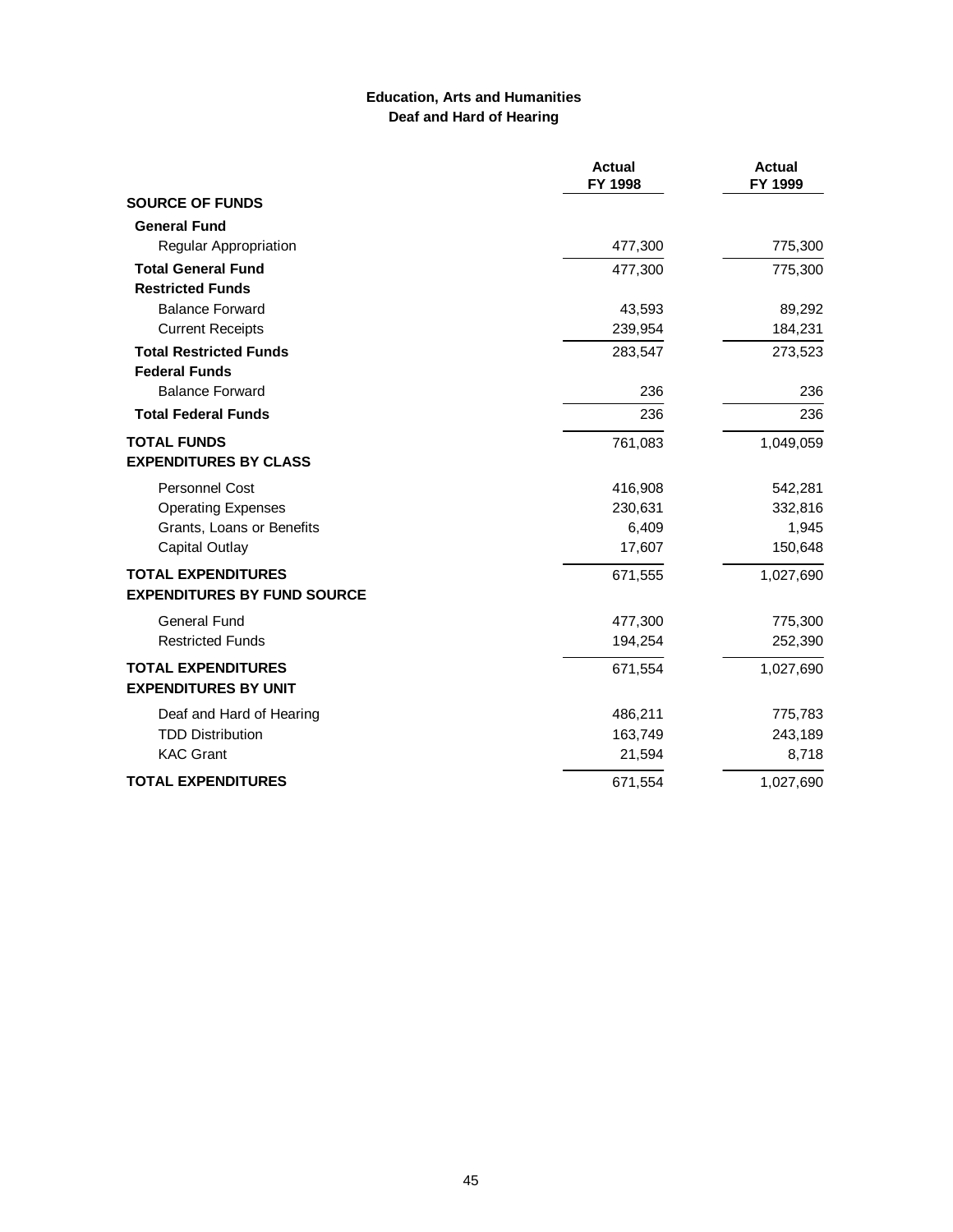# **Education, Arts and Humanities Kentucky Heritage Council**

|                                                          | <b>Actual</b><br>FY 1998 | <b>Actual</b><br>FY 1999 |
|----------------------------------------------------------|--------------------------|--------------------------|
| <b>SOURCE OF FUNDS</b>                                   |                          |                          |
| <b>General Fund</b>                                      |                          |                          |
| Regular Appropriation                                    | 709,100                  | 880,400                  |
| <b>Total General Fund</b>                                | 709,100                  | 880,400                  |
| <b>Restricted Funds</b>                                  |                          |                          |
| <b>Balance Forward</b>                                   | 38,728                   | 42,905                   |
| <b>Current Receipts</b>                                  | 160,368                  | 122,328                  |
| Non-Revenue Receipts                                     | 3,199                    |                          |
| <b>Total Restricted Funds</b>                            | 202,295                  | 165,233                  |
| <b>Federal Funds</b>                                     |                          |                          |
| <b>Balance Forward</b>                                   |                          | 785                      |
| <b>Current Receipts</b>                                  | 794,828                  | 712,237                  |
| Non-Revenue Receipts                                     | $-3,199$                 |                          |
| <b>Total Federal Funds</b>                               | 791,629                  | 713,022                  |
| <b>TOTAL FUNDS</b>                                       | 1,703,024                | 1,758,655                |
| <b>EXPENDITURES BY CLASS</b>                             |                          |                          |
| <b>Personnel Cost</b>                                    | 886,035                  | 873,070                  |
| <b>Operating Expenses</b>                                | 327,920                  | 409,622                  |
| Grants, Loans or Benefits                                | 445,345                  | 429,650                  |
| <b>Capital Outlay</b>                                    |                          | 31,663                   |
| <b>TOTAL EXPENDITURES</b>                                | 1,659,300                | 1,744,005                |
| <b>EXPENDITURES BY FUND SOURCE</b>                       |                          |                          |
| <b>General Fund</b>                                      | 709,100                  | 880,314                  |
| <b>Restricted Funds</b>                                  | 159,356                  | 153,717                  |
| <b>Federal Funds</b>                                     | 790,844                  | 709,975                  |
| <b>TOTAL EXPENDITURES</b><br><b>EXPENDITURES BY UNIT</b> | 1,659,300                | 1,744,006                |
| Kentucky Heritage Council                                | 1,659,300                | 1,744,006                |
| <b>TOTAL EXPENDITURES</b>                                | 1,659,300                | 1,744,006                |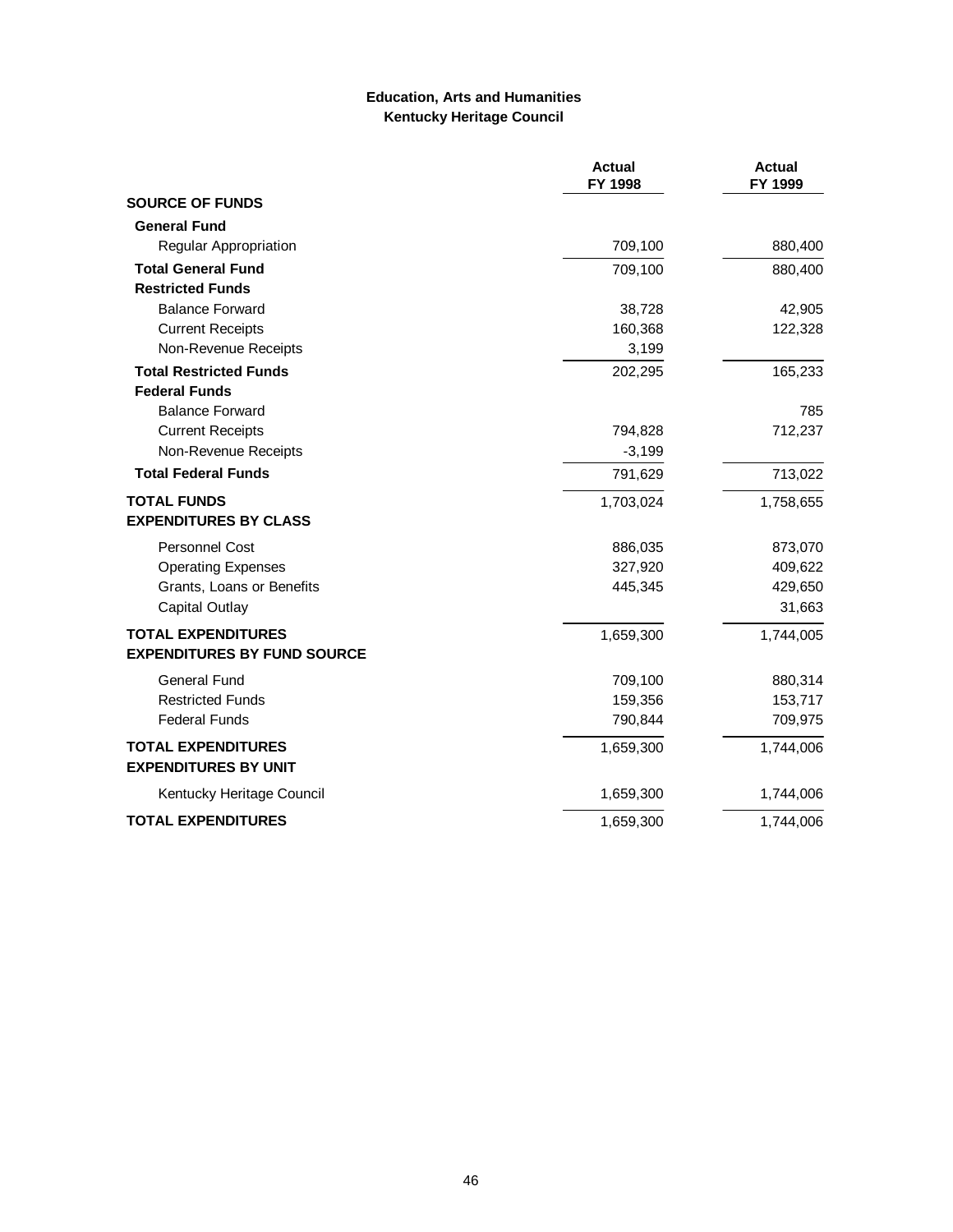### **Education, Arts and Humanities Kentucky Center for the Arts**

|                                                                 | <b>Actual</b><br>FY 1998 | <b>Actual</b><br>FY 1999 |
|-----------------------------------------------------------------|--------------------------|--------------------------|
| <b>SOURCE OF FUNDS</b>                                          |                          |                          |
| <b>General Fund</b>                                             |                          |                          |
| Regular Appropriation                                           | 3,135,400                | 625,500                  |
| <b>Total General Fund</b>                                       | 3,135,400                | 625,500                  |
| <b>TOTAL FUNDS</b>                                              | 3,135,400                | 625,500                  |
| <b>EXPENDITURES BY CLASS</b>                                    |                          |                          |
| <b>Personnel Cost</b>                                           | 18,175                   | 39,318                   |
| <b>Operating Expenses</b>                                       | 555,825                  | 584,908                  |
| Debt Service                                                    | 2,510,000                |                          |
| Capital Outlay                                                  | 51,320                   |                          |
| <b>TOTAL EXPENDITURES</b><br><b>EXPENDITURES BY FUND SOURCE</b> | 3,135,320                | 624,226                  |
| General Fund                                                    | 3,135,320                | 624,226                  |
| <b>TOTAL EXPENDITURES</b><br><b>EXPENDITURES BY UNIT</b>        | 3,135,320                | 624,226                  |
| Kentucky Center for the Arts                                    | 3,135,320                | 624,226                  |
| <b>TOTAL EXPENDITURES</b>                                       | 3,135,320                | 624,226                  |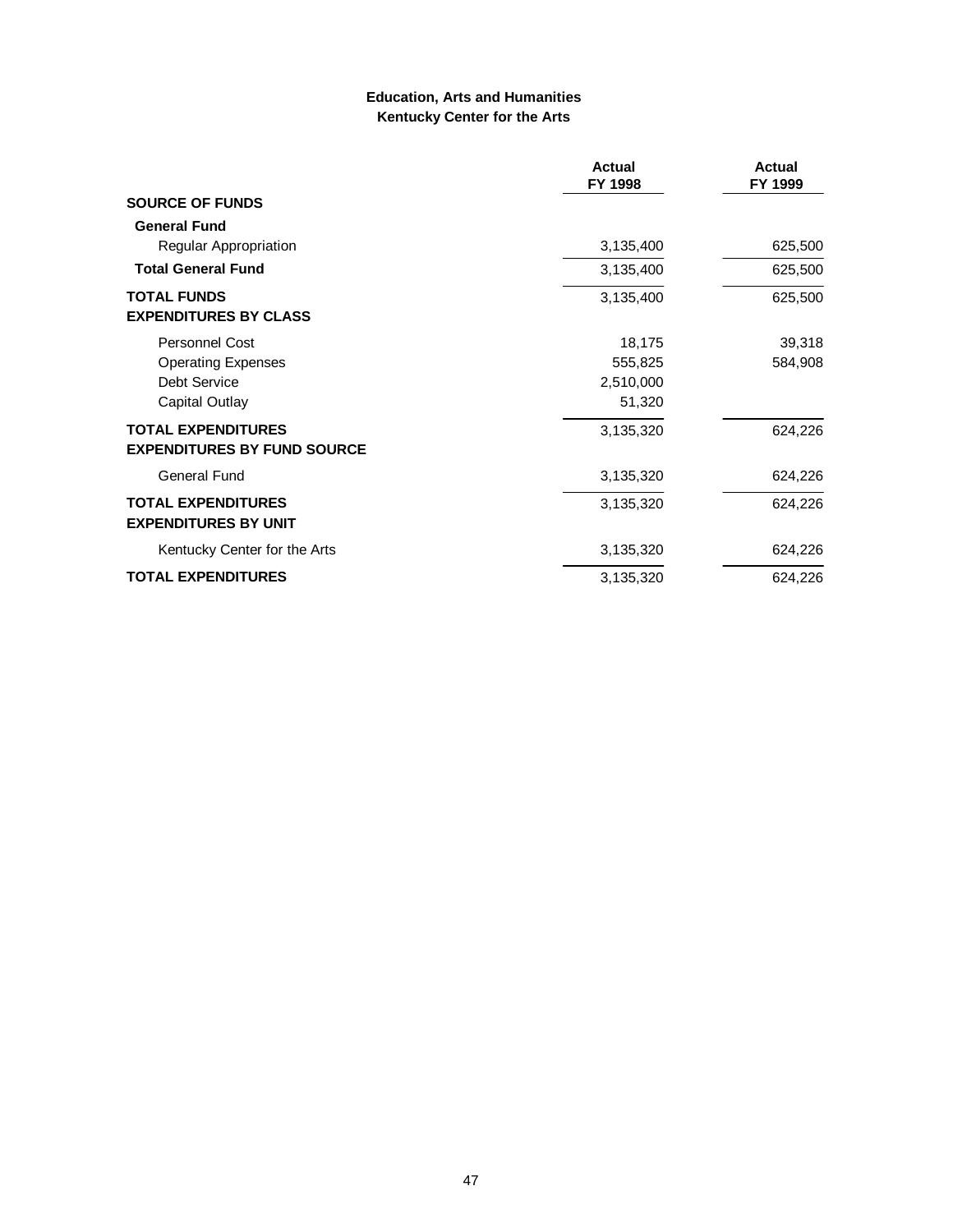### **Education, Arts and Humanities Environmental Education Council**

|                                        | <b>Actual</b><br>FY 1998 | <b>Actual</b><br>FY 1999 |
|----------------------------------------|--------------------------|--------------------------|
| <b>SOURCE OF FUNDS</b>                 |                          |                          |
| <b>General Fund</b>                    |                          |                          |
| Regular Appropriation                  |                          | 53,000                   |
| <b>Total General Fund</b>              |                          | 53,000                   |
| <b>Restricted Funds</b>                |                          |                          |
| <b>Balance Forward</b>                 | 66,769                   | 125,830                  |
| <b>Current Receipts</b>                | 89,960                   | 35,000                   |
| Non-Revenue Receipts                   | 150,000                  | 150,000                  |
| <b>Total Restricted Funds</b>          | 306,729                  | 310,830                  |
| <b>TOTAL FUNDS</b>                     | 306,729                  | 363,830                  |
| <b>EXPENDITURES BY CLASS</b>           |                          |                          |
| <b>Personnel Cost</b>                  | 90,573                   | 100,882                  |
| <b>Operating Expenses</b>              | 51,576                   | 89,847                   |
| Grants, Loans or Benefits              | 38,750                   | 53,950                   |
| <b>TOTAL EXPENDITURES</b>              | 180,899                  | 244,679                  |
| <b>EXPENDITURES BY FUND SOURCE</b>     |                          |                          |
| <b>General Fund</b>                    |                          | 49,272                   |
| <b>Restricted Funds</b>                | 180,899                  | 195,407                  |
| <b>TOTAL EXPENDITURES</b>              | 180,899                  | 244,679                  |
| <b>EXPENDITURES BY UNIT</b>            |                          |                          |
| <b>Environmental Education Council</b> | 180,899                  | 244,679                  |
| <b>TOTAL EXPENDITURES</b>              | 180,899                  | 244,679                  |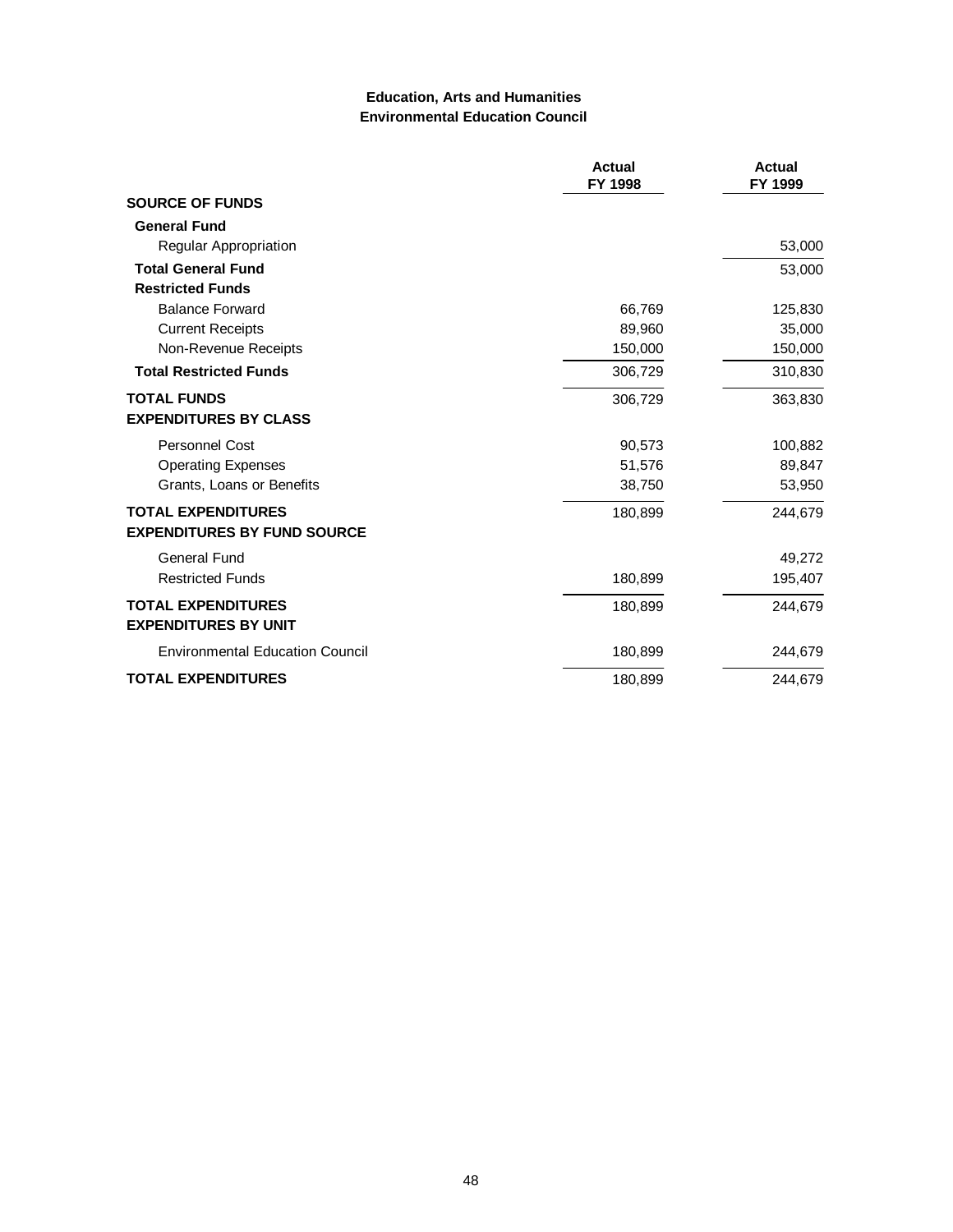#### **Education, Arts and Humanities Libraries And Archives**

|                                    | <b>Actual</b><br>FY 1998 | <b>Actual</b><br>FY 1999 |
|------------------------------------|--------------------------|--------------------------|
| <b>SOURCE OF FUNDS</b>             |                          |                          |
| <b>General Fund</b>                |                          |                          |
| Regular Appropriation              | 13,246,200               | 13,003,200               |
| Other                              | $-1,600$                 |                          |
| <b>Total General Fund</b>          | 13,244,600               | 13,003,200               |
| <b>Restricted Funds</b>            |                          |                          |
| <b>Balance Forward</b>             | 694,161                  | 768,103                  |
| <b>Current Receipts</b>            | 1,196,058                | 1,308,619                |
| <b>Total Restricted Funds</b>      | 1,890,219                | 2,076,722                |
| <b>Federal Funds</b>               |                          |                          |
| <b>Balance Forward</b>             | 1,081                    | 16,051                   |
| <b>Current Receipts</b>            | 1,738,842                | 2,414,708                |
| <b>Total Federal Funds</b>         | 1,739,923                | 2,430,759                |
| <b>TOTAL FUNDS</b>                 | 16,874,742               | 17,510,681               |
| <b>EXPENDITURES BY CLASS</b>       |                          |                          |
| <b>Personnel Cost</b>              | 5,790,129                | 6,129,989                |
| <b>Operating Expenses</b>          | 2,851,668                | 2,860,149                |
| Grants, Loans or Benefits          | 5,708,292                | 7,265,059                |
| Debt Service                       | 1,388,000                |                          |
| Capital Outlay                     | 295,461                  | 289,093                  |
| <b>TOTAL EXPENDITURES</b>          | 16,033,550               | 16,544,290               |
| <b>EXPENDITURES BY FUND SOURCE</b> |                          |                          |
| General Fund                       | 13,187,562               | 12,973,007               |
| <b>Restricted Funds</b>            | 1,122,117                | 1,170,349                |
| <b>Federal Funds</b>               | 1,723,872                | 2,400,933                |
| <b>TOTAL EXPENDITURES</b>          | 16,033,551               | 16,544,289               |
| <b>EXPENDITURES BY UNIT</b>        |                          |                          |
| <b>General Operations</b>          | 9,943,918                | 8,904,845                |
| Direct Local Aid                   | 6,089,632                | 7,639,444                |
| <b>TOTAL EXPENDITURES</b>          | 16,033,550               | 16,544,289               |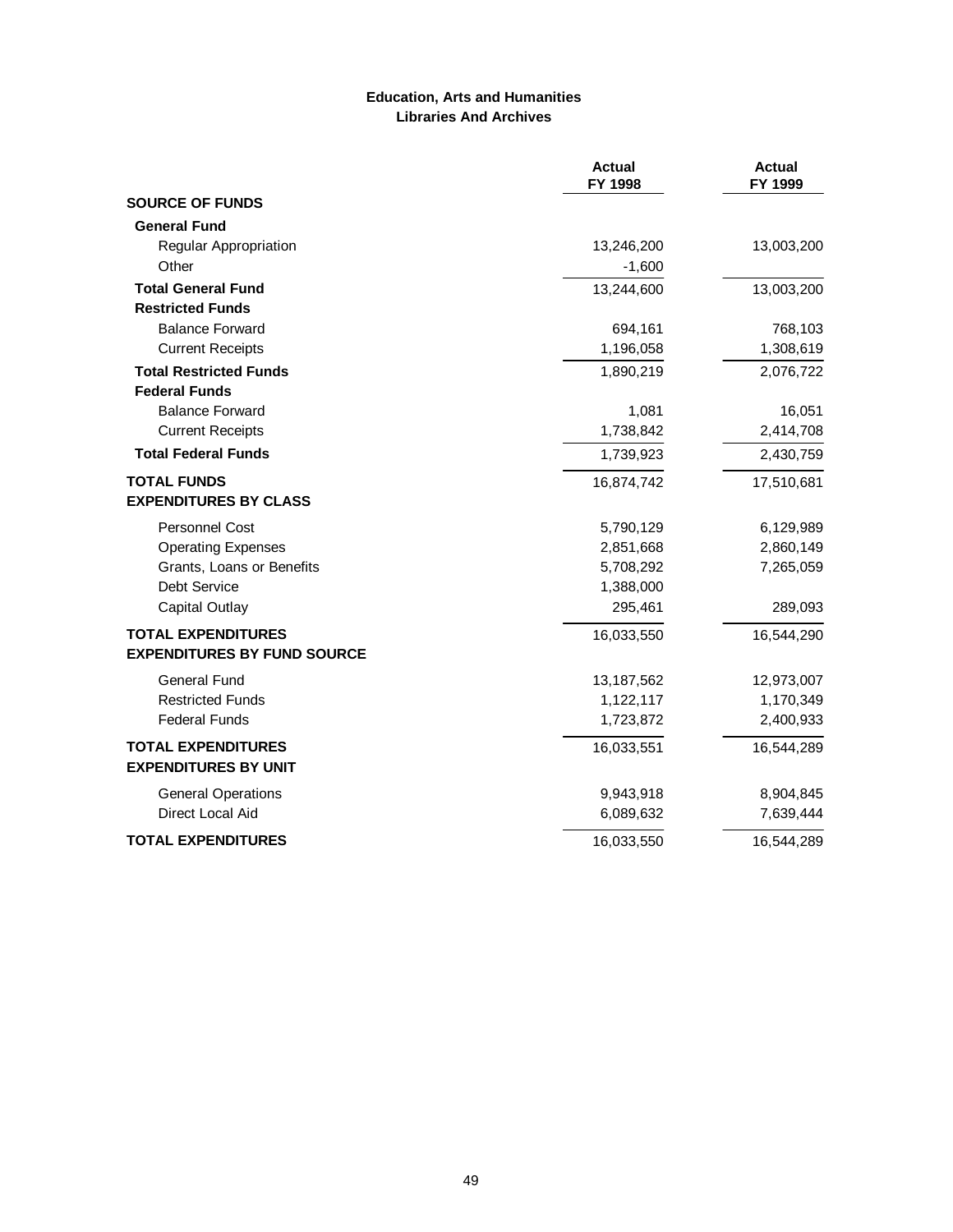#### **Education, Arts and Humanities Teachers' Retirement System**

|                                                          | <b>Actual</b><br>FY 1998 | <b>Actual</b><br>FY 1999 |
|----------------------------------------------------------|--------------------------|--------------------------|
| <b>SOURCE OF FUNDS</b>                                   |                          |                          |
| <b>General Fund</b>                                      |                          |                          |
| <b>Regular Appropriation</b>                             | 66,195,500               | 68,357,000               |
| <b>Total General Fund</b>                                | 66,195,500               | 68,357,000               |
| <b>Restricted Funds</b>                                  |                          |                          |
| <b>Balance Forward</b>                                   | 233,698                  | 2,965                    |
| <b>Current Receipts</b>                                  |                          | 6,314                    |
| Non-Revenue Receipts                                     | 3,580,102                | 4,398,735                |
| <b>Total Restricted Funds</b>                            | 3,813,800                | 4,408,014                |
| <b>TOTAL FUNDS</b>                                       | 70,009,300               | 72,765,014               |
| <b>EXPENDITURES BY CLASS</b>                             |                          |                          |
| <b>Personnel Cost</b>                                    | 3,066,125                | 3,328,562                |
| <b>Operating Expenses</b>                                | 668,005                  | 962,301                  |
| Grants, Loans or Benefits                                | 66,195,500               | 68,357,038               |
| Capital Outlay                                           | 76,705                   | 34,965                   |
| <b>TOTAL EXPENDITURES</b>                                | 70,006,335               | 72,682,866               |
| <b>EXPENDITURES BY FUND SOURCE</b>                       |                          |                          |
| <b>General Fund</b>                                      | 66,195,500               | 68,357,000               |
| <b>Restricted Funds</b>                                  | 3,810,835                | 4,325,866                |
| <b>TOTAL EXPENDITURES</b><br><b>EXPENDITURES BY UNIT</b> | 70,006,335               | 72,682,866               |
| <b>Teachers' Retirement System</b>                       | 70,006,335               | 72,682,866               |
| <b>TOTAL EXPENDITURES</b>                                | 70,006,335               | 72,682,866               |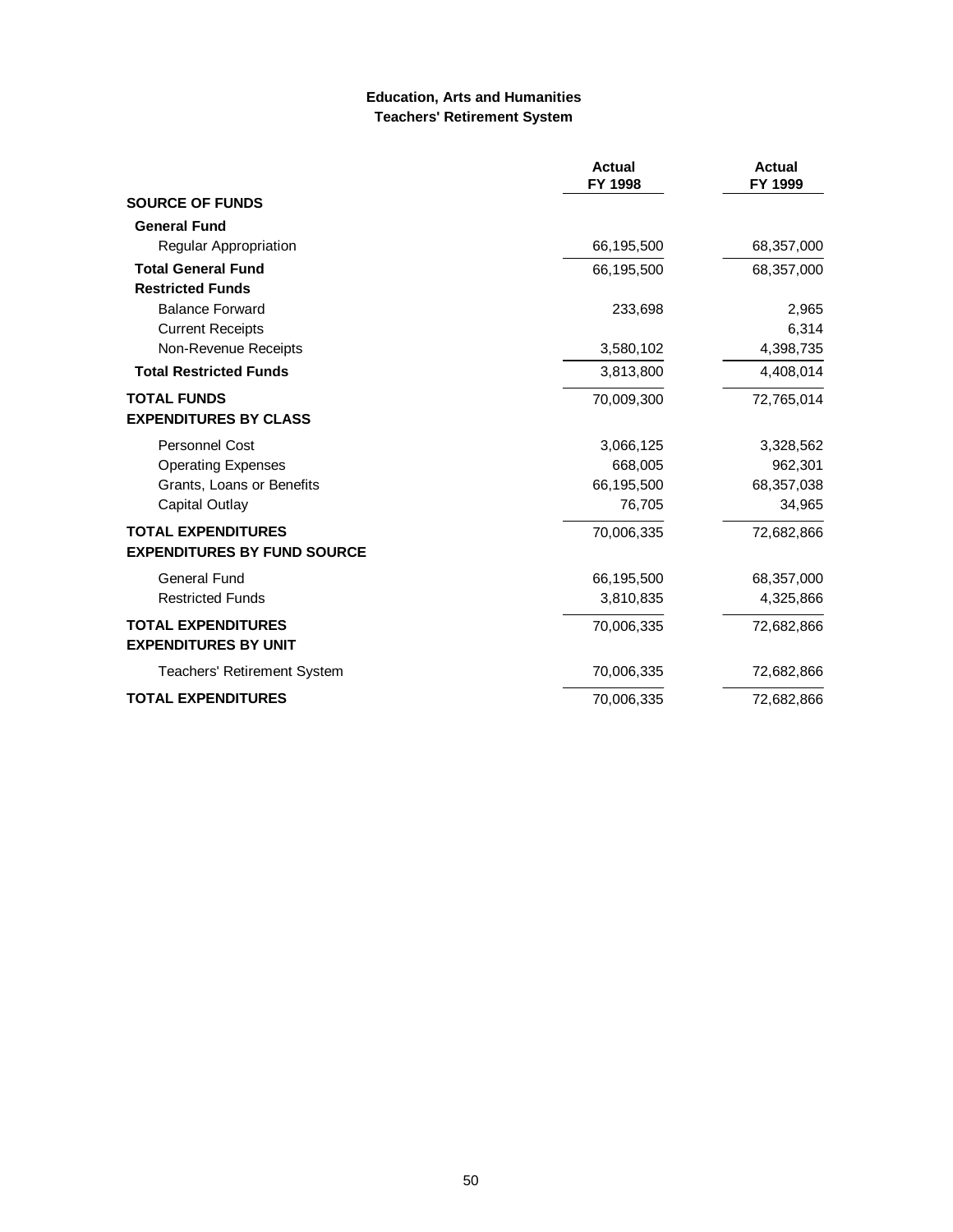#### **Families and Children**

|                                    | <b>Actual</b><br>FY 1998 | <b>Actual</b><br>FY 1999 |
|------------------------------------|--------------------------|--------------------------|
| <b>SOURCE OF FUNDS</b>             |                          |                          |
| <b>General Fund</b>                |                          |                          |
| Regular Appropriation              | 246,682,304              | 269,379,200              |
| <b>Current Year Appropriation</b>  | 5,000,000                |                          |
| <b>Continuing Appropriation</b>    | 11,340,400               | 19,302,100               |
| Reorganization Adjustments         |                          | $-6,200$                 |
| Other                              | 462,296                  |                          |
| <b>Total General Fund</b>          | 263,485,000              | 288,675,100              |
| <b>Restricted Funds</b>            |                          |                          |
| <b>Balance Forward</b>             | 32,239,223               | 35,892,086               |
| <b>Current Receipts</b>            | 30,067,866               | 44,470,800               |
| Non-Revenue Receipts               | 21,008,300               | 12,280,299               |
| <b>Total Restricted Funds</b>      | 83,315,389               | 92,643,185               |
| <b>Federal Funds</b>               |                          |                          |
| <b>Balance Forward</b>             | 2,091,088                | 11,130,162               |
| <b>Current Receipts</b>            | 455,275,638              | 431,866,281              |
| Non-Revenue Receipts               | -30,359,270              | $-20,080,889$            |
| <b>Total Federal Funds</b>         | 427,007,456              | 422,915,554              |
| <b>TOTAL FUNDS</b>                 | 773,807,845              | 804,233,839              |
| <b>EXPENDITURES BY CLASS</b>       |                          |                          |
| <b>Personnel Cost</b>              | 220,878,921              | 255,994,473              |
| <b>Operating Expenses</b>          | 63,880,044               | 82,135,559               |
| Grants, Loans or Benefits          | 411,380,582              | 416,142,123              |
| Debt Service                       | 5,707,200                |                          |
| Capital Outlay                     | 636,746                  | 426,200                  |
| <b>TOTAL EXPENDITURES</b>          | 702,483,493              | 754,698,355              |
| <b>EXPENDITURES BY FUND SOURCE</b> |                          |                          |
| <b>General Fund</b>                | 239,182,899              | 271,865,219              |
| <b>Restricted Funds</b>            | 47,423,302               | 63,953,817               |
| <b>Federal Funds</b>               | 415,877,292              | 418,879,318              |
| <b>TOTAL EXPENDITURES</b>          | 702,483,493              | 754,698,354              |
| <b>EXPENDITURES BY UNIT</b>        |                          |                          |
| <b>Administration Services</b>     | 61,249,194               | 65,134,154               |
| <b>Community Based Services</b>    | 610,798,700              | 658,903,600              |
| <b>Disability Determinations</b>   | 30,435,600               | 30,660,600               |
| <b>TOTAL EXPENDITURES</b>          | 702,483,494              | 754,698,354              |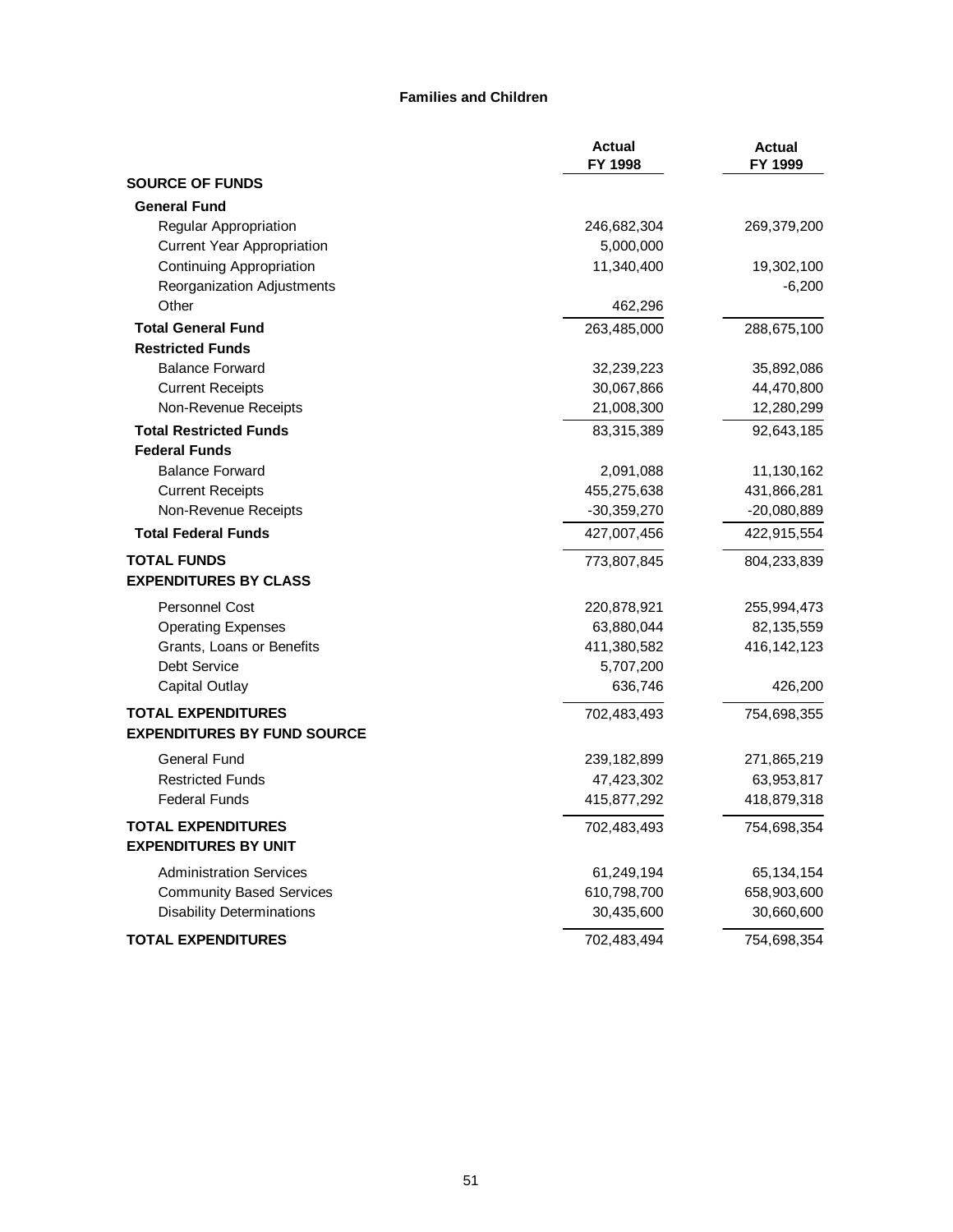# **Families and Children Administration Services**

|                                                                 | <b>Actual</b><br>FY 1998 | <b>Actual</b><br>FY 1999 |
|-----------------------------------------------------------------|--------------------------|--------------------------|
| <b>SOURCE OF FUNDS</b>                                          |                          |                          |
| <b>General Fund</b>                                             |                          |                          |
| Regular Appropriation                                           | 20,642,200               | 26,513,400               |
| Reorganization Adjustments                                      |                          | $-6,200$                 |
| <b>Total General Fund</b>                                       | 20,642,200               | 26,507,200               |
| <b>Restricted Funds</b>                                         |                          |                          |
| <b>Balance Forward</b>                                          | 4,879,634                | 7,011,987                |
| <b>Current Receipts</b>                                         | $-1,710,445$             | 3,753,800                |
| Non-Revenue Receipts                                            | 8,408,100                | 2,232,000                |
| <b>Total Restricted Funds</b>                                   | 11,577,289               | 12,997,787               |
| <b>Federal Funds</b>                                            |                          |                          |
| <b>Balance Forward</b>                                          | 105,623                  | 837,264                  |
| <b>Current Receipts</b>                                         | 2,955,132                | 3,891,289                |
| Non-Revenue Receipts                                            | 33,818,200               | 29,808,100               |
| <b>Total Federal Funds</b>                                      | 36,878,955               | 34,536,653               |
| <b>TOTAL FUNDS</b><br><b>EXPENDITURES BY CLASS</b>              | 69,098,444               | 74,041,640               |
|                                                                 |                          |                          |
| <b>Personnel Cost</b>                                           | 25,729,502               | 26,977,895               |
| <b>Operating Expenses</b>                                       | 26,727,862               | 34,047,903               |
| Grants, Loans or Benefits                                       | 2,706,230                | 3,711,556                |
| Debt Service                                                    | 5,707,200                |                          |
| <b>Capital Outlay</b>                                           | 378,400                  | 396,800                  |
| <b>TOTAL EXPENDITURES</b><br><b>EXPENDITURES BY FUND SOURCE</b> | 61,249,194               | 65,134,154               |
| <b>General Fund</b>                                             | 20,642,200               | 26,506,420               |
| <b>Restricted Funds</b>                                         | 4,565,302                | 4,095,018                |
| <b>Federal Funds</b>                                            | 36,041,692               | 34,532,717               |
| <b>TOTAL EXPENDITURES</b><br><b>EXPENDITURES BY UNIT</b>        | 61,249,194               | 65,134,155               |
| <b>Administration Services</b>                                  | 61,249,194               | 65,134,154               |
| <b>TOTAL EXPENDITURES</b>                                       | 61,249,194               | 65,134,154               |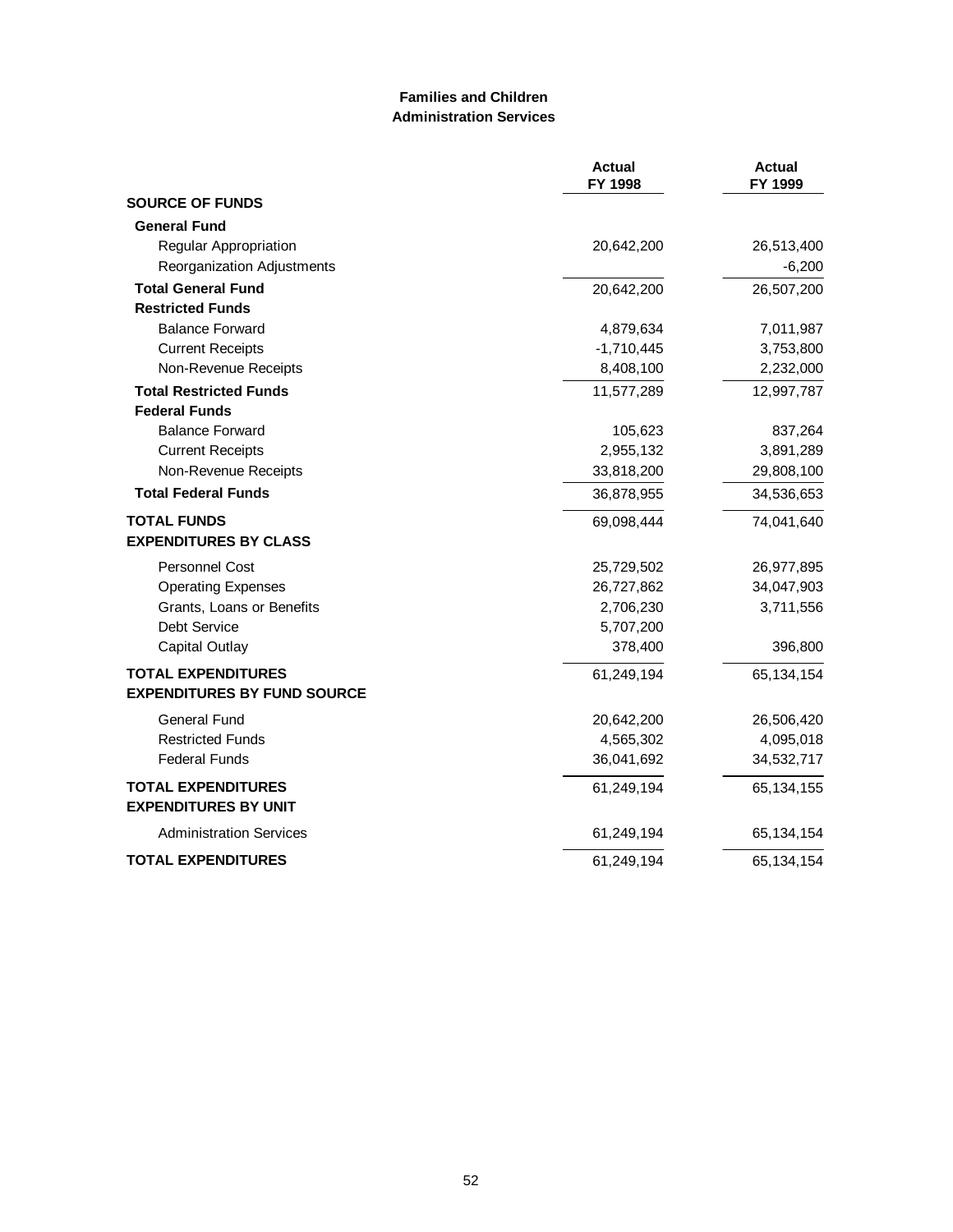# **Families and Children Community Based Services**

|                                    | <b>Actual</b><br>FY 1998 | <b>Actual</b><br>FY 1999 |
|------------------------------------|--------------------------|--------------------------|
| <b>SOURCE OF FUNDS</b>             |                          |                          |
| <b>General Fund</b>                |                          |                          |
| Regular Appropriation              | 226,040,104              | 242,865,800              |
| <b>Current Year Appropriation</b>  | 5,000,000                |                          |
| <b>Continuing Appropriation</b>    | 11,340,400               | 19,302,100               |
| Other                              | 462,296                  |                          |
| <b>Total General Fund</b>          | 242,842,800              | 262,167,900              |
| <b>Restricted Funds</b>            |                          |                          |
| <b>Balance Forward</b>             | 27,359,589               | 28,880,100               |
| <b>Current Receipts</b>            | 31,756,711               | 40,641,000               |
| Non-Revenue Receipts               | 12,600,200               | 10,048,300               |
| <b>Total Restricted Funds</b>      | 71,716,500               | 79,569,400               |
| <b>Federal Funds</b>               |                          |                          |
| <b>Balance Forward</b>             | 1,963,897                | 10,083,898               |
| <b>Current Receipts</b>            | 420,201,595              | 396,171,364              |
| Non-Revenue Receipts               | $-62,659,991$            | -48,743,561              |
| <b>Total Federal Funds</b>         | 359,505,501              | 357,511,701              |
| <b>TOTAL FUNDS</b>                 | 674,064,801              | 699,249,001              |
| <b>EXPENDITURES BY CLASS</b>       |                          |                          |
| Personnel Cost                     | 176,811,579              | 210,728,589              |
| <b>Operating Expenses</b>          | 34,428,950               | 45,805,722               |
| Grants, Loans or Benefits          | 399,454,272              | 402,339,889              |
| <b>Capital Outlay</b>              | 103,900                  | 29,400                   |
| <b>TOTAL EXPENDITURES</b>          | 610,798,701              | 658,903,600              |
| <b>EXPENDITURES BY FUND SOURCE</b> |                          |                          |
| <b>General Fund</b>                | 218,540,699              | 245,358,800              |
| <b>Restricted Funds</b>            | 42,836,400               | 59,785,700               |
| <b>Federal Funds</b>               | 349,421,600              | 353,759,101              |
| <b>TOTAL EXPENDITURES</b>          | 610,798,699              | 658,903,601              |
| <b>EXPENDITURES BY UNIT</b>        |                          |                          |
| <b>Family Support</b>              | 271,830,299              | 271,702,700              |
| <b>Child Support</b>               | 39,505,700               | 46,069,300               |
| Energy                             | 22,087,400               | 17,420,300               |
| <b>Child Care</b>                  | 69,000,700               | 78,884,900               |
| Family and Community Services      | 208,374,600              | 244,826,400              |
| <b>TOTAL EXPENDITURES</b>          | 610,798,699              | 658,903,600              |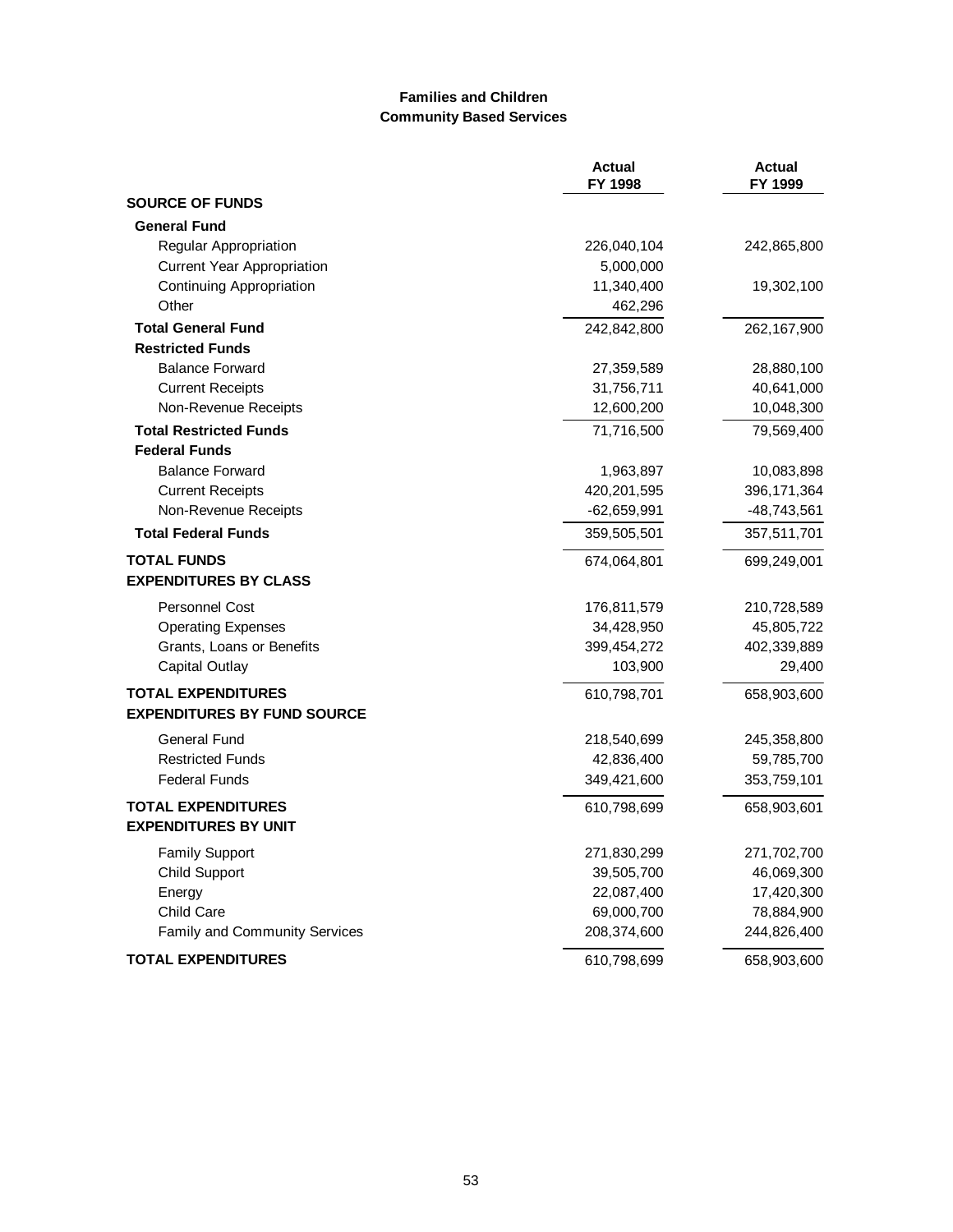### **Families and Children Disability Determinations**

|                                    | <b>Actual</b><br>FY 1998 | <b>Actual</b><br>FY 1999 |
|------------------------------------|--------------------------|--------------------------|
| <b>SOURCE OF FUNDS</b>             |                          |                          |
| <b>Restricted Funds</b>            |                          |                          |
| <b>Current Receipts</b>            | 21,600                   | 76,000                   |
| <b>Total Restricted Funds</b>      | 21,600                   | 76,000                   |
| <b>Federal Funds</b>               |                          |                          |
| <b>Balance Forward</b>             | 21,568                   | 209,000                  |
| <b>Current Receipts</b>            | 32,118,911               | 31,803,627               |
| Non-Revenue Receipts               | $-1,517,479$             | $-1,145,427$             |
| <b>Total Federal Funds</b>         | 30,623,000               | 30,867,200               |
| <b>TOTAL FUNDS</b>                 | 30,644,600               | 30,943,200               |
| <b>EXPENDITURES BY CLASS</b>       |                          |                          |
| <b>Personnel Cost</b>              | 18,337,840               | 18,287,989               |
| <b>Operating Expenses</b>          | 2,723,233                | 2,281,933                |
| Grants, Loans or Benefits          | 9,220,080                | 10,090,678               |
| Capital Outlay                     | 154,447                  |                          |
| <b>TOTAL EXPENDITURES</b>          | 30,435,600               | 30,660,600               |
| <b>EXPENDITURES BY FUND SOURCE</b> |                          |                          |
| <b>Restricted Funds</b>            | 21,600                   | 73,100                   |
| <b>Federal Funds</b>               | 30,414,000               | 30,587,500               |
| <b>TOTAL EXPENDITURES</b>          | 30,435,600               | 30,660,600               |
| <b>EXPENDITURES BY UNIT</b>        |                          |                          |
| <b>Disability Determinations</b>   | 30,435,600               | 30,660,600               |
| <b>TOTAL EXPENDITURES</b>          | 30,435,600               | 30,660,600               |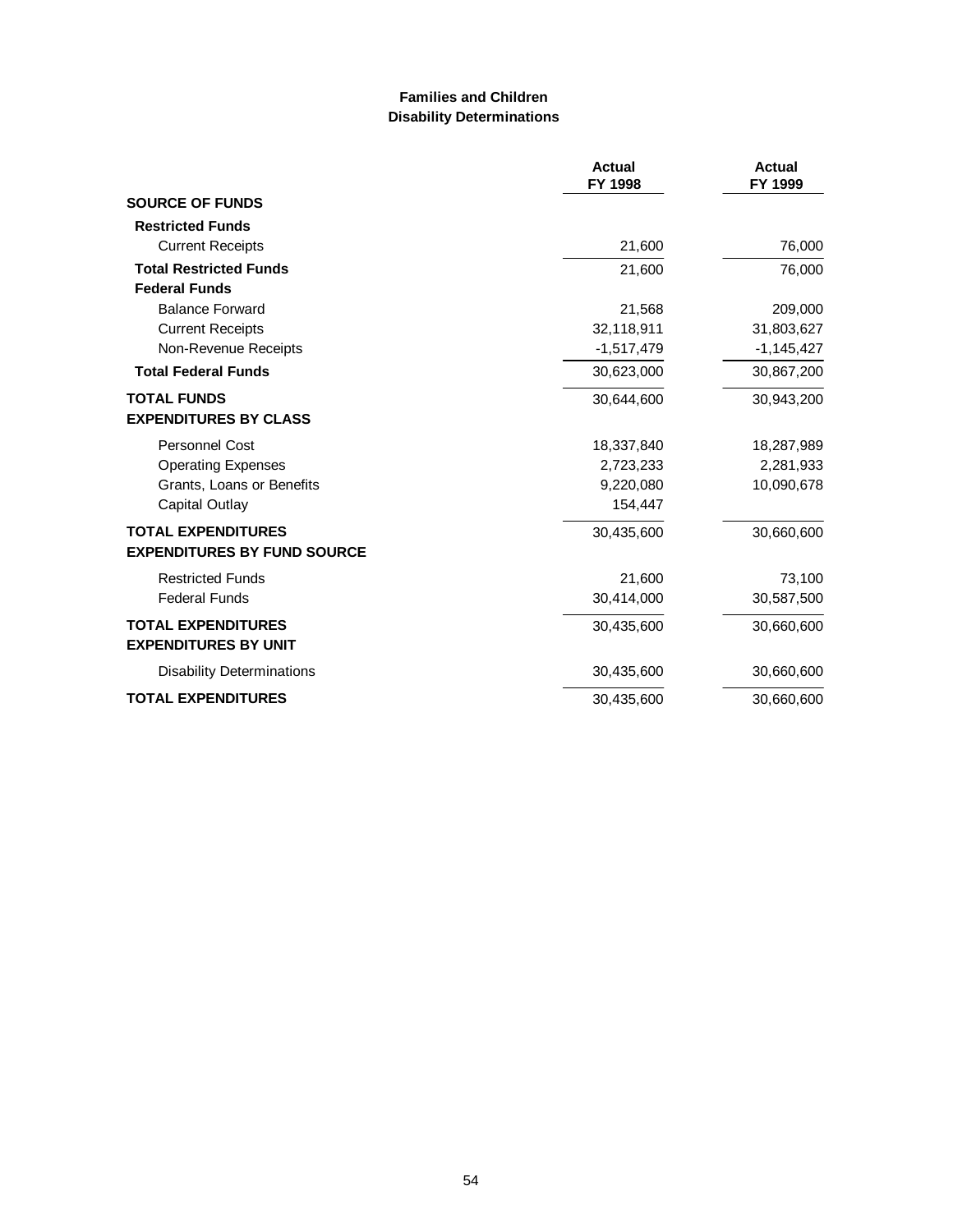#### **Finance and Administration**

|                                    | <b>Actual</b><br>FY 1998 | <b>Actual</b><br>FY 1999 |
|------------------------------------|--------------------------|--------------------------|
| <b>SOURCE OF FUNDS</b>             |                          |                          |
| <b>General Fund</b>                |                          |                          |
| Regular Appropriation              | 53,833,700               | 179,673,000              |
| Special Appropriation              | 11,712,000               |                          |
| <b>Mandated Allotments</b>         | 1,023,000                | 401,000                  |
| Other                              | $-10,100$                | 570,000                  |
| <b>Total General Fund</b>          | 66,558,600               | 180,644,000              |
| <b>Restricted Funds</b>            |                          |                          |
| <b>Balance Forward</b>             | 11,224,528               | 12,216,501               |
| <b>Current Receipts</b>            | 78,314,073               | 86,946,963               |
| Non-Revenue Receipts               | $-103,532$               | 1,763                    |
| <b>Total Restricted Funds</b>      | 89,435,069               | 99,165,227               |
| <b>Federal Funds</b>               |                          |                          |
| <b>Balance Forward</b>             | 1,762,888                | 316                      |
| <b>Current Receipts</b>            | 23,630,243               | 33,046,882               |
| Non-Revenue Receipts               | $-1,098,377$             | $-1,189,461$             |
| <b>Total Federal Funds</b>         | 24,294,754               | 31,857,737               |
| <b>Road Fund</b>                   |                          |                          |
| Regular Appropriation              | 246,000                  | 257,000                  |
| <b>Total Road Fund</b>             | 246,000                  | 257,000                  |
| <b>TOTAL FUNDS</b>                 | 180,534,423              | 311,923,964              |
| <b>EXPENDITURES BY CLASS</b>       |                          |                          |
| Personnel Cost                     | 57,943,266               | 64,016,355               |
| <b>Operating Expenses</b>          | 67,506,140               | 83,366,836               |
| Grants, Loans or Benefits          | 7,714,716                | 10,509,005               |
| Debt Service                       | 30,597,199               | 137,647,918              |
| <b>Capital Outlay</b>              | 3,692,213                | 5,576,757                |
| Construction                       | 82,900                   | 87,600                   |
| <b>TOTAL EXPENDITURES</b>          | 167,536,434              | 301,204,471              |
| <b>EXPENDITURES BY FUND SOURCE</b> |                          |                          |
| <b>General Fund</b>                | 65,788,850               | 175,296,737              |
| <b>Restricted Funds</b>            | 77,218,648               | 94,501,354               |
| <b>Federal Funds</b>               | 24,294,439               | 31,149,380               |
| Road Fund                          | 234,497                  | 257,000                  |
| <b>TOTAL EXPENDITURES</b>          | 167,536,434              | 301,204,471              |
| <b>EXPENDITURES BY UNIT</b>        |                          |                          |
| <b>General Administration</b>      | 35,077,154               | 43,368,020               |
| Debt Service                       | 30,586,000               | 137,632,000              |
| <b>County Costs</b>                | 16,918,749               | 17,663,089               |
| <b>County Fees</b>                 | 48,989,320               | 64,791,151               |
| Administration                     | 11,445,145               | 11,935,110               |
| <b>Facilities Management</b>       | 24,520,066               | 25,815,101               |
| <b>TOTAL EXPENDITURES</b>          | 167,536,434              | 301,204,471              |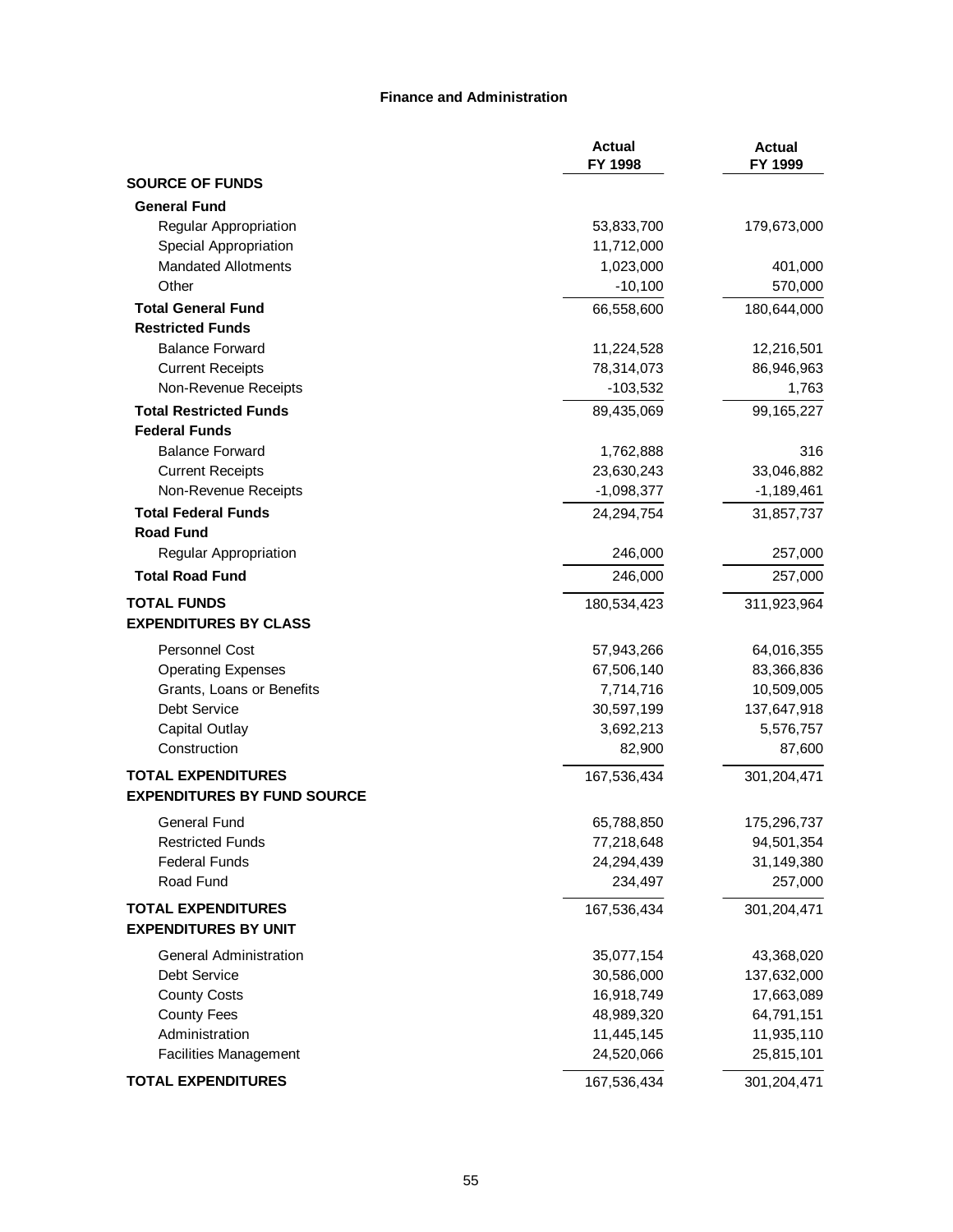### **Finance and Administration General Administration**

|                                    | <b>Actual</b><br>FY 1998 | <b>Actual</b><br>FY 1999 |
|------------------------------------|--------------------------|--------------------------|
| <b>SOURCE OF FUNDS</b>             |                          |                          |
| <b>General Fund</b>                |                          |                          |
| Regular Appropriation              | 8,370,406                | 8,804,999                |
| Other                              | $-1,500$                 | 570,000                  |
| <b>Total General Fund</b>          | 8,368,906                | 9,374,999                |
| <b>Restricted Funds</b>            |                          |                          |
| <b>Balance Forward</b>             | 2,564,626                | 3,209,131                |
| <b>Current Receipts</b>            | 3,282,774                | 2,989,924                |
| Non-Revenue Receipts               | $-115,255$               | 393,582                  |
| <b>Total Restricted Funds</b>      | 5,732,145                | 6,592,637                |
| <b>Federal Funds</b>               |                          |                          |
| <b>Balance Forward</b>             | 1,762,888                | 316                      |
| <b>Current Receipts</b>            | 23,630,243               | 33,046,882               |
| Non-Revenue Receipts               | $-1,098,377$             | $-1,189,461$             |
| <b>Total Federal Funds</b>         | 24,294,754               | 31,857,737               |
| <b>TOTAL FUNDS</b>                 | 38,395,805               | 47,825,373               |
| <b>EXPENDITURES BY CLASS</b>       |                          |                          |
| <b>Personnel Cost</b>              | 7,507,817                | 8,013,201                |
| <b>Operating Expenses</b>          | 21,729,044               | 26,900,810               |
| Grants, Loans or Benefits          | 5,759,618                | 8,400,000                |
| Debt Service                       | 11,199                   | 15,918                   |
| <b>Capital Outlay</b>              | 69,477                   | 38,092                   |
| <b>TOTAL EXPENDITURES</b>          | 35,077,155               | 43,368,021               |
| <b>EXPENDITURES BY FUND SOURCE</b> |                          |                          |
| <b>General Fund</b>                | 8,259,645                | 9,174,398                |
| <b>Restricted Funds</b>            | 2,523,071                | 3,044,242                |
| <b>Federal Funds</b>               | 24,294,439               | 31,149,380               |
| <b>TOTAL EXPENDITURES</b>          | 35,077,155               | 43,368,020               |
| <b>EXPENDITURES BY UNIT</b>        |                          |                          |
| Secretary                          | 3,138,600                | 4,138,091                |
| <b>Financial Management</b>        | 21,428,738               | 26,099,488               |
| Controller                         | 10,509,816               | 13,130,442               |
| <b>TOTAL EXPENDITURES</b>          | 35,077,154               | 43,368,021               |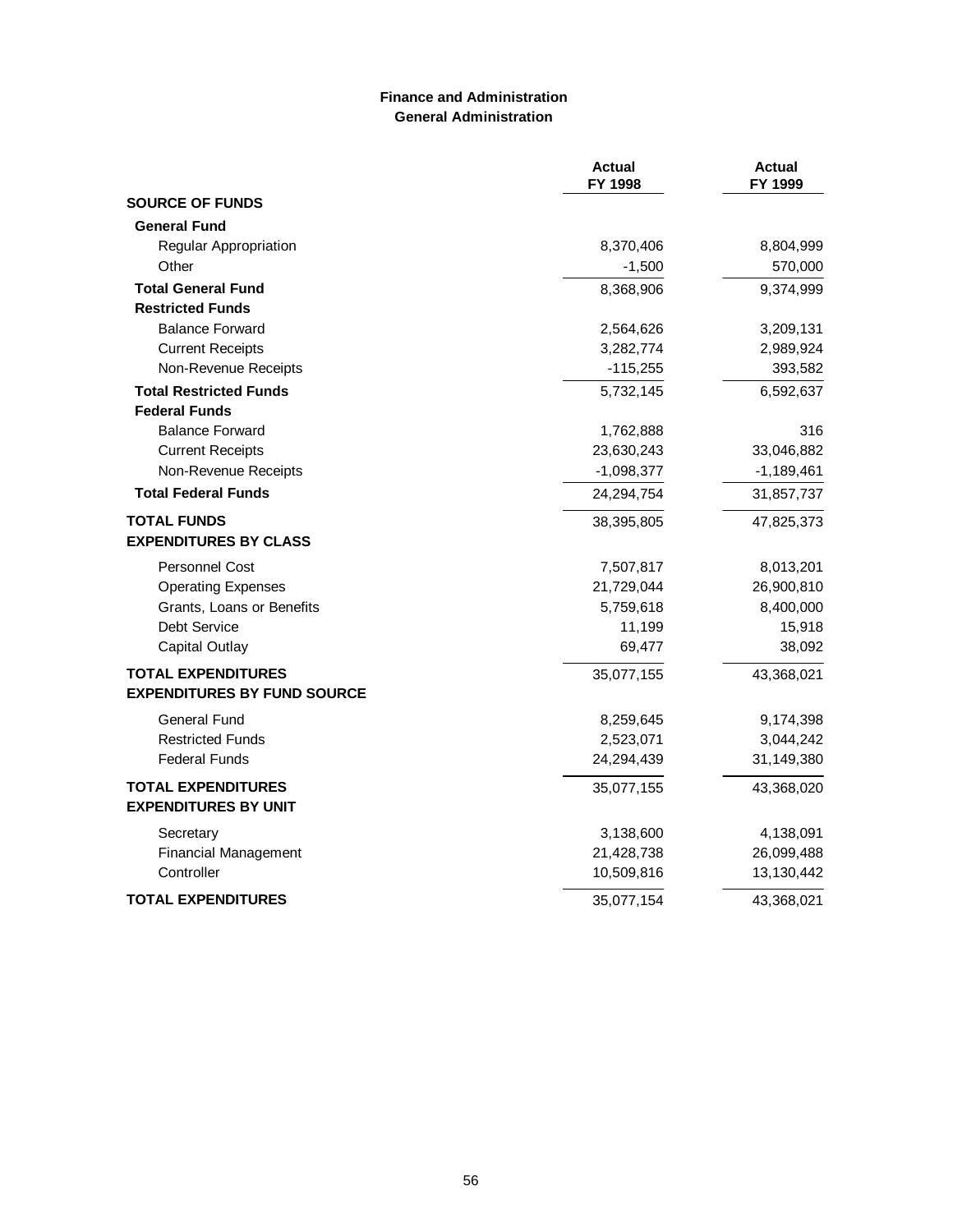# **Finance and Administration Debt Service**

|                                                                 | Actual<br>FY 1998 | Actual<br>FY 1999 |
|-----------------------------------------------------------------|-------------------|-------------------|
| <b>SOURCE OF FUNDS</b>                                          |                   |                   |
| <b>General Fund</b>                                             |                   |                   |
| Regular Appropriation                                           | 20,474,000        | 142,743,000       |
| Special Appropriation                                           | 10,112,000        |                   |
| <b>Total General Fund</b>                                       | 30,586,000        | 142,743,000       |
| <b>Restricted Funds</b>                                         |                   |                   |
| <b>Balance Forward</b>                                          | 431,710           | 594,710           |
| <b>Current Receipts</b>                                         | 163,000           | 163,000           |
| <b>Total Restricted Funds</b>                                   | 594,710           | 757,710           |
| <b>TOTAL FUNDS</b>                                              | 31,180,710        | 143,500,710       |
| <b>EXPENDITURES BY CLASS</b>                                    |                   |                   |
| Debt Service                                                    | 30,586,000        | 137,632,000       |
| <b>TOTAL EXPENDITURES</b><br><b>EXPENDITURES BY FUND SOURCE</b> | 30,586,000        | 137,632,000       |
| <b>General Fund</b>                                             | 30,586,000        | 137,632,000       |
| <b>TOTAL EXPENDITURES</b><br><b>EXPENDITURES BY UNIT</b>        | 30,586,000        | 137,632,000       |
| Debt Service                                                    | 30,586,000        | 137,632,000       |
| <b>TOTAL EXPENDITURES</b>                                       | 30,586,000        | 137,632,000       |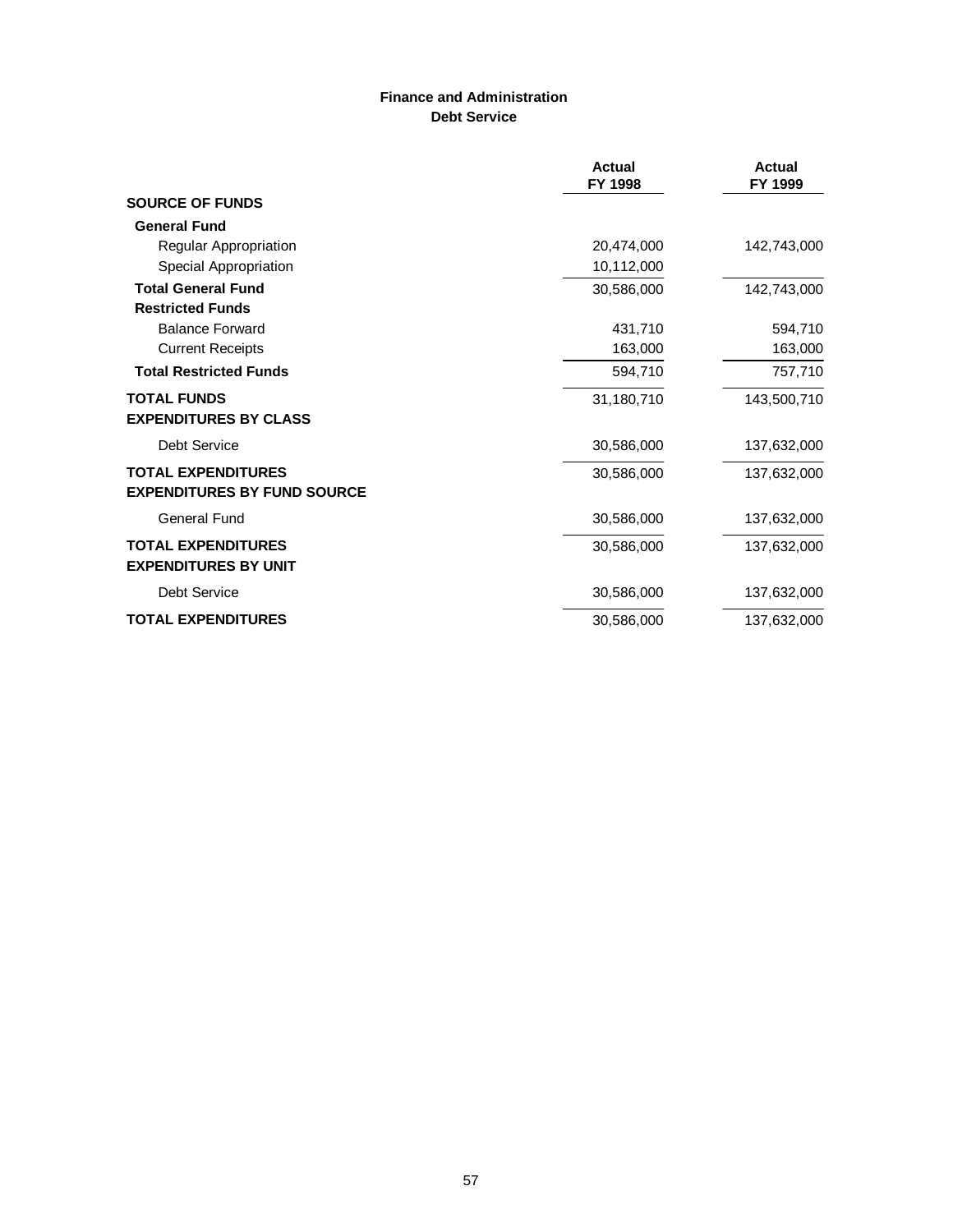# **Finance and Administration County Costs**

|                                    | <b>Actual</b><br>FY 1998 | <b>Actual</b><br>FY 1999 |
|------------------------------------|--------------------------|--------------------------|
| <b>SOURCE OF FUNDS</b>             |                          |                          |
| <b>General Fund</b>                |                          |                          |
| Regular Appropriation              | 14,586,100               | 16,186,000               |
| Special Appropriation              | 1,600,000                |                          |
| <b>Total General Fund</b>          | 16,186,100               | 16,186,000               |
| <b>Restricted Funds</b>            |                          |                          |
| <b>Balance Forward</b>             | 205,994                  | 129,285                  |
| <b>Current Receipts</b>            | 1,315,823                | 1,332,675                |
| Non-Revenue Receipts               |                          | 175,793                  |
| <b>Total Restricted Funds</b>      | 1,521,817                | 1,637,753                |
| <b>TOTAL FUNDS</b>                 | 17,707,917               | 17,823,753               |
| <b>EXPENDITURES BY CLASS</b>       |                          |                          |
| <b>Personnel Cost</b>              | 565,484                  | 667,403                  |
| <b>Operating Expenses</b>          | 14,397,830               | 14,884,356               |
| Grants, Loans or Benefits          | 1,955,435                | 2,111,329                |
| <b>TOTAL EXPENDITURES</b>          | 16,918,749               | 17,663,088               |
| <b>EXPENDITURES BY FUND SOURCE</b> |                          |                          |
| <b>General Fund</b>                | 15,526,217               | 16, 167, 225             |
| <b>Restricted Funds</b>            | 1,392,532                | 1,495,863                |
| <b>TOTAL EXPENDITURES</b>          | 16,918,749               | 17,663,088               |
| <b>EXPENDITURES BY UNIT</b>        |                          |                          |
| Public Defender Program            | 534,650                  | 636,665                  |
| Witnesses                          | 96,880                   | 114,801                  |
| <b>DUI Service Fees</b>            | 857,881                  | 859,198                  |
| <b>Sheriffs Fees</b>               | 3,602,293                | 4,305,624                |
| County Clerks (Make Tax Bills)     | 283,439                  | 274,065                  |
| Board Of Assessment Appeals        | 44,425                   | 43,550                   |
| <b>Fugitive From Justice</b>       | 741,827                  | 767,421                  |
| Jury Fund                          | 3,751,319                | 3,499,468                |
| <b>Sheriffs Expense Allowance</b>  | 462,834                  | 462,594                  |
| Premium On Sheriffs Bond           | 14,784                   | 16,706                   |
| <b>Base Court Revenue</b>          | 5,430,864                | 5,430,864                |
| Access to Justice                  | 1,097,553                | 1,252,131                |
| <b>TOTAL EXPENDITURES</b>          | 16,918,749               | 17,663,087               |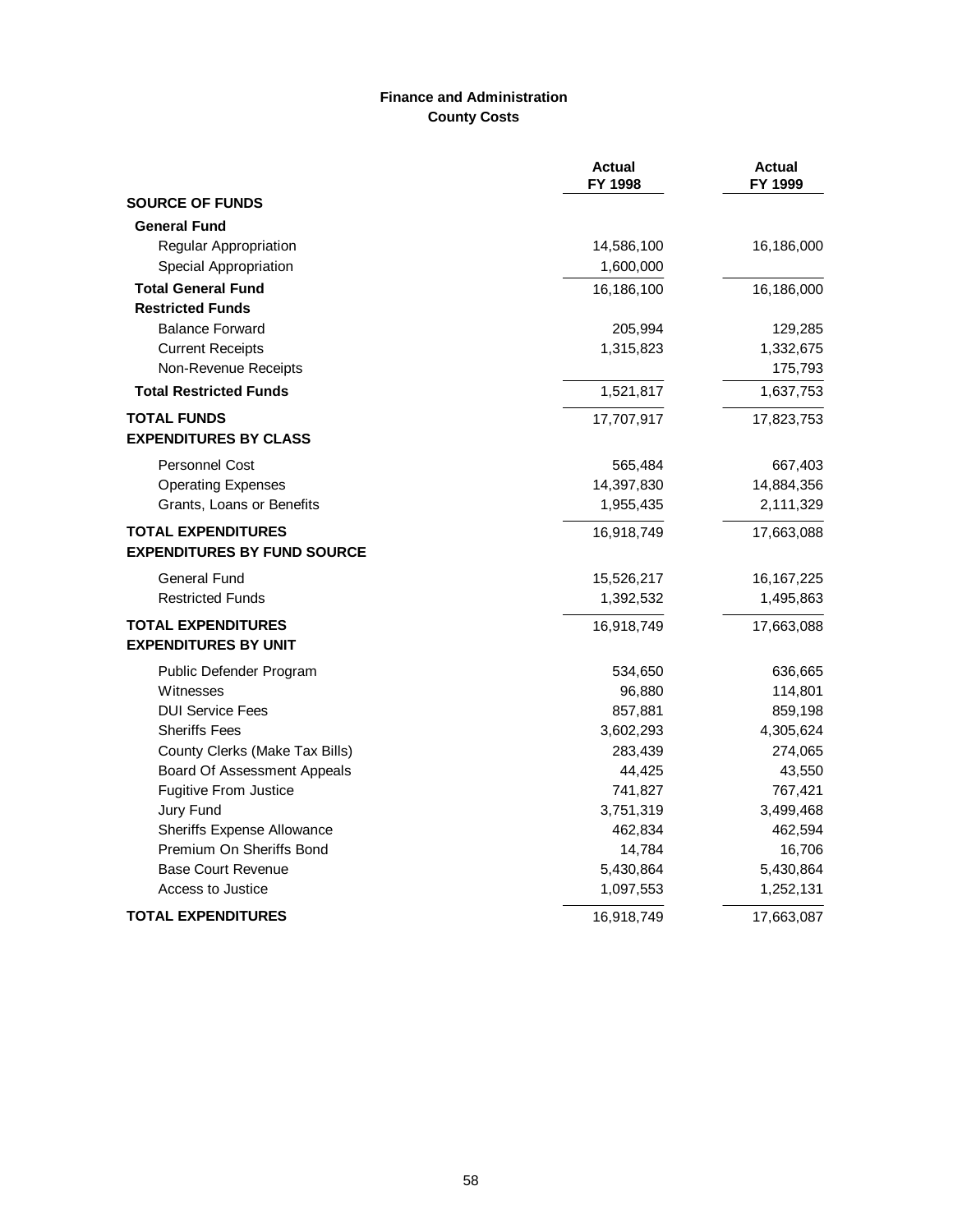# **Finance and Administration County Fees**

|                                                                 | <b>Actual</b><br>FY 1998 | <b>Actual</b><br>FY 1999 |
|-----------------------------------------------------------------|--------------------------|--------------------------|
| <b>SOURCE OF FUNDS</b>                                          |                          |                          |
| <b>Restricted Funds</b>                                         |                          |                          |
| <b>Balance Forward</b>                                          | 2,978,889                | 3,725,392                |
| <b>Current Receipts</b>                                         | 49,935,823               | 55,866,166               |
| Non-Revenue Receipts                                            | $-200,000$               |                          |
| <b>Total Restricted Funds</b>                                   | 52,714,712               | 59,591,558               |
| <b>TOTAL FUNDS</b>                                              | 52,714,712               | 59,591,558               |
| <b>EXPENDITURES BY CLASS</b>                                    |                          |                          |
| <b>Personnel Cost</b>                                           | 29,301,446               | 32,891,548               |
| <b>Operating Expenses</b>                                       | 16,935,113               | 26,613,536               |
| Capital Outlay                                                  | 2,752,761                | 5,286,067                |
| <b>TOTAL EXPENDITURES</b><br><b>EXPENDITURES BY FUND SOURCE</b> | 48,989,320               | 64,791,151               |
| <b>Restricted Funds</b>                                         |                          |                          |
|                                                                 | 48,989,320               | 64,791,151               |
| <b>TOTAL EXPENDITURES</b><br><b>EXPENDITURES BY UNIT</b>        | 48,989,320               | 64,791,151               |
| <b>Campbell County</b>                                          | 2,471,479                | 3,391,545                |
| Daviess County                                                  | 3,287,880                | 3,908,989                |
| <b>Fayette County</b>                                           | 6,891,267                | 10,954,489               |
| <b>Hardin County</b>                                            | 2,745,027                | 3,185,394                |
| Jefferson County                                                | 23,786,889               | 28,762,700               |
| Kenton County                                                   | 4,163,607                | 6,464,281                |
| <b>Pike County</b>                                              | 2,325,120                | 3,329,509                |
| <b>Warren County</b>                                            | 3,318,050                | 4,794,245                |
| <b>TOTAL EXPENDITURES</b>                                       | 48,989,319               | 64,791,152               |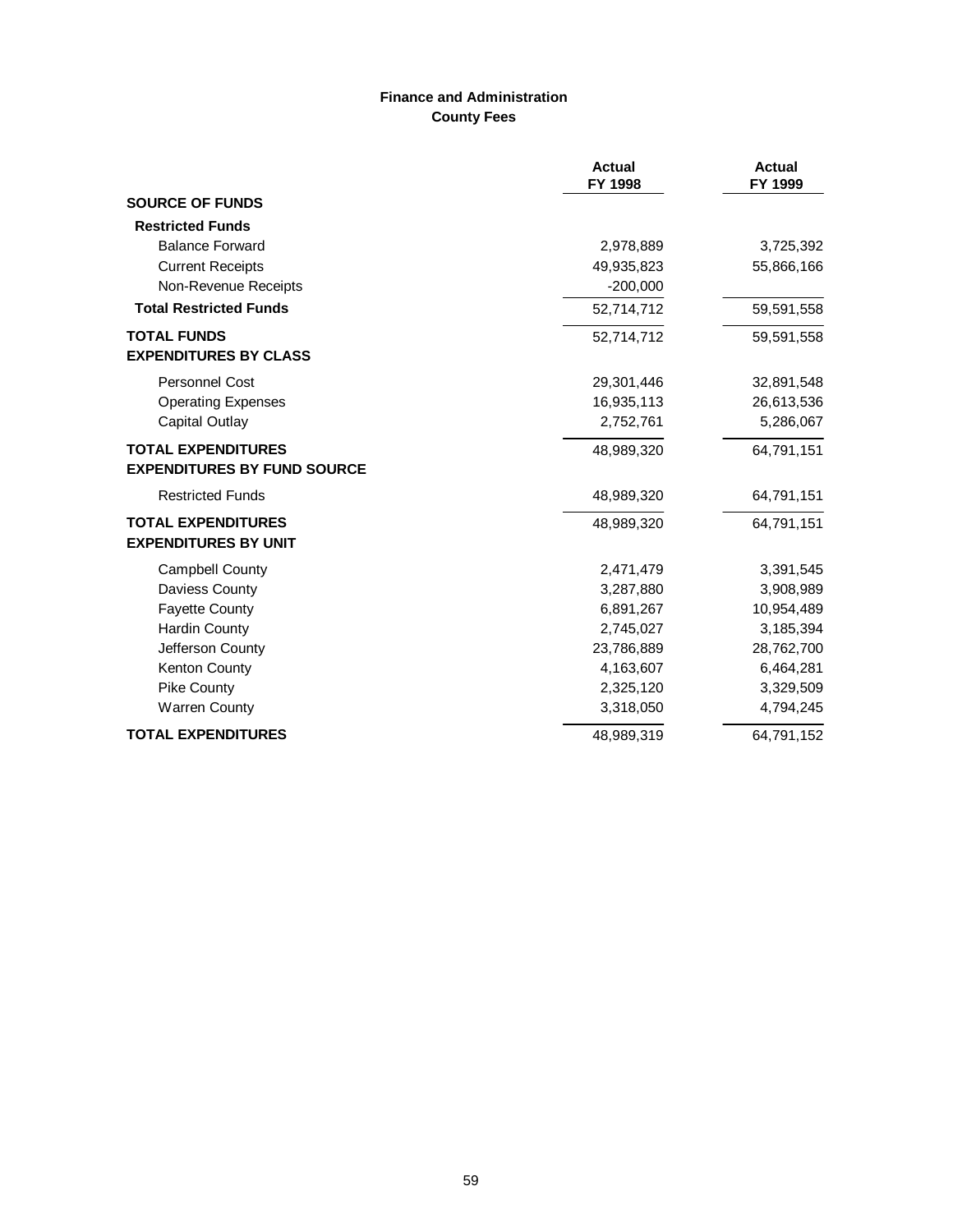### **Finance and Administration Administration**

|                                    | <b>Actual</b><br>FY 1998 | <b>Actual</b><br>FY 1999 |
|------------------------------------|--------------------------|--------------------------|
| <b>SOURCE OF FUNDS</b>             |                          |                          |
| <b>General Fund</b>                |                          |                          |
| Regular Appropriation              | 3,713,100                | 3,852,000                |
| Reorganization Adjustments         | 110,000                  |                          |
| Other                              | $-8,600$                 |                          |
| <b>Total General Fund</b>          | 3,814,500                | 3,852,000                |
| <b>Restricted Funds</b>            |                          |                          |
| <b>Balance Forward</b>             | 2,574,104                | 2,931,512                |
| <b>Current Receipts</b>            | 8,065,894                | 8,287,577                |
| Non-Revenue Receipts               | $-311,797$               | $-573,000$               |
| <b>Total Restricted Funds</b>      | 10,328,201               | 10,646,089               |
| <b>Road Fund</b>                   |                          |                          |
| Regular Appropriation              | 246,000                  | 257,000                  |
| <b>Total Road Fund</b>             | 246,000                  | 257,000                  |
| <b>TOTAL FUNDS</b>                 | 14,388,701               | 14,755,089               |
| <b>EXPENDITURES BY CLASS</b>       |                          |                          |
| Personnel Cost                     | 6,842,509                | 7,308,877                |
| <b>Operating Expenses</b>          | 4,179,931                | 4,391,680                |
| Grants, Loans or Benefits          | $-2,875$                 | 469                      |
| <b>Capital Outlay</b>              | 342,680                  | 147,984                  |
| Construction                       | 82,900                   | 86,100                   |
| <b>TOTAL EXPENDITURES</b>          | 11,445,145               | 11,935,110               |
| <b>EXPENDITURES BY FUND SOURCE</b> |                          |                          |
| <b>General Fund</b>                | 3,813,959                | 3,836,761                |
| <b>Restricted Funds</b>            | 7,396,689                | 7,841,350                |
| Road Fund                          | 234,497                  | 257,000                  |
| <b>TOTAL EXPENDITURES</b>          | 11,445,145               | 11,935,111               |
| <b>EXPENDITURES BY UNIT</b>        |                          |                          |
| Commissioner                       | 251,984                  | 345,669                  |
| <b>Creative Services</b>           | 848,174                  | 721,701                  |
| Risk Management                    | 155,760                  | 159,873                  |
| Occupations and Professions        | 429,428                  | 572,877                  |
| <b>Purchases General Offices</b>   | 2,035,737                | 2,066,423                |
| Purchases State Surplus Property   | 174,183                  | 209,447                  |
| Purchases Federal Surplus Property | 770,019                  | 818,039                  |
| Printing                           | 5,092,194                | 5,263,183                |
| <b>Postal Services</b>             | 1,687,665                | 1,777,900                |
| <b>TOTAL EXPENDITURES</b>          | 11,445,144               | 11,935,112               |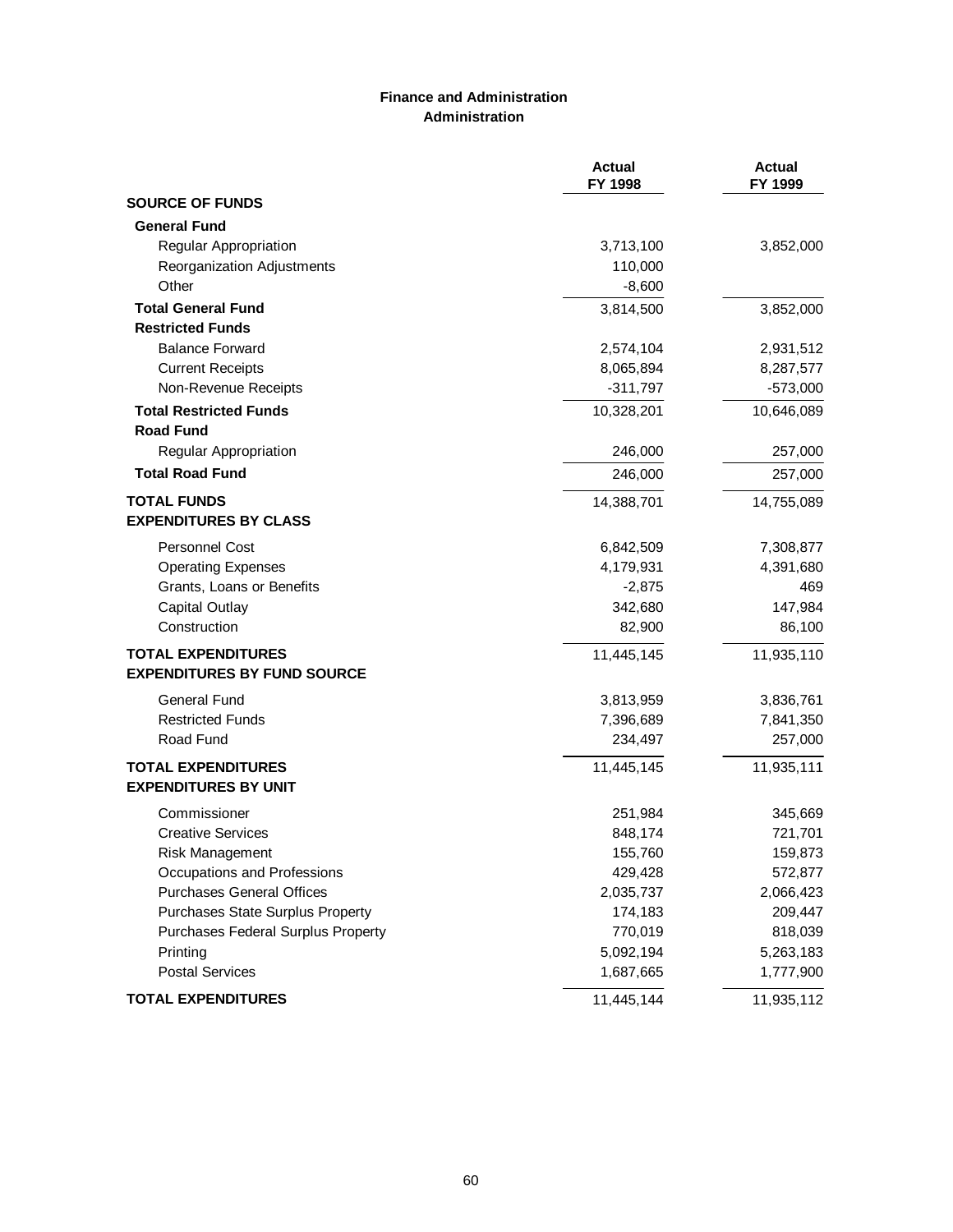### **Finance and Administration Facilities Management**

|                                                          | <b>Actual</b><br>FY 1998 | <b>Actual</b><br>FY 1999 |
|----------------------------------------------------------|--------------------------|--------------------------|
| <b>SOURCE OF FUNDS</b>                                   |                          |                          |
| <b>General Fund</b>                                      |                          |                          |
| Regular Appropriation                                    | 6,690,094                | 8,087,001                |
| Reorganization Adjustments                               | $-110,000$               |                          |
| <b>Mandated Allotments</b>                               | 1,023,000                | 401,000                  |
| <b>Total General Fund</b>                                | 7,603,094                | 8,488,001                |
| <b>Restricted Funds</b>                                  |                          |                          |
| <b>Balance Forward</b>                                   | 2,469,205                | 1,626,470                |
| <b>Current Receipts</b>                                  | 15,550,759               | 18,307,621               |
| Non-Revenue Receipts                                     | 523,520                  | 5,388                    |
| <b>Total Restricted Funds</b>                            | 18,543,484               | 19,939,479               |
| <b>TOTAL FUNDS</b><br><b>EXPENDITURES BY CLASS</b>       | 26,146,578               | 28,427,480               |
|                                                          |                          |                          |
| Personnel Cost                                           | 13,726,011               | 15,135,325               |
| <b>Operating Expenses</b>                                | 10,264,222               | 10,576,455               |
| Grants, Loans or Benefits<br><b>Capital Outlay</b>       | 2,538<br>527,295         | $-2,793$<br>104,613      |
| Construction                                             |                          | 1,500                    |
| <b>TOTAL EXPENDITURES</b>                                | 24,520,066               | 25,815,100               |
| <b>EXPENDITURES BY FUND SOURCE</b>                       |                          |                          |
| <b>General Fund</b>                                      | 7,603,029                | 8,486,353                |
| <b>Restricted Funds</b>                                  | 16,917,036               | 17,328,748               |
| <b>TOTAL EXPENDITURES</b><br><b>EXPENDITURES BY UNIT</b> | 24,520,065               | 25,815,101               |
| Commissioner                                             | 458,772                  | 396,344                  |
| Engineering                                              | 1,644,257                | 2,573,860                |
| Contracting and Administration                           | 879,272                  | 1,024,752                |
| <b>Real Property</b>                                     | 958,145                  | 1,057,796                |
| <b>Historic Properties</b>                               | 466,435                  | 582,522                  |
| <b>Physical Plant</b>                                    | 19,090,248               | 19,778,831               |
| Flood Housing Disaster Aid                               | 1,022,935                | 400,995                  |
| <b>TOTAL EXPENDITURES</b>                                | 24,520,064               | 25,815,100               |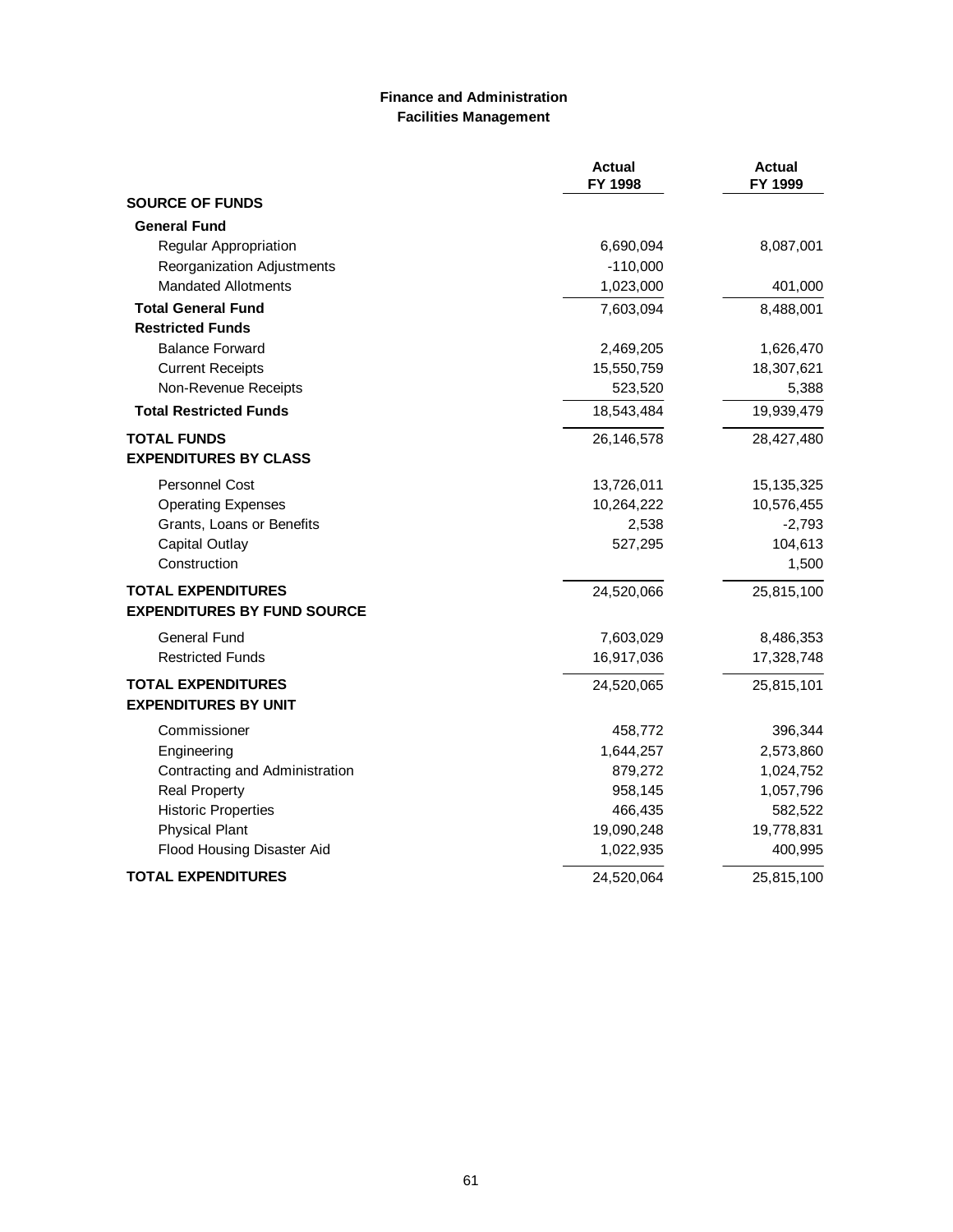#### **Health Services**

|                                         | <b>Actual</b><br>FY 1998 | <b>Actual</b><br>FY 1999 |
|-----------------------------------------|--------------------------|--------------------------|
| <b>SOURCE OF FUNDS</b>                  |                          |                          |
| <b>General Fund</b>                     |                          |                          |
| Regular Appropriation                   | 840,798,400              | 891,889,900              |
| Reorganization Adjustments              |                          | 6,200                    |
| Other                                   | $-1,278,796$             |                          |
| <b>Total General Fund</b>               | 839,519,604              | 891,896,100              |
| <b>Restricted Funds</b>                 |                          |                          |
| <b>Balance Forward</b>                  | 25,636,111               | 19,383,272               |
| <b>Current Receipts</b>                 | 140,730,692              | 144,377,853              |
| Non-Revenue Receipts                    | 167,876,616              | 217,048,026              |
| <b>Total Restricted Funds</b>           | 334,243,419              | 380,809,151              |
| <b>Federal Funds</b>                    |                          |                          |
| <b>Balance Forward</b>                  | 3,431,620                | 13,892,711               |
| <b>Current Receipts</b>                 | 2,030,705,401            | 2,237,025,586            |
| Non-Revenue Receipts                    | $-11,464,544$            | $-11,357,170$            |
| <b>Total Federal Funds</b>              | 2,022,672,477            | 2,239,561,127            |
| <b>TOTAL FUNDS</b>                      | 3,196,435,500            | 3,512,266,378            |
| <b>EXPENDITURES BY CLASS</b>            |                          |                          |
| Personnel Cost                          | 197,698,015              | 199,021,484              |
| <b>Operating Expenses</b>               | 33,020,504               | 36,878,604               |
| Grants, Loans or Benefits               | 2,924,949,364            | 3,164,474,320            |
| Debt Service                            | 5,773,800                |                          |
| Capital Outlay                          | 1,464,051                | 697,465                  |
| Construction                            | 253,784                  | 309,169                  |
| <b>TOTAL EXPENDITURES</b>               | 3,163,159,518            | 3,401,381,042            |
| <b>EXPENDITURES BY FUND SOURCE</b>      |                          |                          |
| General Fund                            | 839,519,604              | 891,596,214              |
| <b>Restricted Funds</b>                 | 314,860,148              | 361,462,769              |
| <b>Federal Funds</b>                    | 2,008,779,765            | 2,148,322,059            |
| <b>TOTAL EXPENDITURES</b>               | 3, 163, 159, 517         | 3,401,381,042            |
| <b>EXPENDITURES BY UNIT</b>             |                          |                          |
| <b>Aging Services</b>                   | 38,449,896               | 39,348,344               |
| <b>Administrative Support</b>           | 25,532,769               | 34,228,897               |
| Certificate of Need                     | 378,017                  | 410,725                  |
| Children with Special Health Care Needs | 15,580,857               | 15,786,083               |
| Mental Health/Mental Retardation        | 279,102,664              | 310,399,186              |
| <b>Public Health</b>                    | 167,351,188              | 178,290,365              |
| <b>Medicaid Services</b>                | 2,636,764,127            | 2,822,917,440            |
| <b>TOTAL EXPENDITURES</b>               | 3, 163, 159, 518         | 3,401,381,040            |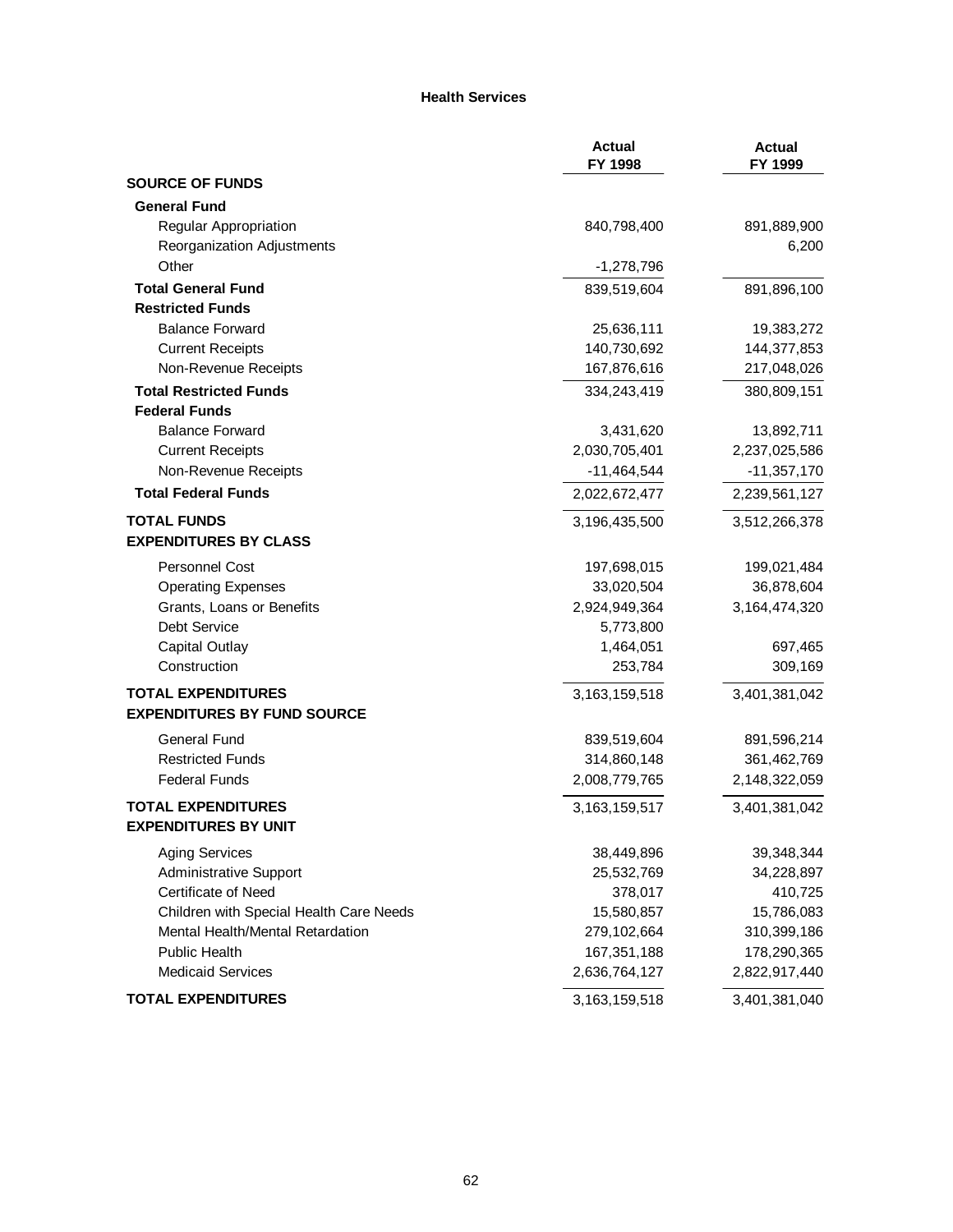# **Health Services Administrative Support**

|                                    | <b>Actual</b><br>FY 1998 | <b>Actual</b><br>FY 1999 |
|------------------------------------|--------------------------|--------------------------|
| <b>SOURCE OF FUNDS</b>             |                          |                          |
| <b>General Fund</b>                |                          |                          |
| Regular Appropriation              | 12,810,200               | 22,410,700               |
| Reorganization Adjustments         | $-211,000$               | 6,200                    |
| Other                              | $-23,600$                |                          |
| <b>Total General Fund</b>          | 12,575,600               | 22,416,900               |
| <b>Restricted Funds</b>            |                          |                          |
| <b>Balance Forward</b>             | 2,776,695                | 2,568,127                |
| <b>Current Receipts</b>            | 4,551,636                | 4,356,190                |
| Non-Revenue Receipts               | 730,938                  | 602,372                  |
| <b>Total Restricted Funds</b>      | 8,059,269                | 7,526,689                |
| <b>Federal Funds</b>               |                          |                          |
| <b>Balance Forward</b>             | 29,613                   |                          |
| <b>Current Receipts</b>            | 3,295,910                | 54,036,927               |
| Non-Revenue Receipts               | 4,140,503                | 4,007,045                |
| <b>Total Federal Funds</b>         | 7,466,026                | 58,043,972               |
| <b>TOTAL FUNDS</b>                 | 28,100,895               | 87,987,561               |
| <b>EXPENDITURES BY CLASS</b>       |                          |                          |
| Personnel Cost                     | 15,158,296               | 15,662,840               |
| <b>Operating Expenses</b>          | 3,701,611                | 4,071,977                |
| Grants, Loans or Benefits          | 864,368                  | 14,374,297               |
| Debt Service                       | 5,773,800                |                          |
| <b>Capital Outlay</b>              | 34,694                   | 119,783                  |
| <b>TOTAL EXPENDITURES</b>          | 25,532,769               | 34,228,897               |
| <b>EXPENDITURES BY FUND SOURCE</b> |                          |                          |
| General Fund                       | 12,575,600               | 22,416,900               |
| <b>Restricted Funds</b>            | 5,491,143                | 4,009,997                |
| <b>Federal Funds</b>               | 7,466,026                | 7,802,000                |
| <b>TOTAL EXPENDITURES</b>          | 25,532,769               | 34,228,897               |
| <b>EXPENDITURES BY UNIT</b>        |                          |                          |
| <b>Support Services</b>            | 13,930,925               | 22,491,957               |
| <b>Inspector General</b>           | 11,601,844               | 11,736,940               |
| <b>TOTAL EXPENDITURES</b>          | 25,532,769               | 34,228,897               |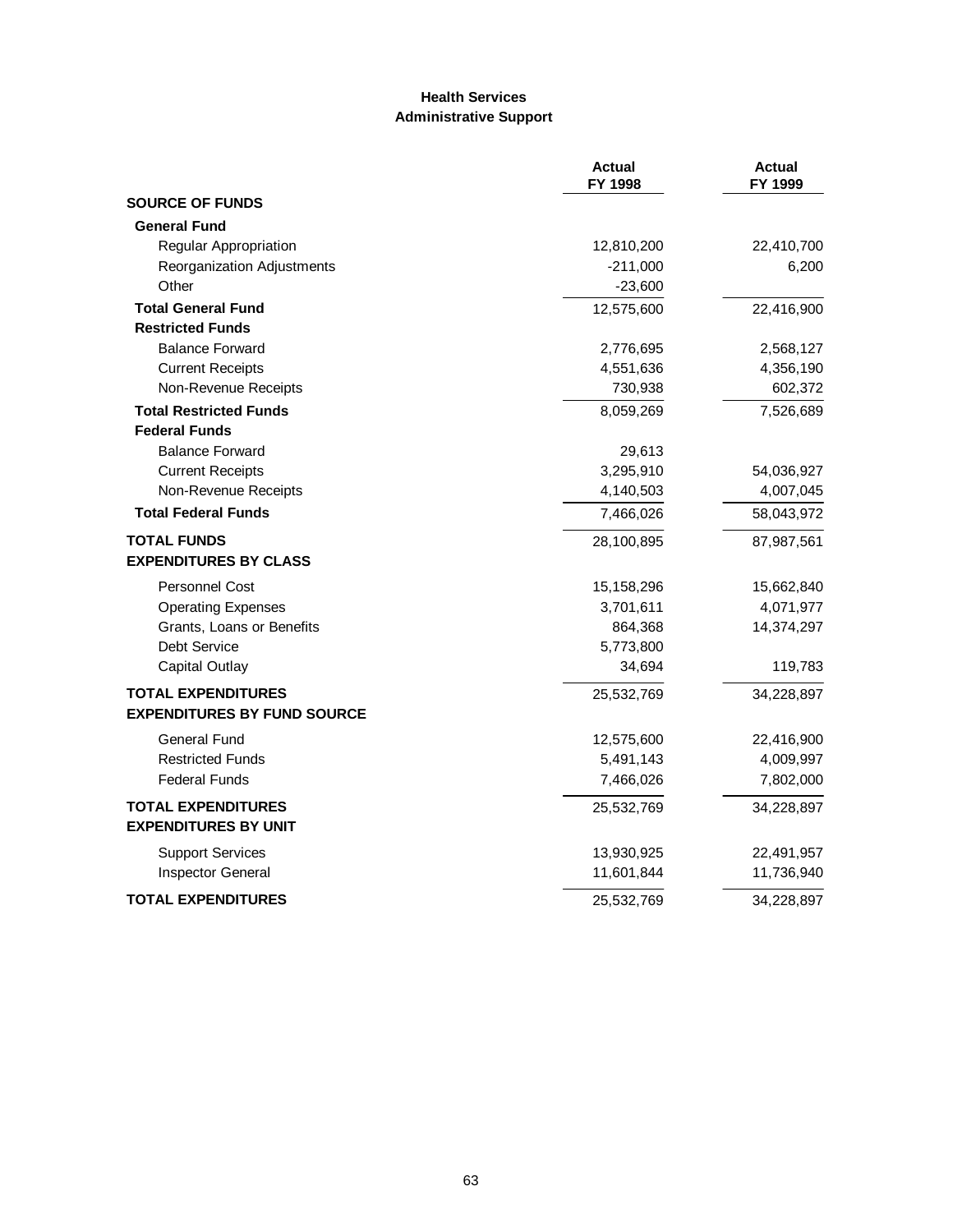# **Health Services Children with Special Health Care Needs**

|                                    | <b>Actual</b><br>FY 1998 | <b>Actual</b><br>FY 1999 |
|------------------------------------|--------------------------|--------------------------|
| <b>SOURCE OF FUNDS</b>             |                          |                          |
| <b>General Fund</b>                |                          |                          |
| Regular Appropriation              | 3,971,300                | 3,817,700                |
| Other                              | $-1,300$                 |                          |
| <b>Total General Fund</b>          | 3,970,000                | 3,817,700                |
| <b>Restricted Funds</b>            |                          |                          |
| <b>Balance Forward</b>             | 2,460,678                | 527,469                  |
| <b>Current Receipts</b>            | 4,516,197                | 5,361,508                |
| Non-Revenue Receipts               | 191,929                  | $-54,600$                |
| <b>Total Restricted Funds</b>      | 7,168,804                | 5,834,377                |
| <b>Federal Funds</b>               |                          |                          |
| <b>Balance Forward</b>             | 188,884                  | 291,001                  |
| <b>Current Receipts</b>            | 611,933                  | 379,043                  |
| Non-Revenue Receipts               | 4,459,706                | 5,602,948                |
| <b>Total Federal Funds</b>         | 5,260,523                | 6,272,992                |
| <b>TOTAL FUNDS</b>                 | 16,399,327               | 15,925,069               |
| <b>EXPENDITURES BY CLASS</b>       |                          |                          |
| <b>Personnel Cost</b>              | 3,964,399                | 6,549,139                |
| <b>Operating Expenses</b>          | 715,400                  | 1,198,573                |
| Grants, Loans or Benefits          | 10,569,596               | 8,028,300                |
| <b>Capital Outlay</b>              | 331,463                  | 10,070                   |
| <b>TOTAL EXPENDITURES</b>          | 15,580,858               | 15,786,082               |
| <b>EXPENDITURES BY FUND SOURCE</b> |                          |                          |
| <b>General Fund</b>                | 3,970,000                | 3,817,700                |
| <b>Restricted Funds</b>            | 6,641,336                | 5,695,469                |
| <b>Federal Funds</b>               | 4,969,522                | 6,272,914                |
| <b>TOTAL EXPENDITURES</b>          | 15,580,858               | 15,786,083               |
| <b>EXPENDITURES BY UNIT</b>        |                          |                          |
| Handicapped Children Program       | 13,624,366               | 13,814,703               |
| Hemphilia Program                  | 1,346,440                | 1,372,531                |
| Disabled Children's Program        | 610,051                  | 598,849                  |
| <b>TOTAL EXPENDITURES</b>          | 15,580,857               | 15,786,083               |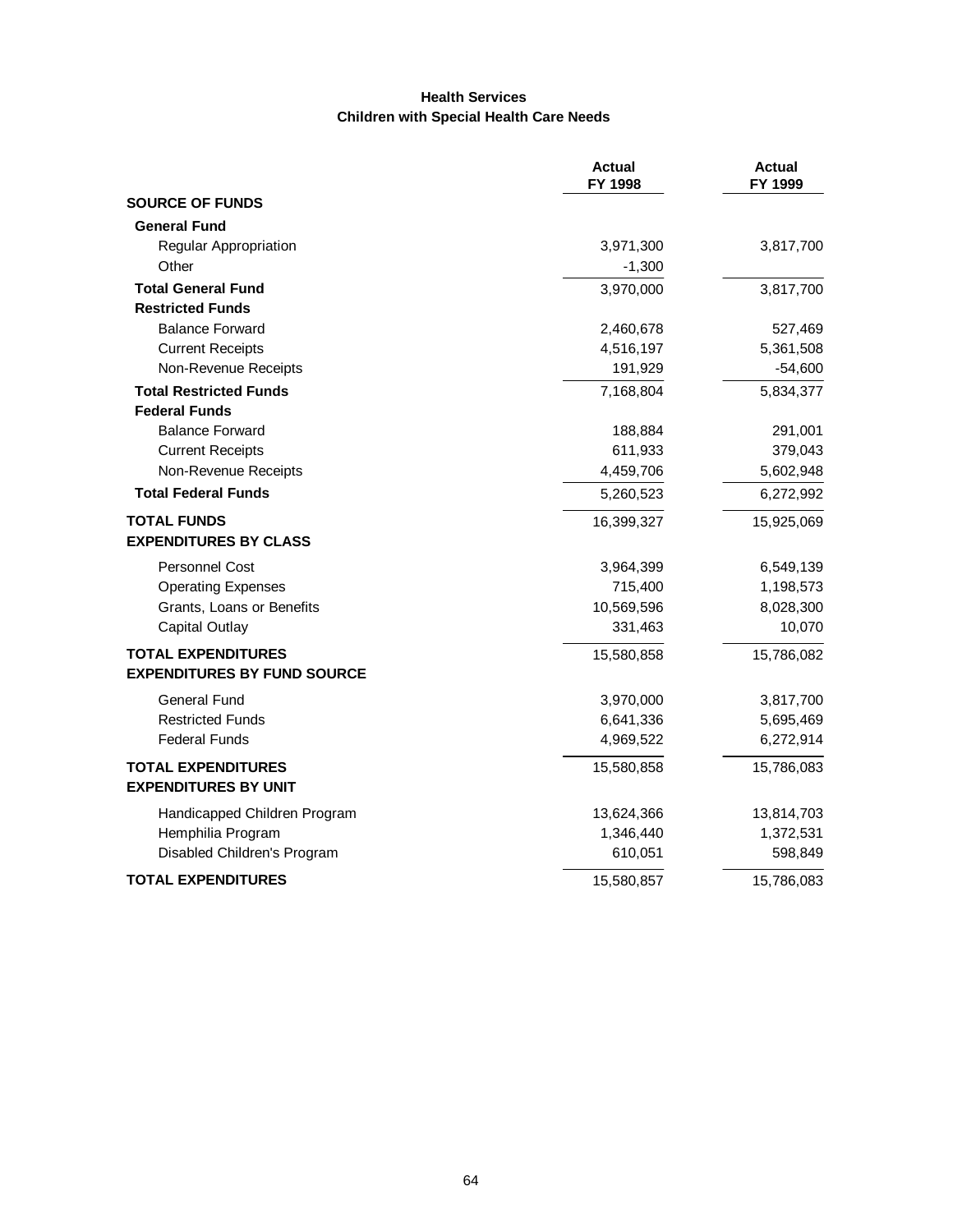### **Health Services Medicaid Services**

|                                    | <b>Actual</b><br>FY 1998 | <b>Actual</b><br>FY 1999 |
|------------------------------------|--------------------------|--------------------------|
| <b>SOURCE OF FUNDS</b>             |                          |                          |
| <b>General Fund</b>                |                          |                          |
| Regular Appropriation              | 628,590,500              | 636,179,000              |
| Reorganization Adjustments         | 211,000                  |                          |
| Other                              | $-500$                   |                          |
| <b>Total General Fund</b>          | 628,801,000              | 636,179,000              |
| <b>Restricted Funds</b>            |                          |                          |
| <b>Balance Forward</b>             | 9,685,997                | 12,789,670               |
| <b>Current Receipts</b>            | 288,065                  | 221,912                  |
| Non-Revenue Receipts               | 165,045,284              | 214,463,812              |
| <b>Total Restricted Funds</b>      | 175,019,346              | 227,475,394              |
| <b>Federal Funds</b>               |                          |                          |
| <b>Balance Forward</b>             | 2,188,579                | 12,981,785               |
| <b>Current Receipts</b>            | 1,872,247,187            | 2,015,522,377            |
| Non-Revenue Receipts               | $-15,720,530$            | $-17,319,347$            |
| <b>Total Federal Funds</b>         | 1,858,715,236            | 2,011,184,815            |
| <b>TOTAL FUNDS</b>                 | 2,662,535,582            | 2,874,839,209            |
| <b>EXPENDITURES BY CLASS</b>       |                          |                          |
| <b>Personnel Cost</b>              | 47,514,195               | 40,171,885               |
| <b>Operating Expenses</b>          | 1,158,215                | 1,904,957                |
| Grants, Loans or Benefits          | 2,588,091,717            | 2,780,840,598            |
| <b>TOTAL EXPENDITURES</b>          | 2,636,764,127            | 2,822,917,440            |
| <b>EXPENDITURES BY FUND SOURCE</b> |                          |                          |
| General Fund                       | 628,801,000              | 636,179,000              |
| <b>Restricted Funds</b>            | 162,229,675              | 215,532,734              |
| <b>Federal Funds</b>               | 1,845,733,452            | 1,971,205,706            |
| <b>TOTAL EXPENDITURES</b>          | 2,636,764,127            | 2,822,917,440            |
| <b>EXPENDITURES BY UNIT</b>        |                          |                          |
| Administration                     | 61,554,934               | 57,540,206               |
| <b>Benefits</b>                    | 2,575,209,193            | 2,765,377,234            |
| <b>TOTAL EXPENDITURES</b>          | 2,636,764,127            | 2,822,917,440            |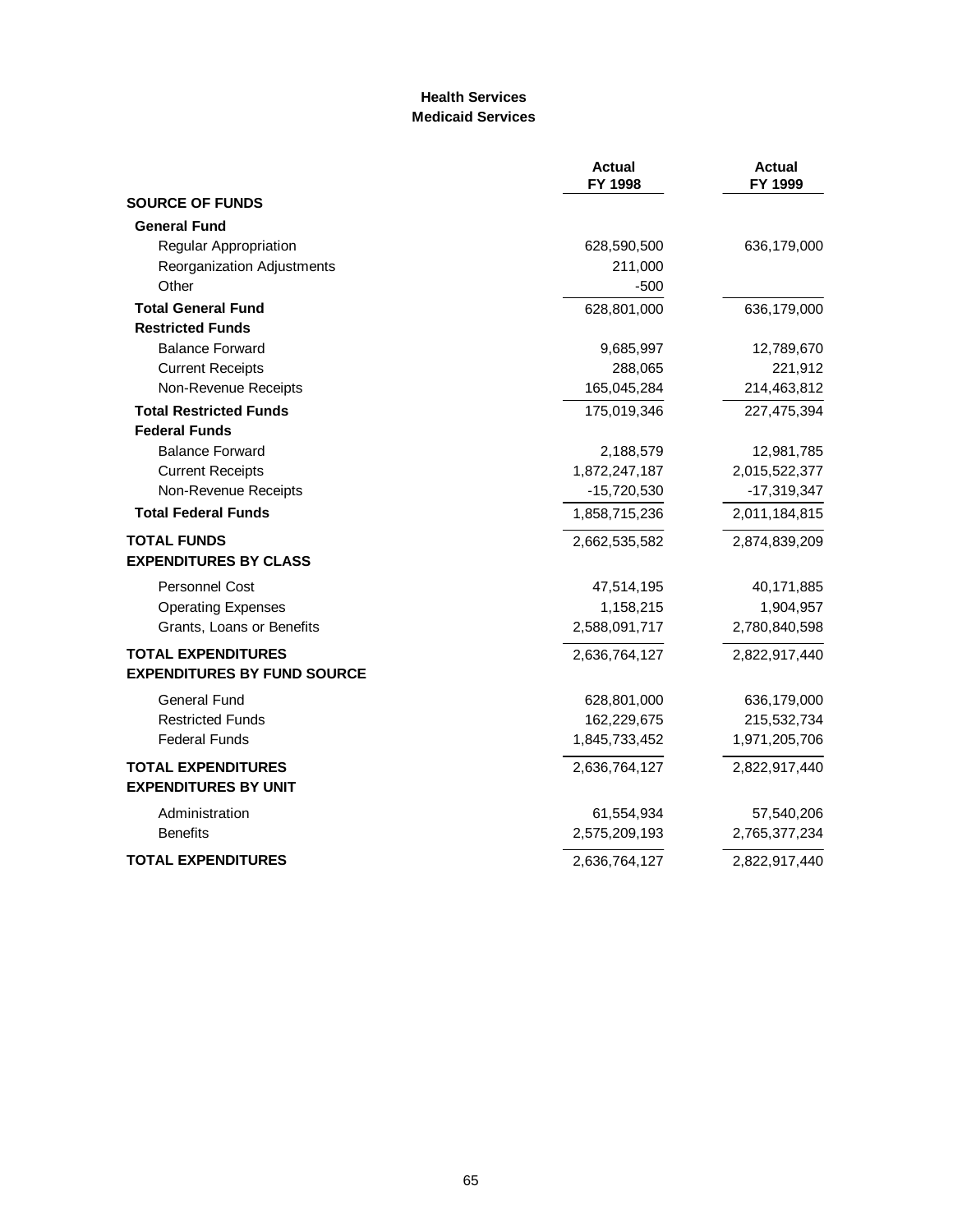### **Health Services Medicaid Services Administration**

|                                    | <b>Actual</b><br>FY 1998 | <b>Actual</b><br>FY 1999 |
|------------------------------------|--------------------------|--------------------------|
| <b>SOURCE OF FUNDS</b>             |                          |                          |
| <b>General Fund</b>                |                          |                          |
| Regular Appropriation              | 7,851,100                | 19,183,000               |
| Reorganization Adjustments         | 211,000                  |                          |
| Other                              | $-500$                   | 4,000,000                |
| <b>Total General Fund</b>          | 8,061,600                | 23,183,000               |
| <b>Restricted Funds</b>            |                          |                          |
| <b>Balance Forward</b>             | 3,371,060                | 5,351,710                |
| <b>Current Receipts</b>            | 284,038                  | 221,912                  |
| Non-Revenue Receipts               | 21,132,268               | 1,000,000                |
| <b>Total Restricted Funds</b>      | 24,787,366               | 6,573,622                |
| <b>Federal Funds</b>               |                          |                          |
| <b>Balance Forward</b>             | 558,880                  | 861,580                  |
| <b>Current Receipts</b>            | 50,080,908               | 46,185,032               |
| Non-Revenue Receipts               | $-15,720,530$            | $-17,319,347$            |
| <b>Total Federal Funds</b>         | 34,919,258               | 29,727,265               |
| <b>TOTAL FUNDS</b>                 | 67,768,224               | 59,483,887               |
| <b>EXPENDITURES BY CLASS</b>       |                          |                          |
| Personnel Cost                     | 47,514,195               | 40,171,885               |
| <b>Operating Expenses</b>          | 1,158,215                | 1,904,957                |
| Grants, Loans or Benefits          | 12,882,524               | 15,463,364               |
| <b>TOTAL EXPENDITURES</b>          | 61,554,934               | 57,540,206               |
| <b>EXPENDITURES BY FUND SOURCE</b> |                          |                          |
| <b>General Fund</b>                | 8,061,600                | 23,183,000               |
| <b>Restricted Funds</b>            | 19,435,656               | 5,725,119                |
| <b>Federal Funds</b>               | 34,057,678               | 28,632,087               |
| <b>TOTAL EXPENDITURES</b>          | 61,554,934               | 57,540,206               |
| <b>EXPENDITURES BY UNIT</b>        |                          |                          |
| Medicaid Assistance Administration | 61,554,934               | 57,227,846               |
| <b>KCHIP Administration</b>        |                          | 312,360                  |
| <b>TOTAL EXPENDITURES</b>          | 61,554,934               | 57,540,206               |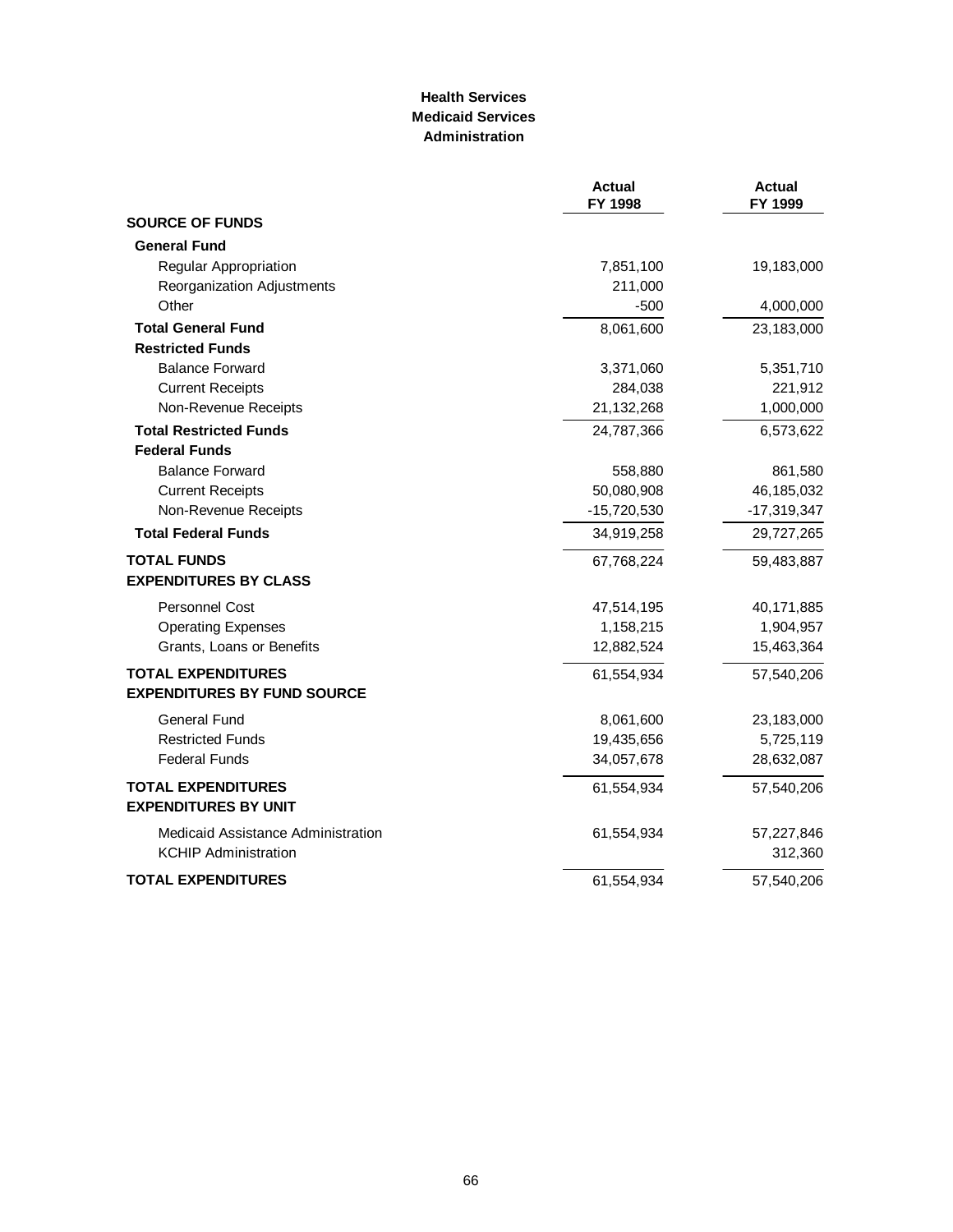### **Health Services Medicaid Services Benefits**

|                                                          | <b>Actual</b><br>FY 1998 | <b>Actual</b><br>FY 1999 |
|----------------------------------------------------------|--------------------------|--------------------------|
| <b>SOURCE OF FUNDS</b>                                   |                          |                          |
| <b>General Fund</b>                                      |                          |                          |
| <b>Regular Appropriation</b>                             | 620,739,400              | 616,996,000              |
| Other                                                    |                          | $-4,000,000$             |
| <b>Total General Fund</b>                                | 620,739,400              | 612,996,000              |
| <b>Restricted Funds</b>                                  |                          |                          |
| <b>Balance Forward</b>                                   | 6,314,937                | 7,437,960                |
| <b>Current Receipts</b>                                  | 4,027                    |                          |
| Non-Revenue Receipts                                     | 143,913,016              | 213,463,812              |
| <b>Total Restricted Funds</b>                            | 150,231,980              | 220,901,772              |
| <b>Federal Funds</b>                                     |                          |                          |
| <b>Balance Forward</b>                                   | 1,629,699                | 12,120,205               |
| <b>Current Receipts</b>                                  | 1,822,166,279            | 1,969,337,345            |
| <b>Total Federal Funds</b>                               | 1,823,795,978            | 1,981,457,550            |
| <b>TOTAL FUNDS</b>                                       | 2,594,767,358            | 2,815,355,322            |
| <b>EXPENDITURES BY CLASS</b>                             |                          |                          |
| Grants, Loans or Benefits                                | 2,575,209,193            | 2,765,377,235            |
| <b>TOTAL EXPENDITURES</b>                                | 2,575,209,193            | 2,765,377,235            |
| <b>EXPENDITURES BY FUND SOURCE</b>                       |                          |                          |
| <b>General Fund</b>                                      | 620,739,400              | 612,996,000              |
| <b>Restricted Funds</b>                                  | 142,794,019              | 209,807,615              |
| <b>Federal Funds</b>                                     | 1,811,675,773            | 1,942,573,620            |
| <b>TOTAL EXPENDITURES</b><br><b>EXPENDITURES BY UNIT</b> | 2,575,209,192            | 2,765,377,235            |
| <b>Medicaid Benefits</b>                                 | 2,575,209,193            | 2,753,081,172            |
| <b>KCHIP Benefits</b>                                    |                          | 12,296,063               |
| <b>TOTAL EXPENDITURES</b>                                | 2,575,209,193            | 2,765,377,235            |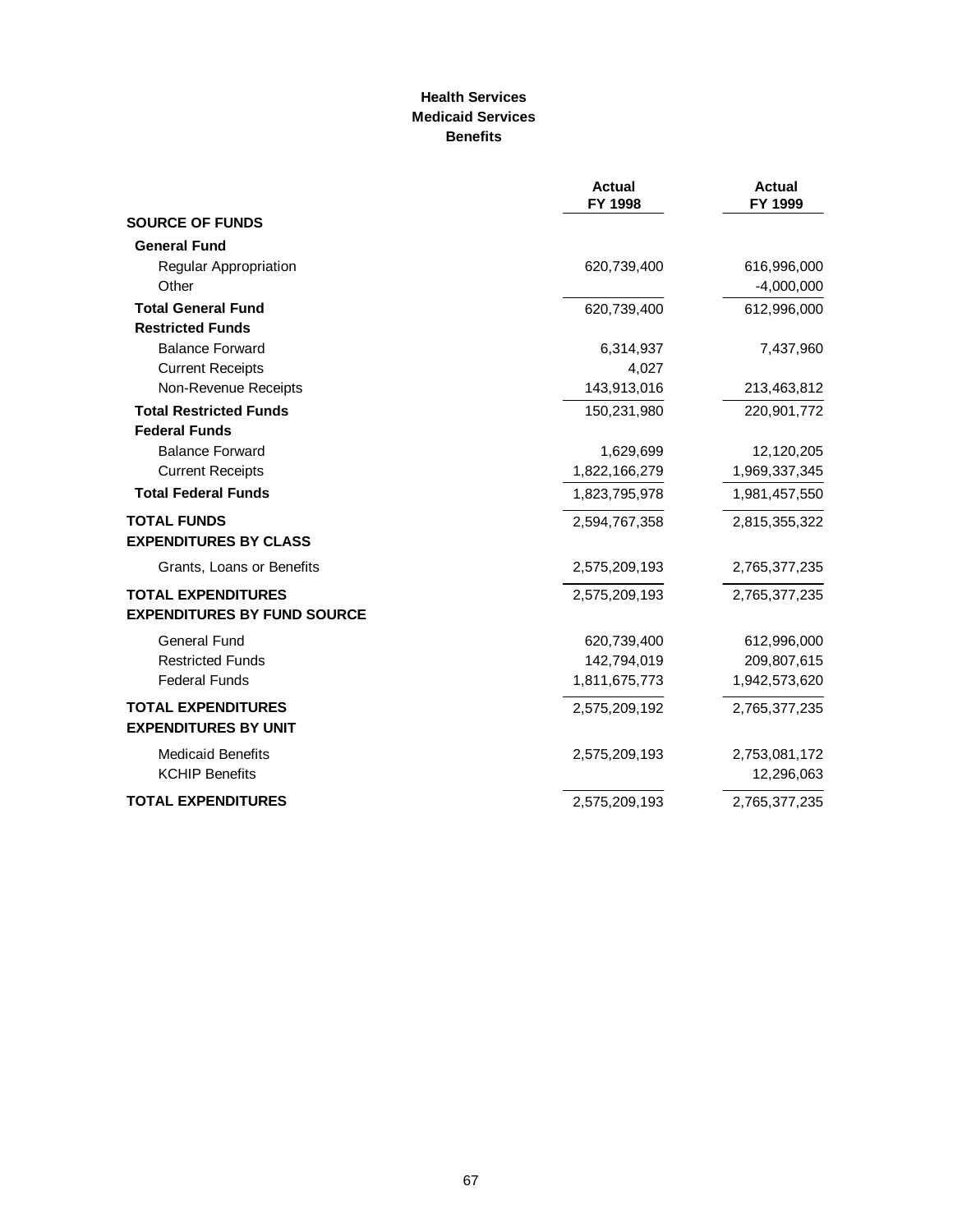### **Health Services Mental Health/Mental Retardation**

|                                                          | <b>Actual</b><br>FY 1998 | <b>Actual</b><br>FY 1999 |
|----------------------------------------------------------|--------------------------|--------------------------|
| <b>SOURCE OF FUNDS</b>                                   |                          |                          |
| <b>General Fund</b>                                      |                          |                          |
| Regular Appropriation                                    | 120,168,400              | 150,832,900              |
| Other                                                    | $-29,700$                |                          |
| <b>Total General Fund</b>                                | 120,138,700              | 150,832,900              |
| <b>Restricted Funds</b>                                  |                          |                          |
| <b>Balance Forward</b>                                   | 8,899,991                | 1,301,748                |
| <b>Current Receipts</b>                                  | 121,660,684              | 125,327,073              |
| Non-Revenue Receipts                                     | 1,890,599                | 2,046,852                |
| <b>Total Restricted Funds</b>                            | 132,451,274              | 128,675,673              |
| <b>Federal Funds</b>                                     |                          |                          |
| <b>Balance Forward</b>                                   | 275,360                  | 45,574                   |
| <b>Current Receipts</b>                                  | 27,628,754               | 31,451,993               |
| Non-Revenue Receipts                                     | $-44,100$                | 1,523,721                |
| <b>Total Federal Funds</b>                               | 27,860,014               | 33,021,288               |
| <b>TOTAL FUNDS</b>                                       | 280,449,988              | 312,529,861              |
| <b>EXPENDITURES BY CLASS</b>                             |                          |                          |
| <b>Personnel Cost</b>                                    | 106,005,549              | 109,975,324              |
| <b>Operating Expenses</b>                                | 19,066,333               | 19,980,818               |
| Grants, Loans or Benefits                                | 152,860,234              | 179,818,798              |
| <b>Capital Outlay</b>                                    | 916,765                  | 315,077                  |
| Construction                                             | 253,784                  | 309,169                  |
| <b>TOTAL EXPENDITURES</b>                                | 279,102,665              | 310,399,186              |
| <b>EXPENDITURES BY FUND SOURCE</b>                       |                          |                          |
| <b>General Fund</b>                                      | 120,138,700              | 150,832,900              |
| <b>Restricted Funds</b>                                  | 131,149,526              | 126,692,317              |
| <b>Federal Funds</b>                                     | 27,814,439               | 32,873,969               |
| <b>TOTAL EXPENDITURES</b><br><b>EXPENDITURES BY UNIT</b> | 279,102,665              | 310,399,186              |
| <b>Community Alcohol and Drug Services</b>               | 26,923,446               | 31,531,099               |
| <b>Community Mental Health Services</b>                  | 33,452,354               | 44,642,247               |
| <b>Community Mental Retardation Services</b>             | 39,147,539               | 47,752,757               |
| General Mental Health/Mental Retardation Support         | 28,765,919               | 29,544,100               |
| Residential Mental Health/Mental Retardation             | 150,813,407              | 156,928,984              |
| TOTAL EXPENDITURES                                       | 279,102,665              | 310,399,187              |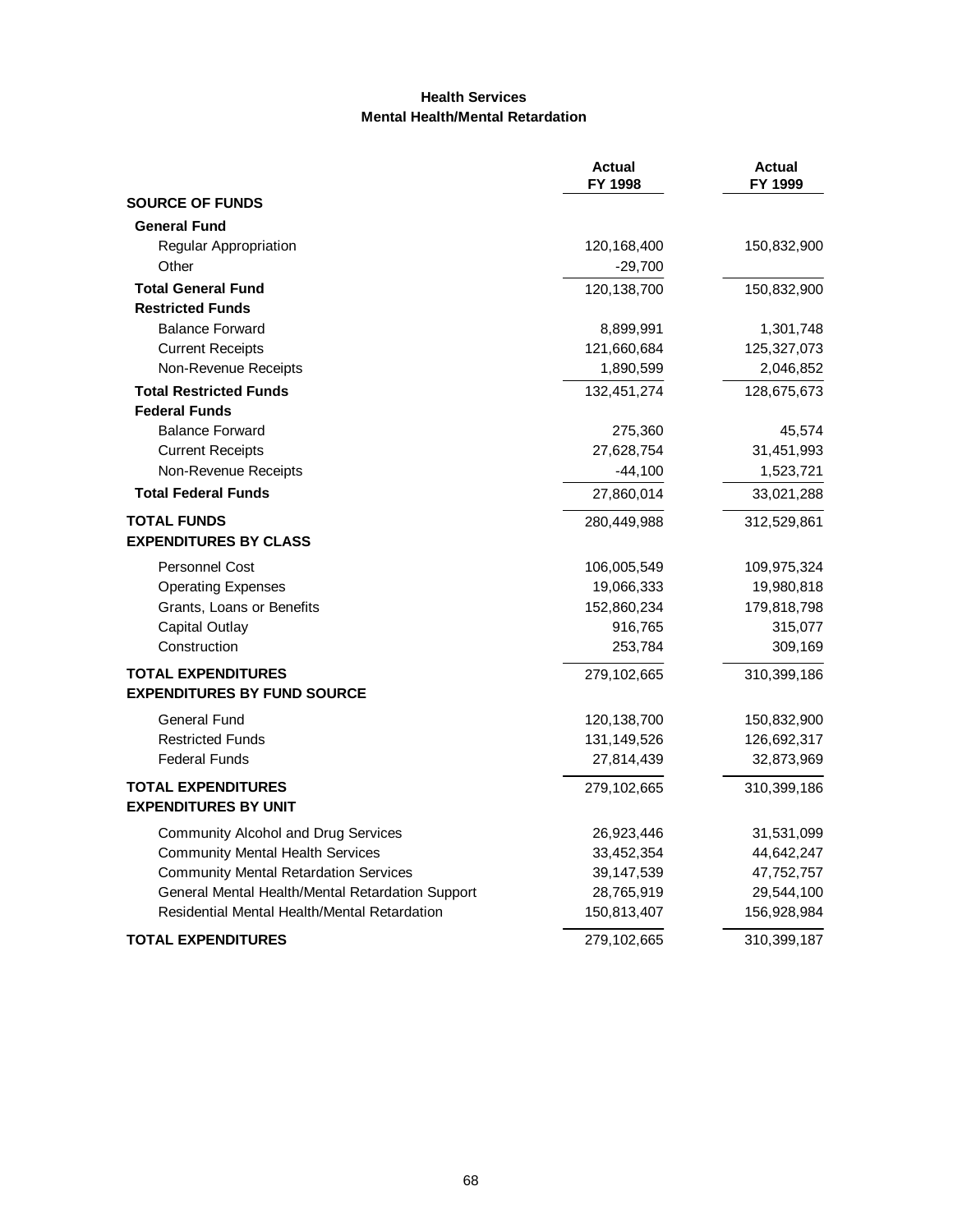### **Health Services Public Health**

|                                                                 | <b>Actual</b><br>FY 1998 | <b>Actual</b><br>FY 1999 |
|-----------------------------------------------------------------|--------------------------|--------------------------|
| <b>SOURCE OF FUNDS</b>                                          |                          |                          |
| <b>General Fund</b>                                             |                          |                          |
| Regular Appropriation                                           | 50,422,000               | 55,277,300               |
| Other                                                           | $-500$                   |                          |
| <b>Total General Fund</b>                                       | 50,421,500               | 55,277,300               |
| <b>Restricted Funds</b>                                         |                          |                          |
| <b>Balance Forward</b>                                          | 1,265,664                | 1,342,256                |
| <b>Current Receipts</b>                                         | 9,353,877                | 8,872,859                |
| Non-Revenue Receipts                                            | 17,867                   | $-222,510$               |
| <b>Total Restricted Funds</b>                                   | 10,637,408               | 9,992,605                |
| <b>Federal Funds</b>                                            |                          |                          |
| <b>Balance Forward</b>                                          | 687,787                  | 67,669                   |
| <b>Current Receipts</b>                                         | 111,314,366              | 119,918,711              |
| Non-Revenue Receipts                                            | $-4,299,948$             | $-5,168,342$             |
| <b>Total Federal Funds</b>                                      | 107,702,205              | 114,818,038              |
| <b>TOTAL FUNDS</b><br><b>EXPENDITURES BY CLASS</b>              | 168,761,113              | 180,087,943              |
| Personnel Cost                                                  | 23,292,217               | 24,829,871               |
| <b>Operating Expenses</b>                                       | 8,139,403                | 9,466,027                |
| Grants, Loans or Benefits                                       | 135,738,438              | 143,744,503              |
| <b>Capital Outlay</b>                                           | 181,130                  | 249,964                  |
| <b>TOTAL EXPENDITURES</b><br><b>EXPENDITURES BY FUND SOURCE</b> | 167,351,188              | 178,290,365              |
| General Fund                                                    | 50,421,500               | 54,980,259               |
| <b>Restricted Funds</b>                                         | 9,295,152                | 9,127,186                |
| <b>Federal Funds</b>                                            | 107,634,536              | 114,182,921              |
| <b>TOTAL EXPENDITURES</b><br><b>EXPENDITURES BY UNIT</b>        | 167,351,188              | 178,290,366              |
| <b>General Health Support</b>                                   | 15,056,645               | 16,201,749               |
| Epidemiology and Health Planning                                | 17,001,933               | 19,724,484               |
| Adult and Child Health                                          | 123,343,945              | 129,572,332              |
| Laboratory Services                                             | 5,149,292                | 5,449,547                |
| Public Health Protection and Safety                             | 6,799,373                | 7,342,254                |
| <b>TOTAL EXPENDITURES</b>                                       | 167,351,188              | 178,290,366              |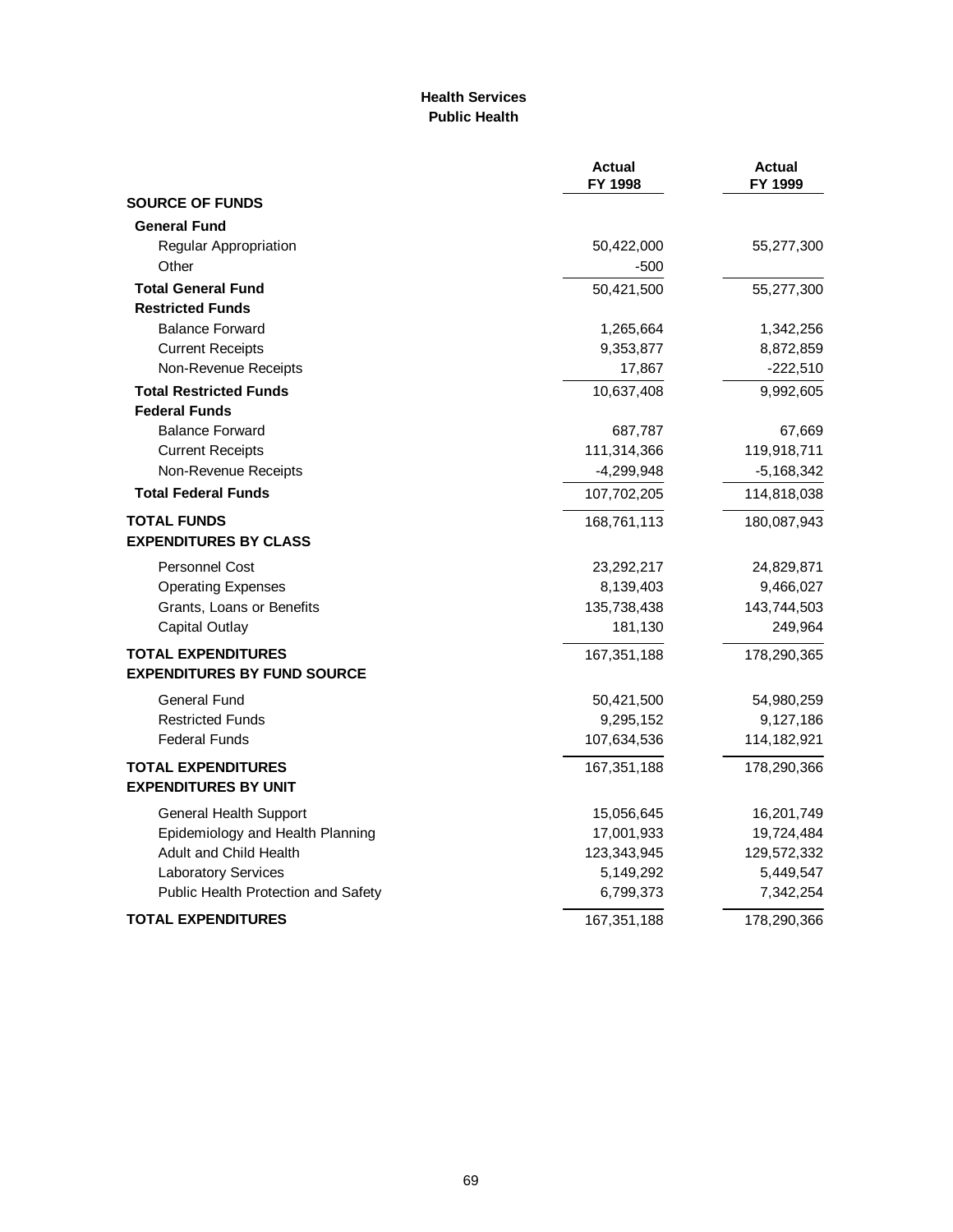### **Health Services Certificate of Need**

|                                                          | Actual<br>FY 1998 | Actual<br>FY 1999 |
|----------------------------------------------------------|-------------------|-------------------|
| <b>SOURCE OF FUNDS</b>                                   |                   |                   |
| <b>General Fund</b>                                      |                   |                   |
| Regular Appropriation                                    | 324,700           | 127,800           |
| <b>Total General Fund</b>                                | 324,700           | 127,800           |
| <b>Restricted Funds</b>                                  |                   |                   |
| <b>Balance Forward</b>                                   | 547,085           | 854,001           |
| <b>Current Receipts</b>                                  | 360,232           | 244,310           |
| <b>Total Restricted Funds</b>                            | 907,317           | 1,098,311         |
| <b>TOTAL FUNDS</b>                                       | 1,232,017         | 1,226,111         |
| <b>EXPENDITURES BY CLASS</b>                             |                   |                   |
| Personnel Cost                                           | 320,900           | 342,859           |
| <b>Operating Expenses</b>                                | 57,116            | 67,866            |
| <b>TOTAL EXPENDITURES</b>                                | 378,016           | 410,725           |
| <b>EXPENDITURES BY FUND SOURCE</b>                       |                   |                   |
| <b>General Fund</b>                                      | 324,700           | 127,800           |
| <b>Restricted Funds</b>                                  | 53,317            | 282,925           |
| <b>TOTAL EXPENDITURES</b><br><b>EXPENDITURES BY UNIT</b> | 378,017           | 410,725           |
| Certificate of Need                                      | 378,017           | 410,725           |
| <b>TOTAL EXPENDITURES</b>                                | 378,017           | 410,725           |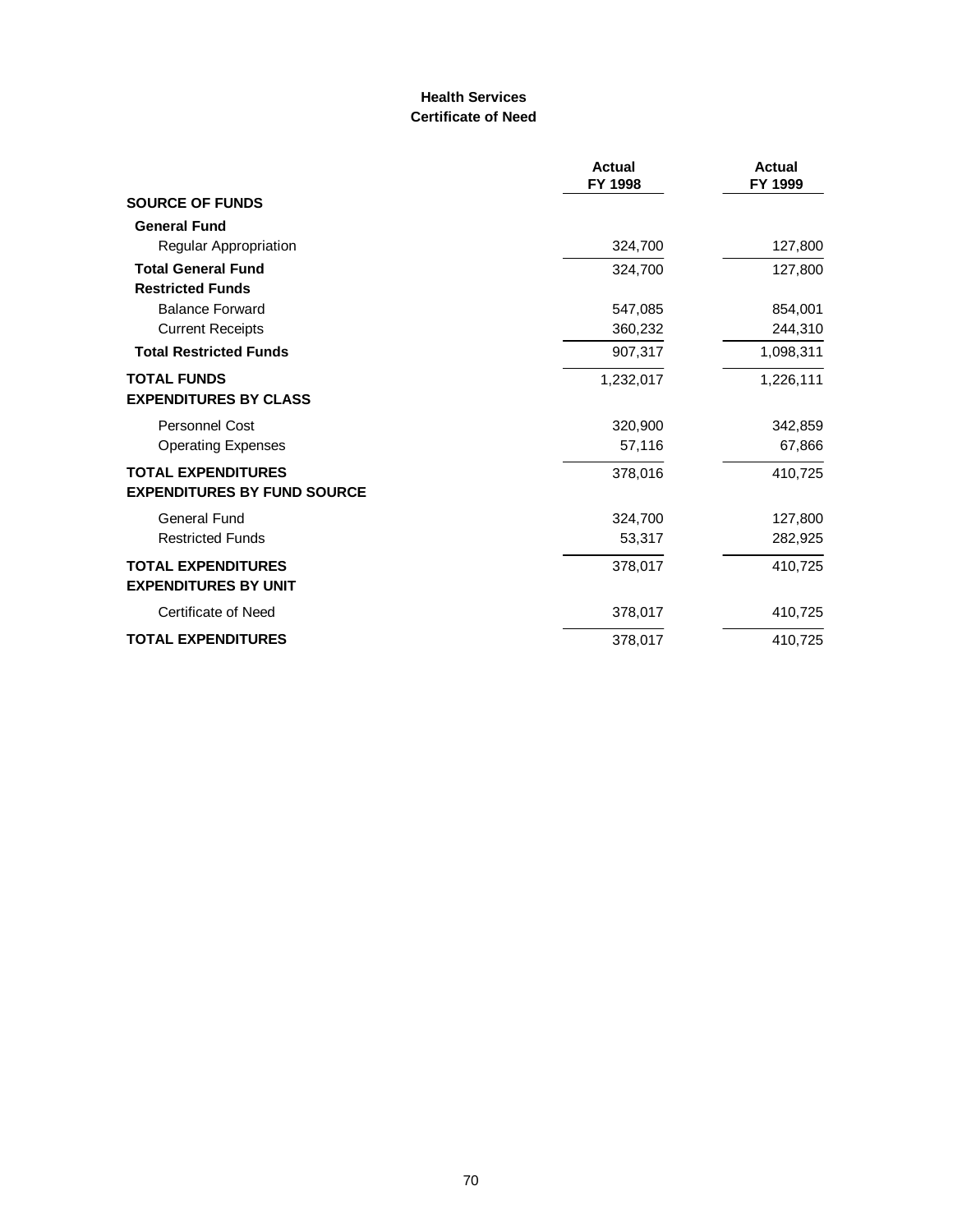### **Health Services Aging Services**

|                                                          | <b>Actual</b><br>FY 1998 | <b>Actual</b><br>FY 1999 |
|----------------------------------------------------------|--------------------------|--------------------------|
| <b>SOURCE OF FUNDS</b>                                   |                          |                          |
| <b>General Fund</b>                                      |                          |                          |
| Regular Appropriation                                    | 24,511,300               | 23,244,500               |
| Other                                                    | $-1,223,196$             |                          |
| <b>Total General Fund</b>                                | 23,288,104               | 23,244,500               |
| <b>Restricted Funds</b>                                  |                          |                          |
| <b>Current Receipts</b>                                  |                          | $-6,000$                 |
| Non-Revenue Receipts                                     |                          | 212,100                  |
| <b>Total Restricted Funds</b>                            |                          | 206,100                  |
| <b>Federal Funds</b>                                     |                          |                          |
| <b>Balance Forward</b>                                   | 61,397                   | 506,682                  |
| <b>Current Receipts</b>                                  | 15,607,252               | 15,716,534               |
| Non-Revenue Receipts                                     | $-175$                   | $-3,196$                 |
| <b>Total Federal Funds</b>                               | 15,668,474               | 16,220,020               |
| <b>TOTAL FUNDS</b>                                       | 38,956,578               | 39,670,620               |
| <b>EXPENDITURES BY CLASS</b>                             |                          |                          |
| <b>Personnel Cost</b>                                    | 1,442,458                | 1,489,565                |
| <b>Operating Expenses</b>                                | 182,426                  | 188,387                  |
| Grants, Loans or Benefits                                | 36,825,011               | 37,667,822               |
| <b>Capital Outlay</b>                                    |                          | 2,570                    |
| <b>TOTAL EXPENDITURES</b>                                | 38,449,895               | 39,348,344               |
| <b>EXPENDITURES BY FUND SOURCE</b>                       |                          |                          |
| <b>General Fund</b>                                      | 23,288,104               | 23,241,655               |
| <b>Restricted Funds</b>                                  |                          | 122,140                  |
| <b>Federal Funds</b>                                     | 15,161,791               | 15,984,549               |
| <b>TOTAL EXPENDITURES</b><br><b>EXPENDITURES BY UNIT</b> | 38,449,895               | 39,348,344               |
| <b>Aging Services</b>                                    | 38,449,896               | 39,348,344               |
| <b>TOTAL EXPENDITURES</b>                                | 38,449,896               | 39,348,344               |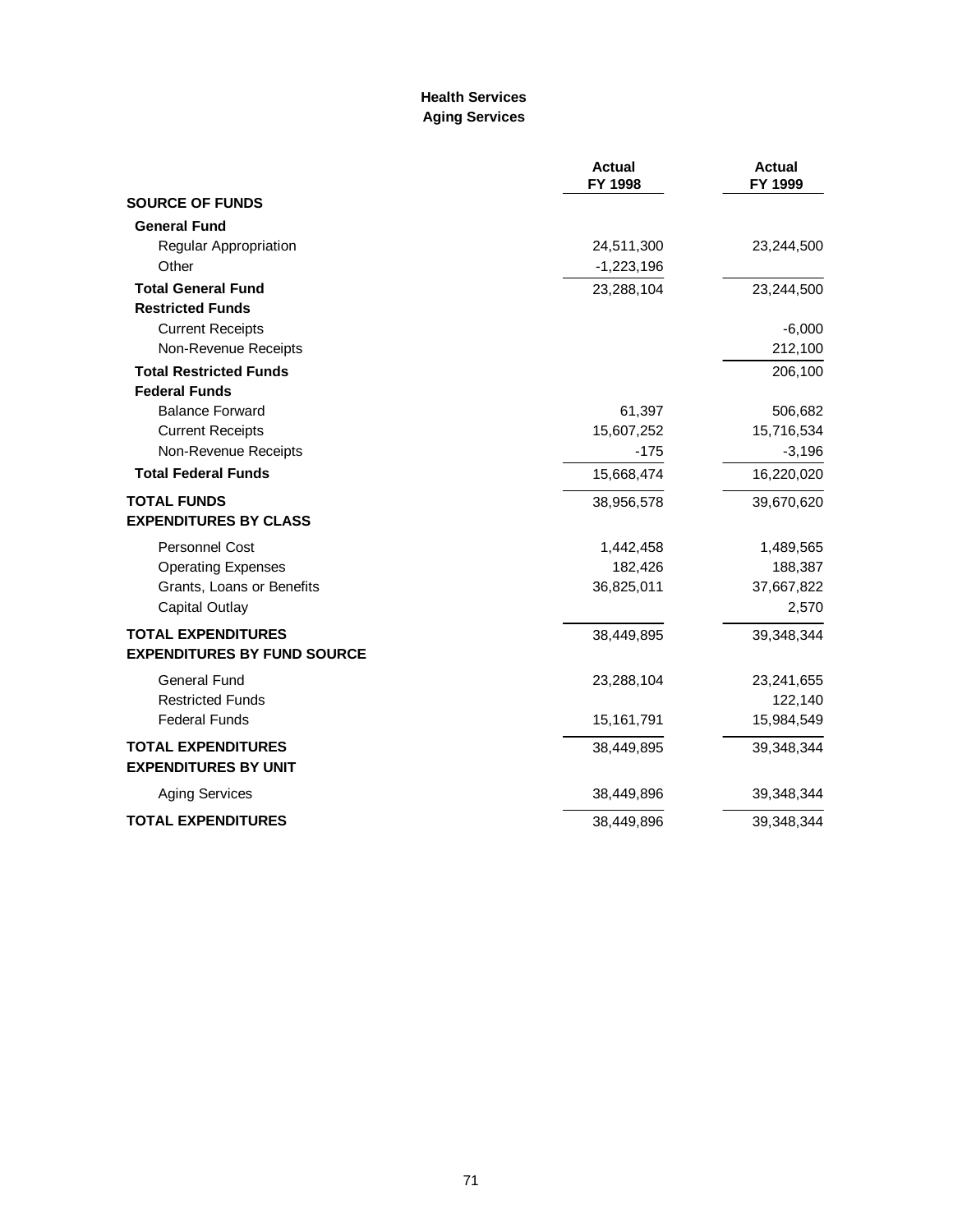#### **Justice**

|                                   | <b>Actual</b><br>FY 1998 | <b>Actual</b><br>FY 1999 |
|-----------------------------------|--------------------------|--------------------------|
| <b>SOURCE OF FUNDS</b>            |                          |                          |
| <b>General Fund</b>               |                          |                          |
| Regular Appropriation             | 347,669,500              | 379,334,400              |
| Special Appropriation             | 4,000,000                |                          |
| <b>Current Year Appropriation</b> | 7,287,500                |                          |
| <b>Continuing Appropriation</b>   | 475,772                  | 382,997                  |
| <b>Mandated Allotments</b>        | 660,000                  | 100,500                  |
| Other                             | 689,799                  |                          |
| <b>Total General Fund</b>         | 360,782,571              | 379,817,897              |
| <b>Restricted Funds</b>           |                          |                          |
| <b>Balance Forward</b>            | 11,503,121               | 14,966,574               |
| <b>Current Receipts</b>           | 28,171,918               | 45,219,369               |
| Non-Revenue Receipts              | 22,635,796               | 29,193,276               |
| <b>Total Restricted Funds</b>     | 62,310,835               | 89,379,219               |
| <b>Federal Funds</b>              |                          |                          |
| <b>Balance Forward</b>            | 557,193                  | 2,465,484                |
| <b>Current Receipts</b>           | 18,220,360               | 21,429,949               |
| Non-Revenue Receipts              | 14,130,860               | 12,686,898               |
| <b>Total Federal Funds</b>        | 32,908,413               | 36,582,331               |
| <b>Road Fund</b>                  |                          |                          |
| Regular Appropriation             | 40,406,800               | 35,000,000               |
| <b>Total Road Fund</b>            | 40,406,800               | 35,000,000               |
| <b>TOTAL FUNDS</b>                | 496,408,619              | 540,779,447              |
| <b>EXPENDITURES BY CLASS</b>      |                          |                          |
| Personnel Cost                    | 246,333,649              | 268,558,993              |
| <b>Operating Expenses</b>         | 62,331,917               | 64,403,048               |
| Grants, Loans or Benefits         | 137,017,736              | 156,719,332              |
| <b>Debt Service</b>               | 21,849,816               | 206,451                  |
| <b>Capital Outlay</b>             | 8,801,635                | 9,014,193                |
| Construction                      | 2,141,548                | 2,527,877                |
| <b>TOTAL EXPENDITURES</b>         | 478,476,301              | 501,429,894              |
| EXPENDITURES BY FUND SOURCE       |                          |                          |
| General Fund                      | 360,349,594              | 377,309,698              |
| <b>Restricted Funds</b>           | 47,344,260               | 55,275,347               |
| <b>Federal Funds</b>              | 30,442,928               | 33,855,684               |
| Road Fund                         | 40,339,520               | 34,989,166               |
| <b>TOTAL EXPENDITURES</b>         | 478,476,302              | 501,429,895              |
| <b>EXPENDITURES BY UNIT</b>       |                          |                          |
| Justice Administration            | 13,132,240               | 16,072,555               |
| <b>State Police</b>               | 106,467,203              | 109,221,199              |
| Juvenile Justice                  | 69,336,686               | 82,188,230               |
| <b>Criminal Justice Training</b>  | 21,043,823               | 25,192,959               |
| Corrections                       | 268,496,350              | 268,754,951              |
| <b>TOTAL EXPENDITURES</b>         | 478,476,302              | 501,429,894              |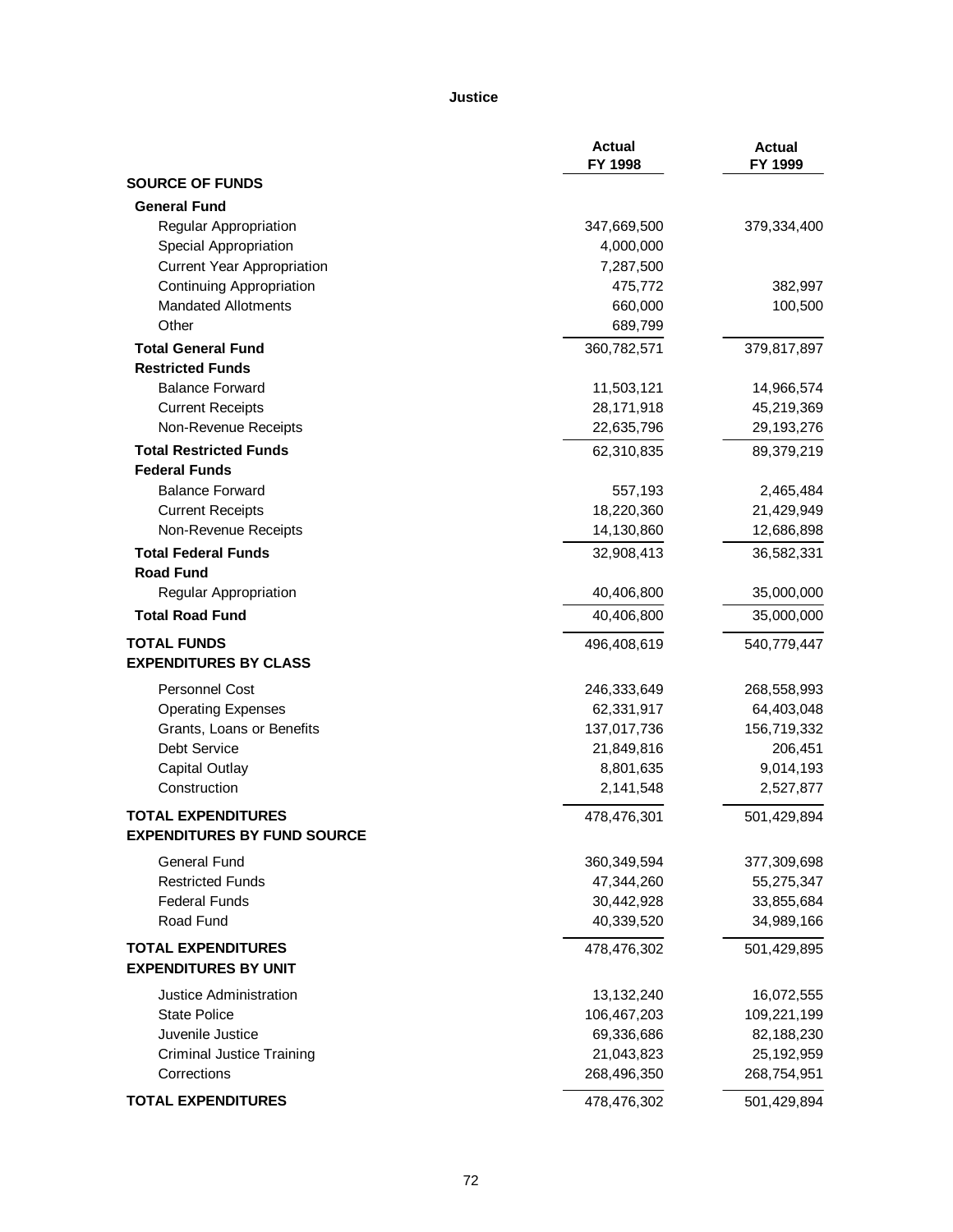# **Justice Justice Administration**

|                                    | <b>Actual</b><br>FY 1998 | <b>Actual</b><br>FY 1999 |
|------------------------------------|--------------------------|--------------------------|
| <b>SOURCE OF FUNDS</b>             |                          |                          |
| <b>General Fund</b>                |                          |                          |
| Regular Appropriation              | 5,887,500                | 6,275,600                |
| Reorganization Adjustments         | -750,000                 |                          |
| <b>Mandated Allotments</b>         |                          | 100,500                  |
| Other                              | $-1,800$                 |                          |
| <b>Total General Fund</b>          | 5,135,700                | 6,376,100                |
| <b>Restricted Funds</b>            |                          |                          |
| <b>Balance Forward</b>             | 1,112,182                | 1,331,937                |
| <b>Current Receipts</b>            | $-38,532$                | $-42,890$                |
| Non-Revenue Receipts               | 1,228,841                | 798,450                  |
| <b>Total Restricted Funds</b>      | 2,302,491                | 2,087,497                |
| <b>Federal Funds</b>               |                          |                          |
| <b>Balance Forward</b>             | 545,450                  | 903,711                  |
| <b>Current Receipts</b>            | 14,815,526               | 16,369,704               |
| Non-Revenue Receipts               | -7,431,278               | $-8,471,176$             |
| <b>Total Federal Funds</b>         | 7,929,698                | 8,802,239                |
| <b>TOTAL FUNDS</b>                 | 15,367,889               | 17,265,836               |
| <b>EXPENDITURES BY CLASS</b>       |                          |                          |
| <b>Personnel Cost</b>              | 3,994,915                | 5,235,224                |
| <b>Operating Expenses</b>          | 966,156                  | 953,789                  |
| Grants, Loans or Benefits          | 7,660,825                | 9,798,005                |
| <b>Capital Outlay</b>              | 510,345                  | 85,537                   |
| <b>TOTAL EXPENDITURES</b>          | 13,132,241               | 16,072,555               |
| <b>EXPENDITURES BY FUND SOURCE</b> |                          |                          |
| General Fund                       | 5,135,700                | 6,376,100                |
| <b>Restricted Funds</b>            | 970,554                  | 1,005,379                |
| <b>Federal Funds</b>               | 7,025,986                | 8,691,076                |
| <b>TOTAL EXPENDITURES</b>          | 13,132,240               | 16,072,555               |
| <b>EXPENDITURES BY UNIT</b>        |                          |                          |
| Secretary                          | 2,593,905                | 3,523,692                |
| Medical Examiner Program           | 2,326,973                | 2,451,139                |
| Parole Board                       | 1,054,711                | 1,043,320                |
| Grants                             | 7,156,652                | 8,839,756                |
| <b>Criminal Justice Council</b>    |                          | 214,648                  |
| <b>TOTAL EXPENDITURES</b>          | 13,132,241               | 16,072,555               |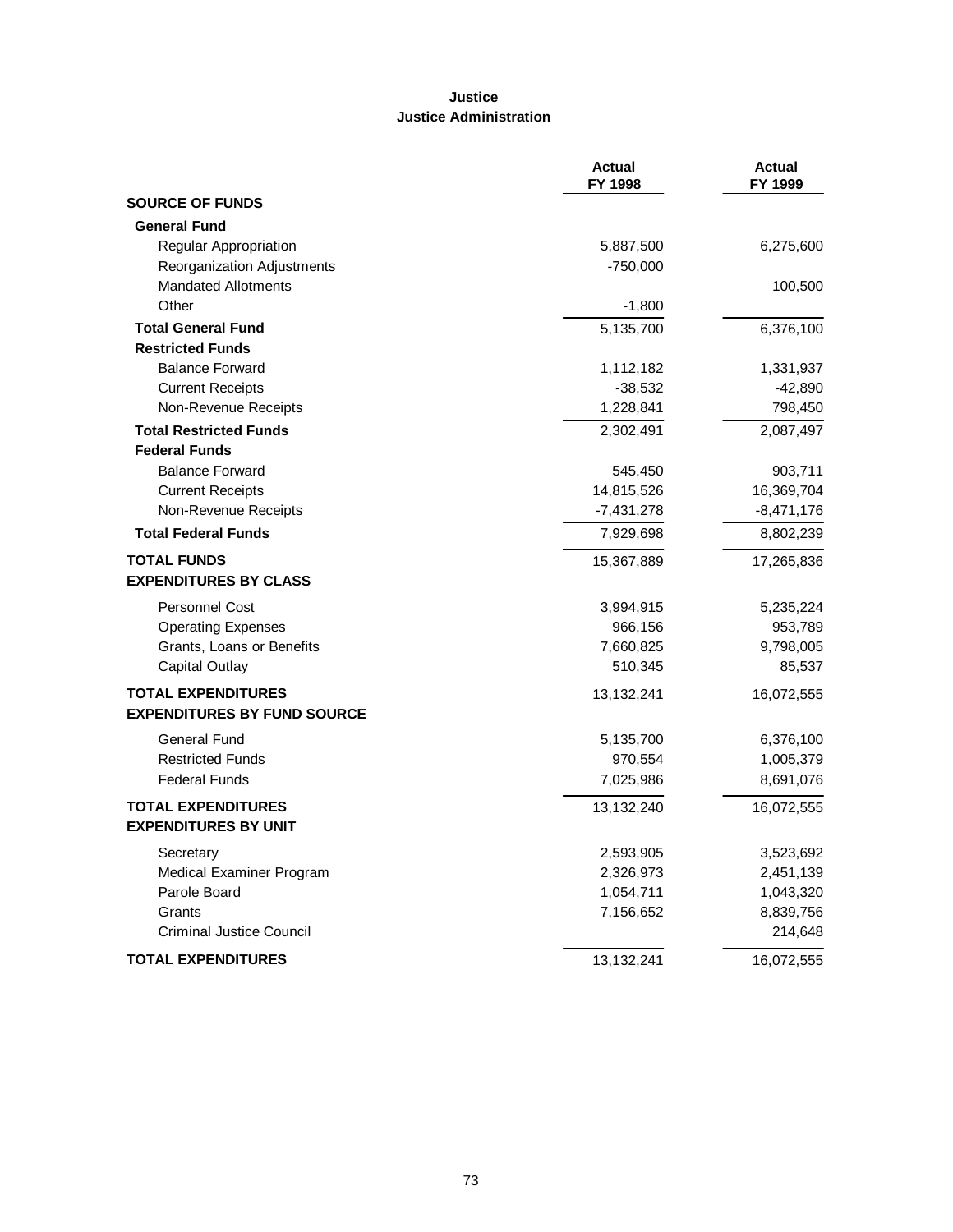### **Justice State Police**

|                                    | <b>Actual</b><br>FY 1998 | <b>Actual</b><br>FY 1999 |
|------------------------------------|--------------------------|--------------------------|
| <b>SOURCE OF FUNDS</b>             |                          |                          |
| <b>General Fund</b>                |                          |                          |
| Regular Appropriation              | 55,348,600               | 63,724,300               |
| <b>Current Year Appropriation</b>  | 1,158,500                |                          |
| Other                              | $-27,700$                |                          |
| <b>Total General Fund</b>          | 56,479,400               | 63,724,300               |
| <b>Restricted Funds</b>            |                          |                          |
| <b>Balance Forward</b>             | 26,397                   | 2,318,263                |
| <b>Current Receipts</b>            | 4,536,916                | 6,046,990                |
| Non-Revenue Receipts               | 1,290,094                | 288,592                  |
| <b>Total Restricted Funds</b>      | 5,853,407                | 8,653,845                |
| <b>Federal Funds</b>               |                          |                          |
| <b>Balance Forward</b>             |                          | 1,537,221                |
| <b>Current Receipts</b>            | 3,404,834                | 4,373,540                |
| Non-Revenue Receipts               | 4,245,527                | 5,026,833                |
| <b>Total Federal Funds</b>         | 7,650,361                | 10,937,594               |
| <b>Road Fund</b>                   |                          |                          |
| <b>Regular Appropriation</b>       | 40,406,800               | 35,000,000               |
| <b>Total Road Fund</b>             | 40,406,800               | 35,000,000               |
| <b>TOTAL FUNDS</b>                 | 110,389,968              | 118,315,739              |
| <b>EXPENDITURES BY CLASS</b>       |                          |                          |
| <b>Personnel Cost</b>              | 77,998,001               | 82,328,635               |
| <b>Operating Expenses</b>          | 17,349,703               | 15,770,173               |
| Grants, Loans or Benefits          | 1,171,605                | 1,454,029                |
| Debt Service                       | 737,000                  |                          |
| <b>Capital Outlay</b>              | 7,199,346                | 7,277,069                |
| Construction                       | 2,011,548                | 2,391,292                |
| <b>TOTAL EXPENDITURES</b>          | 106,467,203              | 109,221,198              |
| <b>EXPENDITURES BY FUND SOURCE</b> |                          |                          |
| <b>General Fund</b>                | 56,479,400               | 63,724,300               |
| <b>Restricted Funds</b>            | 3,535,144                | 2,185,625                |
| <b>Federal Funds</b>               | 6,113,140                | 8,322,108                |
| Road Fund                          | 40,339,520               | 34,989,166               |
| <b>TOTAL EXPENDITURES</b>          | 106,467,204              | 109,221,199              |
| <b>EXPENDITURES BY UNIT</b>        |                          |                          |
| Administration                     | 5,470,710                | 4,784,448                |
| Services                           | 32,625,323               | 31,445,416               |
| <b>State Police Operations</b>     | 68,371,171               | 72,991,335               |
| <b>TOTAL EXPENDITURES</b>          | 106,467,204              | 109,221,199              |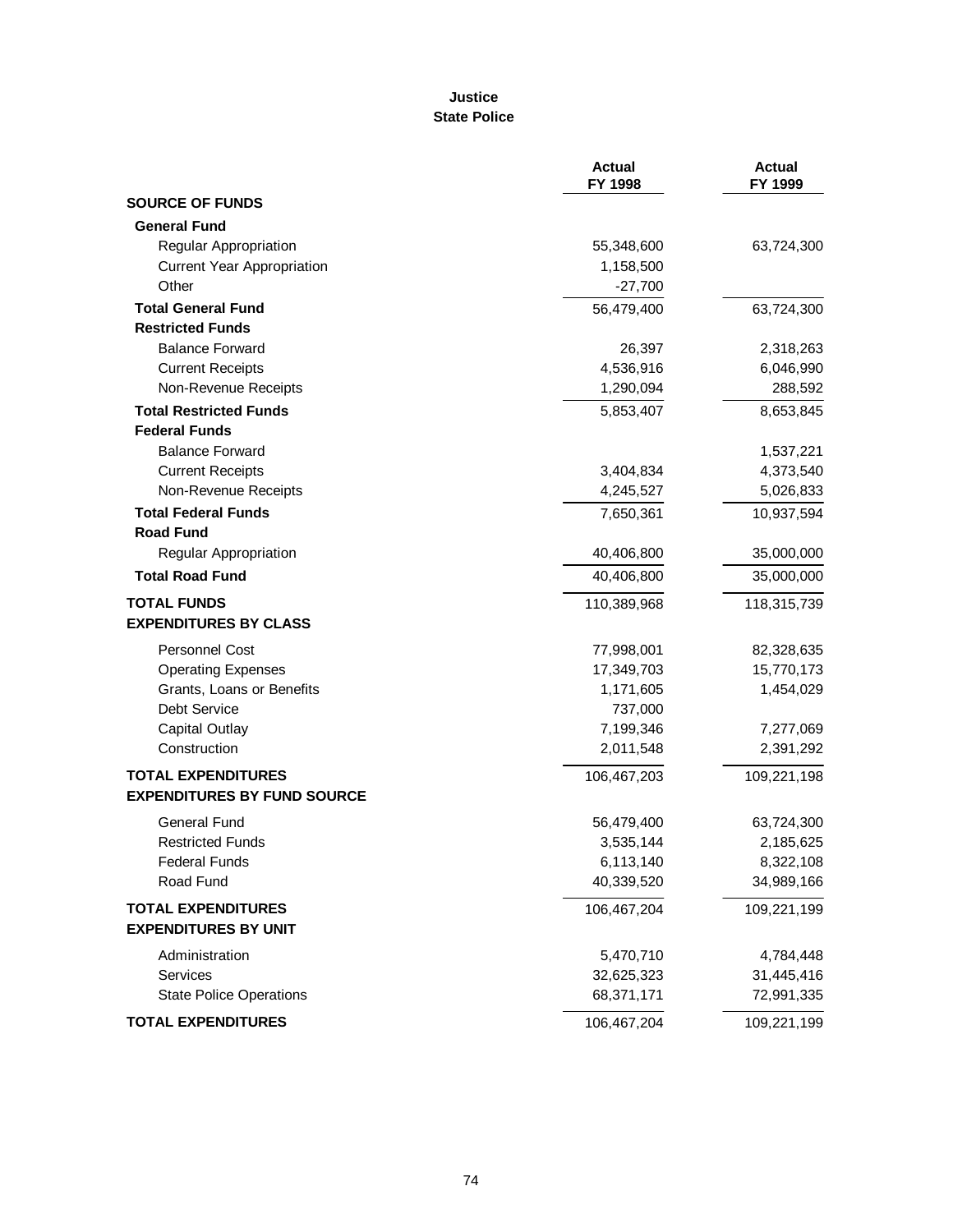# **Justice Juvenile Justice**

|                                    | <b>Actual</b><br>FY 1998 | <b>Actual</b><br>FY 1999 |
|------------------------------------|--------------------------|--------------------------|
| <b>SOURCE OF FUNDS</b>             |                          |                          |
| <b>General Fund</b>                |                          |                          |
| <b>Regular Appropriation</b>       | 40,558,200               | 56,596,400               |
| Special Appropriation              | 4,000,000                |                          |
| <b>Current Year Appropriation</b>  | 2,000,000                |                          |
| Reorganization Adjustments         | 750,000                  |                          |
| Other                              | 839,300                  |                          |
| <b>Total General Fund</b>          | 48,147,500               | 56,596,400               |
| <b>Restricted Funds</b>            |                          |                          |
| <b>Balance Forward</b>             | 93,373                   | 170,419                  |
| <b>Current Receipts</b>            | 5,473,412                | 16,474,233               |
| Non-Revenue Receipts               | 172,559                  | $-44,228$                |
| <b>Total Restricted Funds</b>      | 5,739,344                | 16,600,424               |
| <b>Federal Funds</b>               |                          |                          |
| <b>Current Receipts</b>            |                          | 292,939                  |
| Non-Revenue Receipts               | 15,620,262               | 14,306,363               |
| <b>Total Federal Funds</b>         | 15,620,262               | 14,599,302               |
| <b>TOTAL FUNDS</b>                 | 69,507,106               | 87,796,126               |
| <b>EXPENDITURES BY CLASS</b>       |                          |                          |
| Personnel Cost                     | 39,806,294               | 42,983,643               |
| <b>Operating Expenses</b>          | 5,672,307                | 8,026,661                |
| Grants, Loans or Benefits          | 23,445,071               | 30,870,683               |
| Debt Service                       | 376,000                  |                          |
| <b>Capital Outlay</b>              | 37,014                   | 219,643                  |
| Construction                       |                          | 87,600                   |
| <b>TOTAL EXPENDITURES</b>          | 69,336,686               | 82,188,230               |
| <b>EXPENDITURES BY FUND SOURCE</b> |                          |                          |
| General Fund                       | 48,147,500               | 56,596,400               |
| <b>Restricted Funds</b>            | 5,568,925                | 10,992,528               |
| <b>Federal Funds</b>               | 15,620,262               | 14,599,302               |
| <b>TOTAL EXPENDITURES</b>          | 69,336,687               | 82,188,230               |
| <b>EXPENDITURES BY UNIT</b>        |                          |                          |
| Program Management                 | 1,066,916                | 966,083                  |
| <b>Program Operations</b>          | 65,021,647               | 75,128,580               |
| <b>Support Services</b>            | 3,248,124                | 6,093,567                |
| <b>TOTAL EXPENDITURES</b>          | 69,336,687               | 82,188,230               |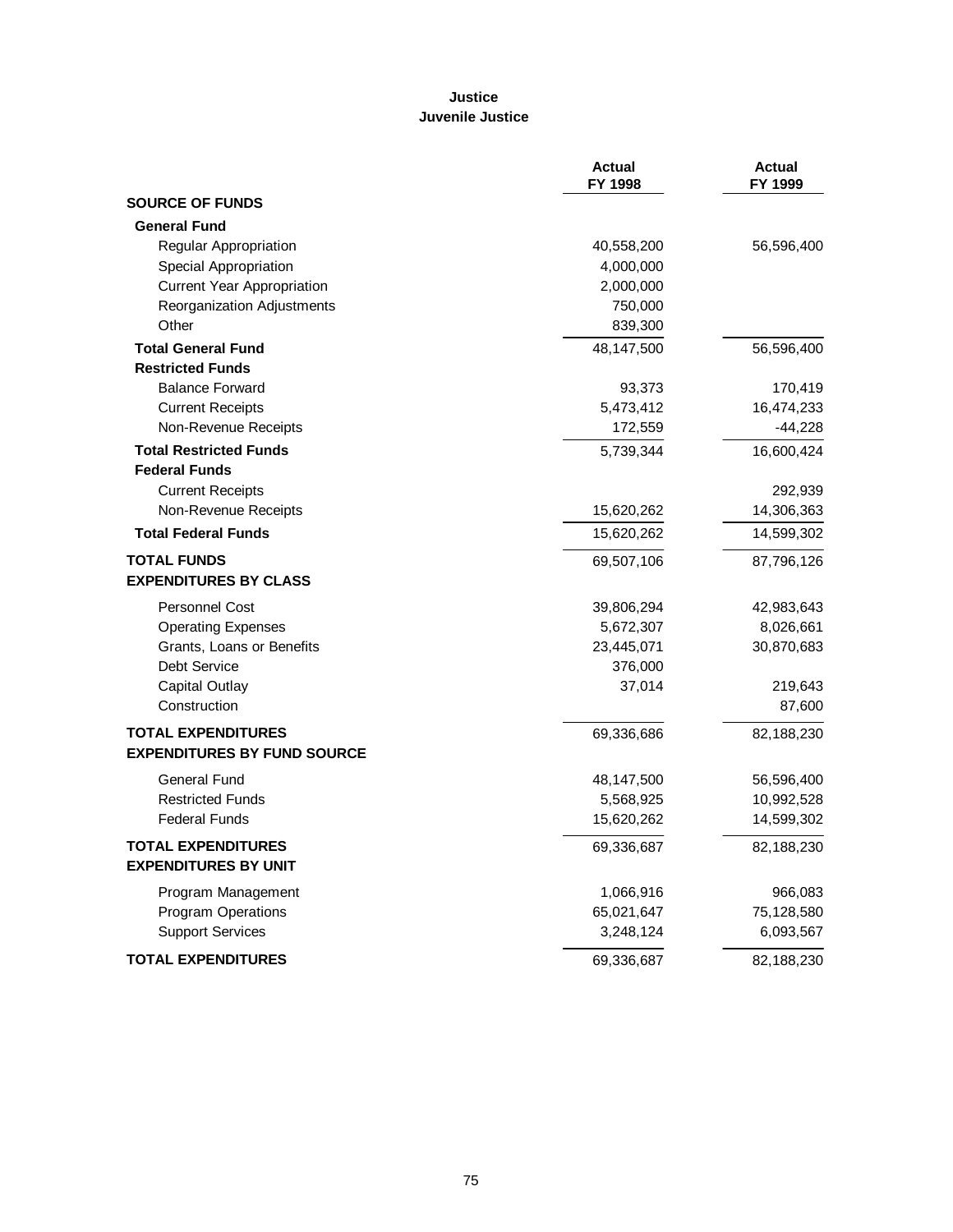# **Justice Criminal Justice Training**

|                                       | <b>Actual</b><br>FY 1998 | <b>Actual</b><br>FY 1999 |
|---------------------------------------|--------------------------|--------------------------|
| <b>SOURCE OF FUNDS</b>                |                          |                          |
| <b>General Fund</b>                   |                          |                          |
| Regular Appropriation                 |                          | 35,000                   |
| <b>Total General Fund</b>             |                          | 35,000                   |
| <b>Restricted Funds</b>               |                          |                          |
| <b>Balance Forward</b>                | 2,976,329                | 2,653,556                |
| <b>Current Receipts</b>               | 658,471                  | 569,404                  |
| Non-Revenue Receipts                  | 20,062,578               | 27,892,581               |
| <b>Total Restricted Funds</b>         | 23,697,378               | 31,115,541               |
| <b>TOTAL FUNDS</b>                    | 23,697,378               | 31,150,541               |
| <b>EXPENDITURES BY CLASS</b>          |                          |                          |
| <b>Personnel Cost</b>                 | 3,663,828                | 4,619,684                |
| <b>Operating Expenses</b>             | 4,228,407                | 2,542,053                |
| Grants, Loans or Benefits             | 12,775,296               | 17,505,281               |
| Capital Outlay                        | 376,292                  | 525,942                  |
| <b>TOTAL EXPENDITURES</b>             | 21,043,823               | 25,192,960               |
| <b>EXPENDITURES BY FUND SOURCE</b>    |                          |                          |
| <b>General Fund</b>                   |                          | 35,000                   |
| <b>Restricted Funds</b>               | 21,043,823               | 25, 157, 959             |
| <b>TOTAL EXPENDITURES</b>             | 21,043,823               | 25,192,959               |
| <b>EXPENDITURES BY UNIT</b>           |                          |                          |
| Kentucky Law Enforcement Program Fund | 20,519,429               | 24,663,223               |
| Special Training Programs             | 524,394                  | 529,736                  |
| <b>TOTAL EXPENDITURES</b>             | 21,043,823               | 25,192,959               |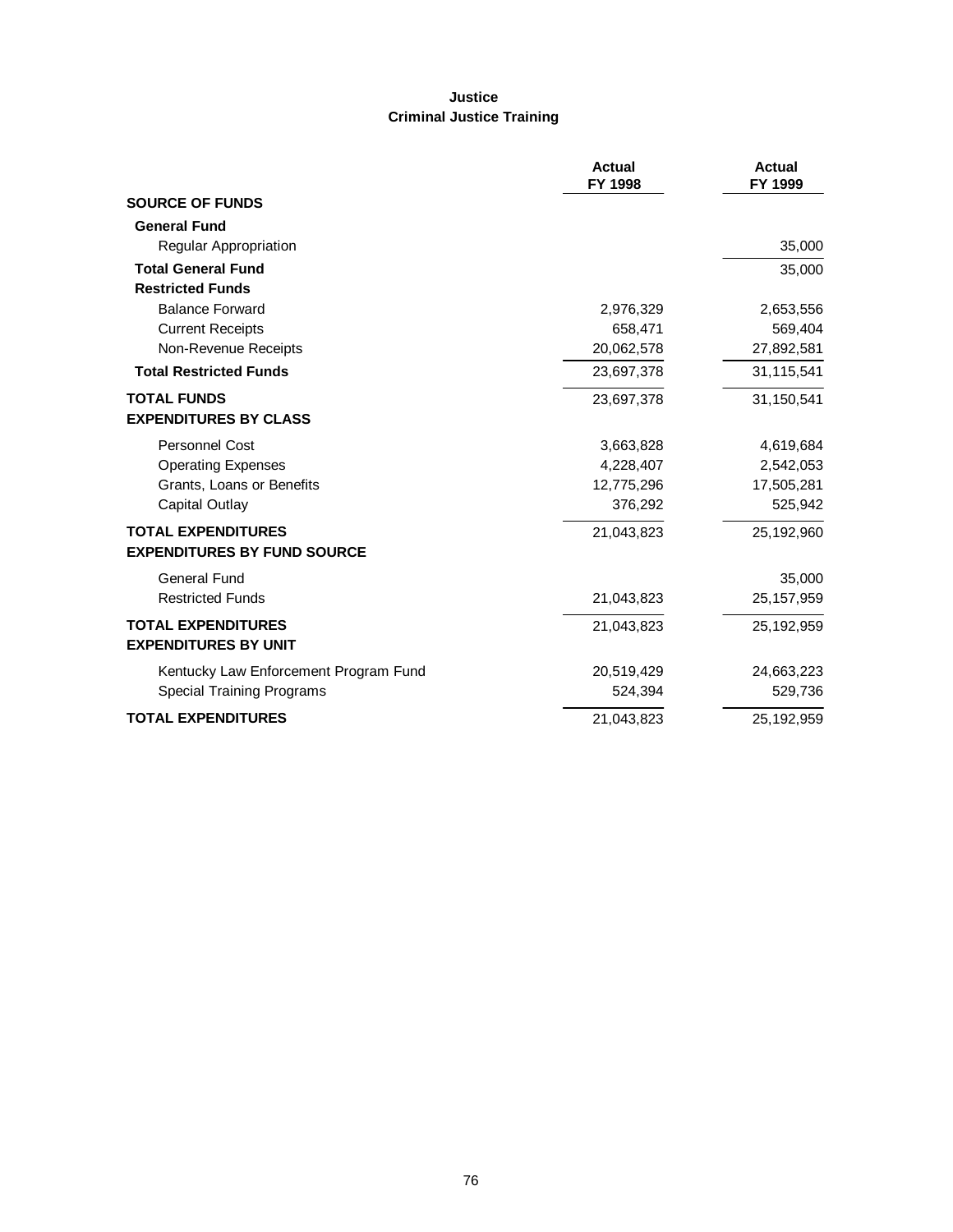### **Justice Corrections**

|                                                | <b>Actual</b><br>FY 1998 | <b>Actual</b><br>FY 1999 |
|------------------------------------------------|--------------------------|--------------------------|
| <b>SOURCE OF FUNDS</b>                         |                          |                          |
| <b>General Fund</b>                            |                          |                          |
| Regular Appropriation                          | 245,875,200              | 252,703,100              |
| <b>Current Year Appropriation</b>              | 4,129,000                |                          |
| <b>Continuing Appropriation</b>                | 475,772                  | 382,997                  |
| <b>Mandated Allotments</b>                     | 660,000                  |                          |
| Other                                          | $-120,001$               |                          |
| <b>Total General Fund</b>                      | 251,019,971              | 253,086,097              |
| <b>Restricted Funds</b>                        |                          |                          |
| <b>Balance Forward</b>                         | 7,294,840                | 8,492,399                |
| <b>Current Receipts</b>                        | 17,541,651               | 22, 171, 632             |
| Non-Revenue Receipts                           | $-118,276$               | 257,881                  |
| <b>Total Restricted Funds</b>                  | 24,718,215               | 30,921,912               |
| <b>Federal Funds</b>                           |                          |                          |
| <b>Balance Forward</b>                         | 11,743                   | 24,552                   |
| <b>Current Receipts</b>                        |                          | 393,766                  |
| Non-Revenue Receipts                           | 1,696,350                | 1,824,878                |
| <b>Total Federal Funds</b>                     | 1,708,093                | 2,243,196                |
| <b>TOTAL FUNDS</b>                             | 277,446,279              | 286,251,205              |
| <b>EXPENDITURES BY CLASS</b>                   |                          |                          |
| <b>Personnel Cost</b>                          | 120,870,612              | 133,391,808              |
| <b>Operating Expenses</b>                      | 34,115,344               | 37,110,371               |
| Grants, Loans or Benefits                      | 91,964,939               | 97,091,335               |
| Debt Service                                   | 20,736,816               | 206,451                  |
| <b>Capital Outlay</b>                          | 678,638                  | 906,002                  |
| Construction                                   | 130,000                  | 48,985                   |
| <b>TOTAL EXPENDITURES</b>                      | 268,496,349              | 268,754,952              |
| <b>EXPENDITURES BY FUND SOURCE</b>             |                          |                          |
| <b>General Fund</b>                            | 250,586,994              | 250,577,898              |
| <b>Restricted Funds</b>                        | 16,225,815               | 15,933,856               |
| <b>Federal Funds</b>                           | 1,683,541                | 2,243,198                |
| <b>TOTAL EXPENDITURES</b>                      | 268,496,350              | 268,754,952              |
| <b>EXPENDITURES BY UNIT</b>                    |                          |                          |
| <b>Corrections Management</b>                  | 43,715,333               | 25,359,909               |
| <b>Adult Correctional Institutions</b>         | 153,258,335              | 165,028,018              |
| <b>Community Services and Local Facilities</b> | 57,008,543               | 64,048,322               |
| Local Jail Support                             | 14,514,139               | 14,318,702               |
| <b>TOTAL EXPENDITURES</b>                      | 268,496,350              | 268,754,951              |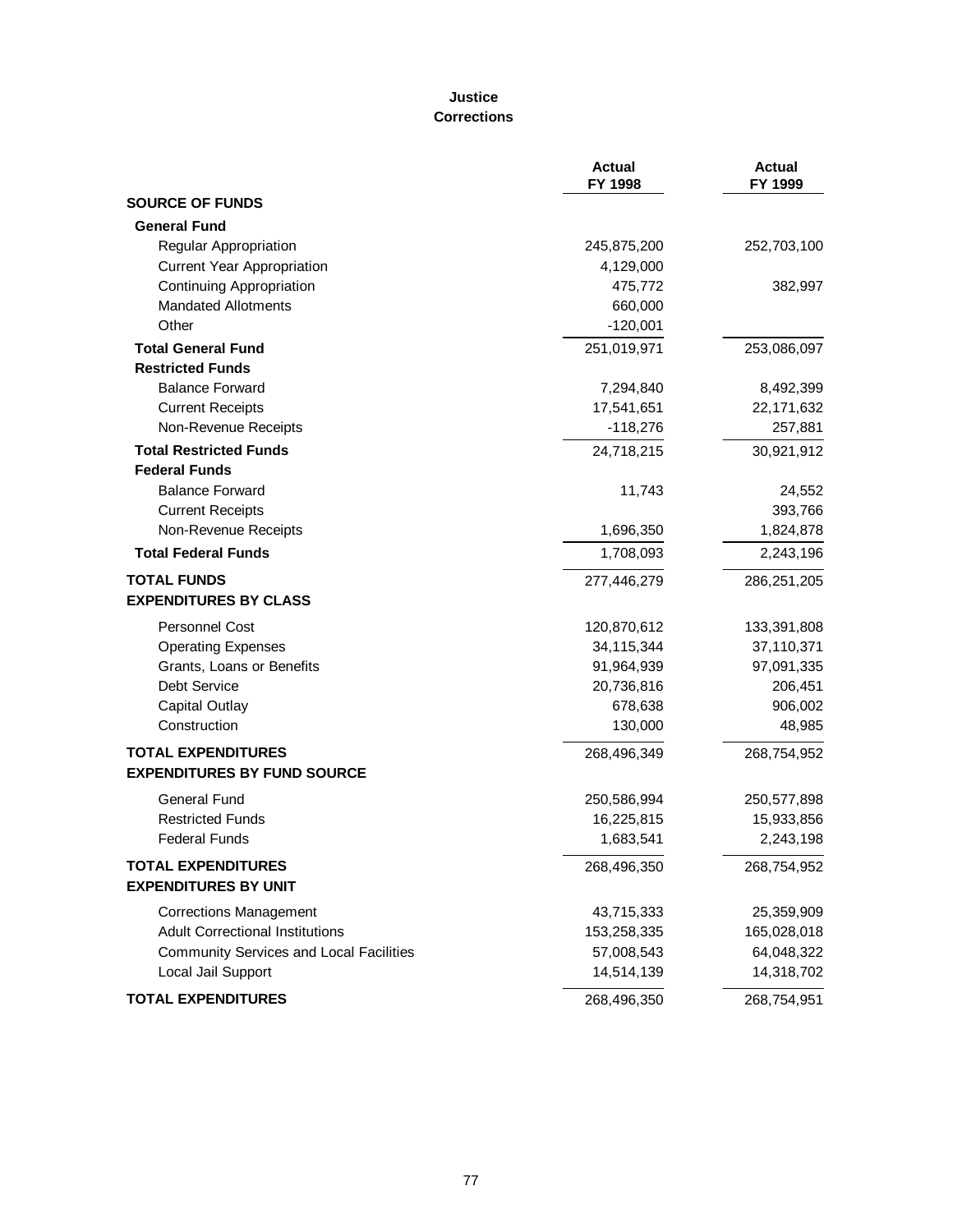# **Justice Corrections Management**

|                                    | <b>Actual</b><br>FY 1998 | <b>Actual</b><br>FY 1999 |
|------------------------------------|--------------------------|--------------------------|
| <b>SOURCE OF FUNDS</b>             |                          |                          |
| <b>General Fund</b>                |                          |                          |
| Regular Appropriation              | 30,373,800               | 11,004,600               |
| Other                              | 143,528                  | 667,404                  |
| <b>Total General Fund</b>          | 30,517,328               | 11,672,004               |
| <b>Restricted Funds</b>            |                          |                          |
| <b>Balance Forward</b>             | 3,360,475                | 2,907,602                |
| <b>Current Receipts</b>            | 11,218,238               | 15,590,804               |
| Non-Revenue Receipts               | 5,694                    |                          |
| <b>Total Restricted Funds</b>      | 14,584,407               | 18,498,406               |
| <b>Federal Funds</b>               |                          |                          |
| <b>Balance Forward</b>             |                          | 23,576                   |
| Non-Revenue Receipts               | 1,545,555                | 1,474,508                |
| <b>Total Federal Funds</b>         | 1,545,555                | 1,498,084                |
| <b>TOTAL FUNDS</b>                 | 46,647,290               | 31,668,494               |
| <b>EXPENDITURES BY CLASS</b>       |                          |                          |
| <b>Personnel Cost</b>              | 12,135,582               | 14,046,306               |
| <b>Operating Expenses</b>          | 9,511,792                | 9,896,152                |
| Grants, Loans or Benefits          | 1,172,923                | 1,229,366                |
| Debt Service                       | 20,736,816               |                          |
| <b>Capital Outlay</b>              | 158,220                  | 163,086                  |
| Construction                       |                          | 25,000                   |
| <b>TOTAL EXPENDITURES</b>          | 43,715,333               | 25,359,910               |
| <b>EXPENDITURES BY FUND SOURCE</b> |                          |                          |
| <b>General Fund</b>                | 30,515,447               | 11,672,004               |
| <b>Restricted Funds</b>            | 11,676,804               | 12,195,560               |
| <b>Federal Funds</b>               | 1,523,082                | 1,492,346                |
| <b>TOTAL EXPENDITURES</b>          | 43,715,333               | 25,359,910               |
| <b>EXPENDITURES BY UNIT</b>        |                          |                          |
| Commissioner                       | 936,324                  | 1,019,250                |
| Training                           | 1,073,682                | 1,109,731                |
| <b>General Counsel</b>             | 763,702                  | 749,310                  |
| <b>Administrative Services</b>     | 3,695,598                | 4,247,853                |
| Debt Service                       | 20,736,816               |                          |
| <b>Correctional Industries</b>     | 11,543,735               | 11,950,983               |
| Mental Health Programs             | 4,965,477                | 6,282,782                |
| <b>TOTAL EXPENDITURES</b>          | 43,715,334               | 25,359,909               |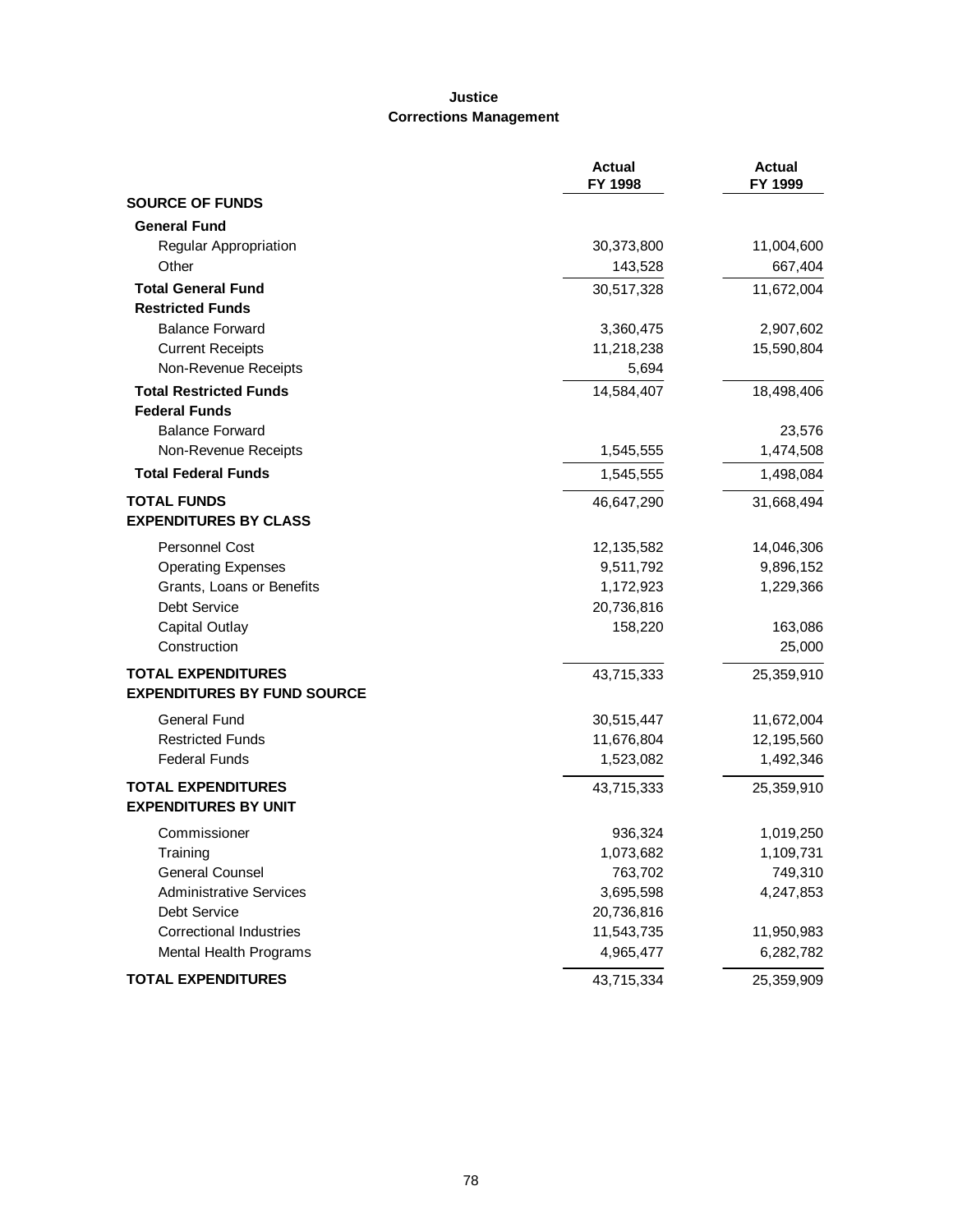# **Justice Adult Correctional Institutions**

|                                             | <b>Actual</b><br>FY 1998 | <b>Actual</b><br>FY 1999 |
|---------------------------------------------|--------------------------|--------------------------|
| <b>SOURCE OF FUNDS</b>                      |                          |                          |
| <b>General Fund</b>                         |                          |                          |
| <b>Regular Appropriation</b>                | 151,918,700              | 163,190,600              |
| Other                                       | $-3,026,029$             | $-667,404$               |
| <b>Total General Fund</b>                   | 148,892,671              | 162,523,196              |
| <b>Restricted Funds</b>                     |                          |                          |
| <b>Balance Forward</b>                      | 3,837,119                | 5,430,249                |
| <b>Current Receipts</b>                     | 5,980,395                | 6,139,536                |
| Non-Revenue Receipts                        | $-123,970$               | 257,881                  |
| <b>Total Restricted Funds</b>               | 9,693,544                | 11,827,666               |
| <b>Federal Funds</b>                        |                          |                          |
| <b>Balance Forward</b>                      | 11,743                   |                          |
| <b>Current Receipts</b>                     |                          | 56,166                   |
| Non-Revenue Receipts                        | 91,727                   | 89,448                   |
| <b>Total Federal Funds</b>                  | 103,470                  | 145,614                  |
| <b>TOTAL FUNDS</b>                          | 158,689,685              | 174,496,476              |
| <b>EXPENDITURES BY CLASS</b>                |                          |                          |
| Personnel Cost                              | 87,464,977               | 95,695,801               |
| <b>Operating Expenses</b>                   | 21,586,282               | 23,163,205               |
| Grants, Loans or Benefits                   | 43,556,658               | 45,205,561               |
| Debt Service                                |                          | 206,451                  |
| <b>Capital Outlay</b>                       | 520,418                  | 733,016                  |
| Construction                                | 130,000                  | 23,985                   |
|                                             |                          |                          |
| <b>TOTAL EXPENDITURES</b>                   | 153,258,335              | 165,028,019              |
| <b>EXPENDITURES BY FUND SOURCE</b>          |                          |                          |
| <b>General Fund</b>                         | 148,892,672              | 161,459,418              |
| <b>Restricted Funds</b>                     | 4,263,296                | 3,417,246                |
| <b>Federal Funds</b>                        | 102,367                  | 151,353                  |
| <b>TOTAL EXPENDITURES</b>                   | 153,258,335              | 165,028,017              |
| <b>EXPENDITURES BY UNIT</b>                 |                          |                          |
| Institutions Operations                     | 671,303                  | 2,410,288                |
| <b>Medical Services</b>                     | 17,323,716               | 15,118,472               |
| Education                                   | 4,996,161                | 6,090,488                |
| <b>Private Prisons</b>                      | 15,834,221               | 16,720,390               |
| <b>Blackburn Correctional Complex</b>       | 4,538,443                | 4,896,756                |
| <b>Bell County Forestry Camp</b>            | 1,914,386                | 2,087,671                |
| Kentucky Correctional Institution for Women | 7,445,457                | 7,939,053                |
| Frankfort Career Development Center         | 2,114,089                | 2,559,321                |
| Eastern Kentucky Correctional Complex       | 15,868,010               | 16,350,487               |
| Northpoint Training Center                  | 12,144,488               | 12,868,885               |
| Kentucky State Reformatory                  | 21,643,425               | 25,114,243               |
| Kentucky State Penitentiary                 | 13,503,712               | 14,220,741               |
| Western Kentucky Correctional Complex       | 6,848,858                | 7,638,708                |
| Roederer Correctional Complex               | 7,614,626                | 8,796,490                |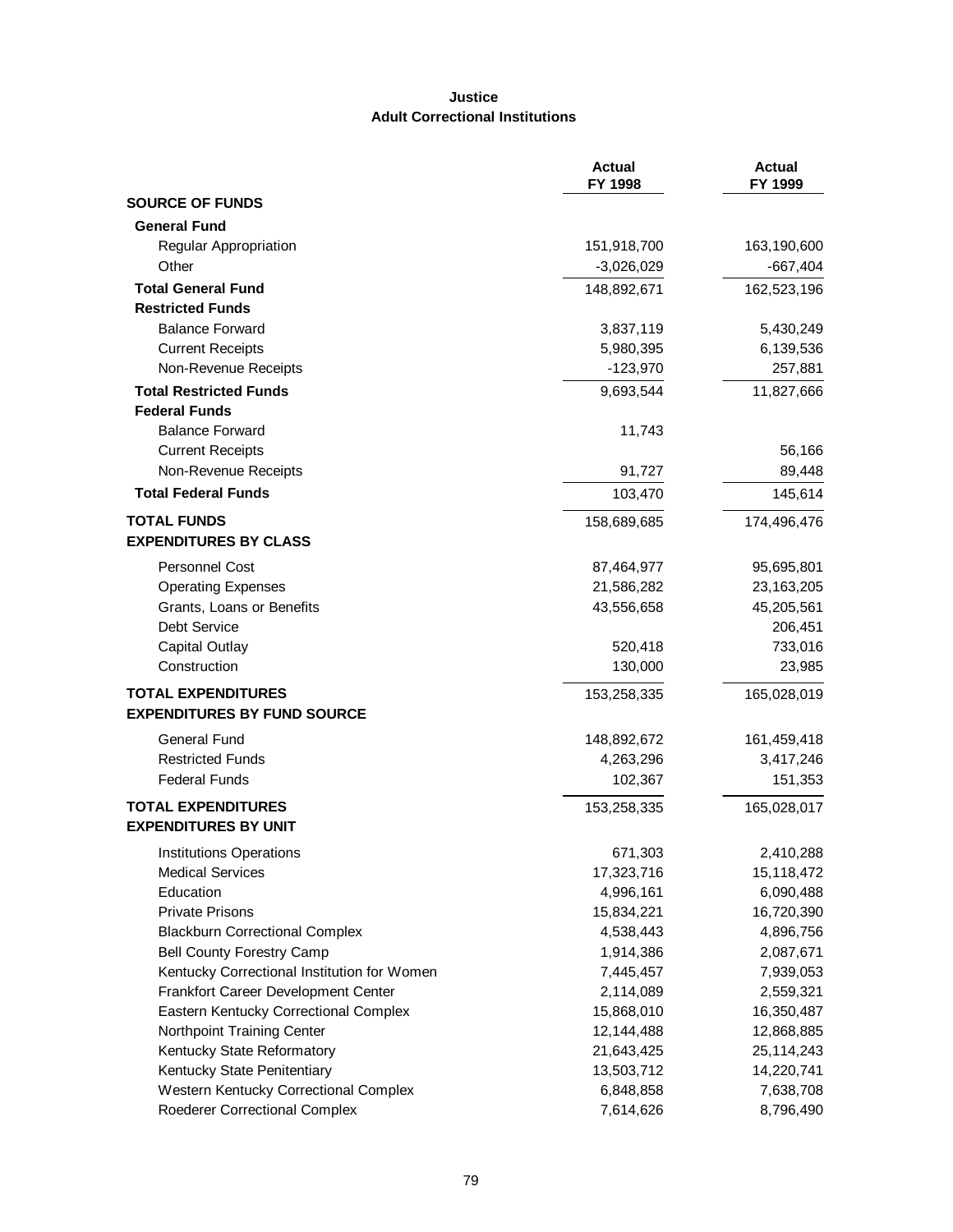|                                     | <b>Actual</b> | Actual      |
|-------------------------------------|---------------|-------------|
|                                     | FY 1998       | FY 1999     |
| Luther Luckett Correctional Complex | 11,539,901    | 12,108,571  |
| Green River Correctional Complex    | 8.044.625     | 9,283,968   |
| <b>Institutional Farms</b>          | 1.212.916     | 823,486     |
| <b>TOTAL EXPENDITURES</b>           | 153,258,337   | 165,028,018 |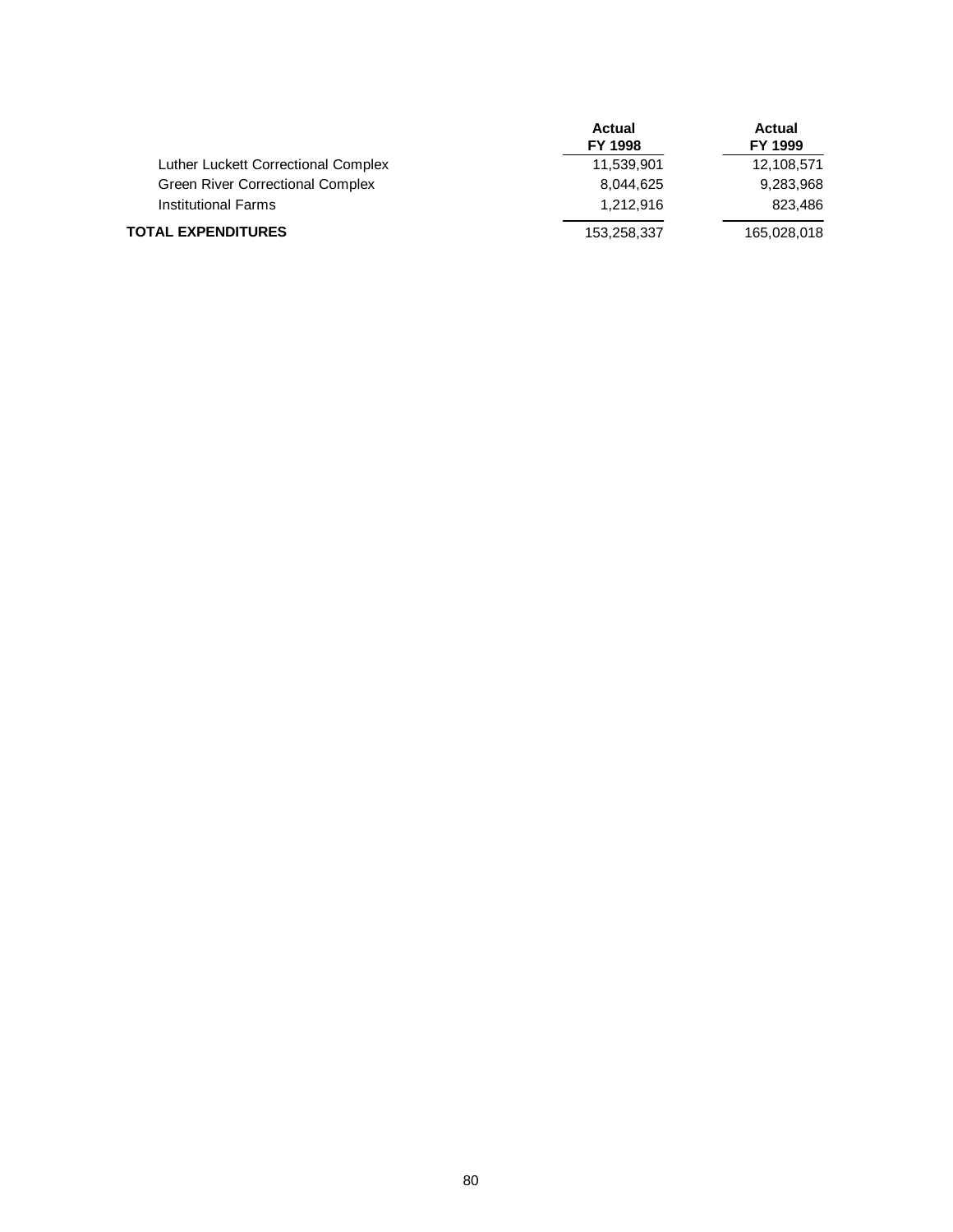# **Justice Community Services and Local Facilities**

|                                    | <b>Actual</b><br>FY 1998 | <b>Actual</b><br>FY 1999 |
|------------------------------------|--------------------------|--------------------------|
| <b>SOURCE OF FUNDS</b>             |                          |                          |
| <b>General Fund</b>                |                          |                          |
| Regular Appropriation              | 49,114,200               | 63,939,400               |
| <b>Current Year Appropriation</b>  | 4,129,000                |                          |
| <b>Mandated Allotments</b>         | 660,000                  |                          |
| Other                              | 2,762,500                |                          |
| <b>Total General Fund</b>          | 56,665,700               | 63,939,400               |
| <b>Restricted Funds</b>            |                          |                          |
| <b>Balance Forward</b>             | 97,246                   | 154,548                  |
| <b>Current Receipts</b>            | 343,018                  | 441,291                  |
| <b>Total Restricted Funds</b>      | 440,264                  | 595,839                  |
| <b>Federal Funds</b>               |                          |                          |
| <b>Balance Forward</b>             |                          | 977                      |
| <b>Current Receipts</b>            |                          | 337,600                  |
| Non-Revenue Receipts               | 59,068                   | 260,922                  |
| <b>Total Federal Funds</b>         | 59,068                   | 599,499                  |
| <b>TOTAL FUNDS</b>                 | 57,165,032               | 65,134,738               |
| <b>EXPENDITURES BY CLASS</b>       |                          |                          |
| <b>Personnel Cost</b>              | 21,200,408               | 23,627,784               |
| <b>Operating Expenses</b>          | 2,635,970                | 3,632,712                |
| Grants, Loans or Benefits          | 33, 172, 164             | 36,777,926               |
| <b>Capital Outlay</b>              |                          | 9,900                    |
| <b>TOTAL EXPENDITURES</b>          | 57,008,542               | 64,048,322               |
| <b>EXPENDITURES BY FUND SOURCE</b> |                          |                          |
| General Fund                       | 56,664,736               | 63,127,773               |
| <b>Restricted Funds</b>            | 285,715                  | 321,049                  |
| <b>Federal Funds</b>               | 58,091                   | 599,499                  |
| <b>TOTAL EXPENDITURES</b>          | 57,008,542               | 64,048,321               |
| <b>EXPENDITURES BY UNIT</b>        |                          |                          |
| Probation and Parole Program       | 17,919,553               | 20,438,659               |
| <b>Local Facilities</b>            | 39,088,989               | 43,609,663               |
| <b>TOTAL EXPENDITURES</b>          | 57,008,542               | 64,048,322               |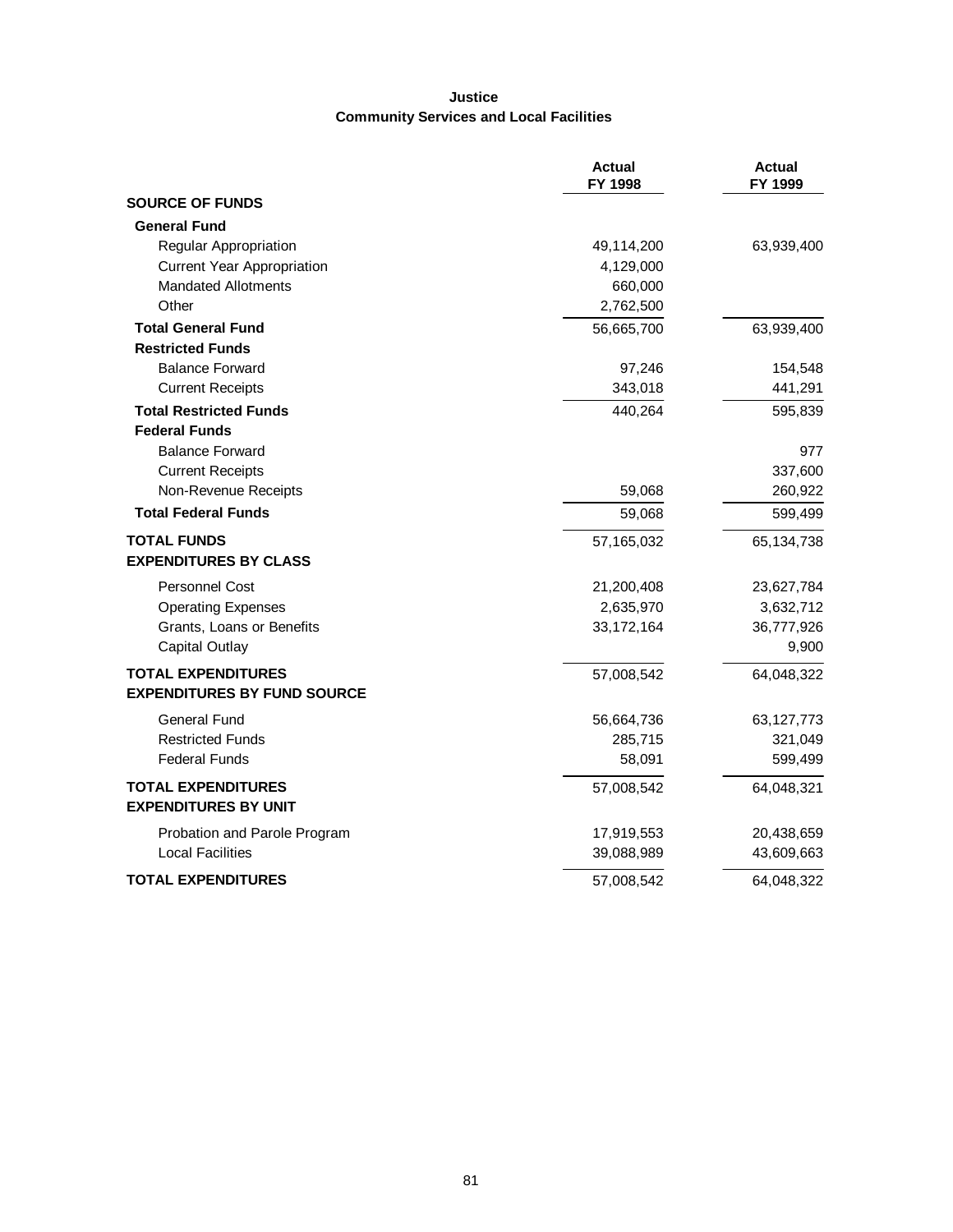# **Justice Local Jail Support**

|                                    | <b>Actual</b><br>FY 1998 | <b>Actual</b><br>FY 1999 |
|------------------------------------|--------------------------|--------------------------|
| <b>SOURCE OF FUNDS</b>             |                          |                          |
| <b>General Fund</b>                |                          |                          |
| Regular Appropriation              | 14,468,500               | 14,568,500               |
| <b>Continuing Appropriation</b>    | 475,772                  | 382,997                  |
| <b>Total General Fund</b>          | 14,944,272               | 14,951,497               |
| <b>TOTAL FUNDS</b>                 | 14,944,272               | 14,951,497               |
| <b>EXPENDITURES BY CLASS</b>       |                          |                          |
| <b>Personnel Cost</b>              | 69,645                   | 21,917                   |
| <b>Operating Expenses</b>          | 381,300                  | 418,302                  |
| Grants, Loans or Benefits          | 14,063,193               | 13,878,483               |
| <b>TOTAL EXPENDITURES</b>          | 14,514,138               | 14,318,702               |
| <b>EXPENDITURES BY FUND SOURCE</b> |                          |                          |
| <b>General Fund</b>                | 14,514,139               | 14,318,702               |
| <b>TOTAL EXPENDITURES</b>          | 14.514.139               | 14,318,702               |
| <b>EXPENDITURES BY UNIT</b>        |                          |                          |
| Local Jail Allotment               | 12,917,500               | 12,917,500               |
| <b>Restricted Medical</b>          | 887,964                  | 887,964                  |
| Jailers' Allowance                 | 454,545                  | 443,519                  |
| Catastrophic Medical               | 254,130                  | 69,719                   |
| <b>TOTAL EXPENDITURES</b>          | 14,514,139               | 14,318,702               |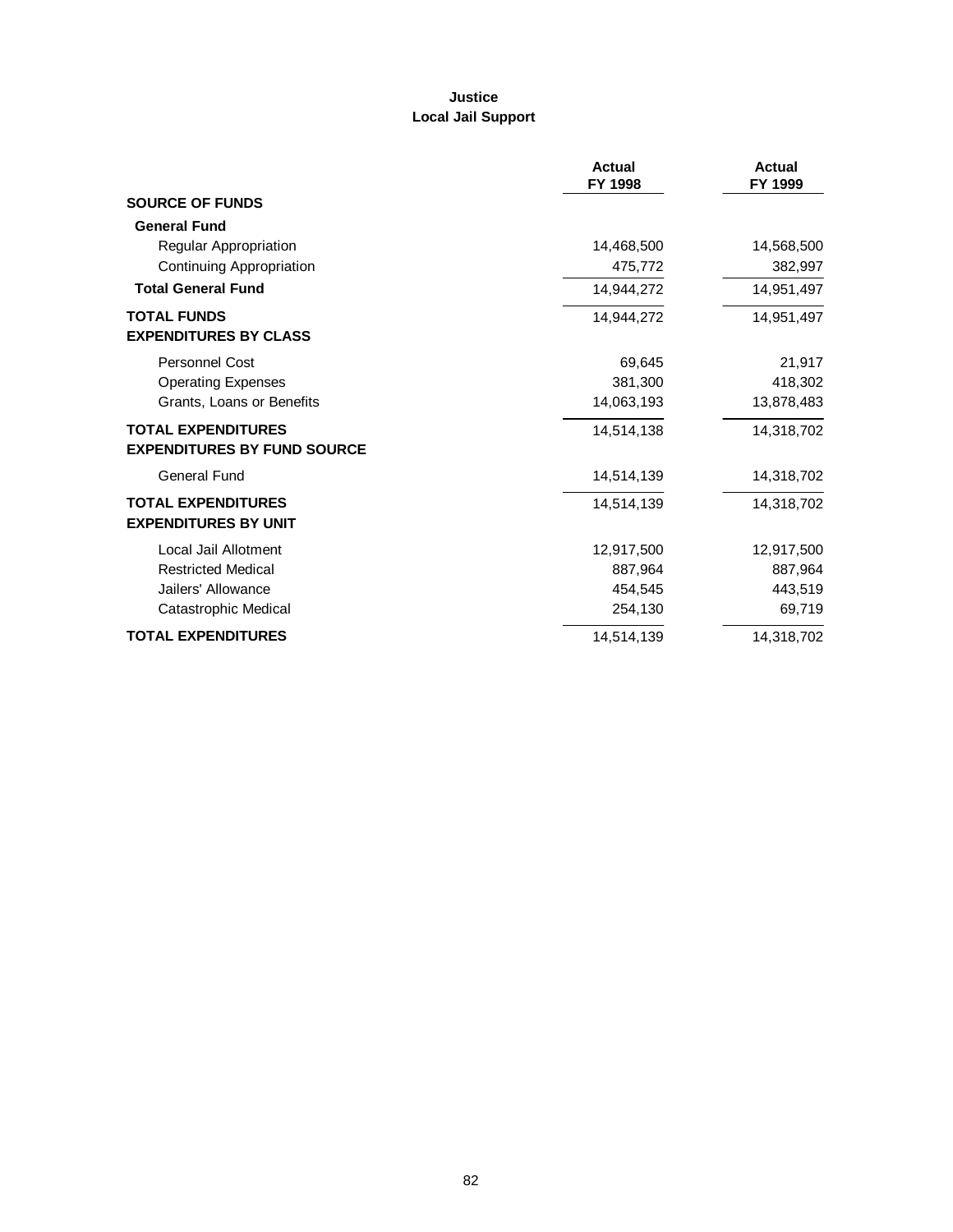#### **Labor**

|                                                 | <b>Actual</b><br>FY 1998 | <b>Actual</b><br>FY 1999 |
|-------------------------------------------------|--------------------------|--------------------------|
| <b>SOURCE OF FUNDS</b>                          |                          |                          |
| <b>General Fund</b>                             |                          |                          |
| Regular Appropriation                           | 2,234,400                | 21,298,700               |
| Special Appropriation                           | 19,000,000               |                          |
| Other                                           | $-1,000$                 |                          |
| <b>Total General Fund</b>                       | 21,233,400               | 21,298,700               |
| <b>Restricted Funds</b>                         |                          |                          |
| <b>Balance Forward</b>                          | 35,638,609               | 48,626,468               |
| <b>Current Receipts</b>                         | 145,170,664              | 107,314,216              |
| Non-Revenue Receipts                            | 158,948,311              | 117,332,282              |
| <b>Total Restricted Funds</b>                   | 339,757,584              | 273,272,966              |
| <b>Federal Funds</b>                            |                          |                          |
| <b>Balance Forward</b>                          | 100,893                  | 37,511                   |
| <b>Current Receipts</b>                         | 2,968,827                | 3,054,274                |
| Non-Revenue Receipts                            | 10,570                   | 265                      |
| <b>Total Federal Funds</b>                      | 3,080,290                | 3,092,050                |
| <b>TOTAL FUNDS</b>                              | 364,071,274              | 297,663,716              |
| <b>EXPENDITURES BY CLASS</b>                    |                          |                          |
| <b>Personnel Cost</b>                           | 24,023,037               | 24,381,635               |
| <b>Operating Expenses</b>                       | 149,237,583              | 116,873,859              |
| Grants, Loans or Benefits                       | 141,468,573              | 125,554,709              |
| Capital Outlay                                  | 375,195                  | 361,808                  |
| Construction                                    | 257,000                  | 656,000                  |
| <b>TOTAL EXPENDITURES</b>                       | 315,361,388              | 267,828,011              |
| <b>EXPENDITURES BY FUND SOURCE</b>              |                          |                          |
| General Fund                                    | 21,187,492               | 21,188,150               |
| <b>Restricted Funds</b>                         | 291, 131, 117            | 243,614,600              |
| <b>Federal Funds</b>                            | 3,042,779                | 3,025,260                |
| <b>TOTAL EXPENDITURES</b>                       | 315,361,388              | 267,828,010              |
| <b>EXPENDITURES BY UNIT</b>                     |                          |                          |
| General Administration and Support              | 4,205,377                | 4,424,060                |
| <b>Workplace Standards</b>                      | 134,396,918              | 118,065,513              |
| <b>Workers Claims</b>                           | 12,888,528               | 12,606,188               |
| Ky Occupational Safety and Health Review Comm.  | 440,969                  | 417,090                  |
| <b>Workers' Compensation Funding Commission</b> | 163,429,596              | 132,315,160              |
| <b>TOTAL EXPENDITURES</b>                       | 315,361,388              | 267,828,011              |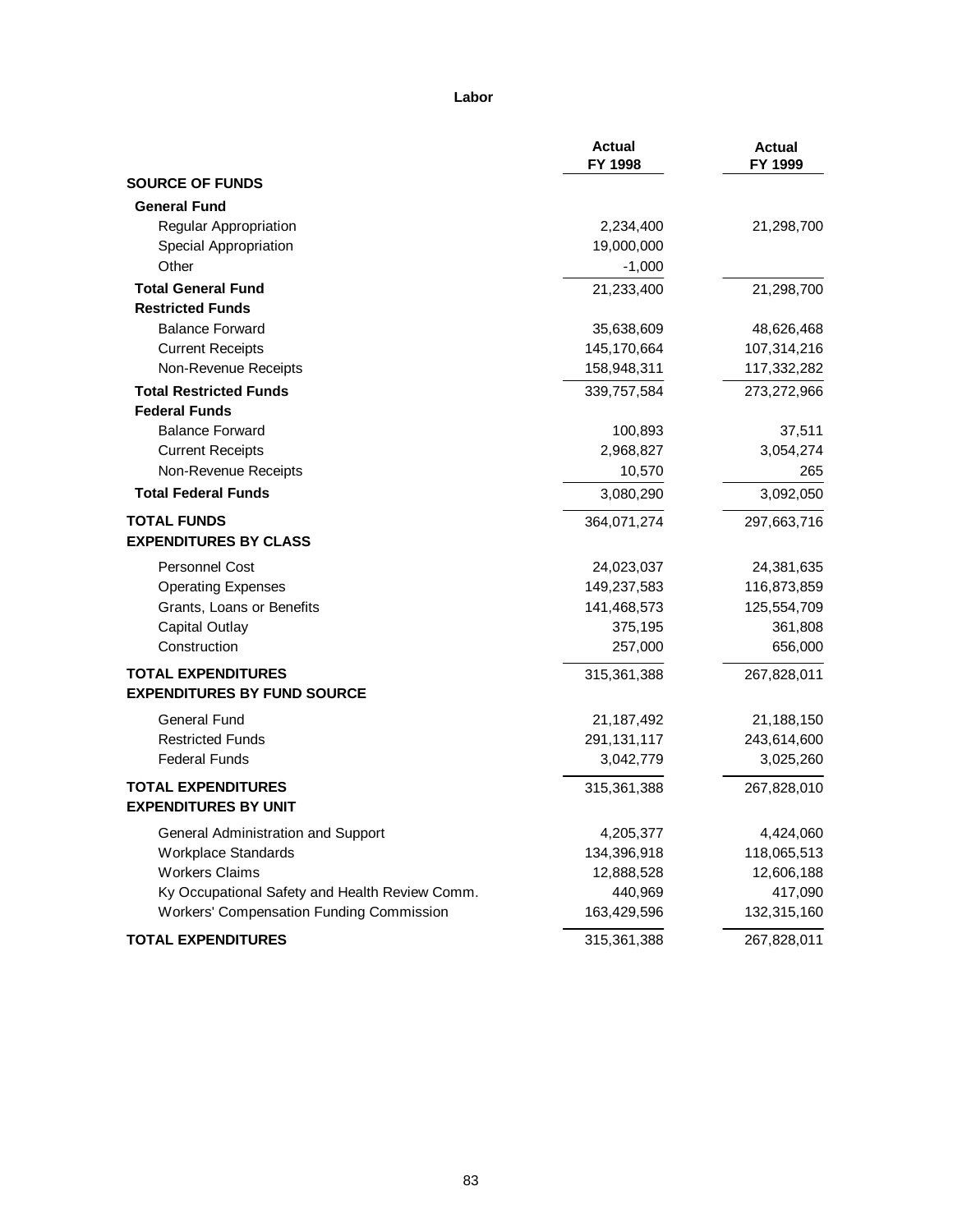# **Labor General Administration and Support**

|                                    | <b>Actual</b><br>FY 1998 | <b>Actual</b><br>FY 1999 |
|------------------------------------|--------------------------|--------------------------|
| <b>SOURCE OF FUNDS</b>             |                          |                          |
| <b>General Fund</b>                |                          |                          |
| Regular Appropriation              | 503,800                  | 518,000                  |
| Other                              | $-500$                   |                          |
| <b>Total General Fund</b>          | 503,300                  | 518,000                  |
| <b>Restricted Funds</b>            |                          |                          |
| <b>Balance Forward</b>             | 700,806                  | 714,131                  |
| <b>Current Receipts</b>            | 2,477                    | 2,864                    |
| Non-Revenue Receipts               | 3,713,025                | 3,917,273                |
| <b>Total Restricted Funds</b>      | 4,416,308                | 4,634,268                |
| <b>TOTAL FUNDS</b>                 | 4,919,608                | 5,152,268                |
| <b>EXPENDITURES BY CLASS</b>       |                          |                          |
| <b>Personnel Cost</b>              | 3,238,834                | 3,469,066                |
| <b>Operating Expenses</b>          | 755,147                  | 722,534                  |
| Grants, Loans or Benefits          | 108,000                  | 120,000                  |
| Capital Outlay                     | 103,396                  | 112,460                  |
| <b>TOTAL EXPENDITURES</b>          | 4,205,377                | 4,424,060                |
| <b>EXPENDITURES BY FUND SOURCE</b> |                          |                          |
| <b>General Fund</b>                | 503,199                  | 486,200                  |
| <b>Restricted Funds</b>            | 3,702,177                | 3,937,860                |
| <b>TOTAL EXPENDITURES</b>          | 4,205,376                | 4,424,060                |
| <b>EXPENDITURES BY UNIT</b>        |                          |                          |
| General Administration and Support | 4,205,377                | 4,424,060                |
| <b>TOTAL EXPENDITURES</b>          | 4,205,377                | 4,424,060                |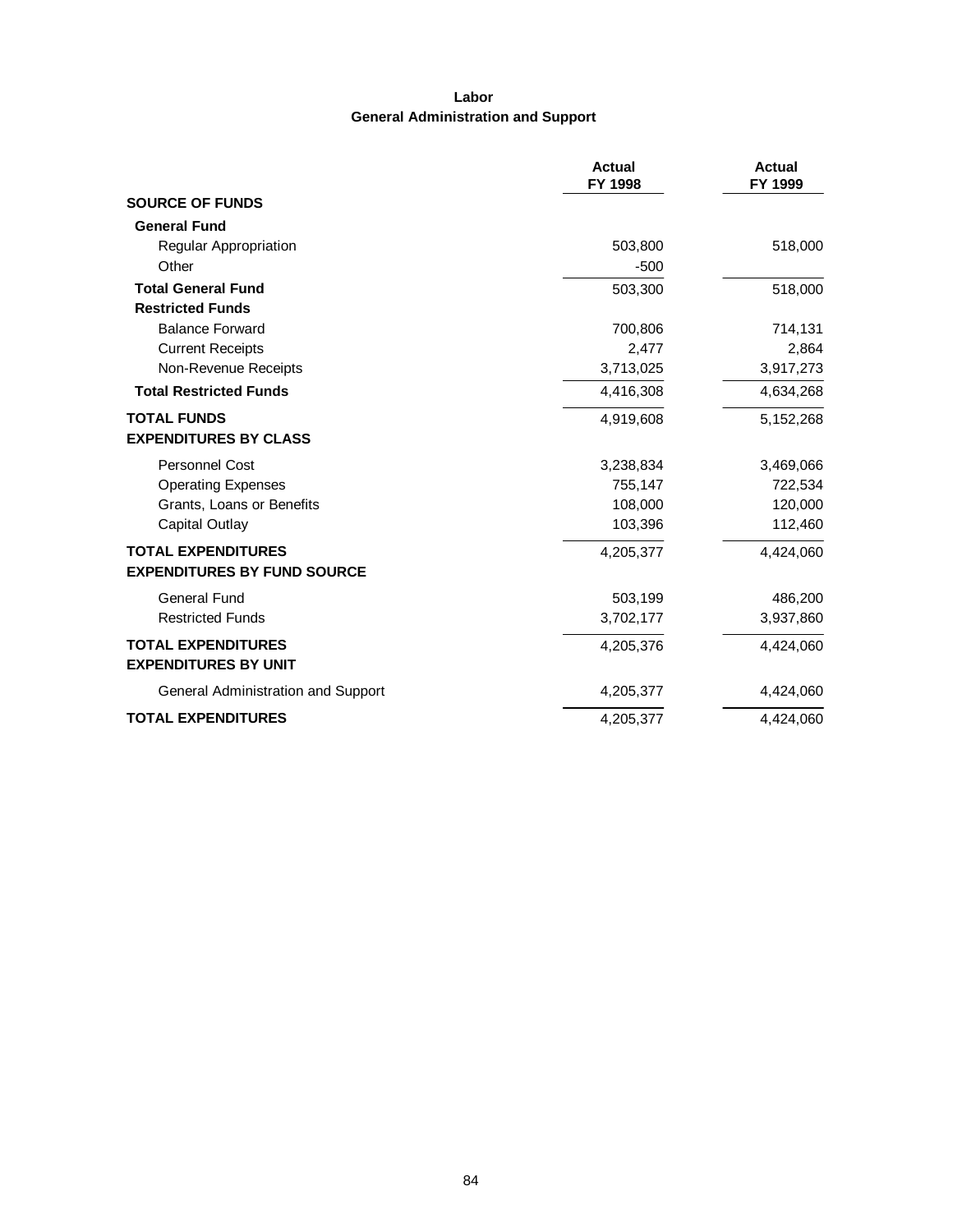### **Labor Workplace Standards**

|                                                                 | <b>Actual</b><br>FY 1998 | <b>Actual</b><br>FY 1999 |
|-----------------------------------------------------------------|--------------------------|--------------------------|
| <b>SOURCE OF FUNDS</b>                                          |                          |                          |
| <b>General Fund</b>                                             |                          |                          |
| Regular Appropriation                                           | 1,730,600                | 1,780,700                |
| Other                                                           | $-500$                   |                          |
| <b>Total General Fund</b>                                       | 1,730,100                | 1,780,700                |
| <b>Restricted Funds</b>                                         |                          |                          |
| <b>Balance Forward</b>                                          | 6,191,083                | 10,526,337               |
| <b>Current Receipts</b>                                         | 4,410,852                | 4,406,643                |
| Non-Revenue Receipts                                            | 129,750,000              | 108,971,000              |
| <b>Total Restricted Funds</b>                                   | 140,351,935              | 123,903,980              |
| <b>Federal Funds</b>                                            |                          |                          |
| <b>Balance Forward</b>                                          | 85,423                   | 14,432                   |
| <b>Current Receipts</b>                                         | 2,805,465                | 2,919,364                |
| Non-Revenue Receipts                                            | 10,570                   | 622                      |
| <b>Total Federal Funds</b>                                      | 2,901,458                | 2,934,418                |
| <b>TOTAL FUNDS</b><br><b>EXPENDITURES BY CLASS</b>              | 144,983,493              | 128,619,098              |
| Personnel Cost                                                  | 9,519,751                | 9,341,616                |
| <b>Operating Expenses</b>                                       | 2,443,014                | 2,279,207                |
| Grants, Loans or Benefits                                       | 122,300,573              | 106,434,709              |
| <b>Capital Outlay</b>                                           | 133,580                  | 9,981                    |
| <b>TOTAL EXPENDITURES</b><br><b>EXPENDITURES BY FUND SOURCE</b> | 134,396,918              | 118,065,513              |
| General Fund                                                    | 1,684,293                | 1,701,950                |
| <b>Restricted Funds</b>                                         | 129,825,599              | 113,483,995              |
| <b>Federal Funds</b>                                            | 2,887,026                | 2,879,568                |
| <b>TOTAL EXPENDITURES</b><br><b>EXPENDITURES BY UNIT</b>        | 134,396,918              | 118,065,513              |
| <b>Employment Standards</b>                                     | 1,694,863                | 1,702,214                |
| Compliance                                                      | 2,984,003                | 3,203,299                |
| <b>Education and Training</b>                                   | 3,208,034                | 3,345,501                |
| Special Fund                                                    | 126,312,533              | 109,571,661              |
| <b>KCWP Fund</b>                                                | 197,485                  | 242,838                  |
| <b>TOTAL EXPENDITURES</b>                                       | 134,396,918              | 118,065,513              |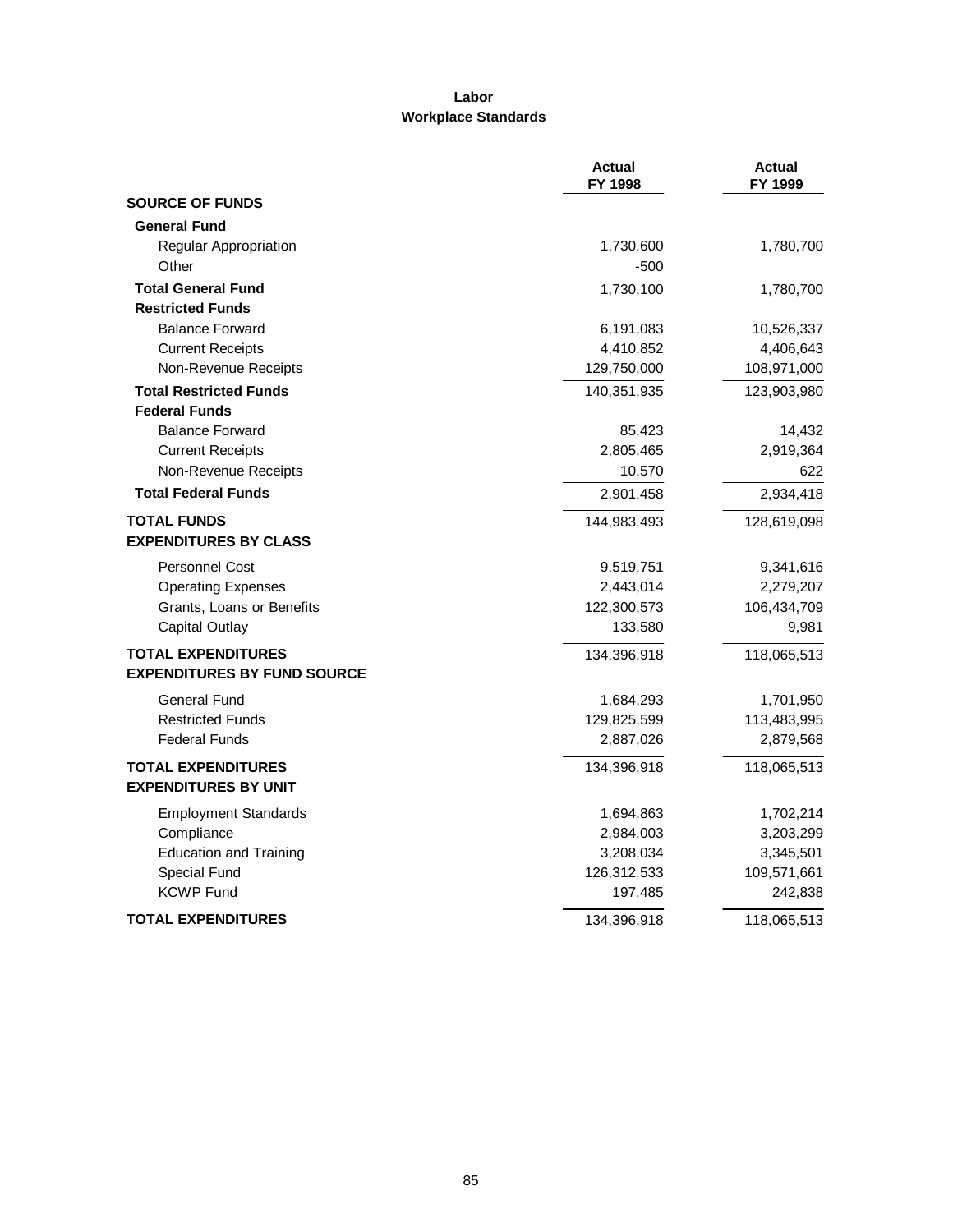### **Labor Workers Claims**

|                                                                 | <b>Actual</b><br>FY 1998 | Actual<br>FY 1999 |
|-----------------------------------------------------------------|--------------------------|-------------------|
| <b>SOURCE OF FUNDS</b>                                          |                          |                   |
| <b>Restricted Funds</b>                                         |                          |                   |
| <b>Balance Forward</b>                                          | 1,107,804                | 1,465,300         |
| <b>Current Receipts</b>                                         | 46,023                   | 80,532            |
| Non-Revenue Receipts                                            | 13,200,000               | 12,600,000        |
| <b>Total Restricted Funds</b>                                   | 14,353,827               | 14,145,832        |
| <b>TOTAL FUNDS</b><br><b>EXPENDITURES BY CLASS</b>              | 14,353,827               | 14,145,832        |
| Personnel Cost                                                  | 9,960,615                | 10,135,804        |
| <b>Operating Expenses</b>                                       | 2,756,105                | 2,231,017         |
| Grants, Loans or Benefits                                       | 60,000                   |                   |
| Capital Outlay                                                  | 111,808                  | 239,367           |
| <b>TOTAL EXPENDITURES</b><br><b>EXPENDITURES BY FUND SOURCE</b> | 12,888,528               | 12,606,188        |
| <b>Restricted Funds</b>                                         | 12,888,528               | 12,606,188        |
| <b>TOTAL EXPENDITURES</b><br><b>EXPENDITURES BY UNIT</b>        | 12,888,528               | 12,606,188        |
| <b>Workers Claims</b>                                           | 12,888,528               | 12,606,188        |
| <b>TOTAL EXPENDITURES</b>                                       | 12,888,528               | 12,606,188        |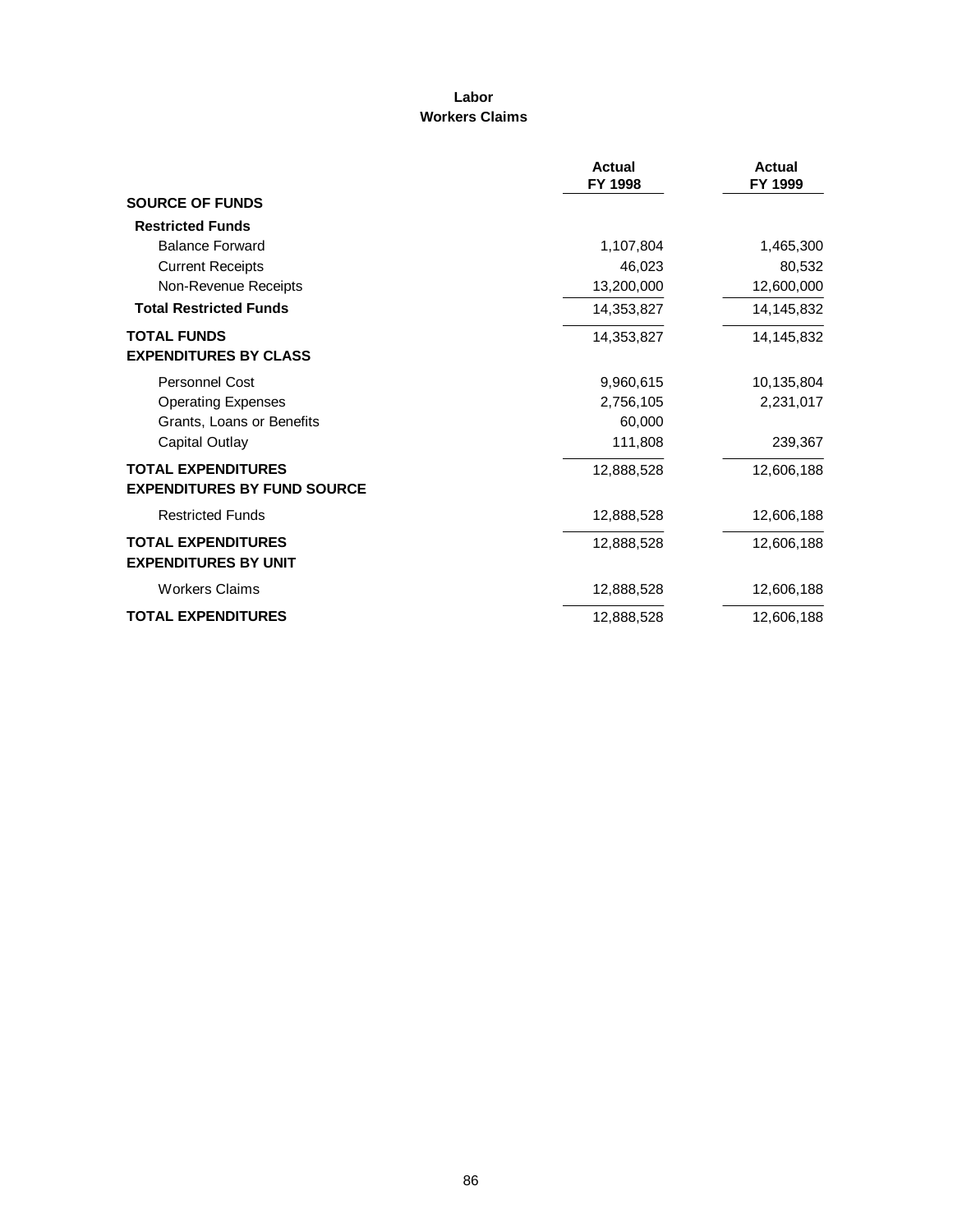# **Labor Ky Occupational Safety and Health Review Comm.**

|                                                | <b>Actual</b><br>FY 1998 | <b>Actual</b><br>FY 1999 |
|------------------------------------------------|--------------------------|--------------------------|
| <b>SOURCE OF FUNDS</b>                         |                          |                          |
| <b>Restricted Funds</b>                        |                          |                          |
| <b>Balance Forward</b>                         | 29,844                   | 27,248                   |
| <b>Current Receipts</b>                        | 320                      | 15                       |
| Non-Revenue Receipts                           | 282,300                  | 274,500                  |
| <b>Total Restricted Funds</b>                  | 312,464                  | 301,763                  |
| <b>Federal Funds</b>                           |                          |                          |
| <b>Balance Forward</b>                         | 15,470                   | 23,079                   |
| <b>Current Receipts</b>                        | 163,362                  | 134,910                  |
| Non-Revenue Receipts                           |                          | $-357$                   |
| <b>Total Federal Funds</b>                     | 178,832                  | 157,632                  |
| <b>TOTAL FUNDS</b>                             | 491,296                  | 459,395                  |
| <b>EXPENDITURES BY CLASS</b>                   |                          |                          |
| <b>Personnel Cost</b>                          | 359,713                  | 369,907                  |
| <b>Operating Expenses</b>                      | 64,064                   | 47,183                   |
| Capital Outlay                                 | 17,193                   |                          |
| <b>TOTAL EXPENDITURES</b>                      | 440,970                  | 417,090                  |
| <b>EXPENDITURES BY FUND SOURCE</b>             |                          |                          |
| <b>Restricted Funds</b>                        | 285,216                  | 271,398                  |
| <b>Federal Funds</b>                           | 155,753                  | 145,692                  |
| <b>TOTAL EXPENDITURES</b>                      | 440,969                  | 417,090                  |
| <b>EXPENDITURES BY UNIT</b>                    |                          |                          |
| Ky Occupational Safety and Health Review Comm. | 440,969                  | 417,090                  |
| <b>TOTAL EXPENDITURES</b>                      | 440,969                  | 417,090                  |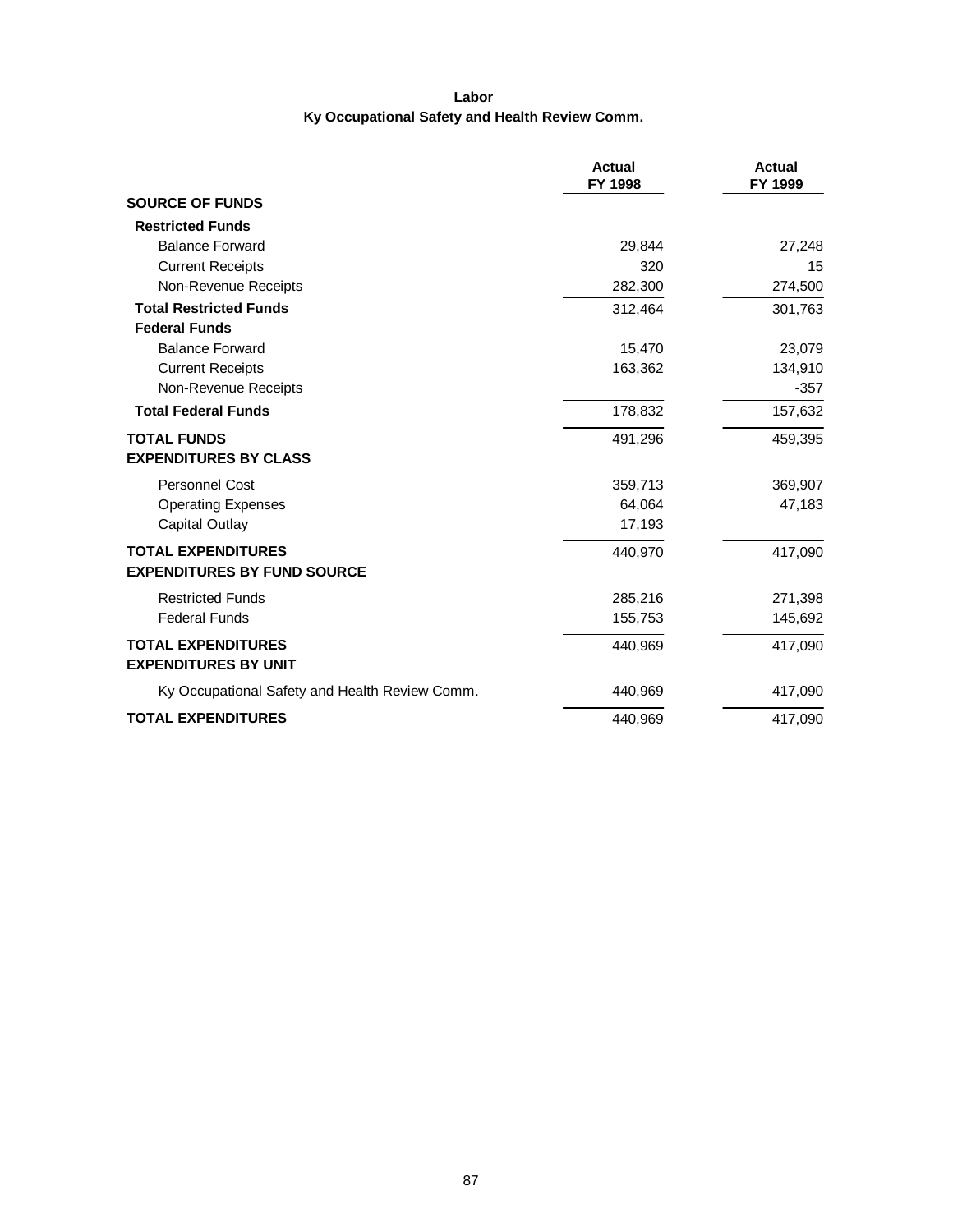# **Labor Workers' Compensation Funding Commission**

|                                                          | <b>Actual</b><br>FY 1998 | <b>Actual</b><br>FY 1999 |
|----------------------------------------------------------|--------------------------|--------------------------|
| <b>SOURCE OF FUNDS</b>                                   |                          |                          |
| <b>General Fund</b>                                      |                          |                          |
| <b>Regular Appropriation</b>                             |                          | 19,000,000               |
| Special Appropriation                                    | 19,000,000               |                          |
| <b>Total General Fund</b>                                | 19,000,000               | 19,000,000               |
| <b>Restricted Funds</b>                                  |                          |                          |
| <b>Balance Forward</b>                                   | 27,609,071               | 35,893,452               |
| <b>Current Receipts</b>                                  | 140,710,991              | 102,824,162              |
| Non-Revenue Receipts                                     | 12,002,986               | $-8,430,492$             |
| <b>Total Restricted Funds</b>                            | 180,323,048              | 130,287,122              |
| <b>TOTAL FUNDS</b>                                       | 199,323,048              | 149,287,122              |
| <b>EXPENDITURES BY CLASS</b>                             |                          |                          |
| <b>Personnel Cost</b>                                    | 944,125                  | 1,065,242                |
| <b>Operating Expenses</b>                                | 143,219,254              | 111,593,919              |
| Grants, Loans or Benefits                                | 19,000,000               | 19,000,000               |
| <b>Capital Outlay</b>                                    | 9,218                    |                          |
| Construction                                             | 257,000                  | 656,000                  |
| <b>TOTAL EXPENDITURES</b>                                | 163,429,597              | 132,315,161              |
| <b>EXPENDITURES BY FUND SOURCE</b>                       |                          |                          |
| <b>General Fund</b>                                      | 19,000,000               | 19,000,000               |
| <b>Restricted Funds</b>                                  | 144,429,596              | 113,315,160              |
| <b>TOTAL EXPENDITURES</b><br><b>EXPENDITURES BY UNIT</b> | 163,429,596              | 132,315,160              |
| Workers' Compensation Funding Commission                 | 1,224,478                | 1,258,560                |
| <b>Benefit Reserve</b>                                   | 162,085,118              | 130,785,600              |
| <b>KCWP Fund</b>                                         | 120,000                  | 271,000                  |
| <b>TOTAL EXPENDITURES</b>                                | 163,429,596              | 132,315,160              |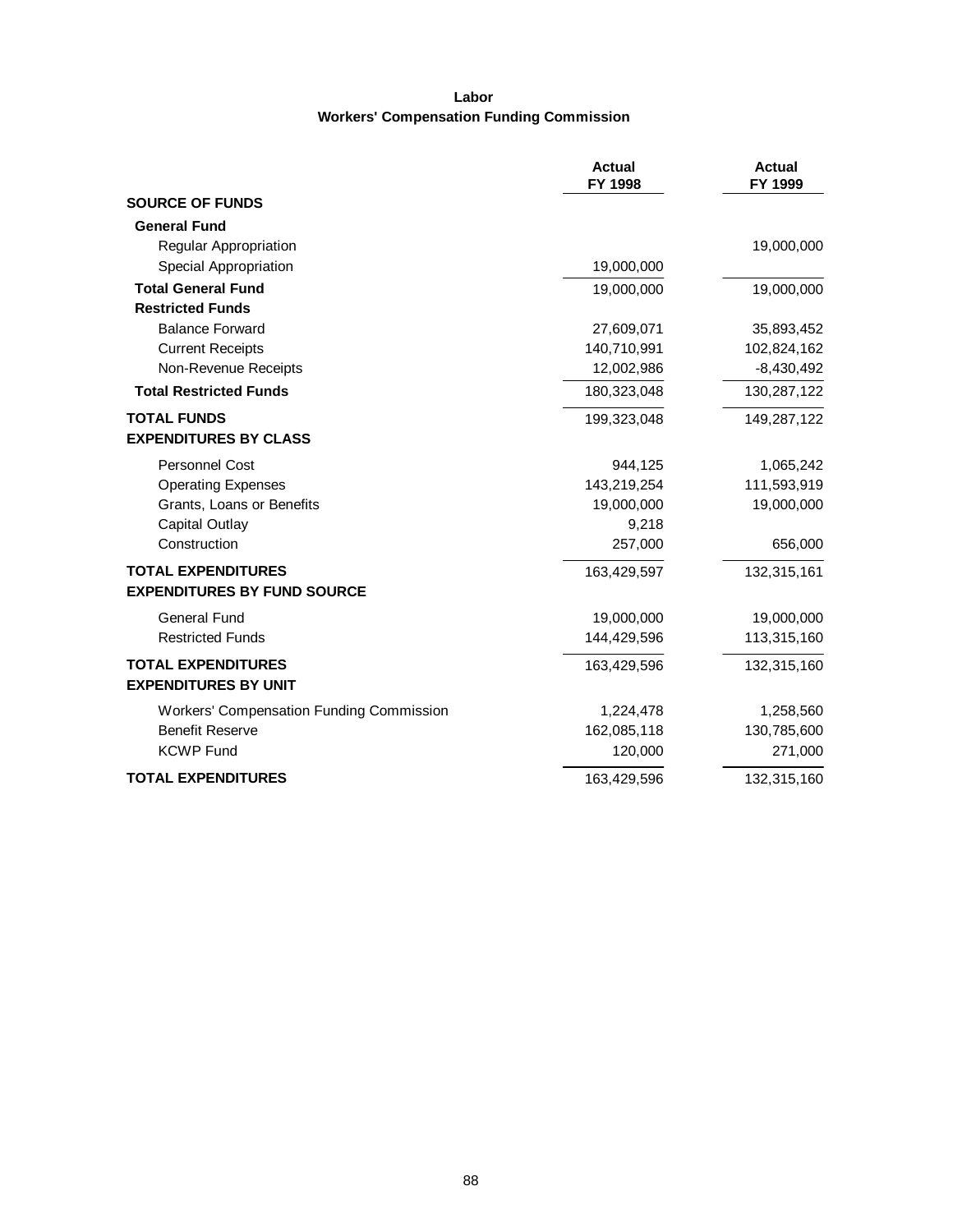#### **Natural Resources and Environmental Protection**

|                                            | <b>Actual</b><br>FY 1998 | <b>Actual</b><br>FY 1999 |
|--------------------------------------------|--------------------------|--------------------------|
| <b>SOURCE OF FUNDS</b>                     |                          |                          |
| <b>General Fund</b>                        |                          |                          |
| Regular Appropriation                      | 51,466,700               | 55,217,600               |
| <b>Mandated Allotments</b>                 | 809,900                  | 1,735,500                |
| Other                                      | $-21,100$                |                          |
| <b>Total General Fund</b>                  | 52,255,500               | 56,953,100               |
| <b>Restricted Funds</b>                    |                          |                          |
| <b>Balance Forward</b>                     | 48,822,537               | 50,676,014               |
| <b>Current Receipts</b>                    | 19,062,410               | 17,169,981               |
| Non-Revenue Receipts                       | 6,835,693                | 9,254,317                |
| <b>Total Restricted Funds</b>              | 74,720,640               | 77,100,312               |
| <b>Federal Funds</b>                       |                          |                          |
| <b>Balance Forward</b>                     | 1,331,050                | 797,095                  |
| <b>Current Receipts</b>                    | 42, 141, 273             | 44,044,388               |
| Non-Revenue Receipts                       | $-1,748,128$             | $-1,271,148$             |
| <b>Total Federal Funds</b>                 | 41,724,195               | 43,570,335               |
| <b>TOTAL FUNDS</b>                         | 168,700,335              | 177,623,747              |
| <b>EXPENDITURES BY CLASS</b>               |                          |                          |
| <b>Personnel Cost</b>                      | 75,148,044               | 78,776,277               |
| <b>Operating Expenses</b>                  | 14,535,677               | 14,926,270               |
| Grants, Loans or Benefits                  | 14,865,442               | 17,855,107               |
| <b>Capital Outlay</b>                      | 3,278,350                | 3,233,680                |
| Construction                               | 9,398,840                | 10,614,144               |
| <b>TOTAL EXPENDITURES</b>                  | 117,226,353              | 125,405,478              |
| <b>EXPENDITURES BY FUND SOURCE</b>         |                          |                          |
| General Fund                               | 52,254,624               | 56,952,892               |
| <b>Restricted Funds</b>                    | 24,044,626               | 26,321,167               |
| <b>Federal Funds</b>                       | 40,927,102               | 42,131,419               |
| <b>TOTAL EXPENDITURES</b>                  | 117,226,352              | 125,405,478              |
| <b>EXPENDITURES BY UNIT</b>                |                          |                          |
| General Administration and Support         | 10,384,283               | 10,484,807               |
| <b>Natural Resources</b>                   | 16,443,027               | 22,115,444               |
| <b>Environmental Protection</b>            | 48,789,096               | 50,005,874               |
| Surface Mining Reclamation and Enforcement | 27,860,117               | 27,479,073               |
| Abandoned Mine Lands Reclamation Projects  | 11,239,873               | 12,831,301               |
| <b>Environmental Quality Commission</b>    | 237,572                  | 260,534                  |
| Kentucky Nature Preserves Commission       | 1,215,522                | 1,167,454                |
| Kentucky River Authority                   | 1,056,862                | 1,060,992                |
| <b>TOTAL EXPENDITURES</b>                  | 117,226,352              | 125,405,479              |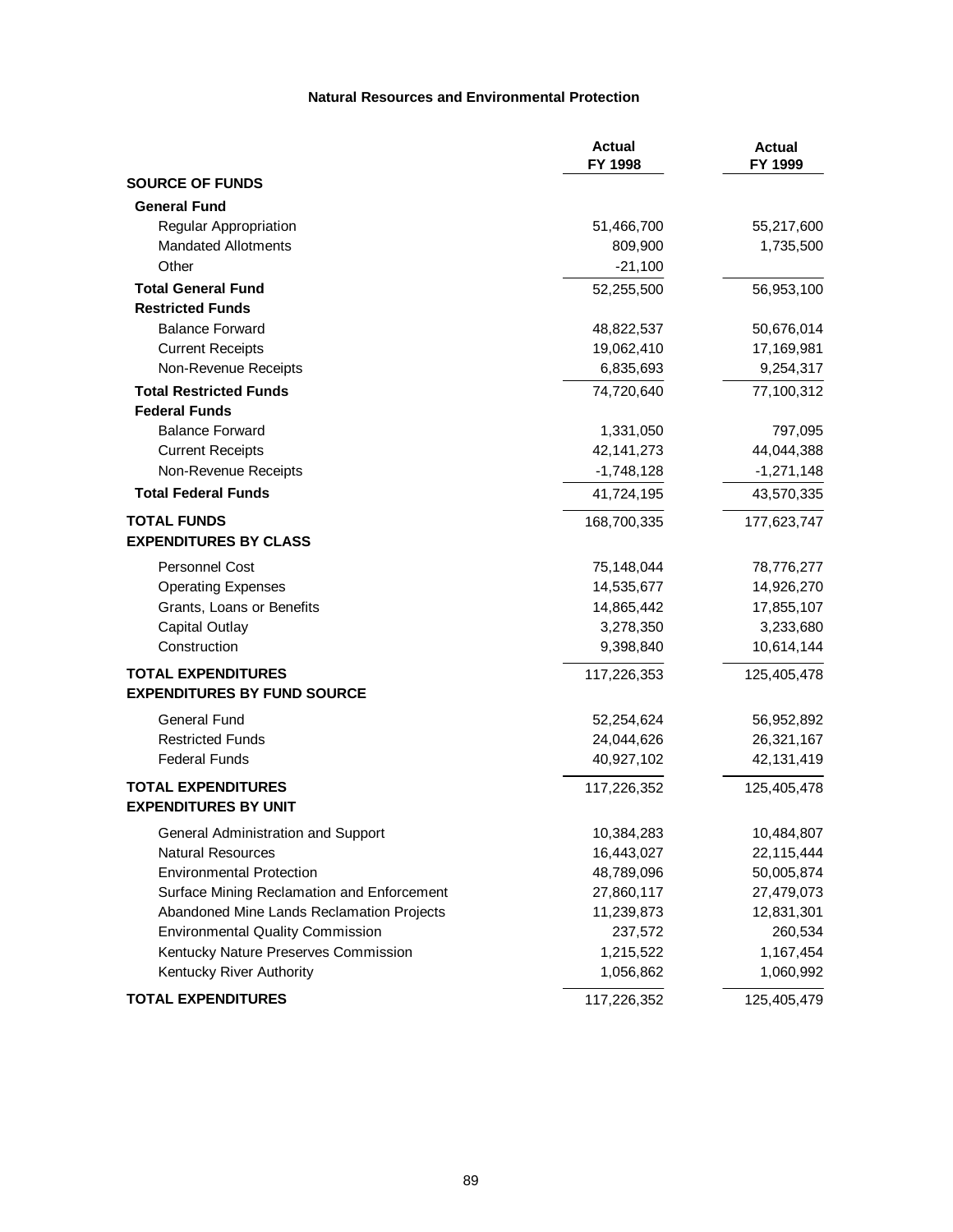### **Natural Resources and Environmental Protection General Administration and Support**

|                                    | <b>Actual</b><br>FY 1998 | <b>Actual</b><br>FY 1999 |
|------------------------------------|--------------------------|--------------------------|
| <b>SOURCE OF FUNDS</b>             |                          |                          |
| <b>General Fund</b>                |                          |                          |
| Regular Appropriation              | 7,948,600                | 8,703,200                |
| Reorganization Adjustments         | 122,800                  | 40,800                   |
| Other                              | $-4,400$                 |                          |
| <b>Total General Fund</b>          | 8,067,000                | 8,744,000                |
| <b>Restricted Funds</b>            |                          |                          |
| <b>Balance Forward</b>             | 868,241                  | 782,817                  |
| <b>Current Receipts</b>            | 6,964                    | 11,354                   |
| Non-Revenue Receipts               | 204,767                  | 117,611                  |
| <b>Total Restricted Funds</b>      | 1,079,972                | 911,782                  |
| <b>Federal Funds</b>               |                          |                          |
| <b>Balance Forward</b>             | 78,849                   | 15,198                   |
| <b>Current Receipts</b>            | 2,086,607                | 1,913,366                |
| Non-Revenue Receipts               | $-129,668$               | $-101,929$               |
| <b>Total Federal Funds</b>         | 2,035,788                | 1,826,635                |
| <b>TOTAL FUNDS</b>                 | 11,182,760               | 11,482,417               |
| <b>EXPENDITURES BY CLASS</b>       |                          |                          |
| <b>Personnel Cost</b>              | 8,662,069                | 8,829,577                |
| <b>Operating Expenses</b>          | 1,598,642                | 1,594,944                |
| Grants, Loans or Benefits          | 732                      |                          |
| <b>Capital Outlay</b>              | 122,840                  | 60,285                   |
| <b>TOTAL EXPENDITURES</b>          | 10,384,283               | 10,484,806               |
| <b>EXPENDITURES BY FUND SOURCE</b> |                          |                          |
| <b>General Fund</b>                | 8,066,539                | 8,744,000                |
| <b>Restricted Funds</b>            | 297,154                  | 122,990                  |
| <b>Federal Funds</b>               | 2,020,590                | 1,617,816                |
| <b>TOTAL EXPENDITURES</b>          | 10,384,283               | 10,484,806               |
| <b>EXPENDITURES BY UNIT</b>        |                          |                          |
| Secretary                          | 1,238,611                | 1,345,823                |
| <b>Administrative Services</b>     | 1,886,772                | 1,832,124                |
| <b>Administrative Hearings</b>     | 759,884                  | 773,210                  |
| Legal Services                     | 5,308,794                | 4,812,807                |
| <b>Information Services</b>        | 1,190,221                | 1,397,328                |
| Inspector General                  |                          | 323,515                  |
| <b>TOTAL EXPENDITURES</b>          | 10,384,282               | 10,484,807               |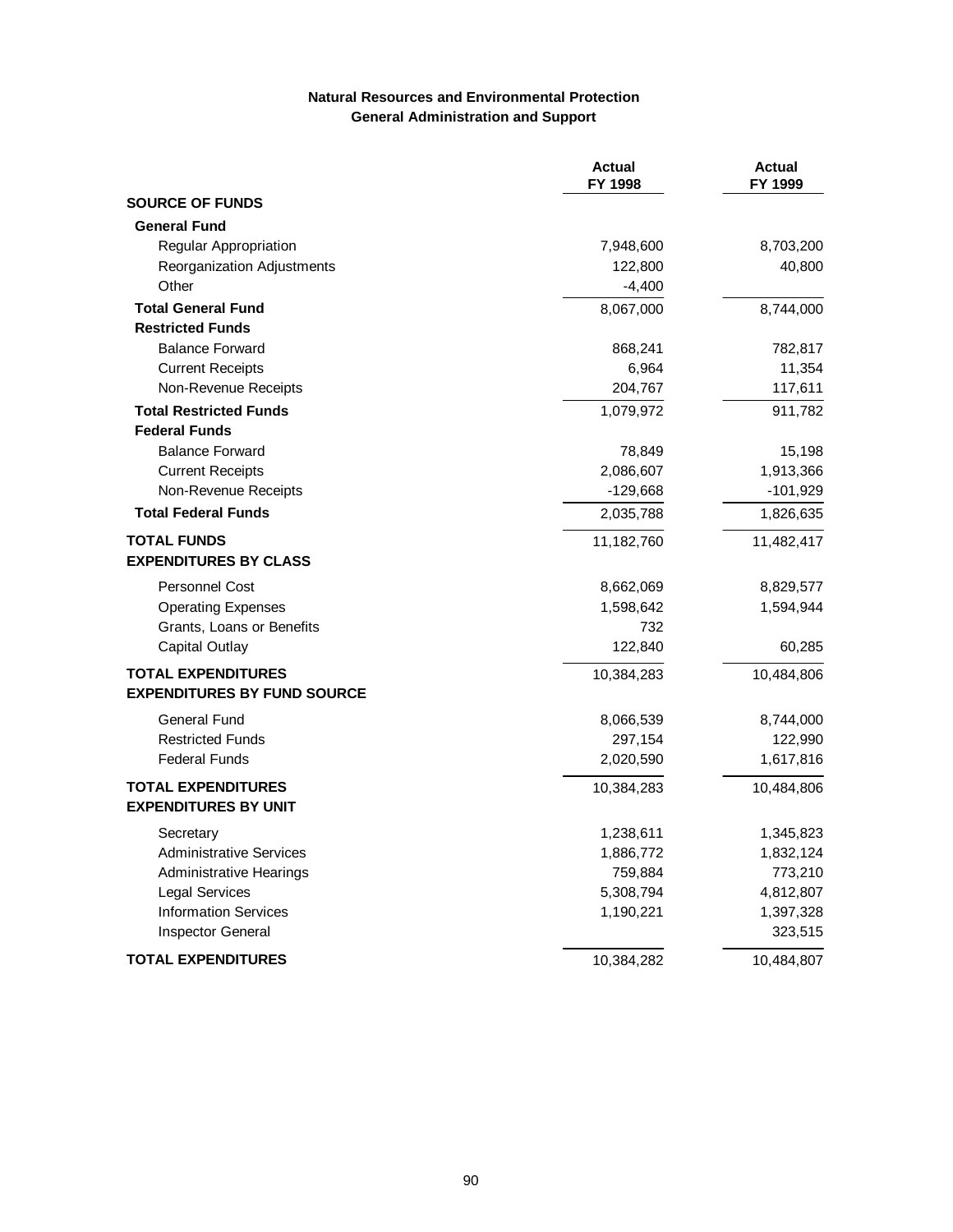#### **Natural Resources and Environmental Protection Natural Resources**

|                                    | <b>Actual</b><br>FY 1998 | <b>Actual</b><br>FY 1999 |
|------------------------------------|--------------------------|--------------------------|
| <b>SOURCE OF FUNDS</b>             |                          |                          |
| <b>General Fund</b>                |                          |                          |
| Regular Appropriation              | 10,890,000               | 13,494,700               |
| <b>Mandated Allotments</b>         | 541,300                  | 1,171,100                |
| Other                              | $-2,000$                 |                          |
| <b>Total General Fund</b>          | 11,429,300               | 14,665,800               |
| <b>Restricted Funds</b>            |                          |                          |
| <b>Balance Forward</b>             | 2,674,174                | 3,601,919                |
| <b>Current Receipts</b>            | 949,925                  | 1,004,084                |
| Non-Revenue Receipts               | 2,955,349                | 4,050,786                |
| <b>Total Restricted Funds</b>      | 6,579,448                | 8,656,789                |
| <b>Federal Funds</b>               |                          |                          |
| <b>Balance Forward</b>             | 122,885                  | 75,180                   |
| <b>Current Receipts</b>            | 2,090,131                | 2,733,336                |
| Non-Revenue Receipts               | $-101,640$               | $-215,851$               |
| <b>Total Federal Funds</b>         | 2,111,376                | 2,592,665                |
| <b>TOTAL FUNDS</b>                 | 20,120,124               | 25,915,254               |
| <b>EXPENDITURES BY CLASS</b>       |                          |                          |
| <b>Personnel Cost</b>              | 10,245,162               | 11,428,752               |
| <b>Operating Expenses</b>          | 1,709,576                | 2,376,233                |
| Grants, Loans or Benefits          | 4,454,795                | 7,745,010                |
| <b>Capital Outlay</b>              | 13,995                   | 564,639                  |
| Construction                       | 19,500                   | 810                      |
| <b>TOTAL EXPENDITURES</b>          | 16,443,028               | 22,115,444               |
| <b>EXPENDITURES BY FUND SOURCE</b> |                          |                          |
| General Fund                       | 11,429,300               | 14,665,797               |
| <b>Restricted Funds</b>            | 2,977,530                | 5,167,781                |
| <b>Federal Funds</b>               | 2,036,197                | 2,281,866                |
| <b>TOTAL EXPENDITURES</b>          | 16,443,027               | 22,115,444               |
| <b>EXPENDITURES BY UNIT</b>        |                          |                          |
| Forestry                           | 10,288,707               | 12,377,933               |
| Commissioner                       | 384,900                  | 438,497                  |
| Conservation                       | 4,186,904                | 7,497,666                |
| Energy                             | 1,582,516                | 1,801,348                |
| <b>TOTAL EXPENDITURES</b>          | 16,443,027               | 22,115,444               |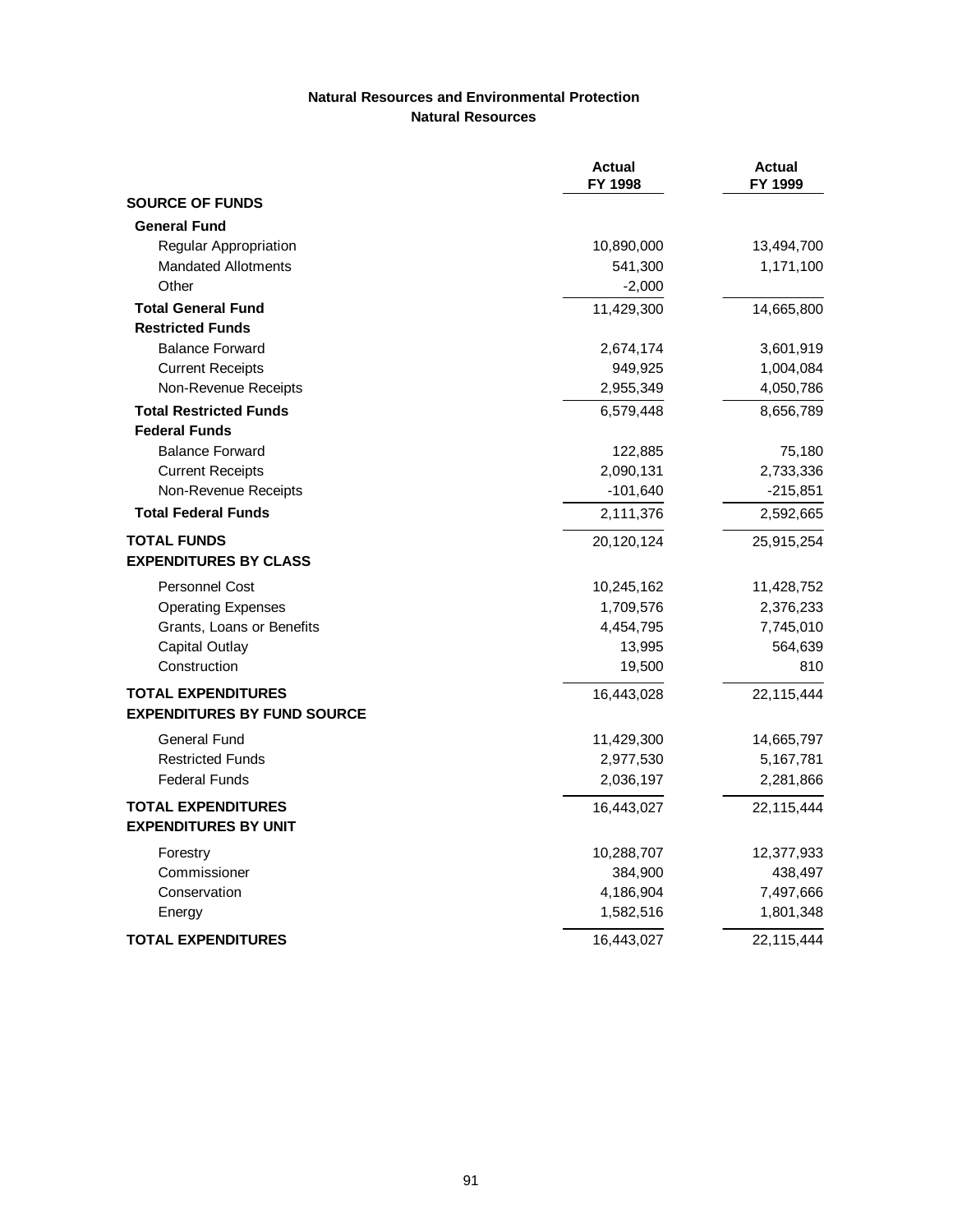### **Natural Resources and Environmental Protection Environmental Protection**

|                                    | <b>Actual</b><br>FY 1998 | <b>Actual</b><br>FY 1999 |
|------------------------------------|--------------------------|--------------------------|
| <b>SOURCE OF FUNDS</b>             |                          |                          |
| <b>General Fund</b>                |                          |                          |
| Regular Appropriation              | 21,611,000               | 21,647,200               |
| Reorganization Adjustments         | $-102,500$               | $-17,700$                |
| <b>Mandated Allotments</b>         |                          | 47,000                   |
| Other                              | $-11,500$                |                          |
| <b>Total General Fund</b>          | 21,497,000               | 21,676,500               |
| <b>Restricted Funds</b>            |                          |                          |
| <b>Balance Forward</b>             | 15,790,738               | 15,779,093               |
| <b>Current Receipts</b>            | 14,241,573               | 12,009,569               |
| Non-Revenue Receipts               | 1,745,129                | 3,599,224                |
| <b>Total Restricted Funds</b>      | 31,777,440               | 31,387,886               |
| <b>Federal Funds</b>               |                          |                          |
| <b>Balance Forward</b>             | 495,947                  | 458,164                  |
| <b>Current Receipts</b>            | 11,275,699               | 11,487,069               |
| Non-Revenue Receipts               | $-19,735$                | 299,103                  |
| <b>Total Federal Funds</b>         | 11,751,911               | 12,244,336               |
| <b>TOTAL FUNDS</b>                 | 65,026,351               | 65,308,722               |
| <b>EXPENDITURES BY CLASS</b>       |                          |                          |
| <b>Personnel Cost</b>              | 32,981,285               | 35,223,281               |
| <b>Operating Expenses</b>          | 7,554,333                | 7,549,311                |
| Grants, Loans or Benefits          | 3,746,479                | 3,704,134                |
| <b>Capital Outlay</b>              | 1,657,000                | 1,419,149                |
| Construction                       | 2,850,000                | 2,110,000                |
| <b>TOTAL EXPENDITURES</b>          | 48,789,097               | 50,005,875               |
| <b>EXPENDITURES BY FUND SOURCE</b> |                          |                          |
| <b>General Fund</b>                | 21,497,000               | 21,676,500               |
| <b>Restricted Funds</b>            | 15,998,348               | 16,724,529               |
| <b>Federal Funds</b>               | 11,293,748               | 11,604,845               |
| <b>TOTAL EXPENDITURES</b>          | 48,789,096               | 50,005,874               |
| <b>EXPENDITURES BY UNIT</b>        |                          |                          |
| Water                              | 16,472,067               | 17,171,641               |
| Waste Management                   | 17,312,336               | 16,254,393               |
| Maxey Flats                        | 455,800                  | 455,000                  |
| <b>Air Quality</b>                 | 9,490,373                | 10,956,324               |
| <b>Environmental Services</b>      | 3,570,632                | 3,685,931                |
| Commissioner                       | 1,487,889                | 1,482,585                |
| <b>TOTAL EXPENDITURES</b>          | 48,789,097               | 50,005,874               |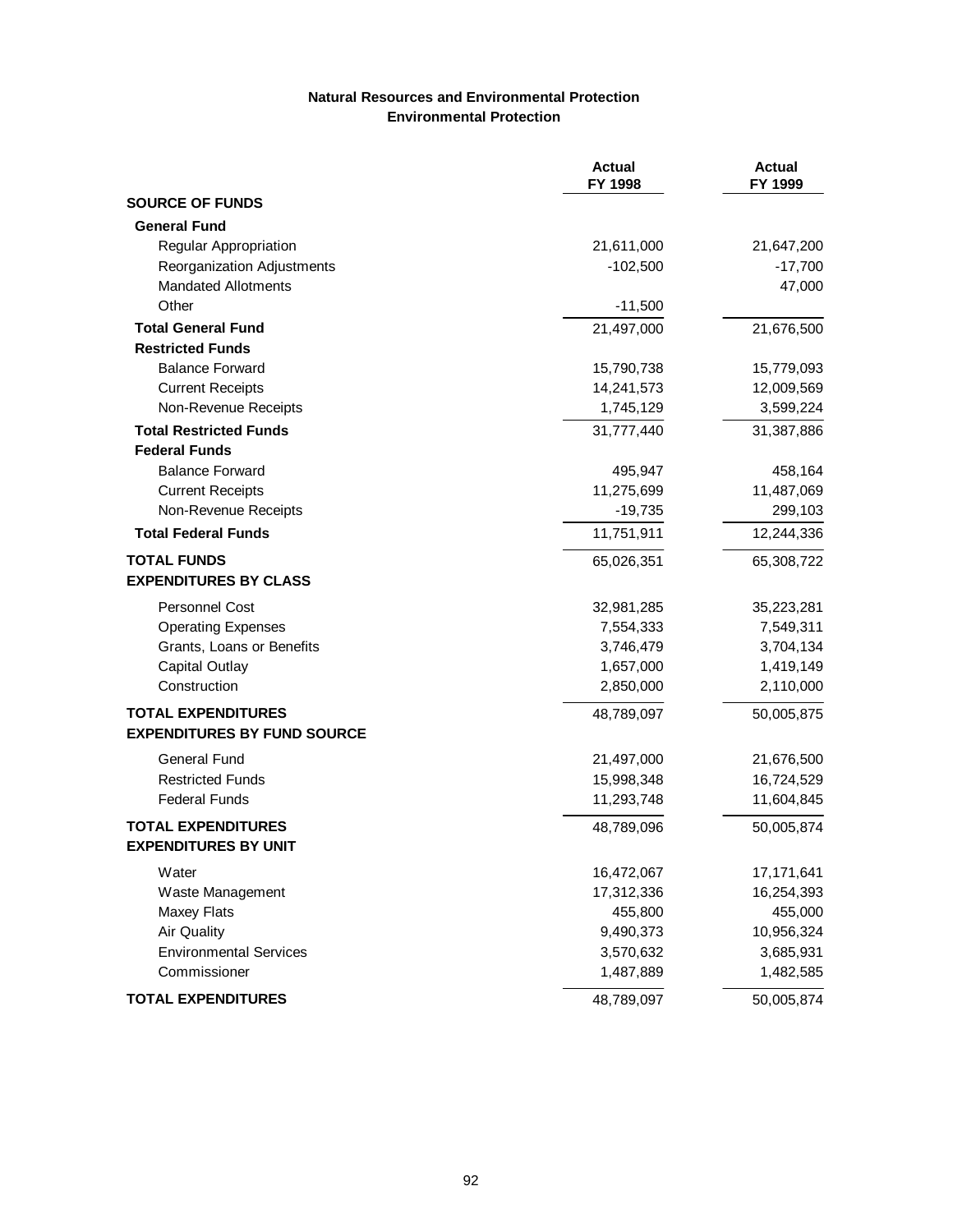### **Natural Resources and Environmental Protection Surface Mining Reclamation and Enforcement**

|                                    | <b>Actual</b><br>FY 1998 | <b>Actual</b><br>FY 1999 |
|------------------------------------|--------------------------|--------------------------|
| <b>SOURCE OF FUNDS</b>             |                          |                          |
| <b>General Fund</b>                |                          |                          |
| Regular Appropriation              | 9,811,500                | 9,922,200                |
| Reorganization Adjustments         | $-20,300$                | $-23,100$                |
| <b>Mandated Allotments</b>         | 268,600                  | 517,400                  |
| Other                              | $-3,200$                 |                          |
| <b>Total General Fund</b>          | 10,056,600               | 10,416,500               |
| <b>Restricted Funds</b>            |                          |                          |
| <b>Balance Forward</b>             | 27,077,995               | 27,642,216               |
| <b>Current Receipts</b>            | 2,383,483                | 2,625,098                |
| Non-Revenue Receipts               | 1,664,978                | 1,295,376                |
| <b>Total Restricted Funds</b>      | 31,126,456               | 31,562,690               |
| <b>Federal Funds</b>               |                          |                          |
| <b>Balance Forward</b>             | 539,714                  | 221,068                  |
| <b>Current Receipts</b>            | 15,473,899               | 15,089,209               |
| Non-Revenue Receipts               | $-1,473,260$             | $-1,271,663$             |
| <b>Total Federal Funds</b>         | 14,540,353               | 14,038,614               |
| <b>TOTAL FUNDS</b>                 | 55,723,409               | 56,017,804               |
| <b>EXPENDITURES BY CLASS</b>       |                          |                          |
| <b>Personnel Cost</b>              | 21,581,939               | 21,712,455               |
| <b>Operating Expenses</b>          | 3,203,206                | 2,901,606                |
| Grants, Loans or Benefits          | 1,640,862                | 1,759,357                |
| <b>Capital Outlay</b>              | 1,434,110                | 1,100,655                |
| Construction                       |                          | 5,000                    |
| <b>TOTAL EXPENDITURES</b>          | 27,860,117               | 27,479,073               |
| <b>EXPENDITURES BY FUND SOURCE</b> |                          |                          |
| <b>General Fund</b>                | 10,056,594               | 10,416,485               |
| <b>Restricted Funds</b>            | 3,484,238                | 3,303,782                |
| <b>Federal Funds</b>               | 14,319,284               | 13,758,806               |
| <b>TOTAL EXPENDITURES</b>          | 27,860,116               | 27,479,073               |
| <b>EXPENDITURES BY UNIT</b>        |                          |                          |
| Permits                            | 6,960,777                | 7,098,377                |
| Commissioner                       | 1,457,557                | 1,905,772                |
| <b>Field Services</b>              | 12,503,307               | 11,971,079               |
| Abandoned Lands                    | 6,938,476                | 6,503,845                |
| <b>TOTAL EXPENDITURES</b>          | 27,860,117               | 27,479,073               |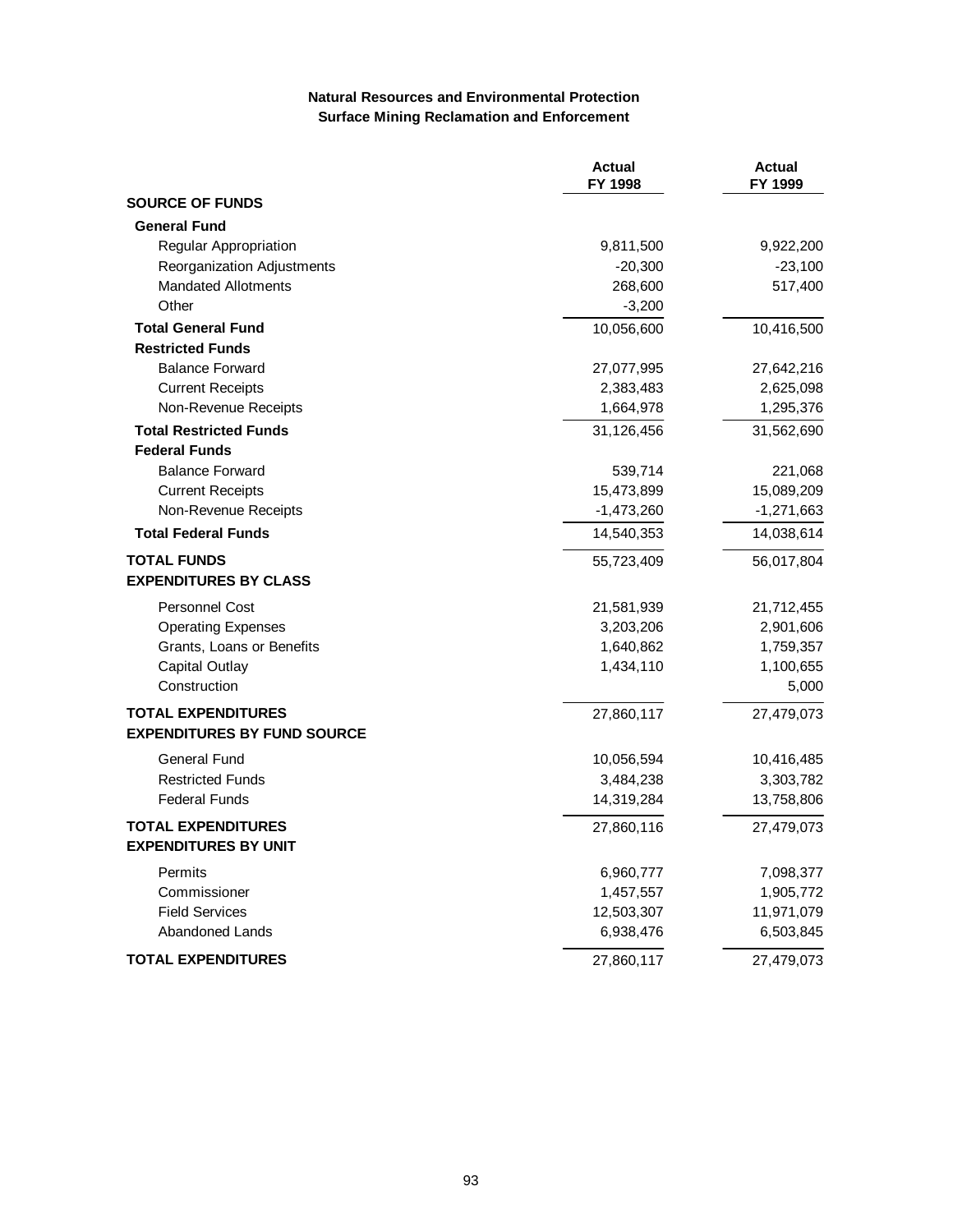### **Natural Resources and Environmental Protection Abandoned Mine Lands Reclamation Projects**

|                                           | <b>Actual</b><br>FY 1998 | <b>Actual</b><br>FY 1999 |
|-------------------------------------------|--------------------------|--------------------------|
| <b>SOURCE OF FUNDS</b>                    |                          |                          |
| <b>Federal Funds</b>                      |                          |                          |
| <b>Balance Forward</b>                    | 93,655                   | 27,422                   |
| <b>Current Receipts</b>                   | 11,187,442               | 12,803,879               |
| Non-Revenue Receipts                      | $-13,802$                |                          |
| <b>Total Federal Funds</b>                | 11,267,295               | 12,831,301               |
| <b>TOTAL FUNDS</b>                        | 11,267,295               | 12,831,301               |
| <b>EXPENDITURES BY CLASS</b>              |                          |                          |
| Grants, Loans or Benefits                 | 4,710,533                | 4,332,967                |
| Construction                              | 6,529,340                | 8,498,334                |
| <b>TOTAL EXPENDITURES</b>                 | 11,239,873               | 12,831,301               |
| <b>EXPENDITURES BY FUND SOURCE</b>        |                          |                          |
| <b>Federal Funds</b>                      | 11,239,873               | 12,831,301               |
| <b>TOTAL EXPENDITURES</b>                 | 11,239,873               | 12,831,301               |
| <b>EXPENDITURES BY UNIT</b>               |                          |                          |
| Abandoned Mine Lands Reclamation Projects | 11,239,873               | 12,831,301               |
| <b>TOTAL EXPENDITURES</b>                 | 11,239,873               | 12,831,301               |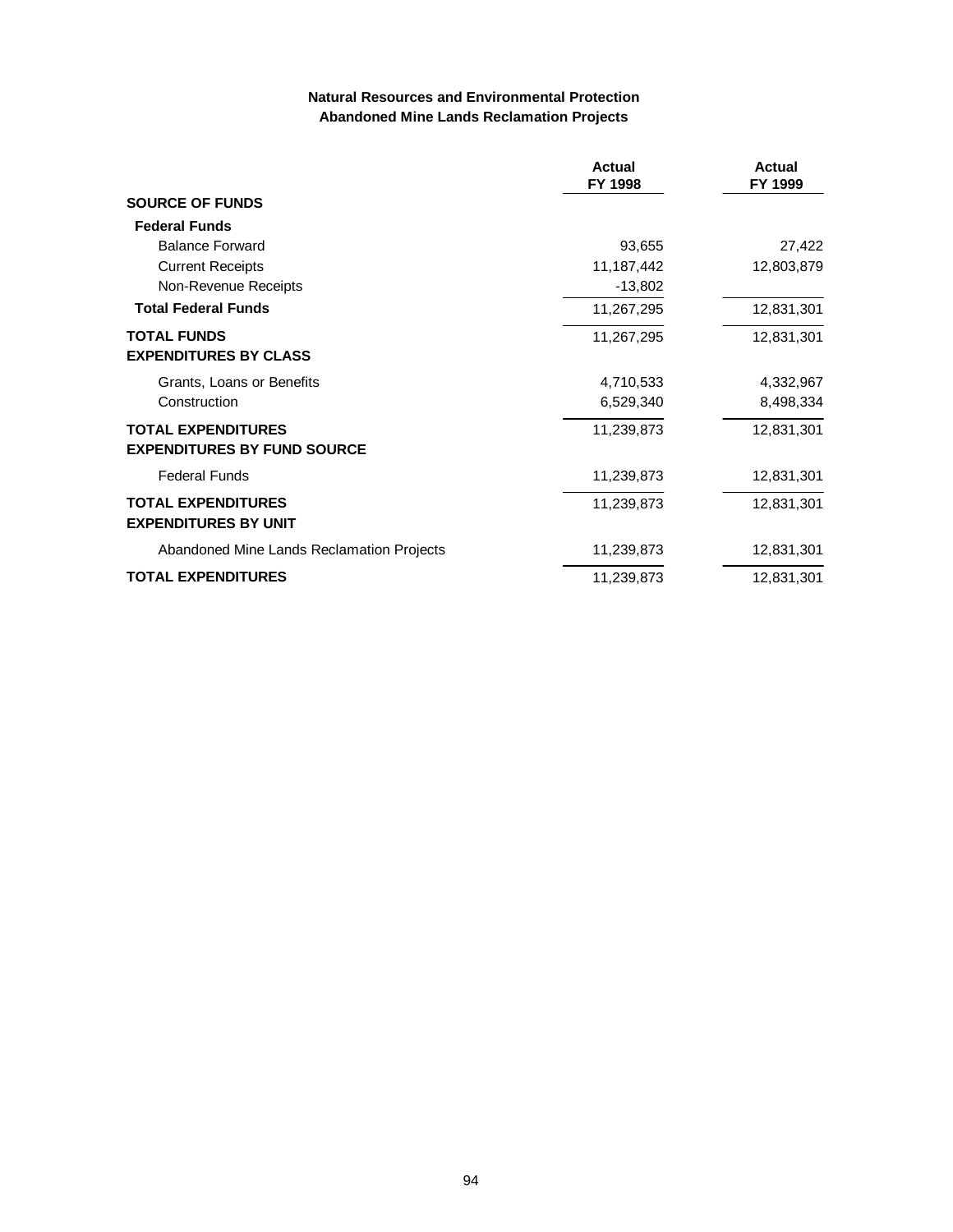# **Natural Resources and Environmental Protection Environmental Quality Commission**

|                                                          | Actual<br>FY 1998 | Actual<br>FY 1999 |
|----------------------------------------------------------|-------------------|-------------------|
| <b>SOURCE OF FUNDS</b>                                   |                   |                   |
| <b>General Fund</b>                                      |                   |                   |
| Regular Appropriation                                    | 234,900           | 251,100           |
| <b>Total General Fund</b>                                | 234,900           | 251,100           |
| <b>Restricted Funds</b>                                  |                   |                   |
| <b>Balance Forward</b>                                   | 18,206            | 15,728            |
| <b>Current Receipts</b>                                  | 303               | 334               |
| <b>Total Restricted Funds</b>                            | 18,509            | 16,062            |
| <b>TOTAL FUNDS</b>                                       | 253,409           | 267,162           |
| <b>EXPENDITURES BY CLASS</b>                             |                   |                   |
| <b>Personnel Cost</b>                                    | 177,081           | 183,504           |
| <b>Operating Expenses</b>                                | 60.491            | 77,030            |
| <b>TOTAL EXPENDITURES</b>                                | 237,572           | 260,534           |
| <b>EXPENDITURES BY FUND SOURCE</b>                       |                   |                   |
| <b>General Fund</b>                                      | 234,791           | 251,100           |
| <b>Restricted Funds</b>                                  | 2,781             | 9,434             |
| <b>TOTAL EXPENDITURES</b><br><b>EXPENDITURES BY UNIT</b> | 237,572           | 260,534           |
| <b>Environmental Quality Commission</b>                  | 237,572           | 260,534           |
| <b>TOTAL EXPENDITURES</b>                                | 237,572           | 260,534           |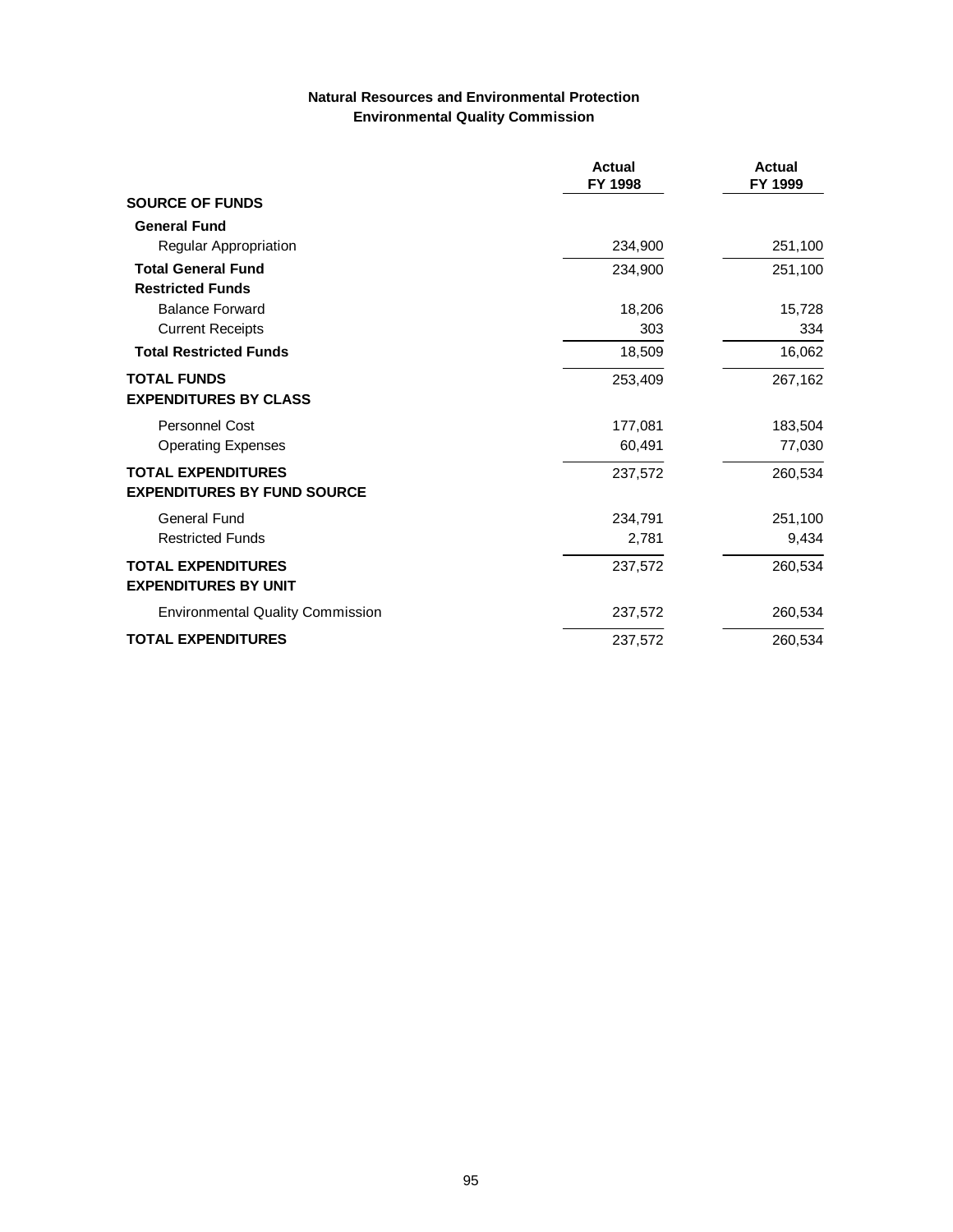### **Natural Resources and Environmental Protection Kentucky Nature Preserves Commission**

|                                                          | <b>Actual</b><br>FY 1998 | <b>Actual</b><br>FY 1999 |
|----------------------------------------------------------|--------------------------|--------------------------|
| <b>SOURCE OF FUNDS</b>                                   |                          |                          |
| <b>General Fund</b>                                      |                          |                          |
| Regular Appropriation                                    | 631,700                  | 840,200                  |
| <b>Total General Fund</b>                                | 631,700                  | 840,200                  |
| <b>Restricted Funds</b>                                  |                          |                          |
| <b>Balance Forward</b>                                   | 765,651                  | 578,396                  |
| <b>Current Receipts</b>                                  | 126,458                  | 92,192                   |
| Non-Revenue Receipts                                     | 252,700                  | 175,828                  |
| <b>Total Restricted Funds</b>                            | 1,144,809                | 846,416                  |
| <b>Federal Funds</b>                                     |                          |                          |
| <b>Balance Forward</b>                                   |                          | 62                       |
| <b>Current Receipts</b>                                  | 27,494                   | 17,530                   |
| Non-Revenue Receipts                                     | $-10,023$                | 19,192                   |
| <b>Total Federal Funds</b>                               | 17,471                   | 36,784                   |
| <b>TOTAL FUNDS</b>                                       | 1,793,980                | 1,723,400                |
| <b>EXPENDITURES BY CLASS</b>                             |                          |                          |
| <b>Personnel Cost</b>                                    | 940,702                  | 846,135                  |
| <b>Operating Expenses</b>                                | 245,668                  | 253,282                  |
| Grants, Loans or Benefits                                | 8,659                    | 25,980                   |
| Capital Outlay                                           | 20,493                   | 42,057                   |
| <b>TOTAL EXPENDITURES</b>                                | 1,215,522                | 1,167,454                |
| <b>EXPENDITURES BY FUND SOURCE</b>                       |                          |                          |
| <b>General Fund</b>                                      | 631,700                  | 840,200                  |
| <b>Restricted Funds</b>                                  | 566,413                  | 290,470                  |
| <b>Federal Funds</b>                                     | 17,409                   | 36,784                   |
| <b>TOTAL EXPENDITURES</b><br><b>EXPENDITURES BY UNIT</b> | 1,215,522                | 1,167,454                |
| Kentucky Nature Preserves Commission                     | 1,215,522                | 1,167,454                |
| <b>TOTAL EXPENDITURES</b>                                | 1,215,522                | 1,167,454                |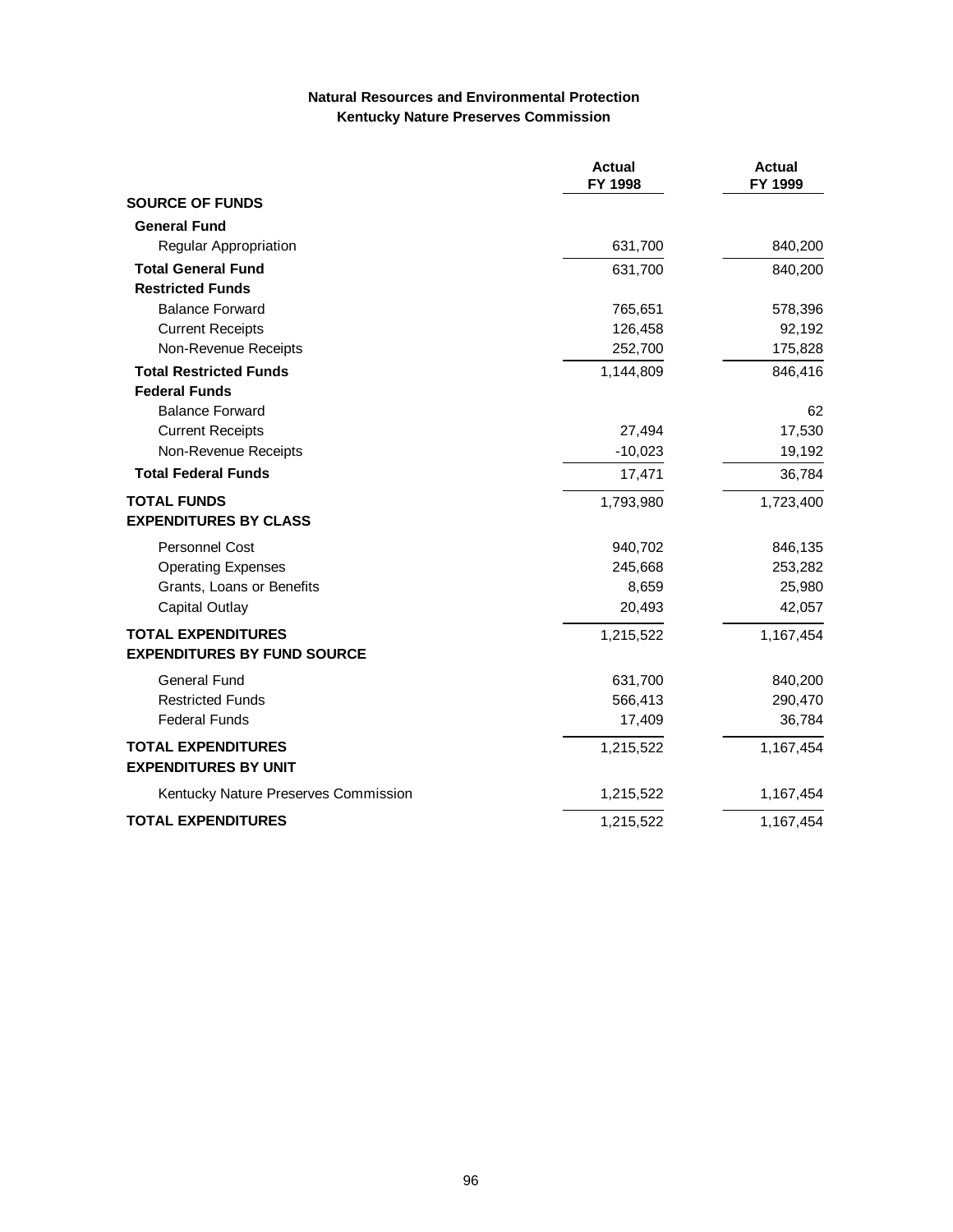## **Natural Resources and Environmental Protection Kentucky River Authority**

|                                                                 | <b>Actual</b><br>FY 1998 | <b>Actual</b><br>FY 1999 |
|-----------------------------------------------------------------|--------------------------|--------------------------|
| <b>SOURCE OF FUNDS</b>                                          |                          |                          |
| <b>General Fund</b>                                             |                          |                          |
| <b>Regular Appropriation</b>                                    | 339,000                  | 359,000                  |
| <b>Total General Fund</b>                                       | 339,000                  | 359,000                  |
| <b>Restricted Funds</b>                                         |                          |                          |
| <b>Balance Forward</b>                                          | 1,627,532                | 2,275,845                |
| <b>Current Receipts</b>                                         | 1,353,705                | 1,427,350                |
| Non-Revenue Receipts                                            | 12,770                   | 15,492                   |
| <b>Total Restricted Funds</b>                                   | 2,994,007                | 3,718,687                |
| <b>TOTAL FUNDS</b>                                              | 3,333,007                | 4,077,687                |
| <b>EXPENDITURES BY CLASS</b>                                    |                          |                          |
| <b>Personnel Cost</b>                                           | 559,807                  | 552,572                  |
| <b>Operating Expenses</b>                                       | 163,761                  | 173,865                  |
| Grants, Loans or Benefits                                       | 303,383                  | 287,660                  |
| Capital Outlay                                                  | 29,912                   | 46,896                   |
| <b>TOTAL EXPENDITURES</b><br><b>EXPENDITURES BY FUND SOURCE</b> | 1,056,863                | 1,060,993                |
| <b>General Fund</b>                                             | 338,700                  | 358,811                  |
| <b>Restricted Funds</b>                                         | 718,162                  | 702,181                  |
| <b>TOTAL EXPENDITURES</b>                                       | 1,056,862                | 1,060,992                |
| <b>EXPENDITURES BY UNIT</b>                                     |                          |                          |
| Kentucky River Authority                                        | 718,162                  | 702,181                  |
| Locks and Dams Program                                          | 338,700                  | 358,811                  |
| <b>TOTAL EXPENDITURES</b>                                       | 1,056,862                | 1,060,992                |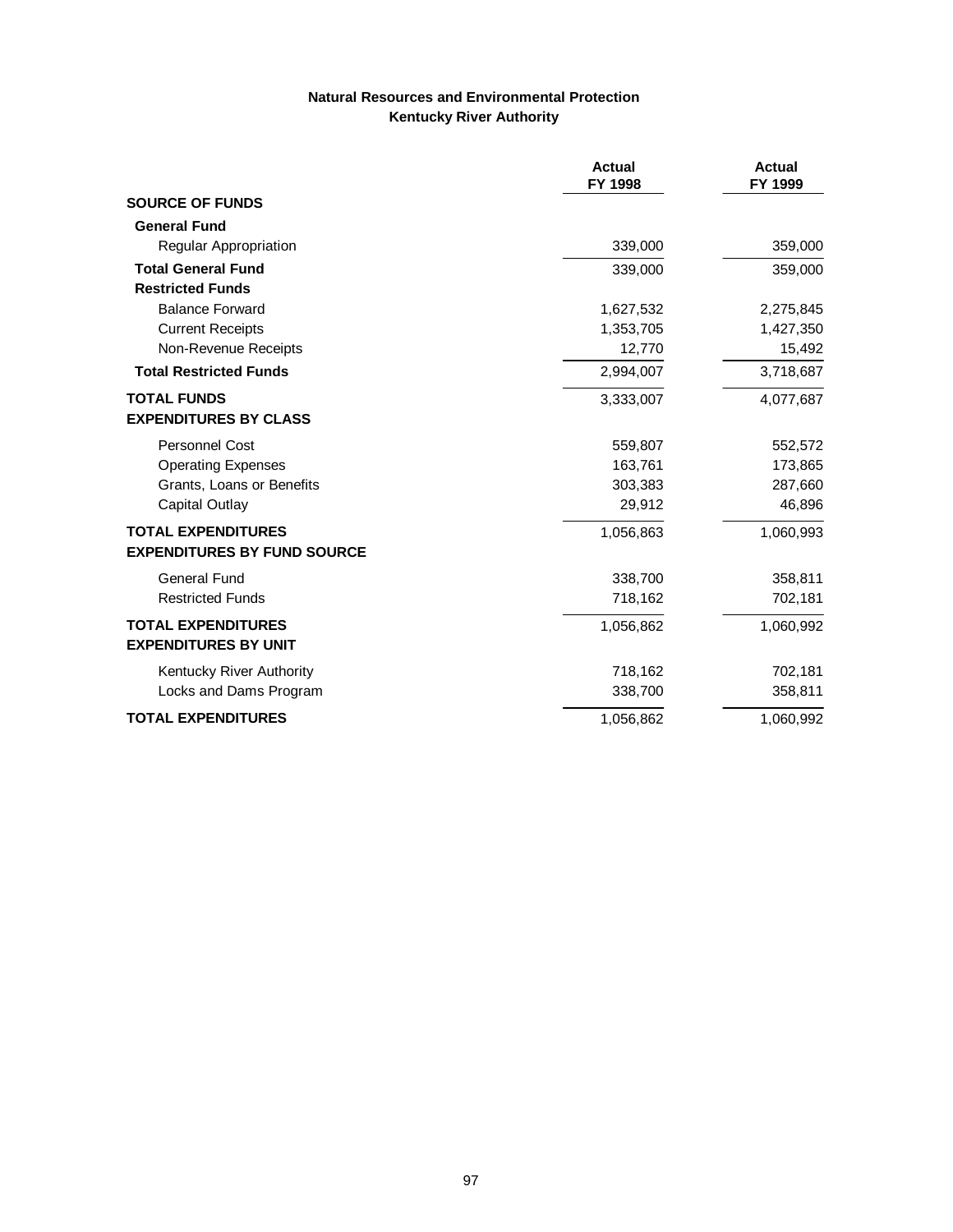#### **Personnel**

|                                                                 | <b>Actual</b><br>FY 1998 | <b>Actual</b><br>FY 1999 |
|-----------------------------------------------------------------|--------------------------|--------------------------|
| <b>SOURCE OF FUNDS</b>                                          |                          |                          |
| <b>General Fund</b>                                             |                          |                          |
| Regular Appropriation                                           | 5,074,300                | 3,309,400                |
| Other                                                           | $-5,100$                 |                          |
| <b>Total General Fund</b>                                       | 5,069,200                | 3,309,400                |
| <b>Restricted Funds</b>                                         |                          |                          |
| <b>Balance Forward</b>                                          | 5,567,334                | 7,549,072                |
| <b>Current Receipts</b>                                         | 22,091,173               | 27,986,546               |
| Non-Revenue Receipts                                            | $-209,295$               | 377,800                  |
| <b>Total Restricted Funds</b>                                   | 27,449,212               | 35,913,418               |
| <b>TOTAL FUNDS</b><br><b>EXPENDITURES BY CLASS</b>              | 32,518,412               | 39,222,818               |
| <b>Personnel Cost</b>                                           | 21,719,596               | 24,069,560               |
| <b>Operating Expenses</b>                                       | 3,227,619                | 3,689,224                |
| Capital Outlay                                                  | 21,508                   | 115,571                  |
| <b>TOTAL EXPENDITURES</b><br><b>EXPENDITURES BY FUND SOURCE</b> | 24,968,723               | 27,874,355               |
| <b>General Fund</b>                                             | 5,068,582                | 3,309,400                |
| <b>Restricted Funds</b>                                         | 19,900,140               | 24,564,954               |
| <b>TOTAL EXPENDITURES</b><br><b>EXPENDITURES BY UNIT</b>        | 24,968,722               | 27,874,354               |
| <b>General Operations</b>                                       | 7,813,651                | 9,930,356                |
| Public Employees Deferred Compensation Authority                | 2,959,569                | 3,552,000                |
| Workers' Compensation Benefits and Reserve                      | 14,195,503               | 14,391,998               |
| <b>TOTAL EXPENDITURES</b>                                       | 24,968,723               | 27,874,354               |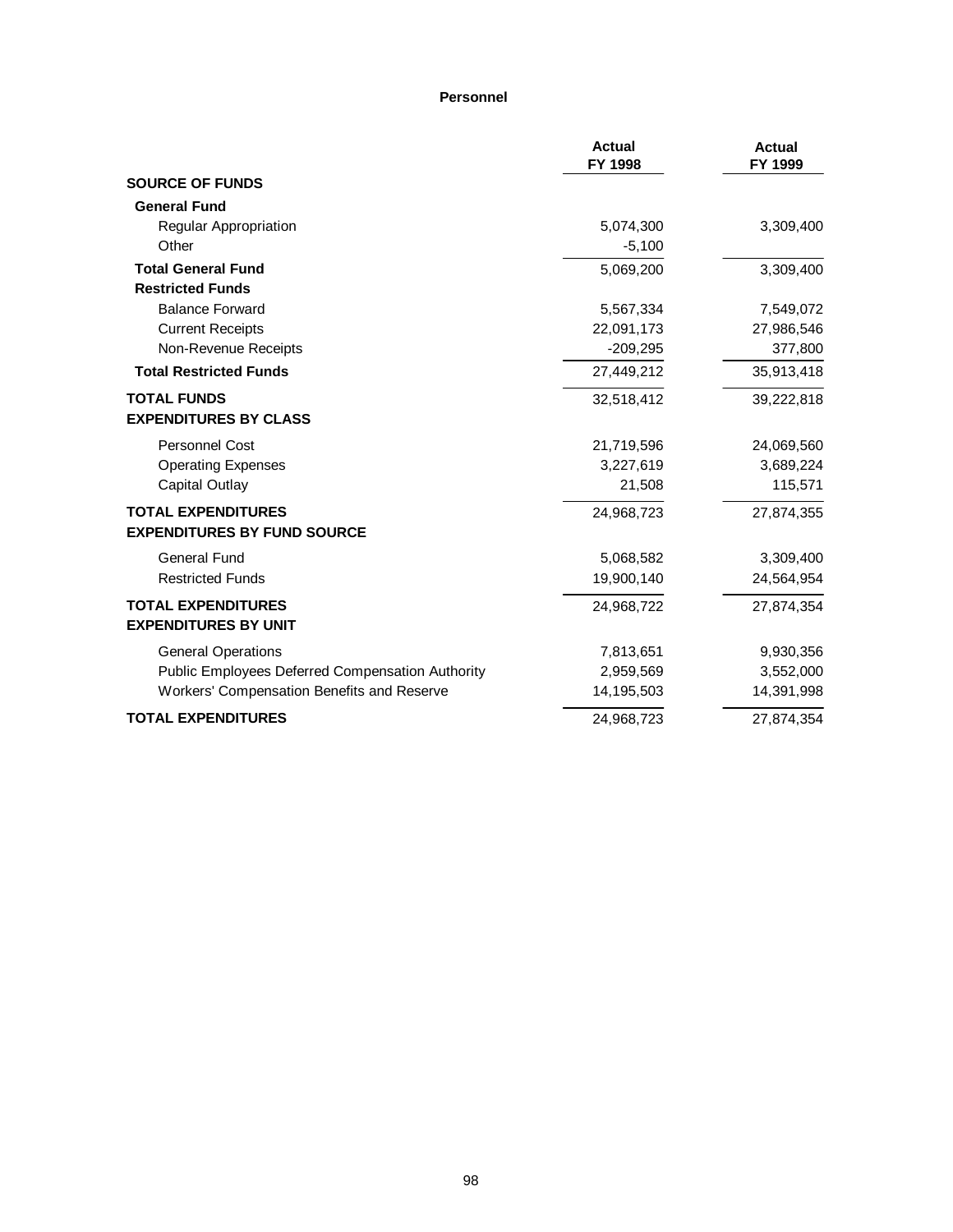#### **Postsecondary Education**

|                                                          | <b>Actual</b><br>FY 1998 | <b>Actual</b><br>FY 1999 |
|----------------------------------------------------------|--------------------------|--------------------------|
| <b>SOURCE OF FUNDS</b>                                   |                          |                          |
| <b>General Fund</b>                                      |                          |                          |
| Regular Appropriation                                    | 797,264,000              | 945,206,600              |
| Surplus Expenditure Plan                                 |                          | 110,000,000              |
| Special Appropriation                                    | 38,000,000               |                          |
| <b>Current Year Appropriation</b>                        | 700,000                  |                          |
| <b>Continuing Appropriation</b>                          | 157,695                  | 2,132,550                |
| <b>Total General Fund</b>                                | 836,121,695              | 1,057,339,150            |
| <b>Restricted Funds</b>                                  |                          |                          |
| <b>Balance Forward</b>                                   | 652,523                  | 193,250                  |
| <b>Current Receipts</b>                                  | 1,277,255,752            | 1,410,625,369            |
| Non-Revenue Receipts                                     | 1,353,800                | 19,917,077               |
| <b>Total Restricted Funds</b>                            | 1,279,262,075            | 1,430,735,696            |
| <b>Federal Funds</b>                                     |                          |                          |
| <b>Balance Forward</b>                                   | 52,372                   | 8,597                    |
| <b>Current Receipts</b>                                  | 230,770,211              | 261,381,437              |
| Non-Revenue Receipts                                     | 2,047,678                | 2,424,500                |
| <b>Total Federal Funds</b>                               | 232,870,261              | 263,814,534              |
| <b>TOTAL FUNDS</b>                                       | 2,348,254,031            | 2,751,889,380            |
| <b>EXPENDITURES BY CLASS</b>                             |                          |                          |
| <b>Personnel Cost</b>                                    | 1,272,137,941            | 1,555,989,902            |
| <b>Operating Expenses</b>                                | 562,416,383              | 614,735,317              |
| Grants, Loans or Benefits                                | 221,536,098              | 252,804,123              |
| Debt Service                                             | 90,484,000               | 82,493,199               |
| <b>Capital Outlay</b>                                    | 121,387,535              | 113,939,723              |
| Construction                                             | 289,291                  | 1,271,893                |
| <b>TOTAL EXPENDITURES</b>                                | 2,268,251,248            | 2,621,234,157            |
| <b>EXPENDITURES BY FUND SOURCE</b>                       |                          |                          |
| General Fund                                             | 833,989,145              | 1,056,956,822            |
| <b>Restricted Funds</b>                                  | 1,201,401,125            | 1,300,463,873            |
| <b>Federal Funds</b>                                     | 229,868,877              | 260,889,663              |
| <b>TOTAL EXPENDITURES</b><br><b>EXPENDITURES BY UNIT</b> | 2,265,259,147            | 2,618,310,358            |
| Kentucky Higher Education Assistance Authority           | 41,562,731               | 54,899,866               |
| Eastern Kentucky University                              | 155,867,300              | 171,068,200              |
| Kentucky State University                                | 42,200,500               | 44,434,600               |
| Morehead State University                                | 98,331,700               | 99,311,800               |
| Murray State University                                  | 97,678,100               | 108,057,800              |
| Northern Kentucky University                             | 81,972,000               | 90,239,000               |
| University of Kentucky                                   | 987,723,000              | 1,014,953,900            |
| University of Louisville                                 | 426,697,000              | 437,656,000              |
| Western Kentucky University                              | 136,702,000              | 149,828,800              |
| Kentucky Community and Technical College System          | 173,069,100              | 282,649,900              |
| Council on Postsecondary Education                       | 26,447,816               | 168,134,292              |
| <b>TOTAL EXPENDITURES</b>                                | 2,268,251,247            | 2,621,234,158            |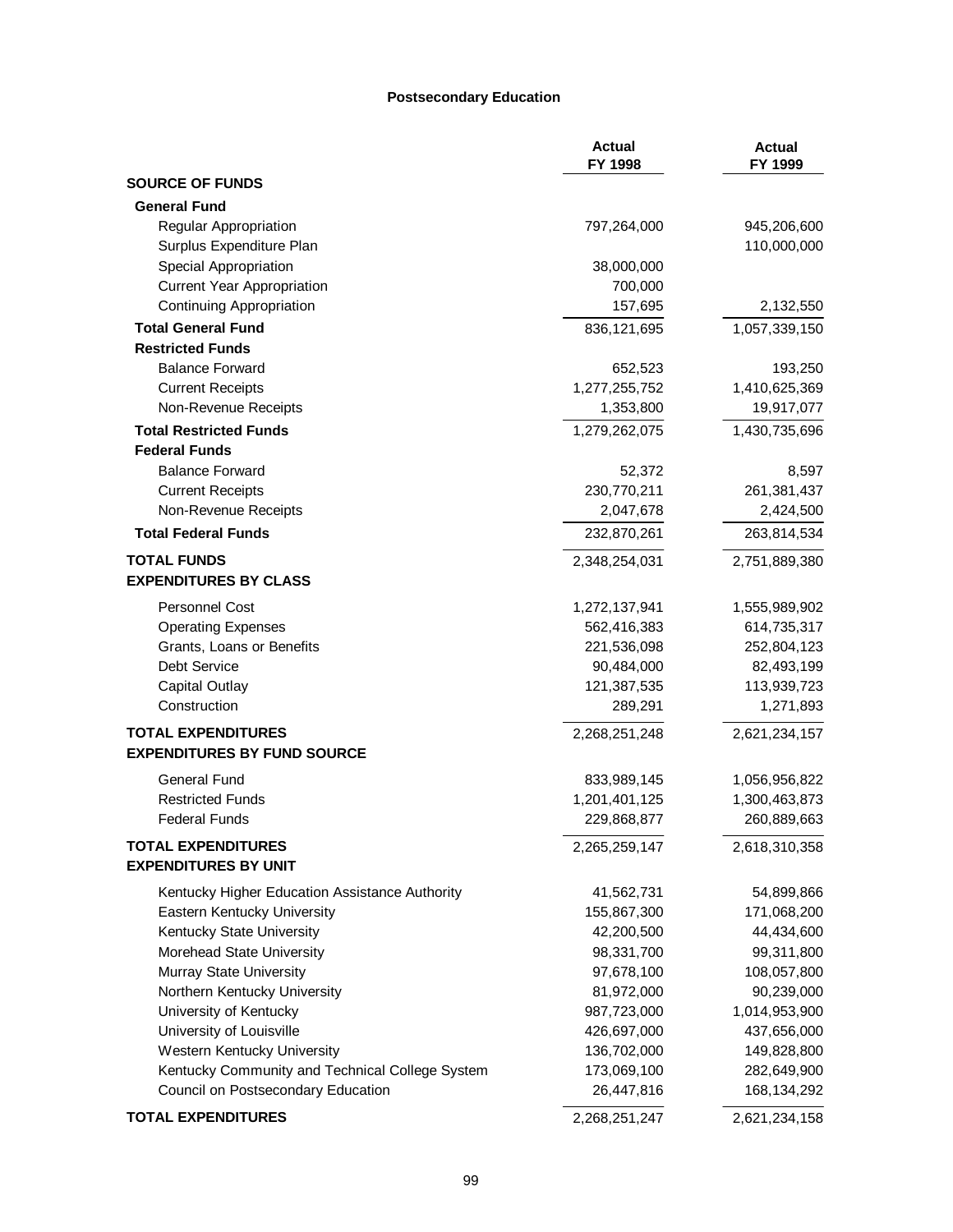### **Postsecondary Education Council on Postsecondary Education**

|                                               | <b>Actual</b><br>FY 1998 | <b>Actual</b><br>FY 1999 |
|-----------------------------------------------|--------------------------|--------------------------|
| <b>SOURCE OF FUNDS</b>                        |                          |                          |
| <b>General Fund</b>                           |                          |                          |
| Regular Appropriation                         | 10,158,900               | 54,036,200               |
| Surplus Expenditure Plan                      |                          | 110,000,000              |
| Special Appropriation                         | 15,647,900               |                          |
| <b>Current Year Appropriation</b>             | 700,000                  |                          |
| <b>Continuing Appropriation</b>               |                          | 700,000                  |
| <b>Total General Fund</b>                     | 26,506,800               | 164,736,200              |
| <b>Restricted Funds</b>                       |                          |                          |
| <b>Current Receipts</b>                       |                          | 173,475                  |
| Non-Revenue Receipts                          |                          | 7,000,000                |
| <b>Total Restricted Funds</b>                 |                          | 7,173,475                |
| <b>Federal Funds</b>                          |                          |                          |
| <b>Balance Forward</b>                        |                          | 8,597                    |
| <b>Current Receipts</b>                       | 650,000                  | 581,700                  |
| <b>Total Federal Funds</b>                    | 650,000                  | 590,297                  |
| <b>TOTAL FUNDS</b>                            | 27,156,800               | 172,499,972              |
| <b>EXPENDITURES BY CLASS</b>                  |                          |                          |
| <b>Personnel Cost</b>                         | 2,858,331                | 154,930,399              |
| <b>Operating Expenses</b>                     | 716,511                  | 1,097,272                |
| Grants, Loans or Benefits                     | 22,818,574               | 11,973,022               |
| <b>Capital Outlay</b>                         | 32,409                   | 45,507                   |
| Construction                                  | 21,991                   | 88,093                   |
| <b>TOTAL EXPENDITURES</b>                     | 26,447,816               | 168,134,293              |
| <b>EXPENDITURES BY FUND SOURCE</b>            |                          |                          |
| <b>General Fund</b>                           | 25,806,800               | 164,697,330              |
| <b>Restricted Funds</b>                       |                          | 2,847,637                |
| <b>Federal Funds</b>                          | 641,016                  | 589,326                  |
| <b>TOTAL EXPENDITURES</b>                     | 26,447,816               | 168,134,293              |
| <b>EXPENDITURES BY UNIT</b>                   |                          |                          |
| <b>Agency Operations</b>                      | 3,709,000                | 3,825,230                |
| Pass Through Programs                         | 7,097,800                | 10,872,100               |
| Eisenhower Math/Science Education Act Program | 641,016                  | 589,326                  |
| Commonwealth Virtual University               |                          | 2,847,637                |
| Investment and Incentive Trust Funds          | 15,000,000               | 150,000,000              |
| <b>TOTAL EXPENDITURES</b>                     | 26,447,816               | 168,134,293              |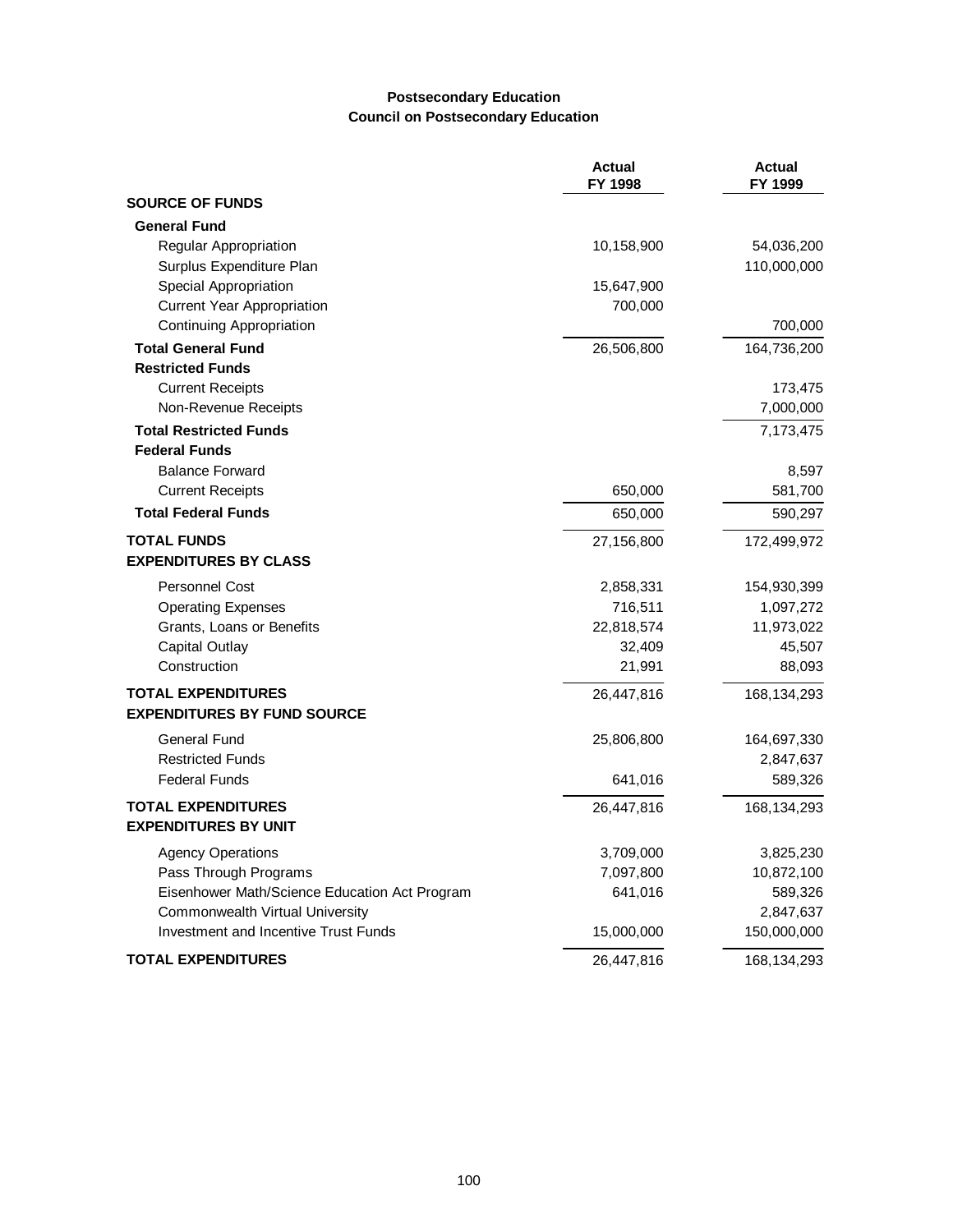#### **Public Protection and Regulation**

|                                     | <b>Actual</b><br>FY 1998 | <b>Actual</b><br>FY 1999 |
|-------------------------------------|--------------------------|--------------------------|
| <b>SOURCE OF FUNDS</b>              |                          |                          |
| <b>General Fund</b>                 |                          |                          |
| Regular Appropriation               | 38,197,700               | 44,431,400               |
| Special Appropriation               | 10,000,000               | 150,000                  |
| <b>Current Year Appropriation</b>   | 690,500                  |                          |
| Continuing Appropriation            | 427,218                  | 448,338                  |
| Other                               | $-11,000$                |                          |
| <b>Total General Fund</b>           | 49,304,418               | 45,029,738               |
| <b>Restricted Funds</b>             |                          |                          |
| <b>Balance Forward</b>              | 127,941,440              | 147,722,684              |
| <b>Current Receipts</b>             | 54,043,240               | 57,577,154               |
| Non-Revenue Receipts                | 70,700,828               | 76,281,092               |
| <b>Total Restricted Funds</b>       | 252,685,508              | 281,580,930              |
| <b>Federal Funds</b>                |                          |                          |
| <b>Balance Forward</b>              | 160,384                  | 126,205                  |
| <b>Current Receipts</b>             | 1,720,250                | 1,866,439                |
| Non-Revenue Receipts                | 207,436                  | 6,283                    |
| <b>Total Federal Funds</b>          | 2,088,070                | 1,998,927                |
| <b>TOTAL FUNDS</b>                  | 304,077,996              | 328,609,595              |
| <b>EXPENDITURES BY CLASS</b>        |                          |                          |
| <b>Personnel Cost</b>               | 70,574,712               | 64,866,181               |
| <b>Operating Expenses</b>           | 51,635,255               | 54,065,283               |
| Grants, Loans or Benefits           | 32,659,957               | 40,883,243               |
| Debt Service                        | 457,000                  |                          |
| Capital Outlay                      | 331,539                  | 1,592,777                |
| <b>TOTAL EXPENDITURES</b>           | 155,658,463              | 161,407,484              |
| <b>EXPENDITURES BY FUND SOURCE</b>  |                          |                          |
| <b>General Fund</b>                 | 48,733,776               | 41,992,983               |
| <b>Restricted Funds</b>             | 104,962,822              | 117,621,615              |
| <b>Federal Funds</b>                | 1,961,865                | 1,792,886                |
| <b>TOTAL EXPENDITURES</b>           | 155,658,463              | 161,407,484              |
| <b>EXPENDITURES BY UNIT</b>         |                          |                          |
| Alcoholic Beverage Control          | 2,774,259                | 4,728,371                |
| Claims/Crime Victims' Compensation  | 1,992,025                | 1,752,730                |
| <b>Charitable Gaming</b>            | 1,455,788                | 4,251,736                |
| <b>Financial Institutions</b>       | 9,316,037                | 9,172,619                |
| Housing, Buildings and Construction | 25,396,035               | 29,155,000               |
| Racing Commission                   | 15,718,276               | 14,824,384               |
| Mines and Minerals                  | 11,120,404               | 11,450,266               |
| Public Advocacy                     | 18,707,773               | 21,259,400               |
| <b>Public Service Commission</b>    | 7,489,239                | 7,920,692                |
| <b>Tax Appeals</b>                  | 427,079                  | 396,667                  |
| Insurance                           | 29,560,491               | 23,438,639               |
| Secretary                           | 31,701,058               | 33,056,980               |
| <b>TOTAL EXPENDITURES</b>           | 155,658,464              | 161,407,484              |
|                                     |                          |                          |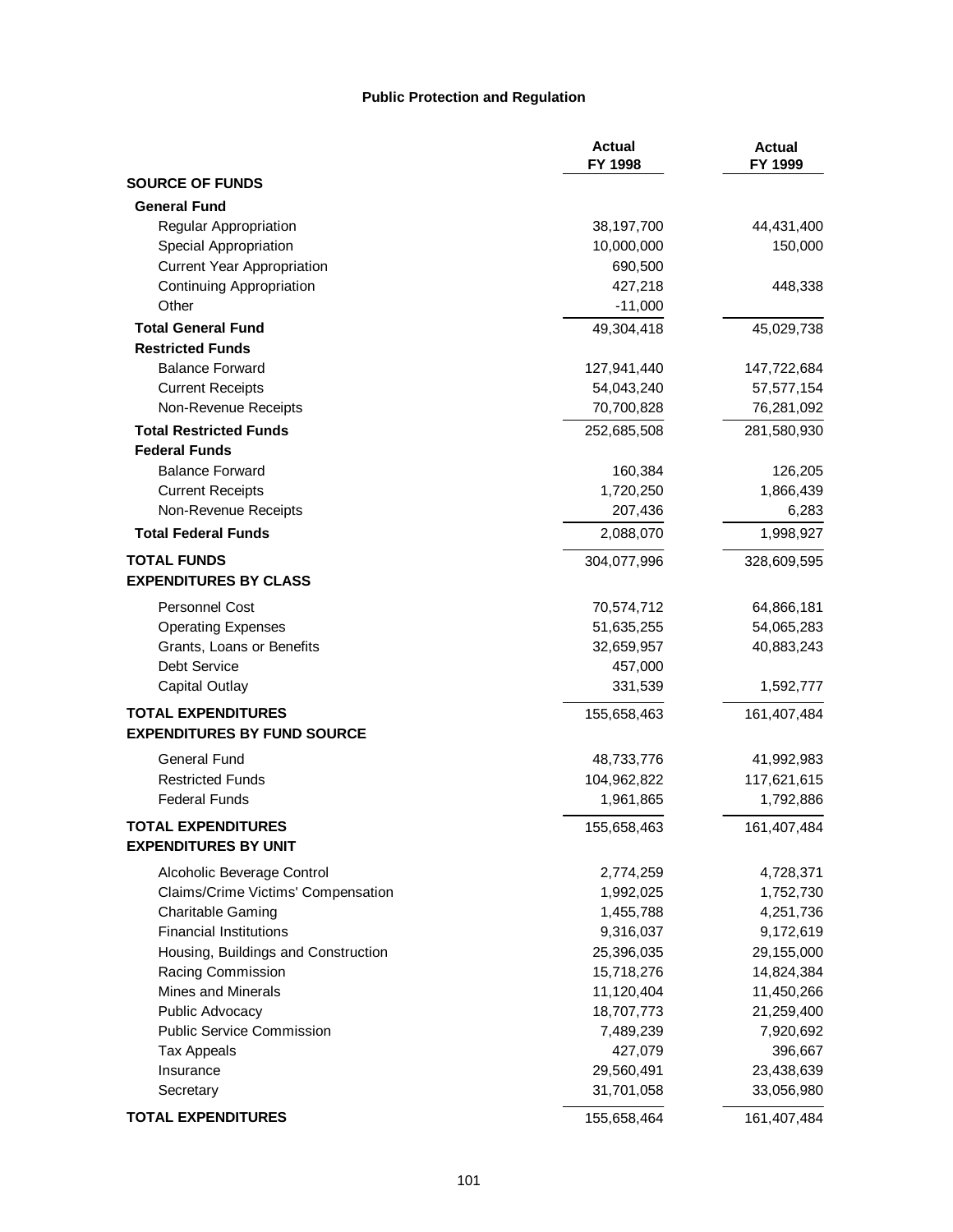# **Public Protection and Regulation Claims/Crime Victims' Compensation**

|                                          | <b>Actual</b><br>FY 1998 | <b>Actual</b><br>FY 1999 |
|------------------------------------------|--------------------------|--------------------------|
| <b>SOURCE OF FUNDS</b>                   |                          |                          |
| <b>General Fund</b>                      |                          |                          |
| Regular Appropriation                    | 474,000                  | 399,900                  |
| <b>Total General Fund</b>                | 474,000                  | 399,900                  |
| <b>Restricted Funds</b>                  |                          |                          |
| <b>Balance Forward</b>                   | 784,643                  | 412,424                  |
| <b>Current Receipts</b>                  | 1,052,545                | 1,850,546                |
| <b>Total Restricted Funds</b>            | 1,837,188                | 2,262,970                |
| <b>Federal Funds</b>                     |                          |                          |
| <b>Balance Forward</b>                   | 14,775                   |                          |
| <b>Current Receipts</b>                  | 82,942                   | 224,415                  |
| <b>Total Federal Funds</b>               | 97,717                   | 224,415                  |
| <b>TOTAL FUNDS</b>                       | 2,408,905                | 2,887,285                |
| <b>EXPENDITURES BY CLASS</b>             |                          |                          |
| <b>Personnel Cost</b>                    | 689,804                  | 749,263                  |
| <b>Operating Expenses</b>                | 1,302,171                | 1,003,467                |
| Grants, Loans or Benefits                | 50                       |                          |
| <b>TOTAL EXPENDITURES</b>                | 1,992,025                | 1,752,730                |
| <b>EXPENDITURES BY FUND SOURCE</b>       |                          |                          |
| General Fund                             | 469,545                  | 364,500                  |
| <b>Restricted Funds</b>                  | 1,287,185                | 1,308,063                |
| <b>Federal Funds</b>                     | 235,295                  | 80,167                   |
| <b>TOTAL EXPENDITURES</b>                | 1,992,025                | 1,752,730                |
| <b>EXPENDITURES BY UNIT</b>              |                          |                          |
| Crime Victims' Compensation              | 783,951                  | 878,521                  |
| Crime Victims' Board Reparations         | 972,779                  | 794,043                  |
| Crime Victims' Compensation Board Grants | 235,295                  | 80,167                   |
| <b>TOTAL EXPENDITURES</b>                | 1,992,025                | 1,752,731                |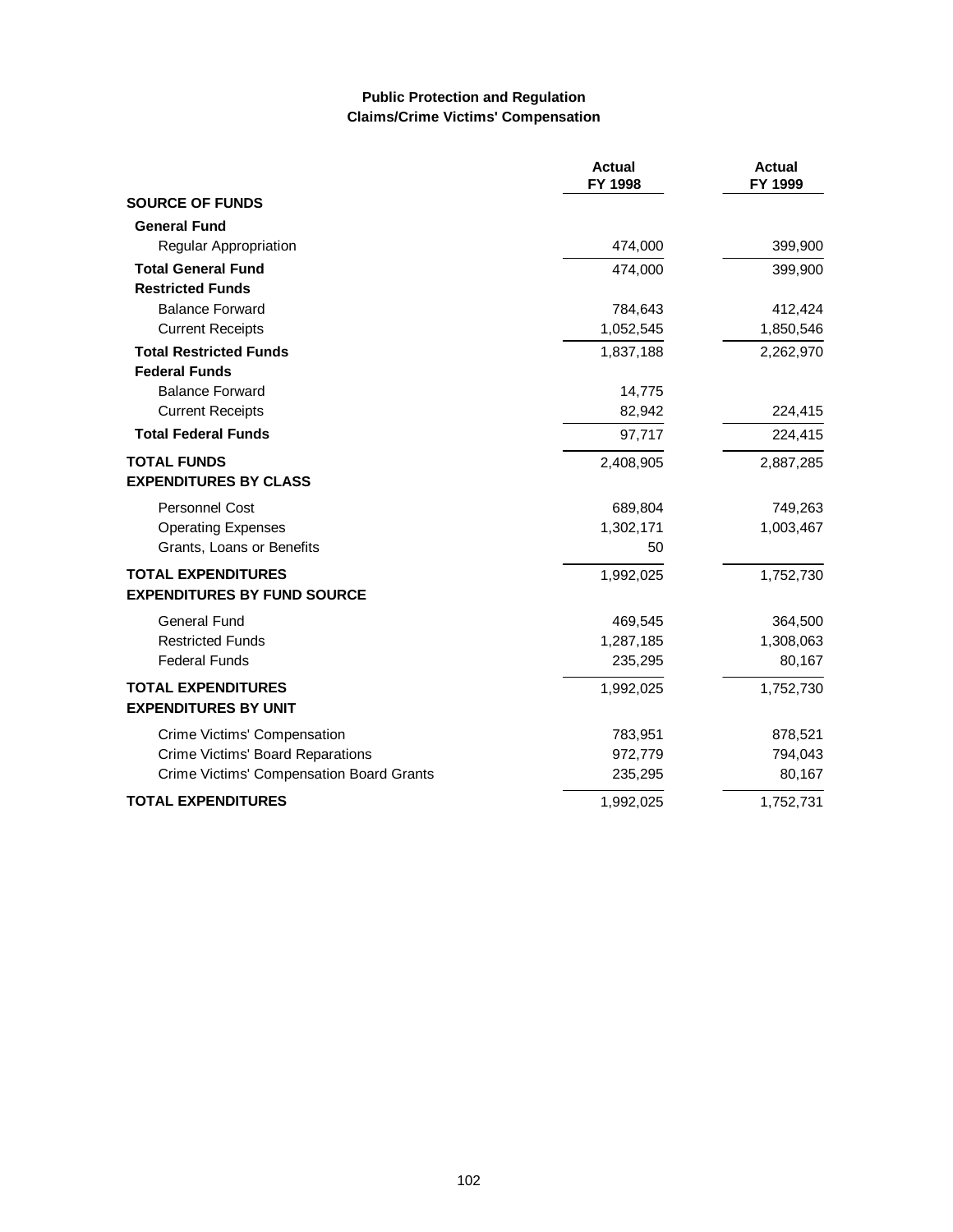### **Public Protection and Regulation Alcoholic Beverage Control**

|                                          | <b>Actual</b><br>FY 1998 | <b>Actual</b><br>FY 1999 |
|------------------------------------------|--------------------------|--------------------------|
| <b>SOURCE OF FUNDS</b>                   |                          |                          |
| <b>General Fund</b>                      |                          |                          |
| Regular Appropriation                    | 1,817,800                | 2,526,900                |
| <b>Current Year Appropriation</b>        | 340,500                  |                          |
| <b>Total General Fund</b>                | 2,158,300                | 2,526,900                |
| <b>Restricted Funds</b>                  |                          |                          |
| <b>Balance Forward</b>                   | 140,350                  | 3,229,423                |
| <b>Current Receipts</b>                  | 3,454,889                | 4,048,205                |
| Non-Revenue Receipts                     | 250,700                  | 250,000                  |
| <b>Total Restricted Funds</b>            | 3,845,939                | 7,527,628                |
| <b>Federal Funds</b>                     |                          |                          |
| <b>Current Receipts</b>                  |                          | 18,599                   |
| <b>Total Federal Funds</b>               |                          | 18,599                   |
| <b>TOTAL FUNDS</b>                       |                          | 10,073,127               |
| <b>EXPENDITURES BY CLASS</b>             |                          |                          |
| <b>Personnel Cost</b>                    | 2,182,755                | 2,876,499                |
| <b>Operating Expenses</b>                | 573,180                  | 1,647,398                |
| Grants, Loans or Benefits                |                          | 998                      |
| <b>Capital Outlay</b>                    | 18,324                   | 203,475                  |
| <b>TOTAL EXPENDITURES</b>                | 2,774,259                | 4,728,370                |
| <b>EXPENDITURES BY FUND SOURCE</b>       |                          |                          |
| <b>General Fund</b>                      | 2,157,744                | 1,581,413                |
| <b>Restricted Funds</b>                  | 616,515                  | 3,128,438                |
| <b>Federal Funds</b>                     |                          | 18,520                   |
| <b>TOTAL EXPENDITURES</b>                | 2,774,259                | 4,728,371                |
| <b>EXPENDITURES BY UNIT</b>              |                          |                          |
| Administration, Enforcement, and License | 2,535,043                | 4,470,169                |
| <b>Tobacco Enforcement</b>               | 239,216                  | 258,202                  |
| <b>TOTAL EXPENDITURES</b>                | 2,774,259                | 4,728,371                |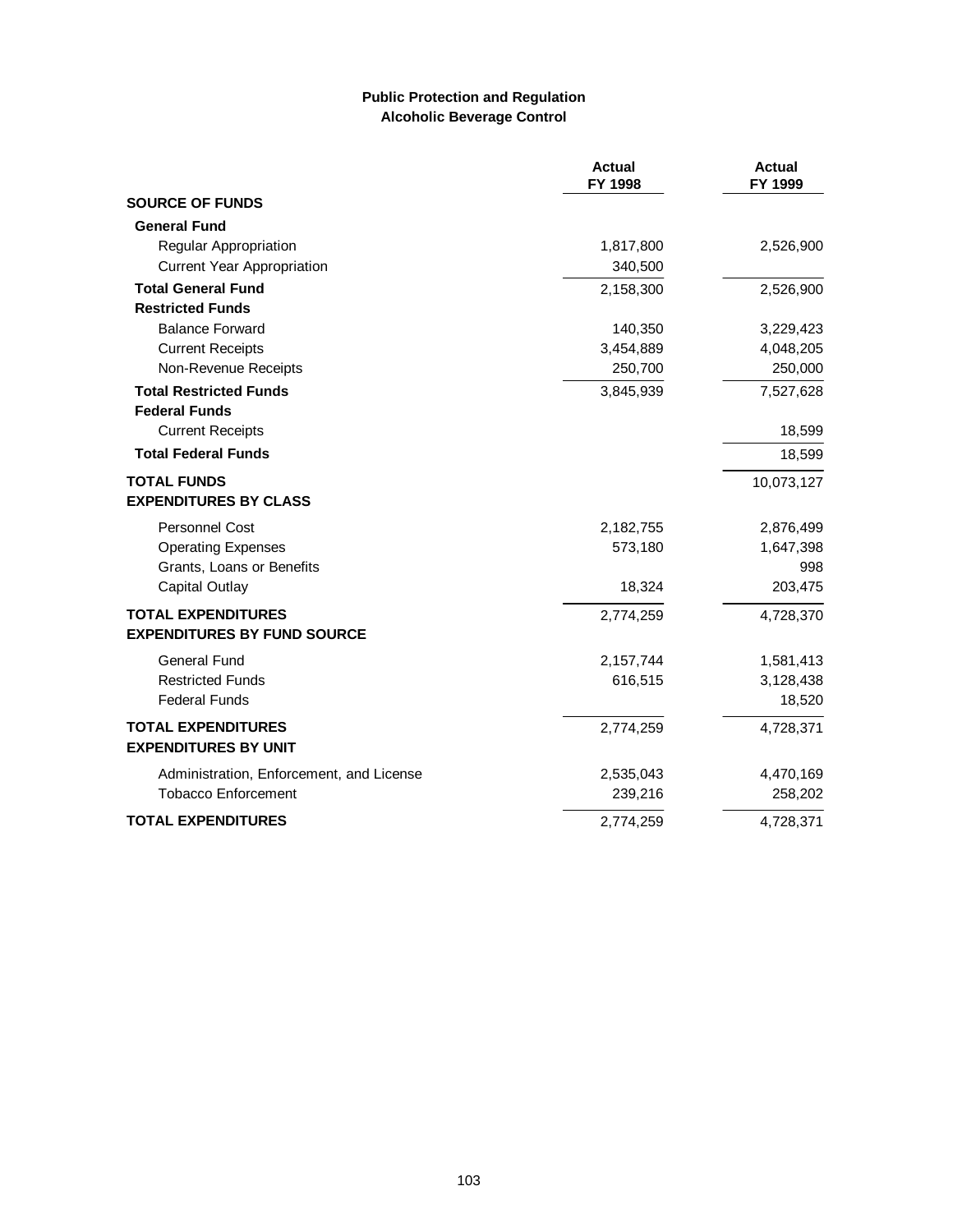# **Public Protection and Regulation Financial Institutions**

|                                    | Actual<br>FY 1998 | Actual<br>FY 1999 |
|------------------------------------|-------------------|-------------------|
| <b>SOURCE OF FUNDS</b>             |                   |                   |
| <b>Restricted Funds</b>            |                   |                   |
| <b>Balance Forward</b>             | 3,099,520         | 1,851,903         |
| <b>Current Receipts</b>            | 8,068,419         | 9,206,802         |
| <b>Total Restricted Funds</b>      | 11,167,939        | 11,058,705        |
| <b>TOTAL FUNDS</b>                 | 11,167,939        | 11,058,705        |
| <b>EXPENDITURES BY CLASS</b>       |                   |                   |
| <b>Personnel Cost</b>              | 4,810,451         | 5,045,138         |
| <b>Operating Expenses</b>          | 4,455,302         | 4,095,304         |
| <b>Capital Outlay</b>              | 50,284            | 32,177            |
| <b>TOTAL EXPENDITURES</b>          | 9,316,037         | 9,172,619         |
| <b>EXPENDITURES BY FUND SOURCE</b> |                   |                   |
| <b>Restricted Funds</b>            | 9,316,037         | 9,172,619         |
| <b>TOTAL EXPENDITURES</b>          | 9,316,037         | 9,172,619         |
| <b>EXPENDITURES BY UNIT</b>        |                   |                   |
| <b>Adminstrative Services</b>      | 1,045,441         | 701,647           |
| <b>Financial Institutions</b>      | 5,692,142         | 3,909,669         |
| Commissioner                       | 1,272,812         | 829,833           |
| <b>Securities</b>                  | 1,305,642         | 3,731,470         |
| <b>TOTAL EXPENDITURES</b>          | 9,316,037         | 9,172,619         |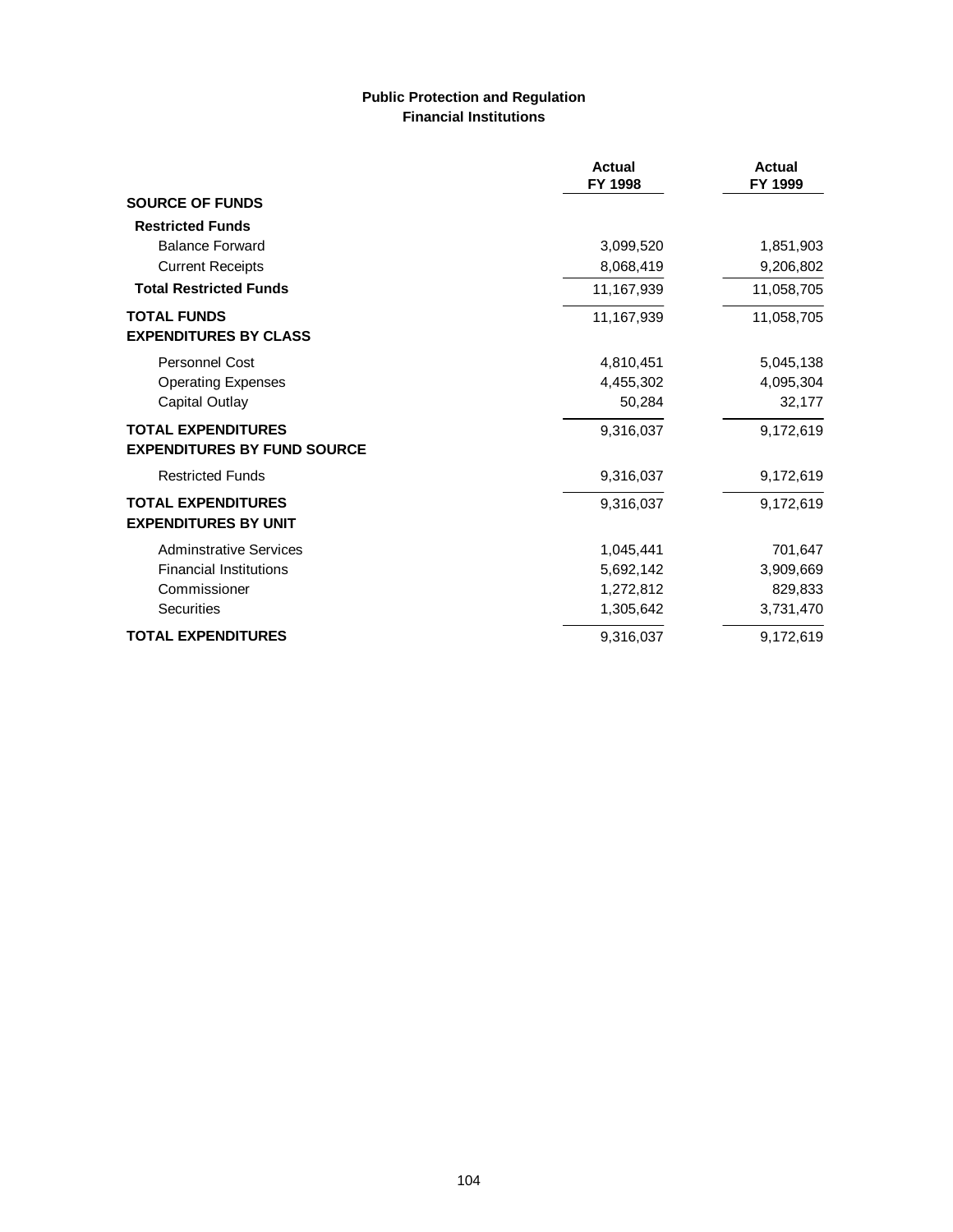## **Public Protection and Regulation Kentucky Racing Commission**

|                                                  | <b>Actual</b><br>FY 1998 | <b>Actual</b><br>FY 1999 |
|--------------------------------------------------|--------------------------|--------------------------|
| <b>SOURCE OF FUNDS</b>                           |                          |                          |
| <b>General Fund</b>                              |                          |                          |
| <b>Regular Appropriation</b>                     | 894,100                  | 1,419,100                |
| <b>Current Year Appropriation</b>                | 350,000                  |                          |
| Other                                            | $-100$                   |                          |
| <b>Total General Fund</b>                        | 1,244,000                | 1,419,100                |
| <b>Restricted Funds</b>                          |                          |                          |
| <b>Balance Forward</b>                           | 5,209,620                | 4,125,960                |
| <b>Current Receipts</b>                          | 1,398,849                | 2,124,610                |
| Non-Revenue Receipts                             | 11,991,766               | 11,041,878               |
| <b>Total Restricted Funds</b>                    | 18,600,235               | 17,292,448               |
| <b>TOTAL FUNDS</b>                               | 19,844,235               | 18,711,548               |
| <b>EXPENDITURES BY CLASS</b>                     |                          |                          |
| <b>Personnel Cost</b>                            | 1,215,367                | 1,609,988                |
| <b>Operating Expenses</b>                        | 598,437                  | 570,047                  |
| Grants, Loans or Benefits                        | 13,904,471               | 12,644,349               |
| <b>TOTAL EXPENDITURES</b>                        | 15,718,275               | 14,824,384               |
| <b>EXPENDITURES BY FUND SOURCE</b>               |                          |                          |
| <b>General Fund</b>                              | 1,244,000                | 1,419,100                |
| <b>Restricted Funds</b>                          | 14,474,276               | 13,405,284               |
| <b>TOTAL EXPENDITURES</b>                        | 15,718,276               | 14,824,384               |
| <b>EXPENDITURES BY UNIT</b>                      |                          |                          |
| Administration and Regulation of Racing          | 2,079,970                | 1,930,801                |
| Equine Drug Research Fund                        | 478,176                  | 49,656                   |
| Thoroughbred Development Fund                    | 10,337,659               | 8,989,145                |
| Standardbred Development Fund                    | 433,185                  | 329,078                  |
| Standardbred Horsemen Fees                       | 163,404                  | 141,174                  |
| Quarter Horse Appaloosa and Arabian Develop Fund |                          | 10,787                   |
| County Fair Purse Fund                           | 63,010                   | 296,072                  |
| <b>Breeders Award Fund</b>                       | 2,034,863                | 2,497,081                |
| <b>Thoroughbred Breeders</b>                     |                          | 182,273                  |
| Backside Improvement Commission                  | 128,010                  | 398,318                  |
| <b>TOTAL EXPENDITURES</b>                        | 15,718,277               | 14,824,385               |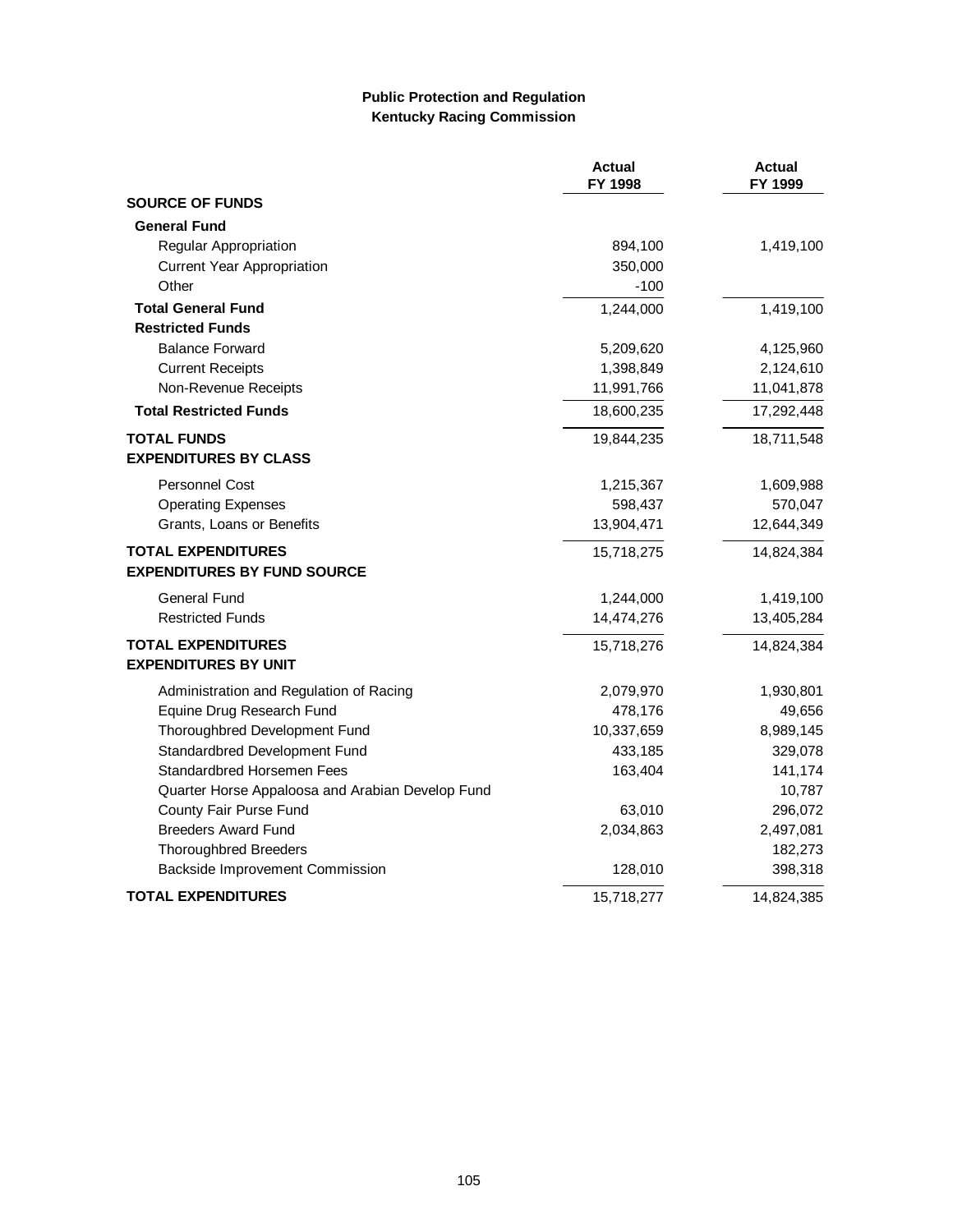## **Public Protection and Regulation Housing, Buildings and Construction**

|                                                  | <b>Actual</b><br>FY 1998 | <b>Actual</b><br>FY 1999 |
|--------------------------------------------------|--------------------------|--------------------------|
| <b>SOURCE OF FUNDS</b>                           |                          |                          |
| <b>General Fund</b>                              |                          |                          |
| Regular Appropriation                            | 3,446,100                | 3,480,500                |
| Other                                            | $-300$                   |                          |
| <b>Total General Fund</b>                        | 3,445,800                | 3,480,500                |
| <b>Restricted Funds</b>                          |                          |                          |
| <b>Balance Forward</b>                           | 12,864,650               | 11,244,095               |
| <b>Current Receipts</b>                          | 8,170,421                | 8,289,085                |
| Non-Revenue Receipts                             | 12,159,259               | 15,667,941               |
| <b>Total Restricted Funds</b>                    | 33,194,330               | 35,201,121               |
| <b>TOTAL FUNDS</b>                               | 36,640,130               | 38,681,621               |
| <b>EXPENDITURES BY CLASS</b>                     |                          |                          |
| <b>Personnel Cost</b>                            | 9,877,602                | 10,466,283               |
| <b>Operating Expenses</b>                        | 3,675,555                | 4,082,243                |
| Grants, Loans or Benefits                        | 11,826,959               | 14,315,767               |
| <b>Capital Outlay</b>                            | 15,918                   | 290,708                  |
| <b>TOTAL EXPENDITURES</b>                        | 25,396,034               | 29,155,001               |
| <b>EXPENDITURES BY FUND SOURCE</b>               |                          |                          |
| General Fund                                     | 3,445,800                | 3,480,500                |
| <b>Restricted Funds</b>                          | 21,950,235               | 25,674,500               |
| <b>TOTAL EXPENDITURES</b>                        | 25,396,035               | 29,155,000               |
| <b>EXPENDITURES BY UNIT</b>                      |                          |                          |
| General Administration and Management            | 1,025,403                | 1,031,887                |
| Regulation of Minimum Safety Standards/Fire Prev | 4,065,792                | 4,676,613                |
| Plumbing                                         | 3,177,014                | 3,444,700                |
| <b>HVAC</b>                                      | 295,236                  | 528,800                  |
| <b>Building Codes Enforcement</b>                | 1,710,424                | 1,908,000                |
| Fire Fighters' Foundation Fund                   | 15,122,167               | 17,565,000               |
| <b>TOTAL EXPENDITURES</b>                        | 25,396,036               | 29,155,000               |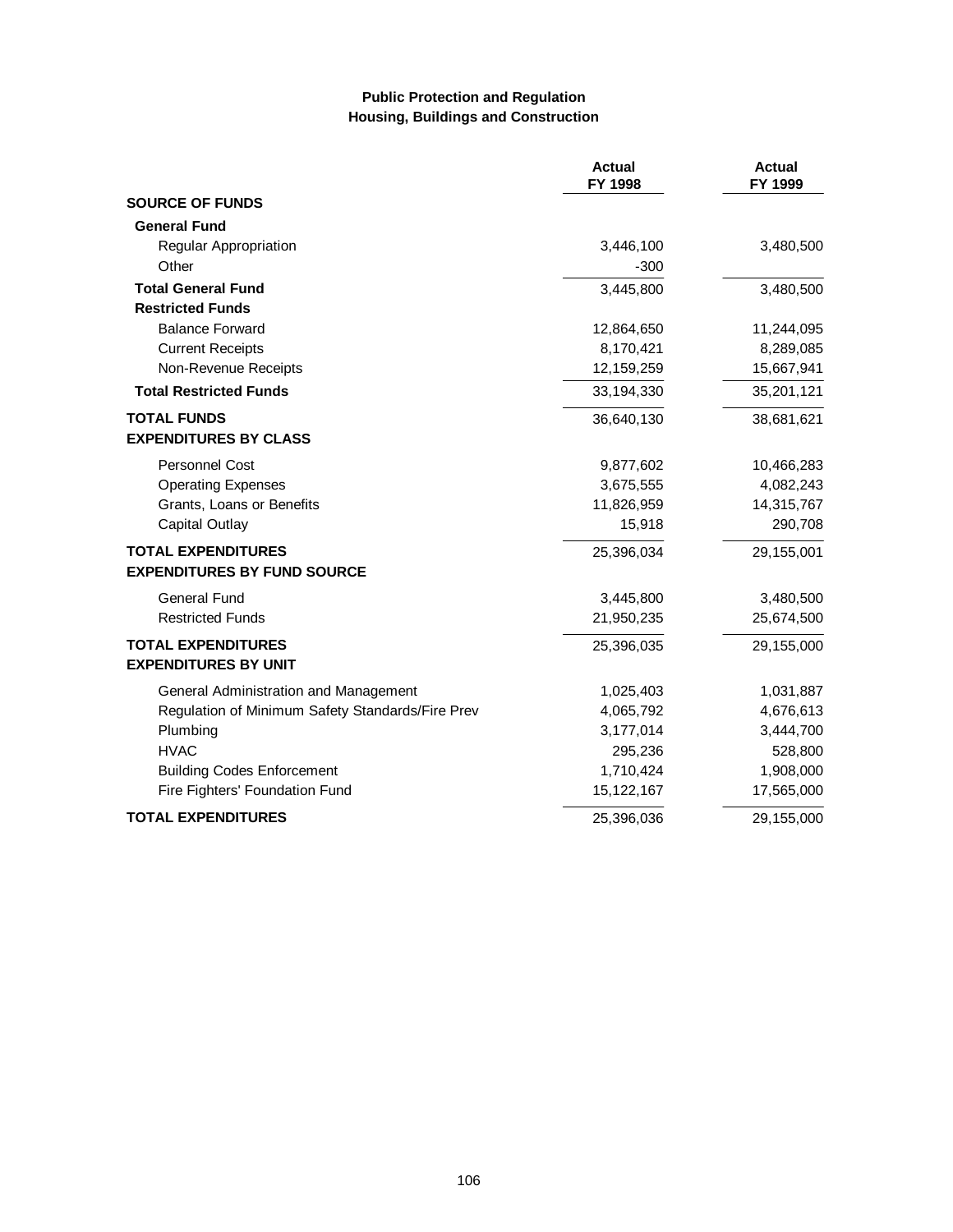# **Public Protection and Regulation Insurance**

|                                    | <b>Actual</b><br>FY 1998 | <b>Actual</b><br>FY 1999 |
|------------------------------------|--------------------------|--------------------------|
| <b>SOURCE OF FUNDS</b>             |                          |                          |
| <b>General Fund</b>                |                          |                          |
| Special Appropriation              | 10,000,000               |                          |
| <b>Total General Fund</b>          | 10,000,000               |                          |
| <b>Restricted Funds</b>            |                          |                          |
| <b>Balance Forward</b>             | 5,705,964                | 8,143,233                |
| <b>Current Receipts</b>            | 19,169,125               | 20,462,244               |
| Non-Revenue Receipts               | 2,828,634                | 720,000                  |
| <b>Total Restricted Funds</b>      | 27,703,723               | 29,325,477               |
| <b>TOTAL FUNDS</b>                 | 37,703,723               | 29,325,477               |
| <b>EXPENDITURES BY CLASS</b>       |                          |                          |
| <b>Personnel Cost</b>              | 24,332,757               | 12,999,172               |
| <b>Operating Expenses</b>          | 5,167,227                | 3,748,835                |
| Grants, Loans or Benefits          |                          | 6,670,689                |
| Capital Outlay                     | 60,507                   | 19,943                   |
| <b>TOTAL EXPENDITURES</b>          | 29,560,491               | 23,438,639               |
| <b>EXPENDITURES BY FUND SOURCE</b> |                          |                          |
| General Fund                       | 10,000,000               |                          |
| <b>Restricted Funds</b>            | 19,560,491               | 23,438,639               |
| <b>TOTAL EXPENDITURES</b>          | 29,560,491               | 23,438,639               |
| <b>EXPENDITURES BY UNIT</b>        |                          |                          |
| Insurance                          | 22,950,287               | 13,114,258               |
| Health Purchasing Alliance         | 6,610,203                | 10,324,381               |
| <b>TOTAL EXPENDITURES</b>          | 29,560,490               | 23,438,639               |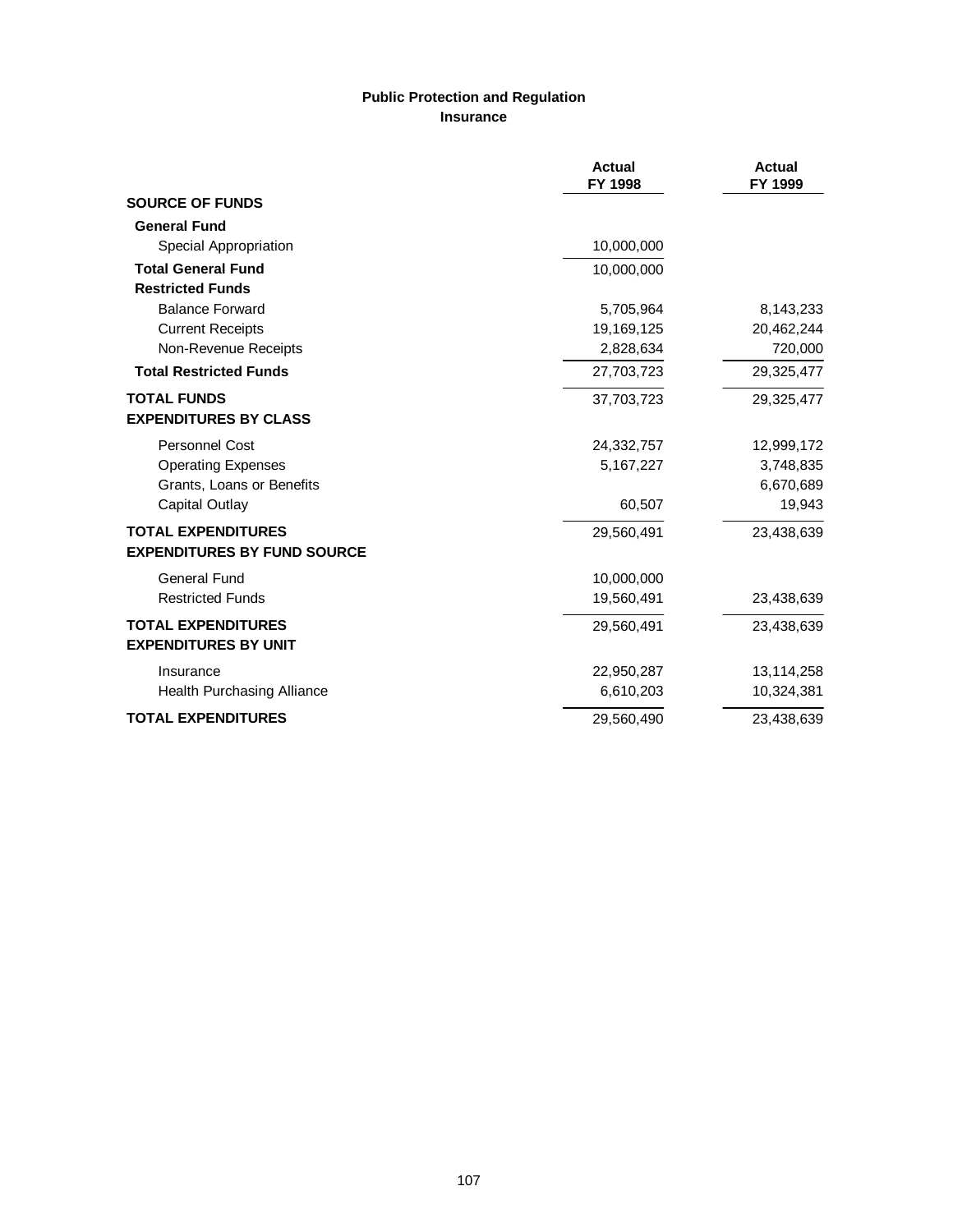# **Public Protection and Regulation Mines and Minerals**

|                                    | <b>Actual</b><br>FY 1998 | <b>Actual</b><br>FY 1999 |
|------------------------------------|--------------------------|--------------------------|
| <b>SOURCE OF FUNDS</b>             |                          |                          |
| <b>General Fund</b>                |                          |                          |
| Regular Appropriation              | 9,785,200                | 10,380,300               |
| Other                              | $-1,500$                 |                          |
| <b>Total General Fund</b>          | 9,783,700                | 10,380,300               |
| <b>Restricted Funds</b>            |                          |                          |
| <b>Balance Forward</b>             | 847,905                  | 879,763                  |
| <b>Current Receipts</b>            | 775,655                  | 697,142                  |
| <b>Total Restricted Funds</b>      | 1,623,560                | 1,576,905                |
| <b>Federal Funds</b>               |                          |                          |
| <b>Balance Forward</b>             | 24,458                   | 27,586                   |
| <b>Current Receipts</b>            | 596,052                  | 475,793                  |
| <b>Total Federal Funds</b>         | 620,510                  | 503,379                  |
| <b>TOTAL FUNDS</b>                 | 12,027,770               | 12,460,584               |
| <b>EXPENDITURES BY CLASS</b>       |                          |                          |
| <b>Personnel Cost</b>              | 9,174,396                | 8,961,962                |
| <b>Operating Expenses</b>          | 1,871,783                | 1,768,928                |
| <b>Capital Outlay</b>              | 74,225                   | 719,376                  |
| <b>TOTAL EXPENDITURES</b>          | 11,120,404               | 11,450,266               |
| <b>EXPENDITURES BY FUND SOURCE</b> |                          |                          |
| <b>General Fund</b>                | 9,783,685                | 10,380,300               |
| <b>Restricted Funds</b>            | 743,796                  | 567,382                  |
| <b>Federal Funds</b>               | 592,923                  | 502,583                  |
| <b>TOTAL EXPENDITURES</b>          | 11,120,404               | 11,450,265               |
| <b>EXPENDITURES BY UNIT</b>        |                          |                          |
| <b>General Administration</b>      | 1,002,354                | 326,049                  |
| Mine Safety Inspection             | 4,712,366                | 5,409,126                |
| <b>Explosives and Blasting</b>     | 688,992                  | 696,951                  |
| Oil and Gas Conservation           | 1,271,304                | 1,198,446                |
| Mine Safety Analysis               | 1,866,500                | 1,821,500                |
| Miner Education Certification      | 1,075,729                | 1,000,458                |
| Mine Licensing                     | 161,152                  | 269,491                  |
| Commissioner                       | 342,006                  | 728,244                  |
| <b>TOTAL EXPENDITURES</b>          | 11,120,403               | 11,450,265               |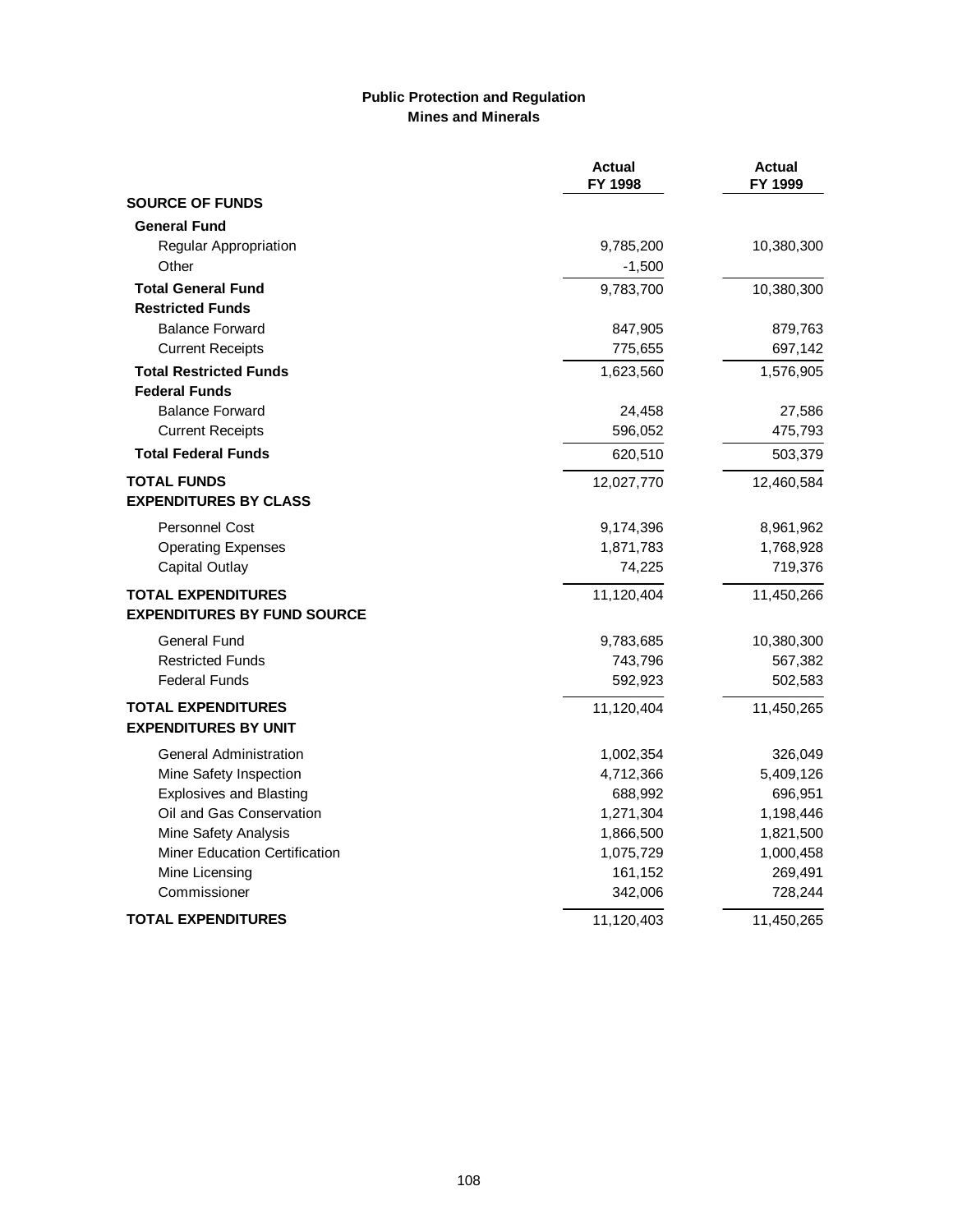#### **Public Protection and Regulation Public Advocacy**

|                                    | <b>Actual</b><br>FY 1998 | <b>Actual</b><br>FY 1999 |
|------------------------------------|--------------------------|--------------------------|
| <b>SOURCE OF FUNDS</b>             |                          |                          |
| <b>General Fund</b>                |                          |                          |
| Regular Appropriation              | 13,643,200               | 16,637,100               |
| Other                              | $-4,900$                 |                          |
| <b>Total General Fund</b>          | 13,638,300               | 16,637,100               |
| <b>Restricted Funds</b>            |                          |                          |
| <b>Balance Forward</b>             | 2,255,897                | 1,355,839                |
| <b>Current Receipts</b>            | 2,123,794                | 1,895,368                |
| Non-Revenue Receipts               | 1,143,849                | 1,145,605                |
| <b>Total Restricted Funds</b>      | 5,523,540                | 4,396,812                |
| <b>Federal Funds</b>               |                          |                          |
| <b>Balance Forward</b>             | 50,787                   | 48,416                   |
| <b>Current Receipts</b>            | 832,900                  | 820,100                  |
| Non-Revenue Receipts               | 69,858                   | 143,861                  |
| <b>Total Federal Funds</b>         | 953,545                  | 1,012,377                |
| <b>TOTAL FUNDS</b>                 | 20,115,385               | 22,046,289               |
| <b>EXPENDITURES BY CLASS</b>       |                          |                          |
| <b>Personnel Cost</b>              | 9,400,848                | 10,883,461               |
| <b>Operating Expenses</b>          | 2,371,288                | 3,092,514                |
| Grants, Loans or Benefits          | 6,928,477                | 7,251,440                |
| <b>Capital Outlay</b>              | 7,161                    | 31,985                   |
| <b>TOTAL EXPENDITURES</b>          | 18,707,774               | 21,259,400               |
| <b>EXPENDITURES BY FUND SOURCE</b> |                          |                          |
| General Fund                       | 13,634,944               | 16,637,100               |
| <b>Restricted Funds</b>            | 4,167,701                | 3,614,626                |
| <b>Federal Funds</b>               | 905,129                  | 1,007,674                |
| <b>TOTAL EXPENDITURES</b>          | 18,707,774               | 21,259,400               |
| <b>EXPENDITURES BY UNIT</b>        |                          |                          |
| Law Operations                     | 988,442                  | 1,115,719                |
| <b>Trial Services</b>              | 16,399,440               | 18,848,489               |
| Protection and Advocacy            | 1,319,891                | 1,295,192                |
| <b>TOTAL EXPENDITURES</b>          | 18,707,773               | 21,259,400               |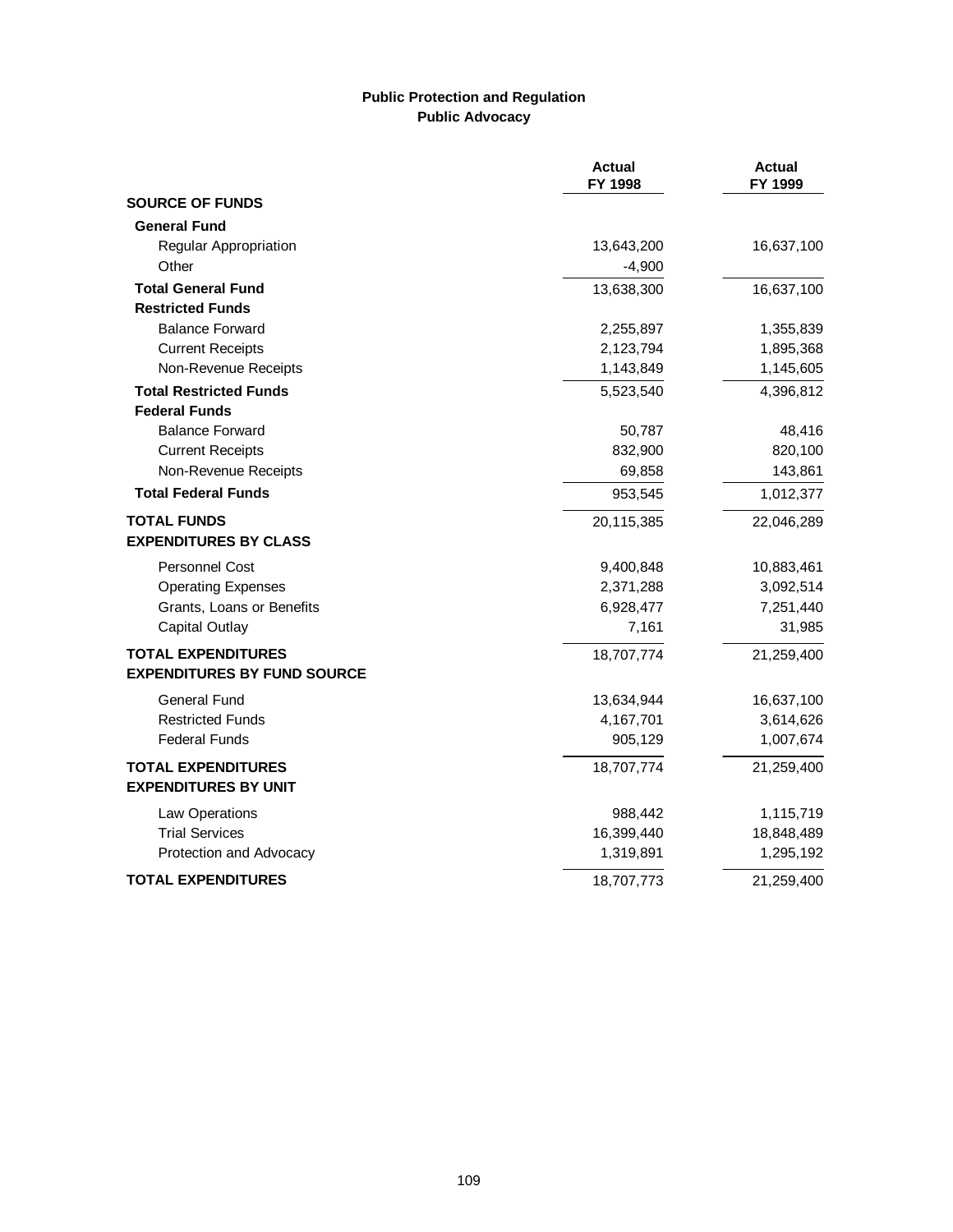# **Public Protection and Regulation Public Service Commission**

|                                    | <b>Actual</b><br>FY 1998 | <b>Actual</b><br>FY 1999 |
|------------------------------------|--------------------------|--------------------------|
| <b>SOURCE OF FUNDS</b>             |                          |                          |
| <b>General Fund</b>                |                          |                          |
| <b>Regular Appropriation</b>       | 7,260,700                | 9,177,400                |
| Special Appropriation              |                          | 150,000                  |
| <b>Continuing Appropriation</b>    | 427,218                  | 448,338                  |
| Other                              | $-3,700$                 |                          |
| <b>Total General Fund</b>          | 7,684,218                | 9,775,738                |
| <b>Restricted Funds</b>            |                          |                          |
| <b>Balance Forward</b>             | 24,941                   | 14,178                   |
| <b>Current Receipts</b>            | 14,918                   | 10,890                   |
| Non-Revenue Receipts               | $-840$                   |                          |
| <b>Total Restricted Funds</b>      | 39,019                   | 25,068                   |
| <b>Federal Funds</b>               |                          |                          |
| <b>Balance Forward</b>             | 70,364                   | 50,203                   |
| <b>Current Receipts</b>            | 208,356                  | 327,531                  |
| <b>Total Federal Funds</b>         | 278,720                  | 377,734                  |
| <b>TOTAL FUNDS</b>                 | 8,001,957                | 10,178,540               |
| <b>EXPENDITURES BY CLASS</b>       |                          |                          |
| <b>Personnel Cost</b>              | 5,856,666                | 6,304,384                |
| <b>Operating Expenses</b>          | 1,143,878                | 1,404,698                |
| Debt Service                       | 457,000                  |                          |
| Capital Outlay                     | 31,695                   | 211,610                  |
| <b>TOTAL EXPENDITURES</b>          | 7,489,239                | 7,920,692                |
| <b>EXPENDITURES BY FUND SOURCE</b> |                          |                          |
| <b>General Fund</b>                | 7,235,880                | 7,733,403                |
| <b>Restricted Funds</b>            | 24,841                   | 3,347                    |
| <b>Federal Funds</b>               | 228,518                  | 183,942                  |
| <b>TOTAL EXPENDITURES</b>          | 7,489,239                | 7,920,692                |
| <b>EXPENDITURES BY UNIT</b>        |                          |                          |
| Commissioner                       | 513,130                  | 694,847                  |
| <b>Executive Director</b>          | 1,284,192                | 1,284,668                |
| <b>Financial Analysis</b>          | 1,212,737                | 1,282,643                |
| Engineering                        | 992,623                  | 1,487,757                |
| Secretary                          | 432,462                  | 666,543                  |
| <b>Consumer Services</b>           | 205,171                  | 382,007                  |
| Legal Counsel                      | 533,614                  | 619,770                  |
| <b>Administrative Services</b>     | 760,818                  | 802,792                  |
| Research                           | 428,259                  | 336,962                  |
| Gas Pipeline Safety                | 669,232                  | 362,703                  |
| <b>Buildings</b>                   | 457,000                  |                          |
| <b>TOTAL EXPENDITURES</b>          | 7,489,238                | 7,920,692                |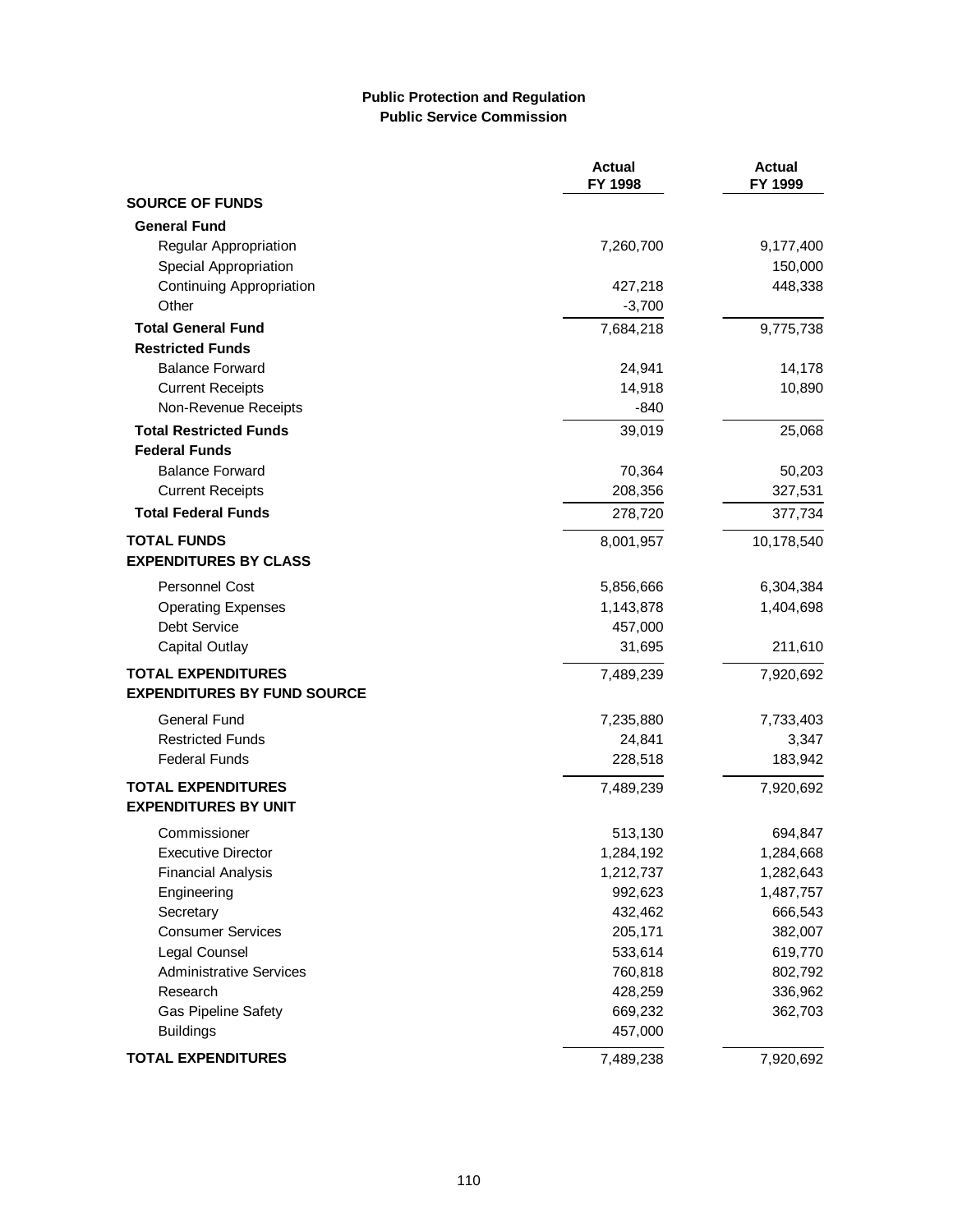# **Public Protection and Regulation Secretary**

|                                                  | <b>Actual</b><br>FY 1998 | <b>Actual</b><br>FY 1999 |
|--------------------------------------------------|--------------------------|--------------------------|
| <b>SOURCE OF FUNDS</b>                           |                          |                          |
| <b>General Fund</b>                              |                          |                          |
| Regular Appropriation                            | 335,400                  |                          |
| Other                                            | $-300$                   |                          |
| <b>Total General Fund</b>                        | 335,100                  |                          |
| <b>Restricted Funds</b>                          |                          |                          |
| <b>Balance Forward</b>                           | 92,104,129               | 109,791,060              |
| <b>Current Receipts</b>                          | 6,587,851                | 6,272,131                |
| Non-Revenue Receipts                             | 42,465,038               | 47,318,090               |
| <b>Total Restricted Funds</b>                    | 141, 157, 018            | 163,381,281              |
| <b>TOTAL FUNDS</b>                               | 141,492,118              | 163,381,281              |
| <b>EXPENDITURES BY CLASS</b>                     |                          |                          |
| Personnel Cost                                   | 1,688,262                | 2,920,137                |
| <b>Operating Expenses</b>                        | 30,012,796               | 30,136,843               |
| <b>TOTAL EXPENDITURES</b>                        | 31,701,058               | 33,056,980               |
| <b>EXPENDITURES BY FUND SOURCE</b>               |                          |                          |
| General Fund                                     | 335,100                  |                          |
| <b>Restricted Funds</b>                          | 31,365,958               | 33,056,980               |
| <b>TOTAL EXPENDITURES</b>                        | 31,701,058               | 33,056,980               |
| <b>EXPENDITURES BY UNIT</b>                      |                          |                          |
| <b>General Operations</b>                        | 335,100                  | 1,432,198                |
| Petroleum Storage Tank Environmental Assur. Fund | 31,365,958               | 31,624,782               |
| <b>TOTAL EXPENDITURES</b>                        | 31,701,058               | 33,056,980               |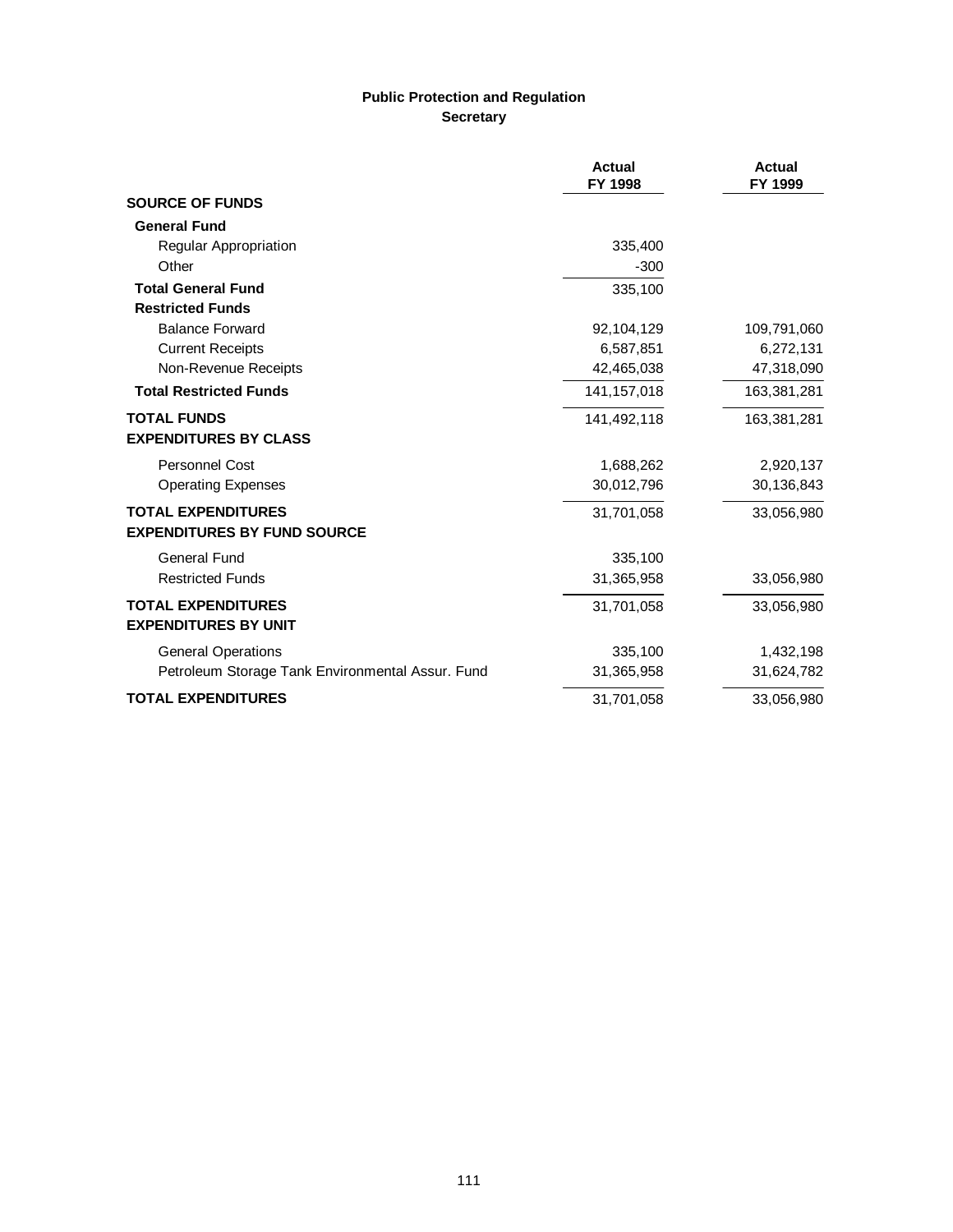# **Public Protection and Regulation Tax Appeals**

|                                    | <b>Actual</b><br>FY 1998 | <b>Actual</b><br>FY 1999 |
|------------------------------------|--------------------------|--------------------------|
| <b>SOURCE OF FUNDS</b>             |                          |                          |
| <b>General Fund</b>                |                          |                          |
| Regular Appropriation              | 541,200                  | 410,200                  |
| Other                              | $-200$                   |                          |
| <b>Total General Fund</b>          | 541,000                  | 410,200                  |
| <b>TOTAL FUNDS</b>                 | 541,000                  | 410,200                  |
| <b>EXPENDITURES BY CLASS</b>       |                          |                          |
| <b>Personnel Cost</b>              | 339,219                  | 339,460                  |
| <b>Operating Expenses</b>          | 87,860                   | 57,207                   |
| <b>TOTAL EXPENDITURES</b>          | 427,079                  | 396,667                  |
| <b>EXPENDITURES BY FUND SOURCE</b> |                          |                          |
| General Fund                       | 427,079                  | 396,667                  |
| <b>TOTAL EXPENDITURES</b>          | 427,079                  | 396,667                  |
| <b>EXPENDITURES BY UNIT</b>        |                          |                          |
| <b>Tax Appeals</b>                 | 427,079                  | 396,667                  |
| <b>TOTAL EXPENDITURES</b>          | 427,079                  | 396,667                  |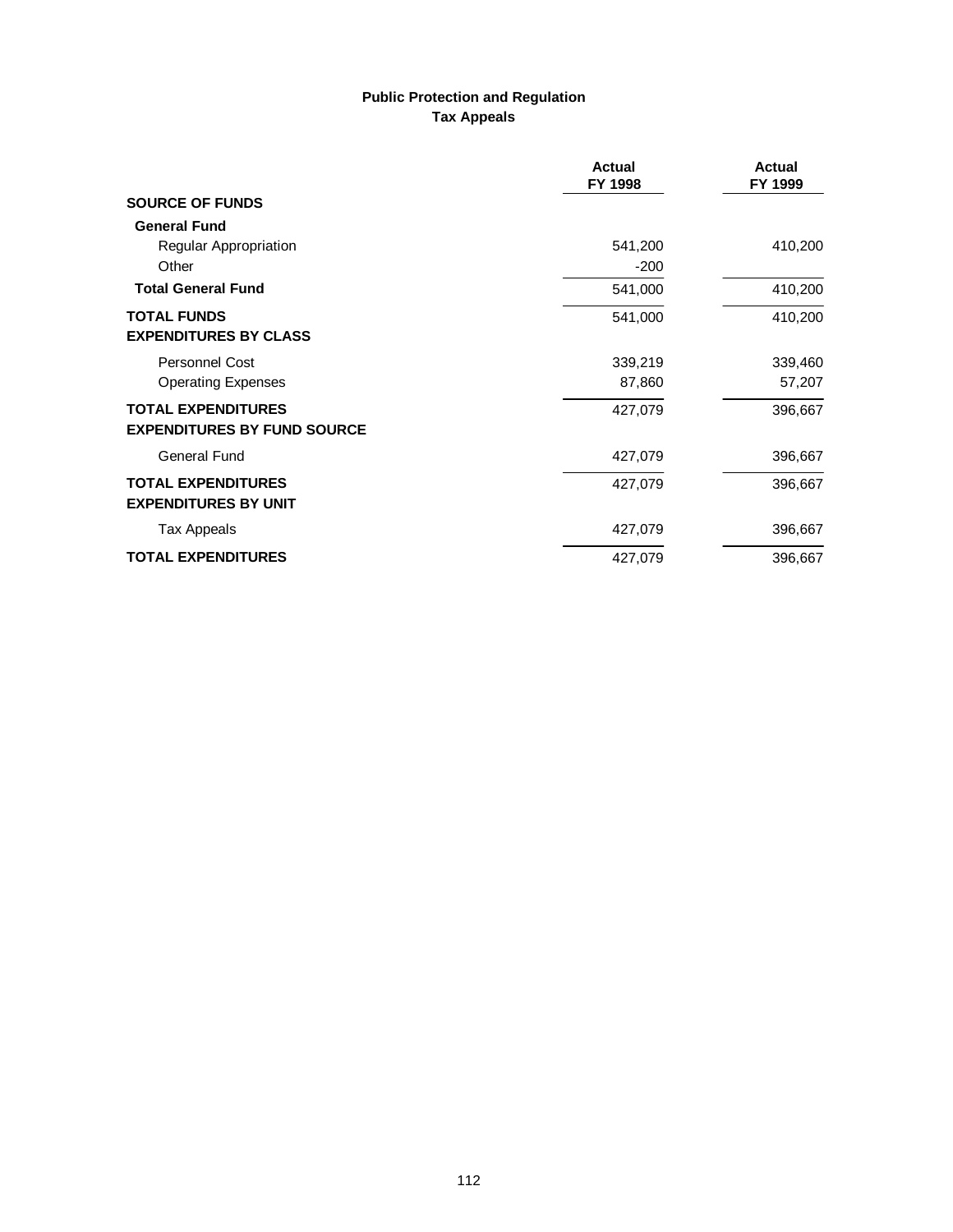#### **Revenue**

|                                                                 | <b>Actual</b><br>FY 1998 | <b>Actual</b><br>FY 1999 |
|-----------------------------------------------------------------|--------------------------|--------------------------|
| <b>SOURCE OF FUNDS</b>                                          |                          |                          |
| <b>General Fund</b>                                             |                          |                          |
| Regular Appropriation                                           | 77,699,400               | 80,049,900               |
| Other                                                           | $-34,400$                |                          |
| <b>Total General Fund</b>                                       | 77,665,000               | 80,049,900               |
| <b>Restricted Funds</b>                                         |                          |                          |
| <b>Balance Forward</b>                                          | 3,535,688                | 3,543,184                |
| <b>Current Receipts</b>                                         | 4,485,828                | 5,106,016                |
| <b>Total Restricted Funds</b>                                   | 8,021,516                | 8,649,200                |
| <b>Federal Funds</b>                                            |                          |                          |
| <b>Current Receipts</b>                                         |                          | 50,000                   |
| <b>Total Federal Funds</b><br><b>Road Fund</b>                  |                          | 50,000                   |
| Regular Appropriation                                           | 1,352,000                | 1,352,000                |
| <b>Total Road Fund</b>                                          | 1,352,000                | 1,352,000                |
| <b>TOTAL FUNDS</b><br><b>EXPENDITURES BY CLASS</b>              | 87,038,516               | 90,101,100               |
| <b>Personnel Cost</b>                                           | 62,736,212               | 64,406,351               |
| <b>Operating Expenses</b>                                       | 20,351,274               | 21,746,492               |
| <b>Capital Outlay</b>                                           | 111,322                  | 35,743                   |
| <b>TOTAL EXPENDITURES</b><br><b>EXPENDITURES BY FUND SOURCE</b> | 83,198,808               | 86,188,586               |
| <b>General Fund</b>                                             | 77,377,005               | 80,031,510               |
| <b>Restricted Funds</b>                                         | 4,478,332                | 4,765,076                |
| <b>Federal Funds</b>                                            |                          | 40,000                   |
| Road Fund                                                       | 1,343,471                | 1,352,000                |
| <b>TOTAL EXPENDITURES</b><br><b>EXPENDITURES BY UNIT</b>        | 83,198,808               | 86,188,586               |
| Revenue                                                         | 60,385,716               | 62,346,470               |
| <b>Property Valuation Administrators</b>                        | 22,813,092               | 23,842,116               |
| <b>TOTAL EXPENDITURES</b>                                       | 83,198,808               | 86,188,586               |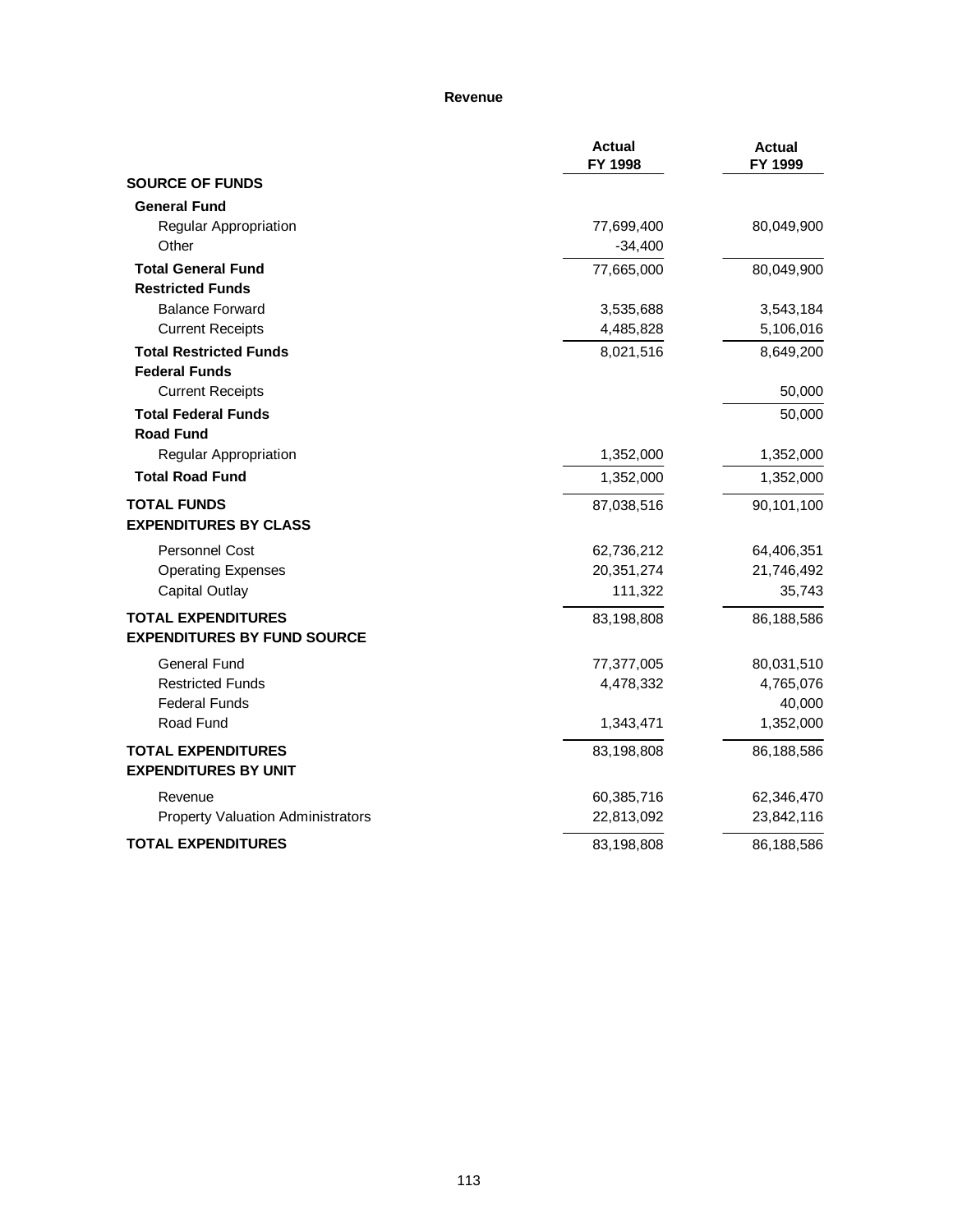### **Revenue Property Valuation Administrators**

|                                          | <b>Actual</b><br>FY 1998 | <b>Actual</b><br>FY 1999 |
|------------------------------------------|--------------------------|--------------------------|
| <b>SOURCE OF FUNDS</b>                   |                          |                          |
| <b>General Fund</b>                      |                          |                          |
| Regular Appropriation                    | 20,383,100               | 21,902,000               |
| <b>Total General Fund</b>                | 20,383,100               | 21,902,000               |
| <b>Restricted Funds</b>                  |                          |                          |
| <b>Balance Forward</b>                   | 2,088,618                | 1,483,127                |
| <b>Current Receipts</b>                  | 1,858,855                | 1,862,511                |
| <b>Total Restricted Funds</b>            | 3,947,473                | 3,345,638                |
| <b>TOTAL FUNDS</b>                       | 24,330,573               | 25,247,638               |
| <b>EXPENDITURES BY CLASS</b>             |                          |                          |
| <b>Personnel Cost</b>                    | 22,240,504               | 23,224,719               |
| <b>Operating Expenses</b>                | 572,588                  | 617,397                  |
| <b>TOTAL EXPENDITURES</b>                | 22,813,092               | 23,842,116               |
| <b>EXPENDITURES BY FUND SOURCE</b>       |                          |                          |
| <b>General Fund</b>                      | 20,348,746               | 21,883,610               |
| <b>Restricted Funds</b>                  | 2,464,346                | 1,958,506                |
| <b>TOTAL EXPENDITURES</b>                | 22,813,092               | 23,842,116               |
| <b>EXPENDITURES BY UNIT</b>              |                          |                          |
| <b>Property Valuation Administrators</b> | 22,813,092               | 23,842,116               |
| <b>TOTAL EXPENDITURES</b>                | 22,813,092               | 23,842,116               |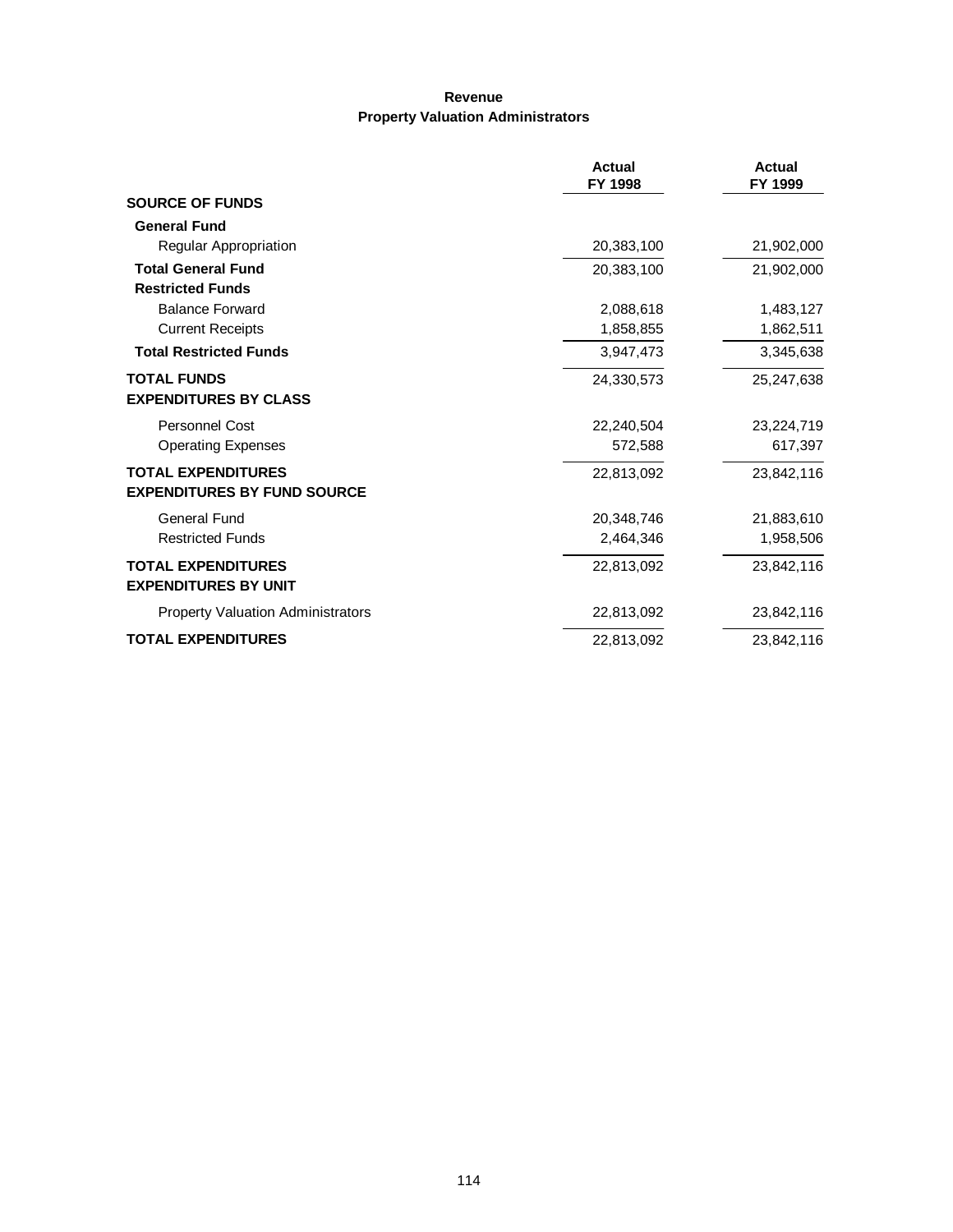#### **Tourism Development**

|                                    | <b>Actual</b><br>FY 1998 | <b>Actual</b><br>FY 1999 |
|------------------------------------|--------------------------|--------------------------|
| <b>SOURCE OF FUNDS</b>             |                          |                          |
| <b>General Fund</b>                |                          |                          |
| <b>Regular Appropriation</b>       | 54,828,600               | 37,740,500               |
| <b>Current Year Appropriation</b>  | 1,867,000                |                          |
| Other                              | $-998,700$               | 65,000                   |
| <b>Total General Fund</b>          | 55,696,900               | 37,805,500               |
| <b>Restricted Funds</b>            |                          |                          |
| <b>Balance Forward</b>             | 17,774,284               | 28,613,592               |
| <b>Current Receipts</b>            | 96,435,590               | 98,518,747               |
| Non-Revenue Receipts               | 3,947,678                | $-3,129,864$             |
| <b>Total Restricted Funds</b>      | 118, 157, 552            | 124,002,475              |
| <b>Federal Funds</b>               |                          |                          |
| <b>Balance Forward</b>             | 647,279                  | 192,976                  |
| <b>Current Receipts</b>            | 7,026,789                | 7,571,667                |
| Non-Revenue Receipts               | $-34,034$                | 81,966                   |
| <b>Total Federal Funds</b>         | 7,640,034                | 7,846,609                |
| <b>TOTAL FUNDS</b>                 | 181,494,486              | 169,654,584              |
| <b>EXPENDITURES BY CLASS</b>       |                          |                          |
| <b>Personnel Cost</b>              | 83,855,194               | 88,878,464               |
| <b>Operating Expenses</b>          | 42,207,210               | 44,623,053               |
| Grants, Loans or Benefits          | 2,586,997                | 2,717,043                |
| Debt Service                       | 21,150,000               | 371,000                  |
| Capital Outlay                     | 2,635,190                | 3,831,552                |
| <b>TOTAL EXPENDITURES</b>          | 152,434,591              | 140,421,112              |
| <b>EXPENDITURES BY FUND SOURCE</b> |                          |                          |
| General Fund                       | 55,449,166               | 37,514,988               |
| <b>Restricted Funds</b>            | 85,602,496               | 95,392,635               |
| <b>Federal Funds</b>               | 7,447,063                | 7,314,384                |
| <b>TOTAL EXPENDITURES</b>          | 148,498,725              | 140,222,007              |
| <b>EXPENDITURES BY UNIT</b>        |                          |                          |
| Secretary                          | 1,267,539                | 1,273,044                |
| <b>Breaks Interstate Park</b>      | 200,000                  | 200,000                  |
| Travel                             | 6,253,013                | 6,840,386                |
| Parks                              | 73,958,590               | 69,972,663               |
| Kentucky Horse Park                | 6,857,965                | 5,761,838                |
| Kentucky State Fair Board          | 35,828,253               | 26,095,267               |
| <b>Fish and Wildlife Resources</b> | 28,069,230               | 30,277,913               |
| <b>TOTAL EXPENDITURES</b>          | 152,434,590              | 140,421,111              |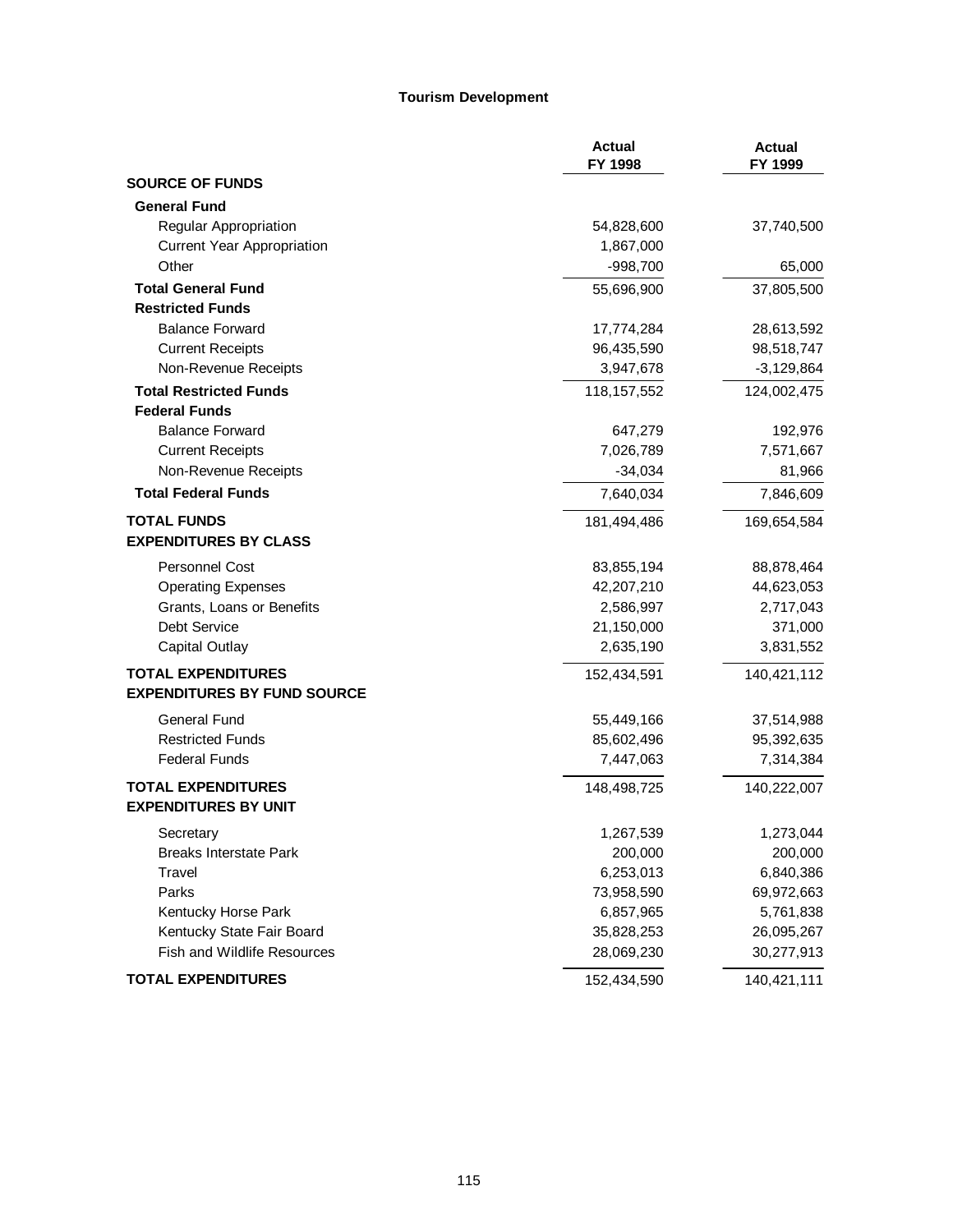# **Tourism Development Secretary**

|                                    | <b>Actual</b><br>FY 1998 | <b>Actual</b><br>FY 1999 |
|------------------------------------|--------------------------|--------------------------|
| <b>SOURCE OF FUNDS</b>             |                          |                          |
| <b>General Fund</b>                |                          |                          |
| Regular Appropriation              | 1,288,900                | 1,232,800                |
| Other                              | $-400$                   | 50,000                   |
| <b>Total General Fund</b>          | 1,288,500                | 1,282,800                |
| <b>Restricted Funds</b>            |                          |                          |
| Non-Revenue Receipts               |                          | 3,814                    |
| <b>Total Restricted Funds</b>      |                          | 3,814                    |
| <b>Federal Funds</b>               |                          |                          |
| <b>Balance Forward</b>             | 35,769                   | 6,013                    |
| Non-Revenue Receipts               |                          | $-3,814$                 |
| <b>Total Federal Funds</b>         | 35,769                   | 2,199                    |
| <b>TOTAL FUNDS</b>                 | 1,324,269                | 1,288,813                |
| <b>EXPENDITURES BY CLASS</b>       |                          |                          |
| <b>Personnel Cost</b>              | 775,311                  | 832,779                  |
| <b>Operating Expenses</b>          | 266,614                  | 170,265                  |
| Grants, Loans or Benefits          | 220,000                  | 270,000                  |
| Capital Outlay                     | 5,615                    |                          |
| <b>TOTAL EXPENDITURES</b>          | 1,267,540                | 1,273,044                |
| <b>EXPENDITURES BY FUND SOURCE</b> |                          |                          |
| <b>General Fund</b>                | 1,237,783                | 1,270,845                |
| <b>Federal Funds</b>               | 29,756                   | 2,199                    |
| <b>TOTAL EXPENDITURES</b>          | 1,267,539                | 1,273,044                |
| <b>EXPENDITURES BY UNIT</b>        |                          |                          |
| Secretary                          | 1,051,824                | 1,148,474                |
| <b>Administrative Services</b>     | 215,715                  | 124,570                  |
| <b>TOTAL EXPENDITURES</b>          | 1,267,539                | 1,273,044                |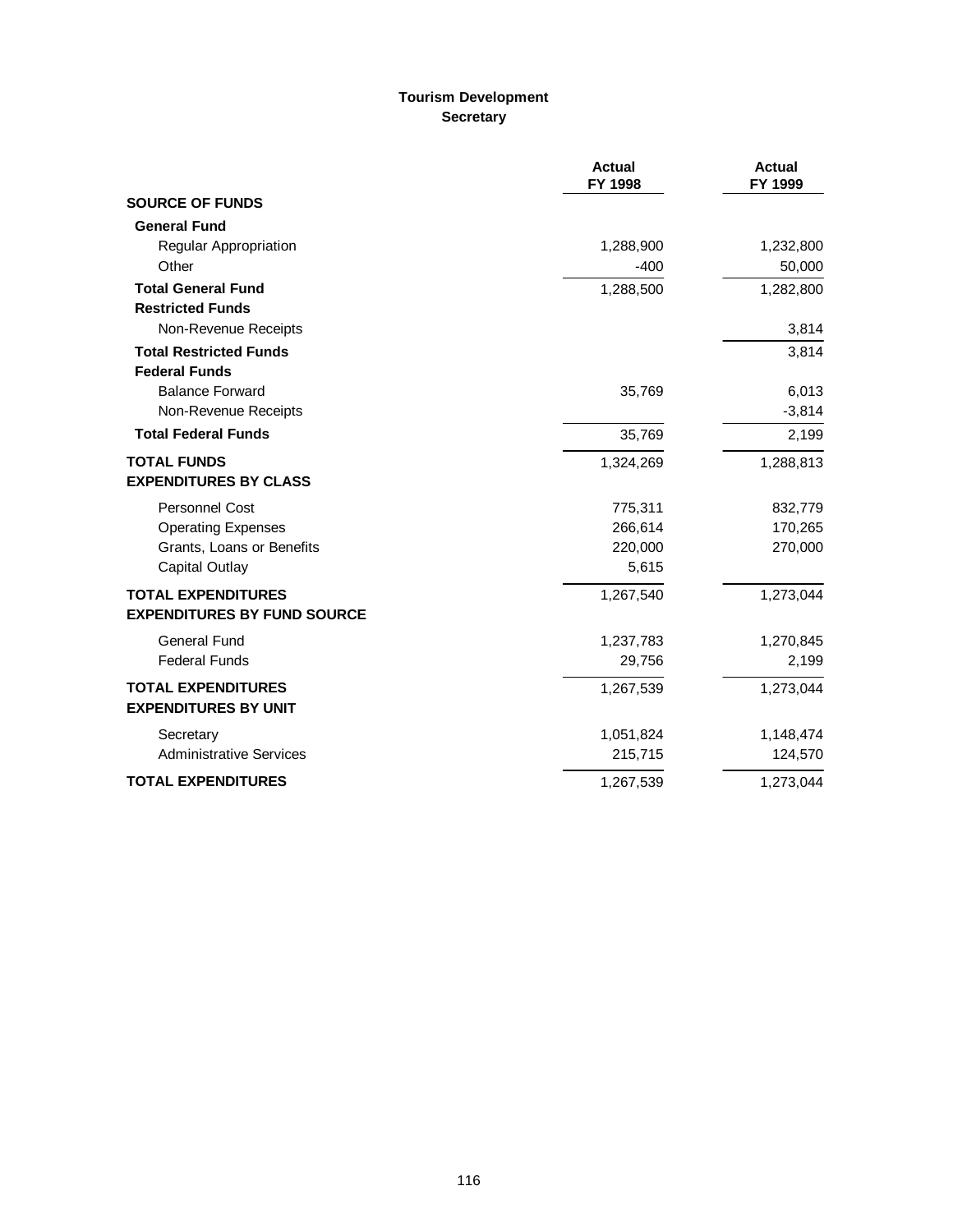### **Tourism Development Breaks Interstate Park**

|                                                                 | <b>Actual</b><br>FY 1998 | <b>Actual</b><br>FY 1999 |
|-----------------------------------------------------------------|--------------------------|--------------------------|
| <b>SOURCE OF FUNDS</b>                                          |                          |                          |
| <b>General Fund</b>                                             |                          |                          |
| Regular Appropriation                                           | 170,000                  | 200,000                  |
| Current Year Appropriation                                      | 30,000                   |                          |
| <b>Total General Fund</b>                                       | 200,000                  | 200,000                  |
| <b>TOTAL FUNDS</b><br><b>EXPENDITURES BY CLASS</b>              | 200,000                  | 200,000                  |
| Grants, Loans or Benefits                                       | 200,000                  | 200,000                  |
| <b>TOTAL EXPENDITURES</b><br><b>EXPENDITURES BY FUND SOURCE</b> | 200,000                  | 200,000                  |
| General Fund                                                    | 200,000                  | 200,000                  |
| <b>TOTAL EXPENDITURES</b><br><b>EXPENDITURES BY UNIT</b>        | 200,000                  | 200,000                  |
| <b>Breaks Interstate Park</b>                                   | 200,000                  | 200,000                  |
| <b>TOTAL EXPENDITURES</b>                                       | 200,000                  | 200,000                  |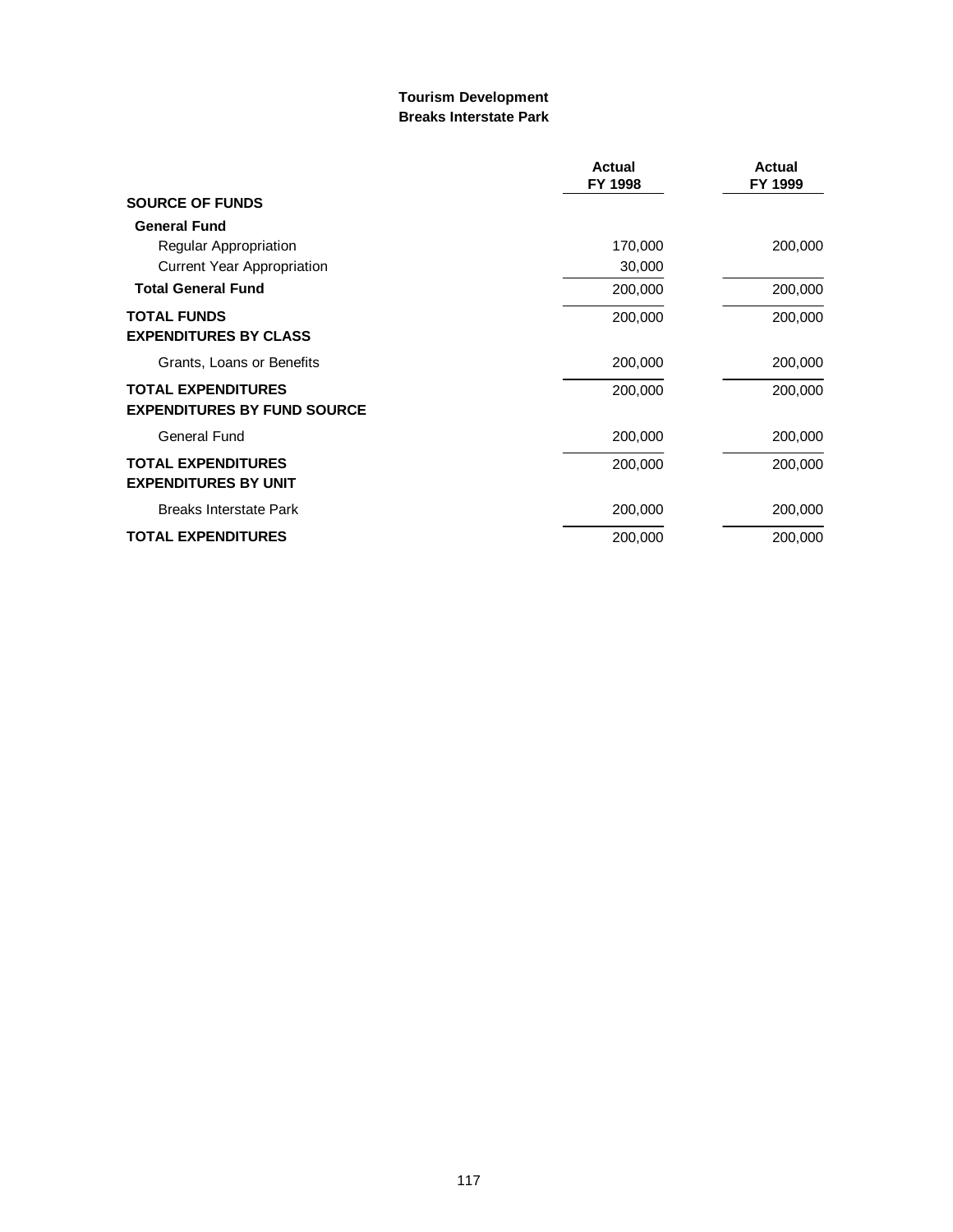### **Tourism Development Travel**

|                                        | <b>Actual</b><br>FY 1998 | <b>Actual</b><br>FY 1999 |
|----------------------------------------|--------------------------|--------------------------|
| <b>SOURCE OF FUNDS</b>                 |                          |                          |
| <b>General Fund</b>                    |                          |                          |
| Regular Appropriation                  | 6,375,100                | 6,992,400                |
| Other                                  | 12,900                   | 15,000                   |
| <b>Total General Fund</b>              | 6,388,000                | 7,007,400                |
| <b>Restricted Funds</b>                |                          |                          |
| <b>Balance Forward</b>                 | 6,918                    | 5,124                    |
| <b>Current Receipts</b>                | 4,269                    | 19,427                   |
| <b>Total Restricted Funds</b>          | 11,187                   | 24,551                   |
| <b>Federal Funds</b>                   |                          |                          |
| <b>Balance Forward</b>                 |                          | 6,750                    |
| <b>Current Receipts</b>                | 30,000                   | 48,000                   |
| <b>Total Federal Funds</b>             | 30,000                   | 54,750                   |
| <b>TOTAL FUNDS</b>                     | 6,429,187                | 7,086,701                |
| <b>EXPENDITURES BY CLASS</b>           |                          |                          |
| <b>Personnel Cost</b>                  | 4,056,716                | 4,706,157                |
| <b>Operating Expenses</b>              | 1,342,957                | 1,290,861                |
| Grants, Loans or Benefits              | 844,500                  | 830,000                  |
| Capital Outlay                         | 8,840                    | 13,368                   |
| <b>TOTAL EXPENDITURES</b>              | 6,253,013                | 6,840,386                |
| <b>EXPENDITURES BY FUND SOURCE</b>     |                          |                          |
| <b>General Fund</b>                    | 6,223,700                | 6,787,818                |
| <b>Restricted Funds</b>                | 6,063                    | 3,968                    |
| <b>Federal Funds</b>                   | 23,250                   | 48,600                   |
| <b>TOTAL EXPENDITURES</b>              | 6,253,013                | 6,840,386                |
| <b>EXPENDITURES BY UNIT</b>            |                          |                          |
| <b>Executive Policy and Management</b> | 374,982                  | 412,971                  |
| <b>Tourism Services</b>                | 1,637,081                | 1,734,812                |
| Marketing and Advertising              | 4,240,949                | 4,692,603                |
| <b>TOTAL EXPENDITURES</b>              | 6,253,012                | 6,840,386                |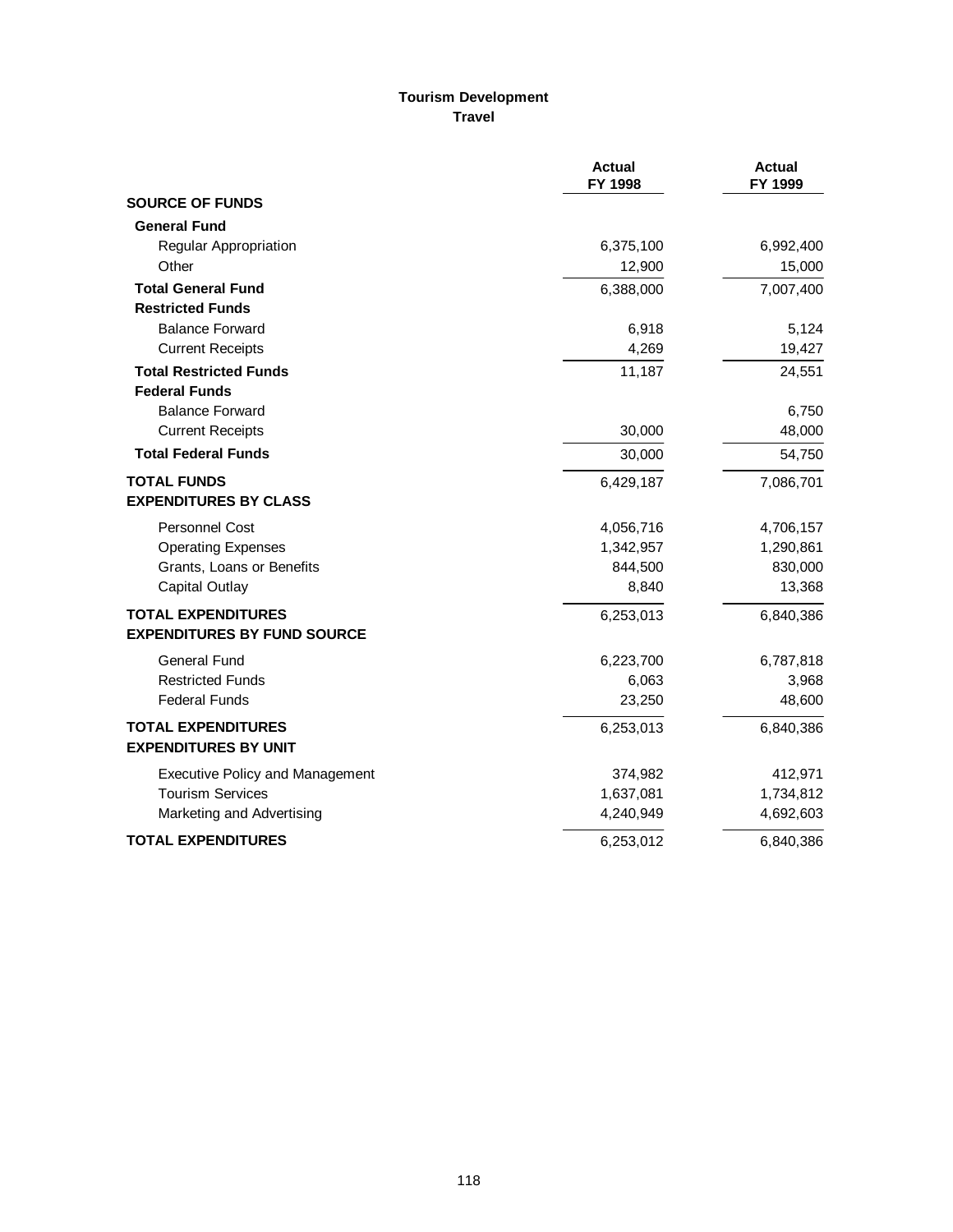### **Tourism Development Parks**

|                                            | <b>Actual</b><br>FY 1998 | <b>Actual</b><br>FY 1999 |
|--------------------------------------------|--------------------------|--------------------------|
| <b>SOURCE OF FUNDS</b>                     |                          |                          |
| <b>General Fund</b>                        |                          |                          |
| Regular Appropriation                      | 32,493,900               | 27,276,800               |
| <b>Current Year Appropriation</b>          | 1,837,000                |                          |
| Other                                      | $-1,008,600$             |                          |
| <b>Total General Fund</b>                  | 33,322,300               | 27,276,800               |
| <b>Restricted Funds</b>                    |                          |                          |
| <b>Balance Forward</b>                     | 1,489,243                | 2,041,141                |
| <b>Current Receipts</b>                    | 41,255,834               | 43,961,009               |
| Non-Revenue Receipts                       | $-34,992$                | 214,669                  |
| <b>Total Restricted Funds</b>              | 42,710,085               | 46,216,819               |
| <b>Federal Funds</b>                       |                          |                          |
| <b>Balance Forward</b>                     | 600                      | 600                      |
| <b>Current Receipts</b>                    |                          | $-600$                   |
| <b>Total Federal Funds</b>                 | 600                      |                          |
| <b>TOTAL FUNDS</b>                         | 76,032,985               |                          |
| <b>EXPENDITURES BY CLASS</b>               |                          |                          |
| <b>Personnel Cost</b>                      | 41,908,124               | 43,604,416               |
| <b>Operating Expenses</b>                  | 23,693,720               | 25,301,751               |
| Grants, Loans or Benefits                  | 24,442                   | 74,679                   |
| Debt Service                               | 8,258,000                |                          |
| <b>Capital Outlay</b>                      | 74,305                   | 991,816                  |
| <b>TOTAL EXPENDITURES</b>                  | 73,958,591               | 69,972,662               |
| <b>EXPENDITURES BY FUND SOURCE</b>         |                          |                          |
| General Fund                               | 33,289,645               | 27,222,466               |
| <b>Restricted Funds</b>                    | 40,668,944               | 42,750,197               |
| <b>TOTAL EXPENDITURES</b>                  | 73,958,589               | 69,972,663               |
| <b>EXPENDITURES BY UNIT</b>                |                          |                          |
| General Administration and Support         | 8,649,033                | 8,954,500                |
| <b>Resort Parks</b>                        | 44,666,172               | 48,030,318               |
| <b>Recreation Parks and Historic Sites</b> | 11,405,245               | 12,057,942               |
| Cafeterias                                 | 980,139                  | 929,903                  |
| Debt Service                               | 8,258,000                |                          |
| <b>TOTAL EXPENDITURES</b>                  | 73,958,589               | 69,972,663               |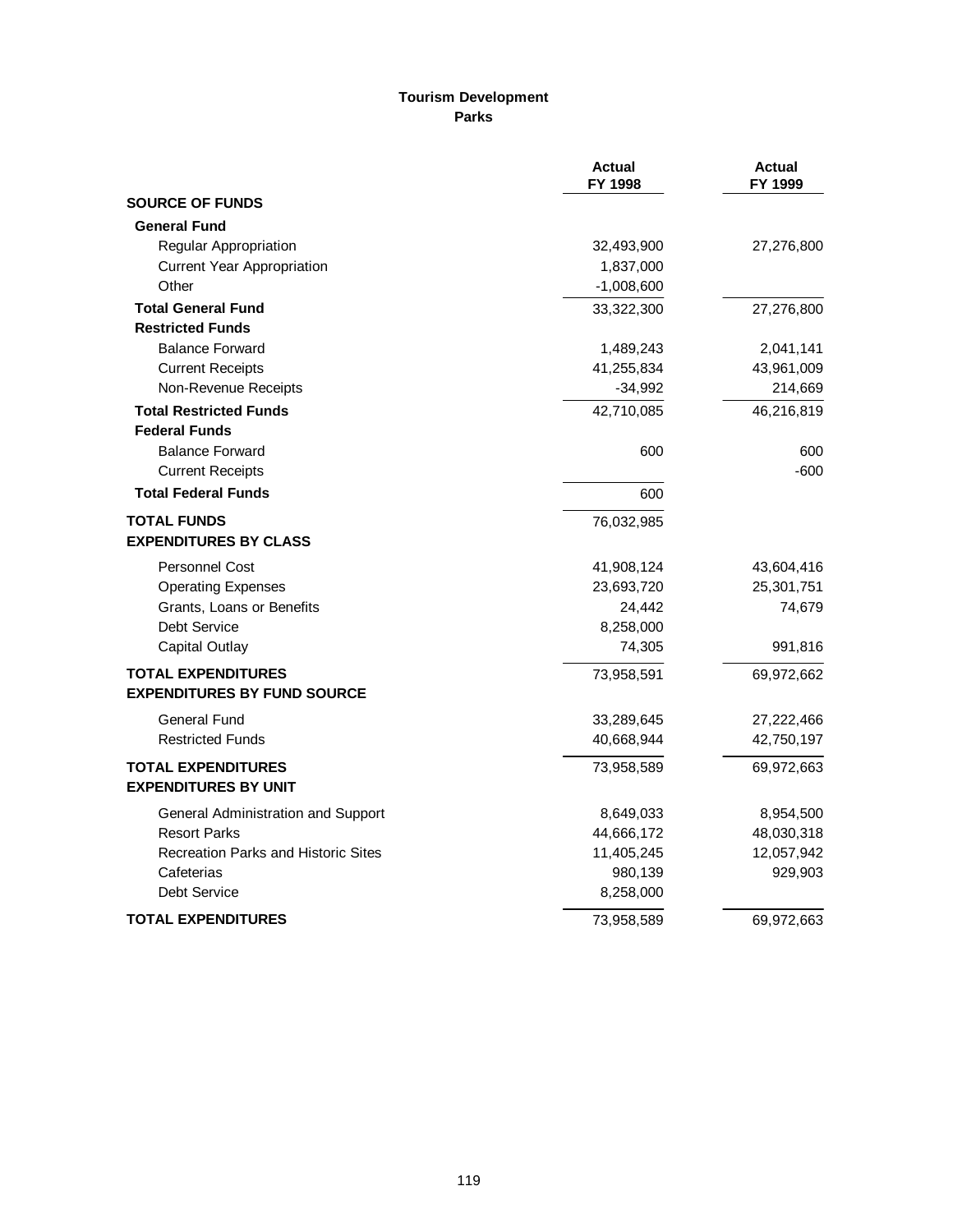### **Tourism Development Kentucky Horse Park**

|                                    | <b>Actual</b><br>FY 1998 | <b>Actual</b><br>FY 1999 |
|------------------------------------|--------------------------|--------------------------|
| <b>SOURCE OF FUNDS</b>             |                          |                          |
| <b>General Fund</b>                |                          |                          |
| <b>Regular Appropriation</b>       | 2,924,700                | 1,631,500                |
| Other                              | $-2,600$                 |                          |
| <b>Total General Fund</b>          | 2,922,100                | 1,631,500                |
| <b>Restricted Funds</b>            |                          |                          |
| <b>Balance Forward</b>             | 113,910                  | 236,652                  |
| <b>Current Receipts</b>            | 4,045,668                | 4,269,360                |
| Non-Revenue Receipts               | 12,939                   |                          |
| <b>Total Restricted Funds</b>      | 4,172,517                | 4,506,012                |
| <b>TOTAL FUNDS</b>                 | 7,094,617                | 6,137,512                |
| <b>EXPENDITURES BY CLASS</b>       |                          |                          |
| <b>Personnel Cost</b>              | 3,482,336                | 3,711,079                |
| <b>Operating Expenses</b>          | 2,001,851                | 2,028,416                |
| Debt Service                       | 1,352,000                |                          |
| Capital Outlay                     | 21,778                   | 22,343                   |
| <b>TOTAL EXPENDITURES</b>          | 6,857,965                | 5,761,838                |
| <b>EXPENDITURES BY FUND SOURCE</b> |                          |                          |
| General Fund                       | 2,922,100                | 1,626,869                |
| <b>Restricted Funds</b>            |                          | 3,935,865                |
| <b>TOTAL EXPENDITURES</b>          | 2,922,100                | 5,562,734                |
| <b>EXPENDITURES BY UNIT</b>        |                          |                          |
| Kentucky Horse Park                | 6,857,965                | 5,761,838                |
| <b>TOTAL EXPENDITURES</b>          | 6,857,965                | 5,761,838                |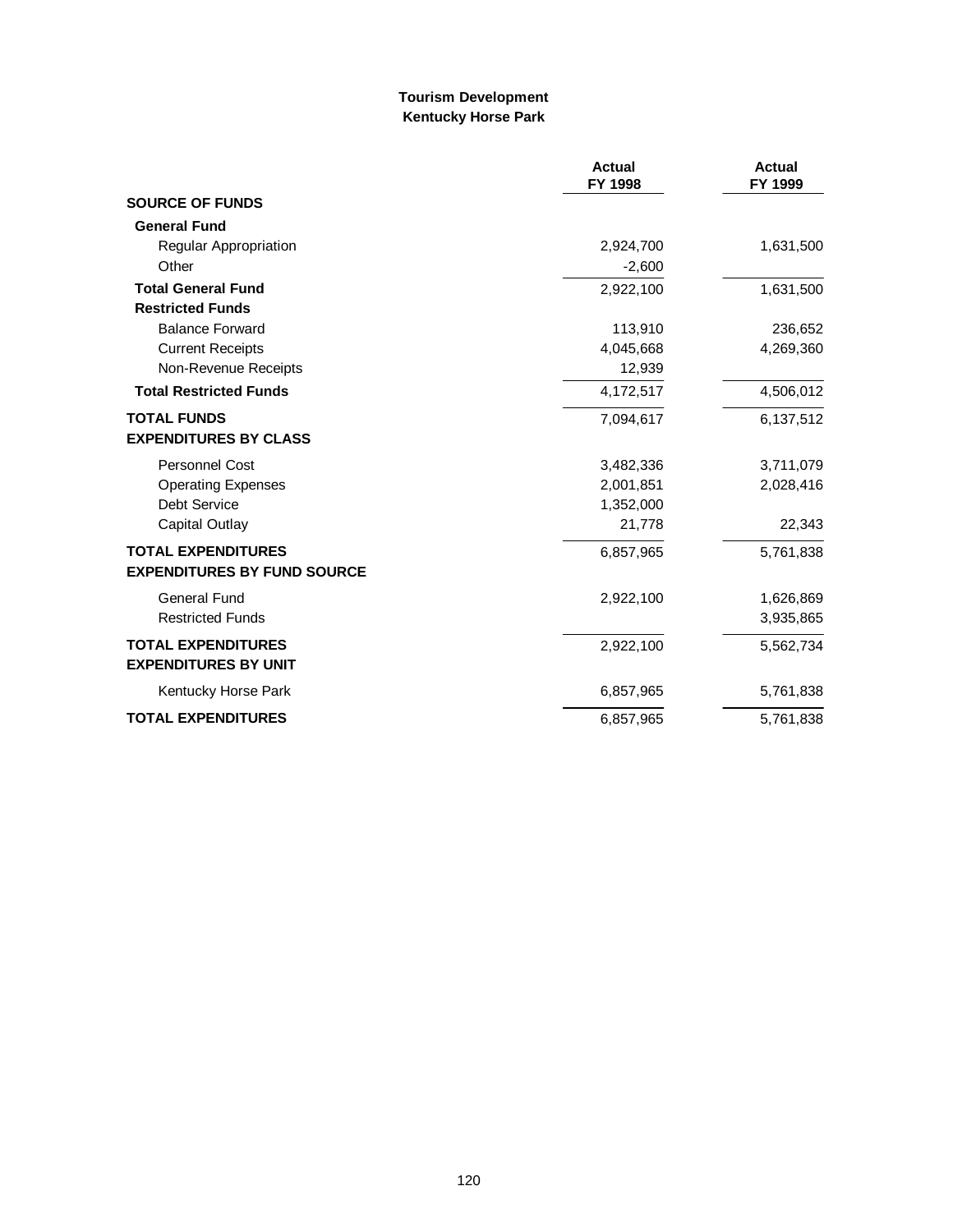#### **Tourism Development Kentucky State Fair Board**

|                                       | <b>Actual</b><br>FY 1998 | <b>Actual</b><br>FY 1999 |
|---------------------------------------|--------------------------|--------------------------|
| <b>SOURCE OF FUNDS</b>                |                          |                          |
| <b>General Fund</b>                   |                          |                          |
| Regular Appropriation                 | 11,576,000               | 407,000                  |
| <b>Total General Fund</b>             | 11,576,000               | 407,000                  |
| <b>Restricted Funds</b>               |                          |                          |
| <b>Balance Forward</b>                | 3,089,912                | 4,833,487                |
| <b>Current Receipts</b>               | 27,487,262               | 26,035,509               |
| Non-Revenue Receipts                  | $-1,485,770$             | $-2,509,506$             |
| <b>Total Restricted Funds</b>         | 29,091,404               | 28,359,490               |
| <b>TOTAL FUNDS</b>                    | 40,667,404               | 28,766,490               |
| <b>EXPENDITURES BY CLASS</b>          |                          |                          |
| Personnel Cost                        | 13,969,987               | 14,185,812               |
| <b>Operating Expenses</b>             | 8,887,052                | 9,627,216                |
| Grants, Loans or Benefits             | 1,301,653                | 1,341,943                |
| Debt Service                          | 11,540,000               | 371,000                  |
| <b>Capital Outlay</b>                 | 129,561                  | 569,295                  |
| <b>TOTAL EXPENDITURES</b>             | 35,828,253               | 26,095,266               |
| <b>EXPENDITURES BY FUND SOURCE</b>    |                          |                          |
| <b>General Fund</b>                   | 11,575,937               | 406,990                  |
| <b>Restricted Funds</b>               | 24,252,316               | 25,688,277               |
| <b>TOTAL EXPENDITURES</b>             | 35,828,253               | 26,095,267               |
| <b>EXPENDITURES BY UNIT</b>           |                          |                          |
| Kentucky Fair and Exposition Center   | 21,459,953               | 22,285,696               |
| <b>Commonwealth Convention Center</b> | 2,828,300                | 3,438,571                |
| Debt Service                          | 11,540,000               | 371,000                  |
| <b>TOTAL EXPENDITURES</b>             | 35,828,253               | 26,095,267               |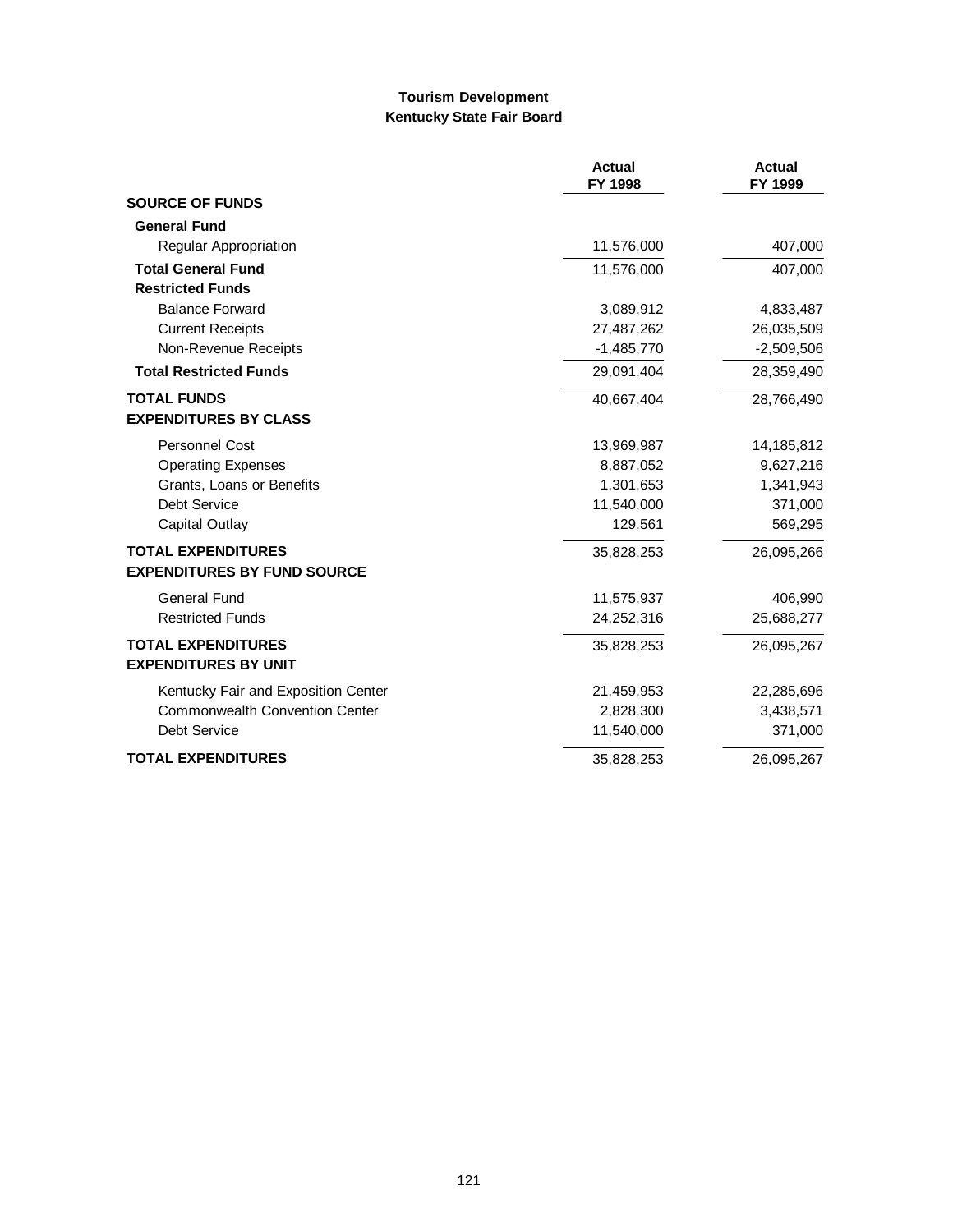### **Tourism Development Fish and Wildlife Resources**

|                                    | <b>Actual</b><br>FY 1998 | <b>Actual</b><br>FY 1999 |
|------------------------------------|--------------------------|--------------------------|
| <b>SOURCE OF FUNDS</b>             |                          |                          |
| <b>Restricted Funds</b>            |                          |                          |
| <b>Balance Forward</b>             | 13,074,301               | 21,497,187               |
| <b>Current Receipts</b>            | 23,642,557               | 24,233,441               |
| Non-Revenue Receipts               | 5,455,501                | $-838, 841$              |
| <b>Total Restricted Funds</b>      | 42,172,359               | 44,891,787               |
| <b>Federal Funds</b>               |                          |                          |
| <b>Balance Forward</b>             | 610,910                  | 179,613                  |
| <b>Current Receipts</b>            | 6,996,789                | 7,524,267                |
| Non-Revenue Receipts               | $-34,034$                | 85,780                   |
| <b>Total Federal Funds</b>         | 7,573,665                | 7,789,660                |
| <b>TOTAL FUNDS</b>                 | 49,746,024               | 52,681,447               |
| <b>EXPENDITURES BY CLASS</b>       |                          |                          |
| <b>Personnel Cost</b>              | 19,662,721               | 21,838,221               |
| <b>Operating Expenses</b>          | 6,015,016                | 6,204,543                |
| Grants, Loans or Benefits          | $-3,598$                 | 421                      |
| <b>Capital Outlay</b>              | 2,395,091                | 2,234,729                |
| <b>TOTAL EXPENDITURES</b>          | 28,069,230               | 30,277,914               |
| <b>EXPENDITURES BY FUND SOURCE</b> |                          |                          |
| <b>Restricted Funds</b>            | 20,675,172               | 23,014,328               |
| <b>Federal Funds</b>               | 7,394,057                | 7,263,585                |
| <b>TOTAL EXPENDITURES</b>          | 28,069,229               | 30,277,913               |
| <b>EXPENDITURES BY UNIT</b>        |                          |                          |
| Administration and Support         | 3,661,329                | 4,203,537                |
| Wildlife Management                | 6,114,466                | 6,969,603                |
| <b>Fisheries Management</b>        | 4,041,945                | 4,386,352                |
| Information and Education          | 4,377,377                | 4,537,417                |
| Law Enforcement                    | 9,874,113                | 10,181,005               |
| <b>TOTAL EXPENDITURES</b>          | 28,069,230               | 30,277,914               |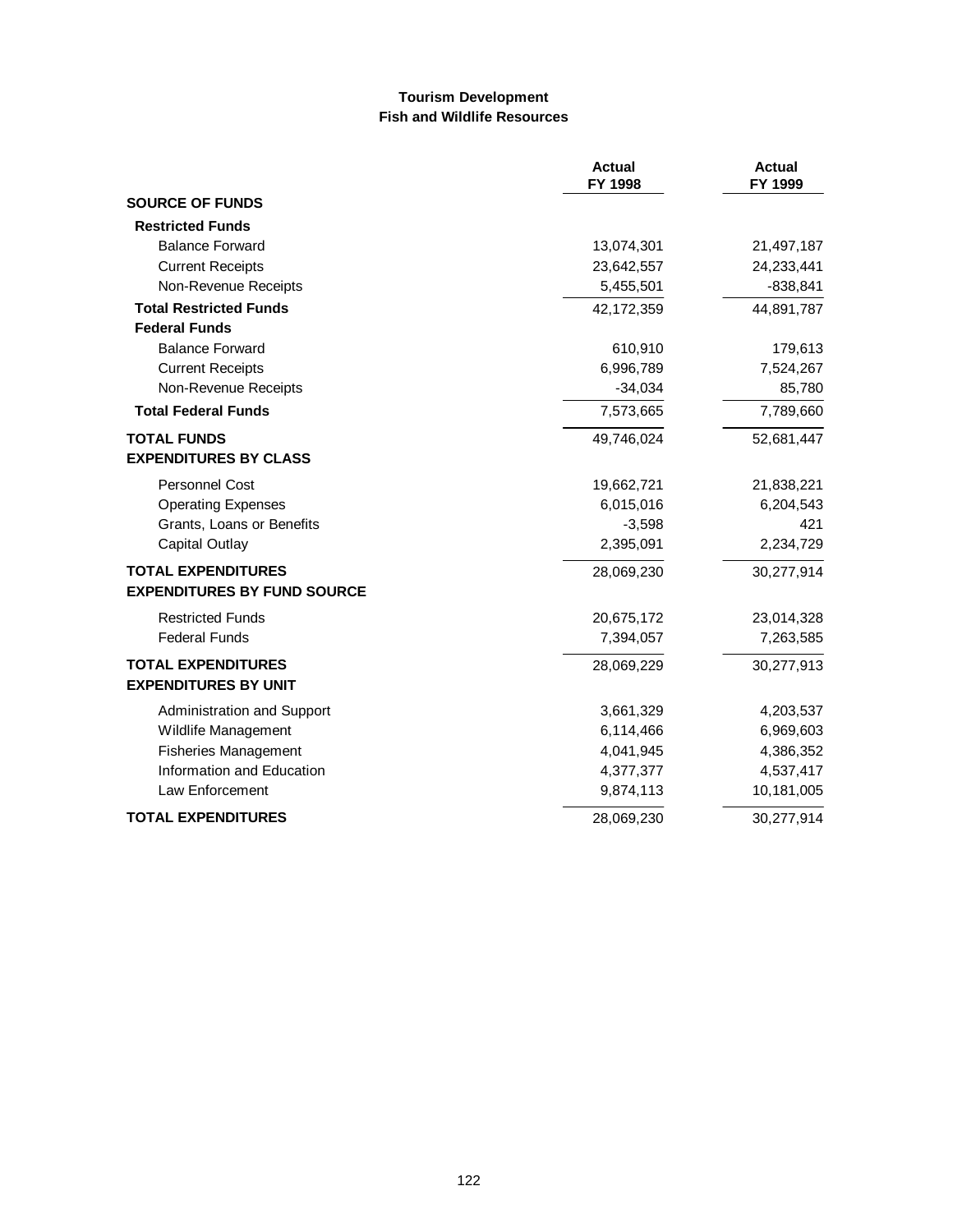#### **Transportation**

|                                                                 | <b>Actual</b><br>FY 1998 | <b>Actual</b><br>FY 1999 |
|-----------------------------------------------------------------|--------------------------|--------------------------|
| <b>SOURCE OF FUNDS</b>                                          |                          |                          |
| <b>General Fund</b>                                             |                          |                          |
| Regular Appropriation                                           | 5,526,300                | 6,186,500                |
| <b>Continuing Appropriation</b>                                 | 4,301,044                | 4,153,193                |
| <b>Total General Fund</b>                                       | 9,827,344                | 10,339,693               |
| <b>Restricted Funds</b>                                         |                          |                          |
| <b>Balance Forward</b>                                          | 178,635,655              | 122,349,755              |
| <b>Current Receipts</b>                                         | 28,577,782               | 16,383,607               |
| Non-Revenue Receipts                                            | 10,825,181               | 5,725,393                |
| <b>Total Restricted Funds</b>                                   | 218,038,618              | 144,458,755              |
| <b>Federal Funds</b>                                            |                          |                          |
| <b>Balance Forward</b>                                          | 626,986                  | 3,201,258                |
| <b>Current Receipts</b>                                         | 324,004,030              | 373,666,585              |
| Non-Revenue Receipts                                            | 13,228,473               | 13,588,217               |
| <b>Total Federal Funds</b>                                      | 337,859,489              | 390,456,060              |
| <b>Road Fund</b>                                                |                          |                          |
| Regular Appropriation                                           | 943,306,000              | 983,849,000              |
| Surplus Expenditure Plan                                        | 10,361,500               |                          |
| <b>Current Year Appropriation</b>                               | 2,300,000                |                          |
| <b>Total Road Fund</b>                                          | 955,967,500              | 983,849,000              |
| <b>TOTAL FUNDS</b>                                              | 1,521,692,951            | 1,529,103,508            |
| <b>EXPENDITURES BY CLASS</b>                                    |                          |                          |
| <b>Personnel Cost</b>                                           | 299,954,466              | 329,910,735              |
| <b>Operating Expenses</b>                                       | 153,414,583              | 154,710,486              |
| Grants, Loans or Benefits                                       | 120,095,630              | 124,698,675              |
| Debt Service                                                    | 154,298,267              | 153,888,946              |
| <b>Capital Outlay</b>                                           | 10,517,721               | 4,114,584                |
| Construction                                                    | 597,299,500              | 781,092,638              |
| <b>TOTAL EXPENDITURES</b><br><b>EXPENDITURES BY FUND SOURCE</b> | 1,335,580,167            | 1,548,416,064            |
|                                                                 |                          |                          |
| <b>General Fund</b>                                             | 5,670,612                | 6,302,890                |
| <b>Restricted Funds</b>                                         | 95,688,863               | 126,343,629              |
| <b>Federal Funds</b>                                            | 334,658,231              | 386,266,357              |
| Road Fund                                                       | 899,562,462              | 1,029,503,189            |
| <b>TOTAL EXPENDITURES</b><br><b>EXPENDITURES BY UNIT</b>        | 1,335,580,168            | 1,548,416,065            |
| Judgments                                                       | 5,983,300                |                          |
| <b>Transfer to Capital Projects</b>                             | 4,004,000                | 9,302,000                |
| General Administration and Support                              | 70,740,731               | 64,687,938               |
| Air Transportation                                              | 2,797,128                | 2,834,581                |
| Rail Transportation                                             | 98,700                   | 65,284                   |
| <b>Public Transportation</b>                                    | 7,543,728                | 12,462,495               |
| Revenue Sharing                                                 | 206,878,458              | 202,626,170              |
| Highways                                                        | 854,936,835              | 1,072,256,298            |
| Vehicle Regulation                                              | 30,403,190               | 32,392,242               |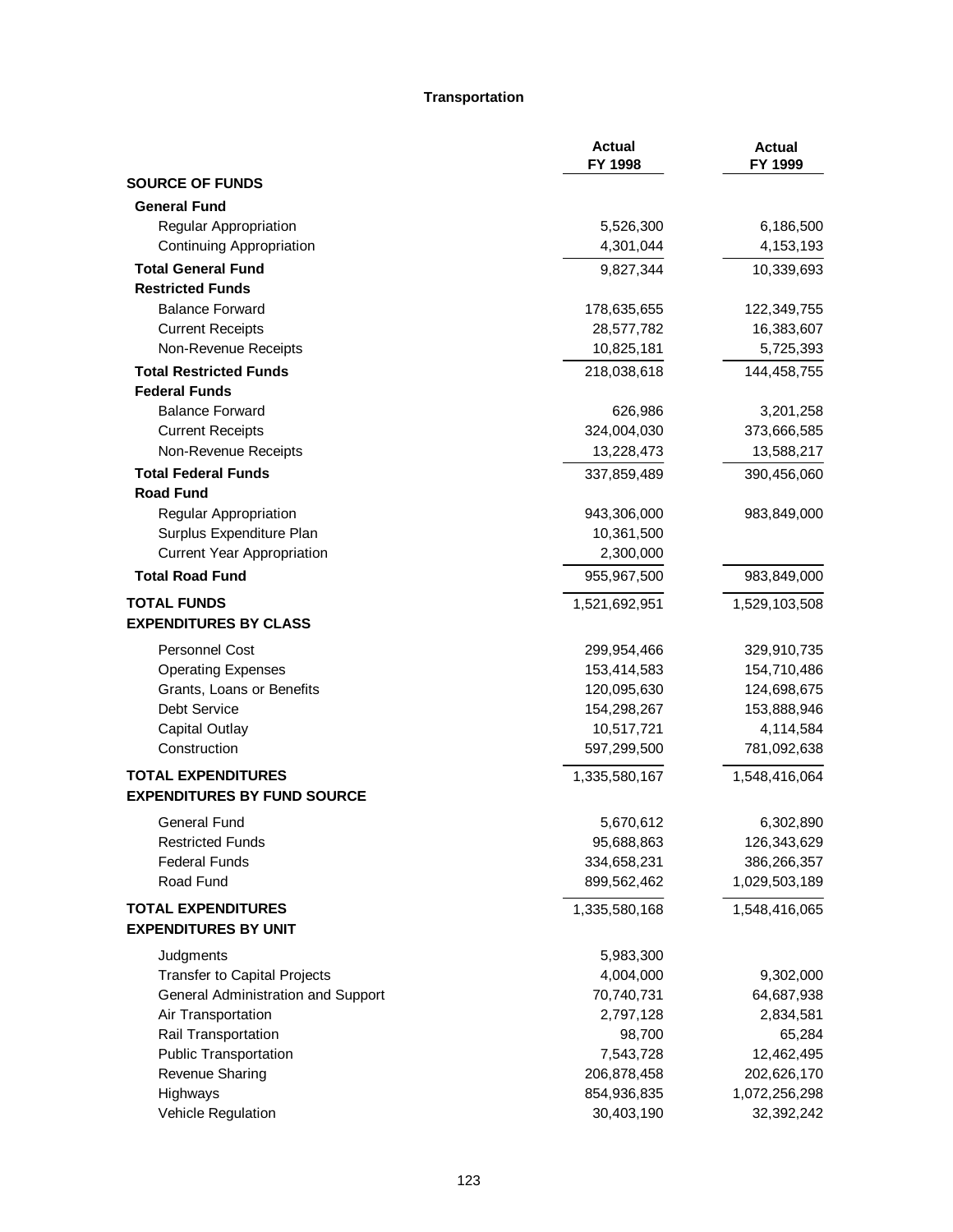|                           | Actual<br><b>FY 1998</b> | Actual<br>FY 1999 |
|---------------------------|--------------------------|-------------------|
|                           |                          |                   |
| Debt Service              | 152,194,097              | 151,789,056       |
| <b>TOTAL EXPENDITURES</b> | 1,335,580,167            | 1,548,416,064     |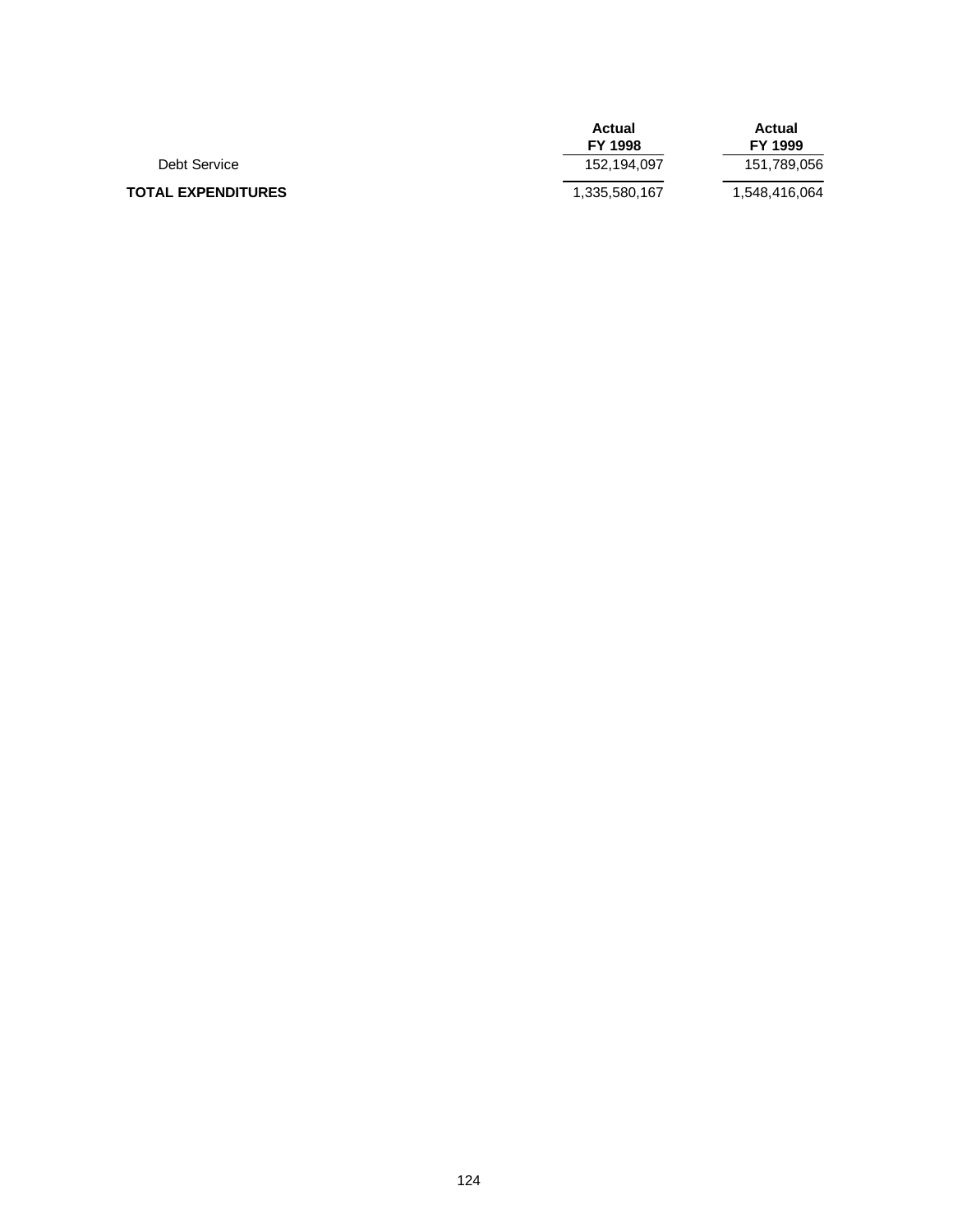## **Transportation General Administration and Support**

|                                    | <b>Actual</b><br>FY 1998 | <b>Actual</b><br>FY 1999 |
|------------------------------------|--------------------------|--------------------------|
| <b>SOURCE OF FUNDS</b>             |                          |                          |
| <b>Restricted Funds</b>            |                          |                          |
| <b>Balance Forward</b>             | 2,205,408                | 2,016,284                |
| <b>Current Receipts</b>            | 965,378                  | 757,937                  |
| Non-Revenue Receipts               | 19,243,266               | 19,336,332               |
| <b>Total Restricted Funds</b>      | 22,414,052               | 22,110,553               |
| <b>Road Fund</b>                   |                          |                          |
| <b>Regular Appropriation</b>       | 52,868,000               | 56,686,500               |
| Reorganization Adjustments         |                          | $-504,299$               |
| <b>Total Road Fund</b>             | 52,868,000               | 56,182,201               |
| <b>TOTAL FUNDS</b>                 | 75,282,052               | 78,292,754               |
| <b>EXPENDITURES BY CLASS</b>       |                          |                          |
| <b>Personnel Cost</b>              | 27,520,233               | 27,253,102               |
| <b>Operating Expenses</b>          | 30,558,626               | 31,339,387               |
| Grants, Loans or Benefits          | 27,613                   | 66,686                   |
| Debt Service                       | 1,982,670                | 2,099,855                |
| <b>Capital Outlay</b>              | 10,426,801               | 3,792,168                |
| Construction                       | 224,789                  | 136,740                  |
| <b>TOTAL EXPENDITURES</b>          | 70,740,732               | 64,687,938               |
| <b>EXPENDITURES BY FUND SOURCE</b> |                          |                          |
| <b>Restricted Funds</b>            | 20,397,767               | 13,587,884               |
| Road Fund                          | 50,342,964               | 51,100,054               |
| <b>TOTAL EXPENDITURES</b>          | 70,740,731               | 64,687,938               |
| <b>EXPENDITURES BY UNIT</b>        |                          |                          |
| Secretary                          | 3,897,817                | 3,238,866                |
| <b>Administrative Services</b>     | 56,462,772               | 50,080,001               |
| <b>Fiscal Management</b>           | 4,906,595                | 5,094,388                |
| Human Resource Management          | 5,473,548                | 6,274,683                |
| <b>TOTAL EXPENDITURES</b>          | 70,740,732               | 64,687,938               |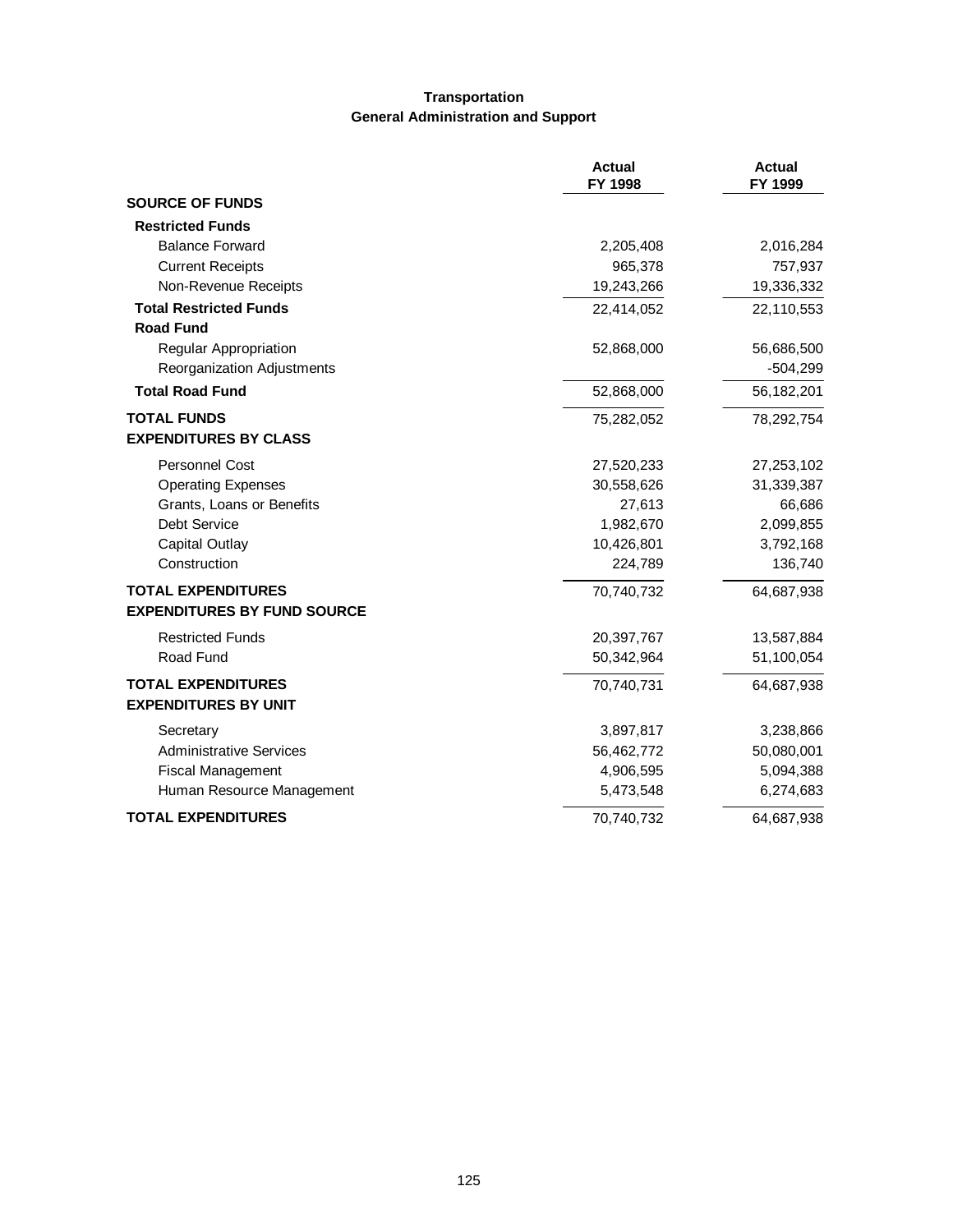### **Transportation Air Transportation**

|                                                                 | <b>Actual</b><br>FY 1998 | <b>Actual</b><br>FY 1999 |
|-----------------------------------------------------------------|--------------------------|--------------------------|
| <b>SOURCE OF FUNDS</b>                                          |                          |                          |
| <b>General Fund</b>                                             |                          |                          |
| Regular Appropriation                                           | 2,164,000                | 2,201,000                |
| Continuing Appropriation                                        | 3,009,692                | 2,607,120                |
| <b>Total General Fund</b>                                       | 5,173,692                | 4,808,120                |
| <b>Restricted Funds</b>                                         |                          |                          |
| <b>Balance Forward</b>                                          | 33,591                   | 62,605                   |
| <b>Current Receipts</b>                                         | 68,431                   | 37,033                   |
| <b>Total Restricted Funds</b>                                   | 102,022                  | 99,638                   |
| <b>Federal Funds</b>                                            |                          |                          |
| <b>Balance Forward</b>                                          | 841                      |                          |
| <b>Current Receipts</b>                                         | 382,752                  | 7,826                    |
| Non-Revenue Receipts                                            | $-192,454$               | 253,522                  |
| <b>Total Federal Funds</b>                                      | 191,139                  | 261,348                  |
| <b>TOTAL FUNDS</b><br><b>EXPENDITURES BY CLASS</b>              | 5,466,853                | 5,169,106                |
| <b>Personnel Cost</b>                                           | 778,098                  | 871,764                  |
| <b>Operating Expenses</b>                                       | 146,195                  | 202,506                  |
| Grants, Loans or Benefits                                       | 1,608,437                | 1,760,280                |
| <b>Capital Outlay</b>                                           | 19,602                   |                          |
| Construction                                                    | 244,796                  | 31                       |
| <b>TOTAL EXPENDITURES</b><br><b>EXPENDITURES BY FUND SOURCE</b> | 2,797,128                | 2,834,581                |
| <b>General Fund</b>                                             | 2,566,572                | 2,497,910                |
| <b>Restricted Funds</b>                                         | 39,417                   | 75,324                   |
| <b>Federal Funds</b>                                            | 191,139                  | 261,347                  |
| <b>TOTAL EXPENDITURES</b><br><b>EXPENDITURES BY UNIT</b>        | 2,797,128                | 2,834,581                |
| Air Regulatory                                                  | 85,824                   | 86,395                   |
| Air Development                                                 | 2,711,304                | 2,748,186                |
| <b>TOTAL EXPENDITURES</b>                                       | 2,797,128                | 2,834,581                |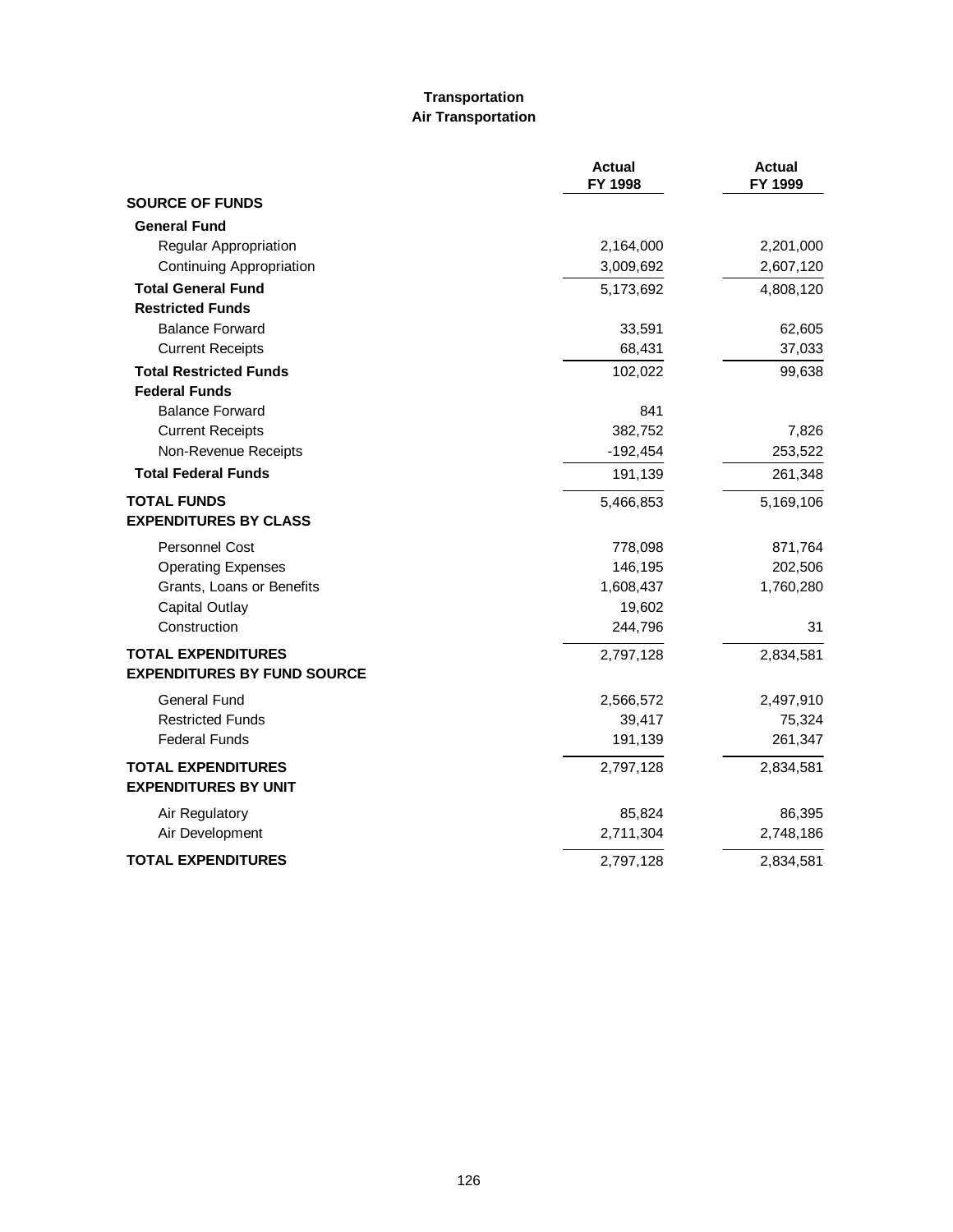# **Transportation Rail Transportation**

|                                    | Actual<br>FY 1998 | Actual<br>FY 1999 |
|------------------------------------|-------------------|-------------------|
| <b>SOURCE OF FUNDS</b>             |                   |                   |
| <b>General Fund</b>                |                   |                   |
| Regular Appropriation              | 66,800            | 69,500            |
| <b>Total General Fund</b>          | 66,800            | 69,500            |
| <b>Federal Funds</b>               |                   |                   |
| <b>Current Receipts</b>            | 99,364            |                   |
| Non-Revenue Receipts               | $-66,986$         |                   |
| <b>Total Federal Funds</b>         | 32,378            |                   |
| <b>TOTAL FUNDS</b>                 | 99,178            |                   |
| <b>EXPENDITURES BY CLASS</b>       |                   |                   |
| Personnel Cost                     | 55,750            | 57,405            |
| <b>Operating Expenses</b>          | 9,350             | 7,878             |
| Grants, Loans or Benefits          | 33,600            |                   |
| <b>TOTAL EXPENDITURES</b>          | 98,700            | 65,283            |
| <b>EXPENDITURES BY FUND SOURCE</b> |                   |                   |
| General Fund                       | 66,323            | 65,284            |
| <b>Federal Funds</b>               | 32,378            |                   |
| <b>TOTAL EXPENDITURES</b>          | 98,701            | 65,284            |
| <b>EXPENDITURES BY UNIT</b>        |                   |                   |
| <b>Rail Transportation</b>         | 98,700            | 65,284            |
| <b>TOTAL EXPENDITURES</b>          | 98,700            | 65,284            |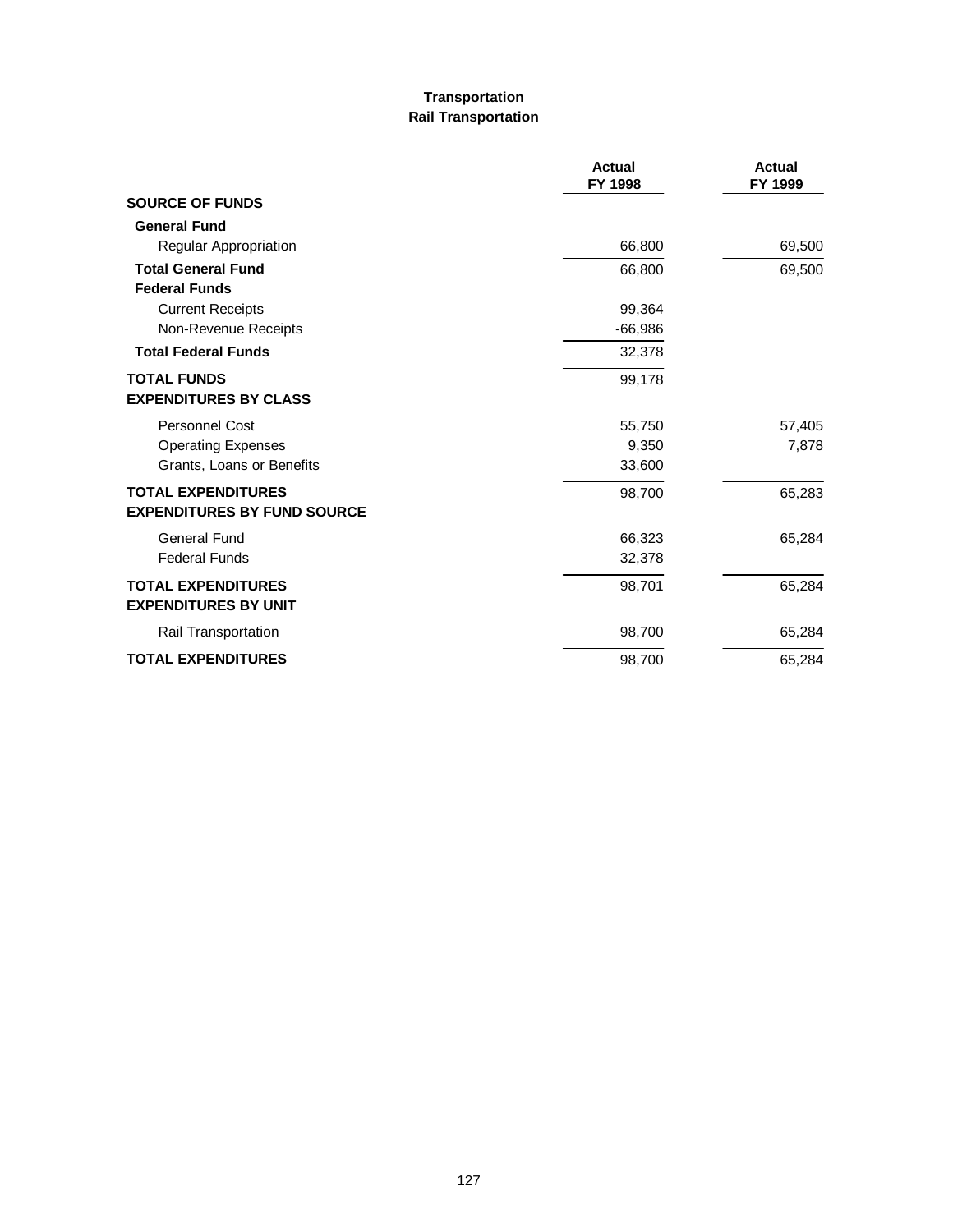### **Transportation Public Transportation**

|                                                          | <b>Actual</b><br>FY 1998 | <b>Actual</b><br>FY 1999 |
|----------------------------------------------------------|--------------------------|--------------------------|
| <b>SOURCE OF FUNDS</b>                                   |                          |                          |
| <b>General Fund</b>                                      |                          |                          |
| Regular Appropriation                                    | 3,295,500                | 3,916,000                |
| Continuing Appropriation                                 | 1,291,352                | 1,546,073                |
| <b>Total General Fund</b>                                | 4,586,852                | 5,462,073                |
| <b>Restricted Funds</b>                                  |                          |                          |
| <b>Balance Forward</b>                                   | 94                       | 1,200,000                |
| <b>Current Receipts</b>                                  | 1,200,000                | 570,211                  |
| Non-Revenue Receipts                                     |                          | 83,256                   |
| <b>Total Restricted Funds</b>                            | 1,200,094                | 1,853,467                |
| <b>Federal Funds</b>                                     |                          |                          |
| <b>Current Receipts</b>                                  | 3,942,556                | 8,305,968                |
| Non-Revenue Receipts                                     | 563,360                  | 2,236,105                |
| <b>Total Federal Funds</b>                               | 4,505,916                | 10,542,073               |
| <b>TOTAL FUNDS</b>                                       | 10,292,862               | 17,857,613               |
| <b>EXPENDITURES BY CLASS</b>                             |                          |                          |
| Personnel Cost                                           | 642,364                  | 1,153,161                |
| <b>Operating Expenses</b>                                | 51,950                   | 107,275                  |
| Grants, Loans or Benefits                                | 6,849,414                | 11,202,058               |
| <b>TOTAL EXPENDITURES</b>                                | 7,543,728                | 12,462,494               |
| <b>EXPENDITURES BY FUND SOURCE</b>                       |                          |                          |
| <b>General Fund</b>                                      | 3,037,718                | 3,739,696                |
| <b>Restricted Funds</b>                                  | 94                       | 536,765                  |
| <b>Federal Funds</b>                                     | 4,505,916                | 8,186,034                |
| <b>TOTAL EXPENDITURES</b><br><b>EXPENDITURES BY UNIT</b> | 7,543,728                | 12,462,495               |
| <b>Public Transportation</b>                             | 7,543,728                | 12,462,495               |
| <b>TOTAL EXPENDITURES</b>                                | 7,543,728                | 12,462,495               |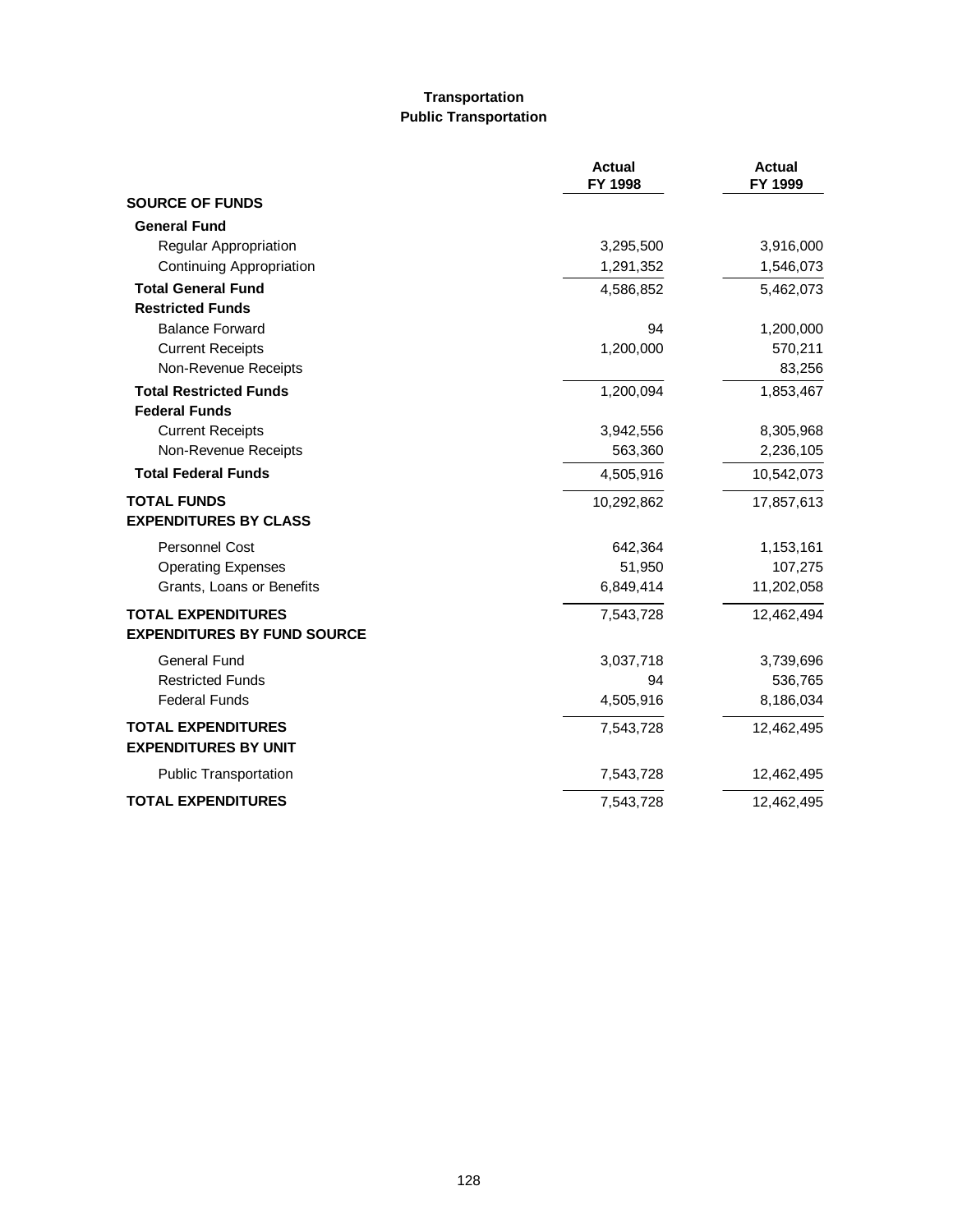#### **Transportation Revenue Sharing**

|                                                                 | <b>Actual</b><br>FY 1998 | <b>Actual</b><br>FY 1999 |
|-----------------------------------------------------------------|--------------------------|--------------------------|
| <b>SOURCE OF FUNDS</b>                                          |                          |                          |
| <b>Road Fund</b>                                                |                          |                          |
| Regular Appropriation                                           | 203,462,500              | 204,091,500              |
| <b>Total Road Fund</b>                                          | 203,462,500              | 204,091,500              |
| <b>TOTAL FUNDS</b><br><b>EXPENDITURES BY CLASS</b>              | 203,462,500              | 204,091,500              |
| Personnel Cost                                                  | 15,977,887               | 15,853,545               |
| <b>Operating Expenses</b>                                       | 28,177,708               | 27,162,595               |
| Grants, Loans or Benefits                                       | 110,032,488              | 110,525,186              |
| Construction                                                    | 52,690,375               | 49,084,844               |
| <b>TOTAL EXPENDITURES</b><br><b>EXPENDITURES BY FUND SOURCE</b> | 206,878,458              | 202,626,170              |
| Road Fund                                                       | 206,878,458              | 202,626,170              |
| <b>TOTAL EXPENDITURES</b><br><b>EXPENDITURES BY UNIT</b>        | 206,878,458              | 202,626,170              |
| Revenue Sharing                                                 | 174,341,631              | 168,242,561              |
| Municipal Aid                                                   | 32,109,681               | 33,101,913               |
| <b>Energy Recovery</b>                                          | 427,146                  | 1,281,696                |
| <b>TOTAL EXPENDITURES</b>                                       | 206,878,458              | 202,626,170              |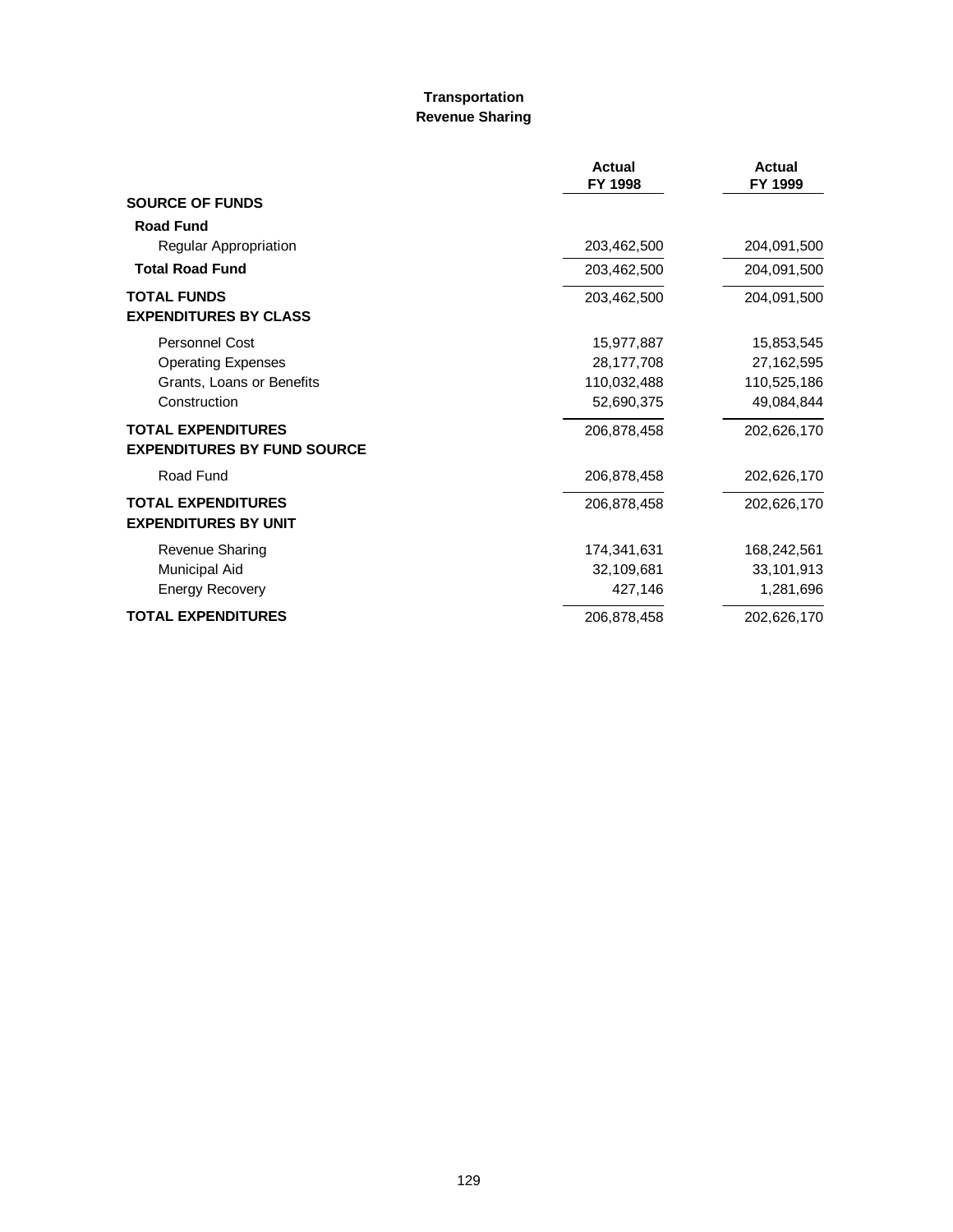# **Transportation Highways**

|                                    | <b>Actual</b><br>FY 1998 | <b>Actual</b><br>FY 1999 |
|------------------------------------|--------------------------|--------------------------|
| <b>SOURCE OF FUNDS</b>             |                          |                          |
| <b>Restricted Funds</b>            |                          |                          |
| <b>Balance Forward</b>             | 173,840,092              | 117,810,897              |
| <b>Current Receipts</b>            | 24,035,488               | 12,131,650               |
| Non-Revenue Receipts               | $-8,418,085$             | $-13,618,840$            |
| <b>Total Restricted Funds</b>      | 189,457,495              | 116,323,707              |
| <b>Federal Funds</b>               |                          |                          |
| <b>Balance Forward</b>             | 626,145                  | 3,201,258                |
| <b>Current Receipts</b>            | 317,707,557              | 363,805,977              |
| Non-Revenue Receipts               | 13,516,421               | 10,820,151               |
| <b>Total Federal Funds</b>         | 331,850,123              | 377,827,386              |
| <b>Road Fund</b>                   |                          |                          |
| Regular Appropriation              | 505,706,500              | 533,333,500              |
| Surplus Expenditure Plan           | 10,361,500               |                          |
| Reorganization Adjustments         |                          | 504,299                  |
| <b>Total Road Fund</b>             | 516,068,000              | 533,837,799              |
| <b>TOTAL FUNDS</b>                 | 1,037,375,618            | 1,027,988,892            |
| <b>EXPENDITURES BY CLASS</b>       |                          |                          |
| <b>Personnel Cost</b>              | 234,566,530              | 262,697,784              |
| <b>Operating Expenses</b>          | 78,499,623               | 85,557,975               |
| Grants, Loans or Benefits          | 1,544,078                | 1,144,465                |
| <b>Debt Service</b>                | 121,500                  | 35                       |
| <b>Capital Outlay</b>              | 69,563                   | 287,016                  |
| Construction                       | 540,135,541              | 722,569,023              |
| <b>TOTAL EXPENDITURES</b>          | 854,936,835              | 1,072,256,298            |
| <b>EXPENDITURES BY FUND SOURCE</b> |                          |                          |
| <b>Restricted Funds</b>            | 71,646,598               | 109,215,010              |
| <b>Federal Funds</b>               | 328,648,866              | 375,993,722              |
| Road Fund                          | 454,641,372              | 587,047,566              |
| <b>TOTAL EXPENDITURES</b>          | 854,936,836              | 1,072,256,298            |
| <b>EXPENDITURES BY UNIT</b>        |                          |                          |
| Research                           | 2,397,483                | 2,401,544                |
| Construction                       | 655,188,481              | 863,040,255              |
| Maintenance                        | 164,613,682              | 178,109,556              |
| <b>Engineering Administration</b>  | 6,001,464                | 6,590,420                |
| Planning                           | 6,294,426                | 7,130,676                |
| <b>Highway Operations</b>          | 17,076,750               | 17,659,055               |
| <b>Equipment Services</b>          | 3,364,549                | $-2,675,209$             |
| <b>TOTAL EXPENDITURES</b>          | 854,936,835              | 1,072,256,297            |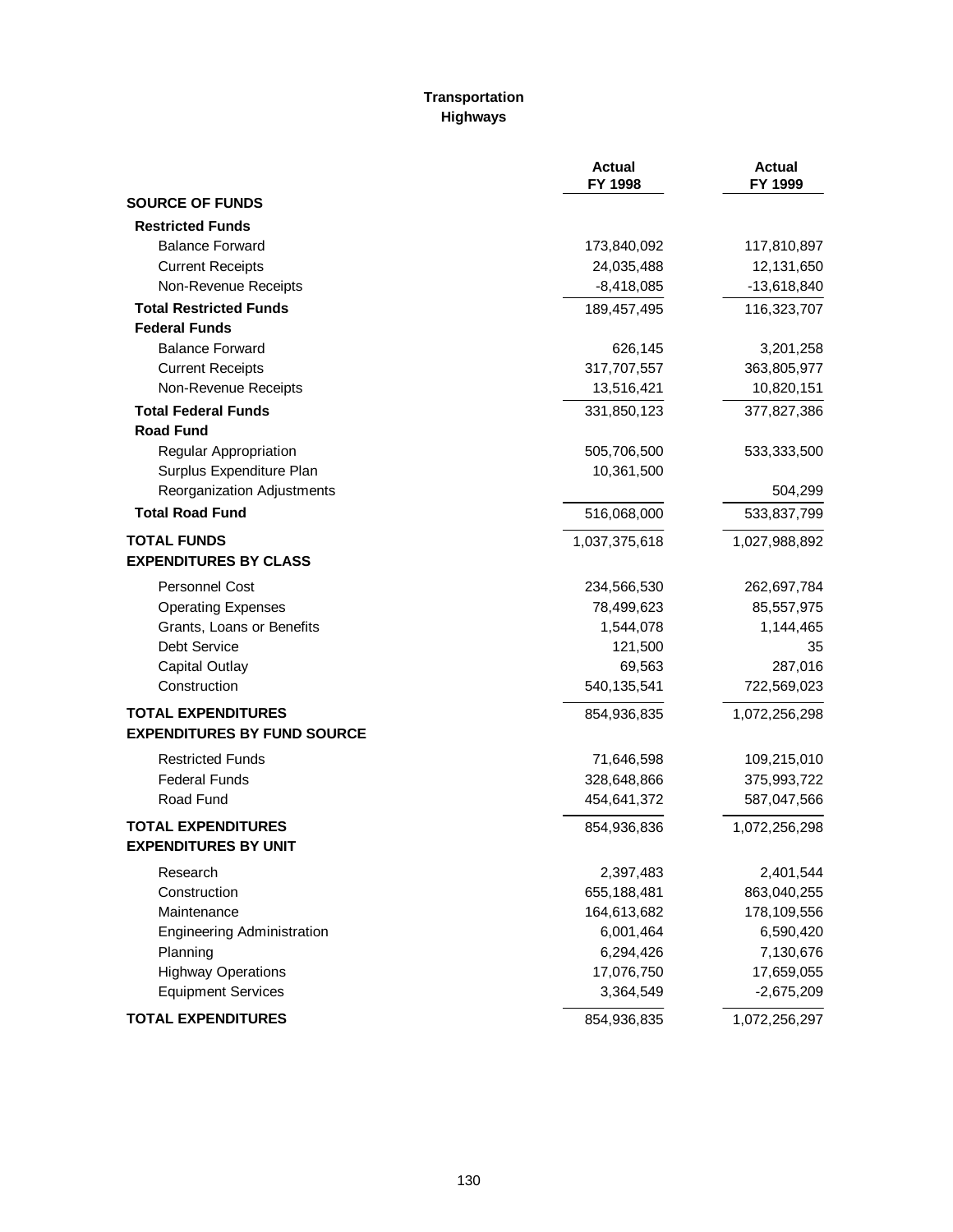# **Transportation Vehicle Regulation**

|                                    | <b>Actual</b><br>FY 1998 | <b>Actual</b><br>FY 1999 |
|------------------------------------|--------------------------|--------------------------|
| <b>SOURCE OF FUNDS</b>             |                          |                          |
| <b>Restricted Funds</b>            |                          |                          |
| <b>Balance Forward</b>             | 2,556,470                | 1,259,968                |
| <b>Current Receipts</b>            | 2,308,486                | 2,886,776                |
| Non-Revenue Receipts               |                          | $-75,356$                |
| <b>Total Restricted Funds</b>      | 4,864,956                | 4,071,388                |
| <b>Federal Funds</b>               |                          |                          |
| <b>Current Receipts</b>            | 1,871,800                | 1,546,814                |
| Non-Revenue Receipts               | $-591,868$               | 278,439                  |
| <b>Total Federal Funds</b>         | 1,279,932                | 1,825,253                |
| <b>Road Fund</b>                   |                          |                          |
| Regular Appropriation              | 24,934,900               | 27,408,000               |
| <b>Current Year Appropriation</b>  | 2,300,000                |                          |
| <b>Total Road Fund</b>             | 27,234,900               | 27,408,000               |
| <b>TOTAL FUNDS</b>                 | 33,379,788               | 33,304,641               |
| <b>EXPENDITURES BY CLASS</b>       |                          |                          |
| <b>Personnel Cost</b>              | 20,413,605               | 22,023,972               |
| <b>Operating Expenses</b>          | 9,987,830                | 10,332,869               |
| <b>Capital Outlay</b>              | 1,756                    | 35,401                   |
| <b>TOTAL EXPENDITURES</b>          | 30,403,191               | 32,392,242               |
| <b>EXPENDITURES BY FUND SOURCE</b> |                          |                          |
| <b>Restricted Funds</b>            | 3,604,987                | 2,928,646                |
| <b>Federal Funds</b>               | 1,279,932                | 1,825,253                |
| Road Fund                          | 25,518,271               | 27,638,342               |
| <b>TOTAL EXPENDITURES</b>          | 30,403,190               | 32,392,241               |
| <b>EXPENDITURES BY UNIT</b>        |                          |                          |
| Commissioner                       | 1,117,867                | 1,330,132                |
| <b>Drivers Licensing</b>           | 6,579,908                | 7,193,127                |
| <b>Motor Carriers</b>              | 1,786,795                | 1,925,150                |
| Motor Vehicle Licensing            | 6,907,451                | 6,942,909                |
| Vehicle Enforcement                | 13,187,611               | 14,201,597               |
| Motor Vehicle Commission           | 823,559                  | 799,326                  |
| <b>TOTAL EXPENDITURES</b>          | 30,403,191               | 32,392,241               |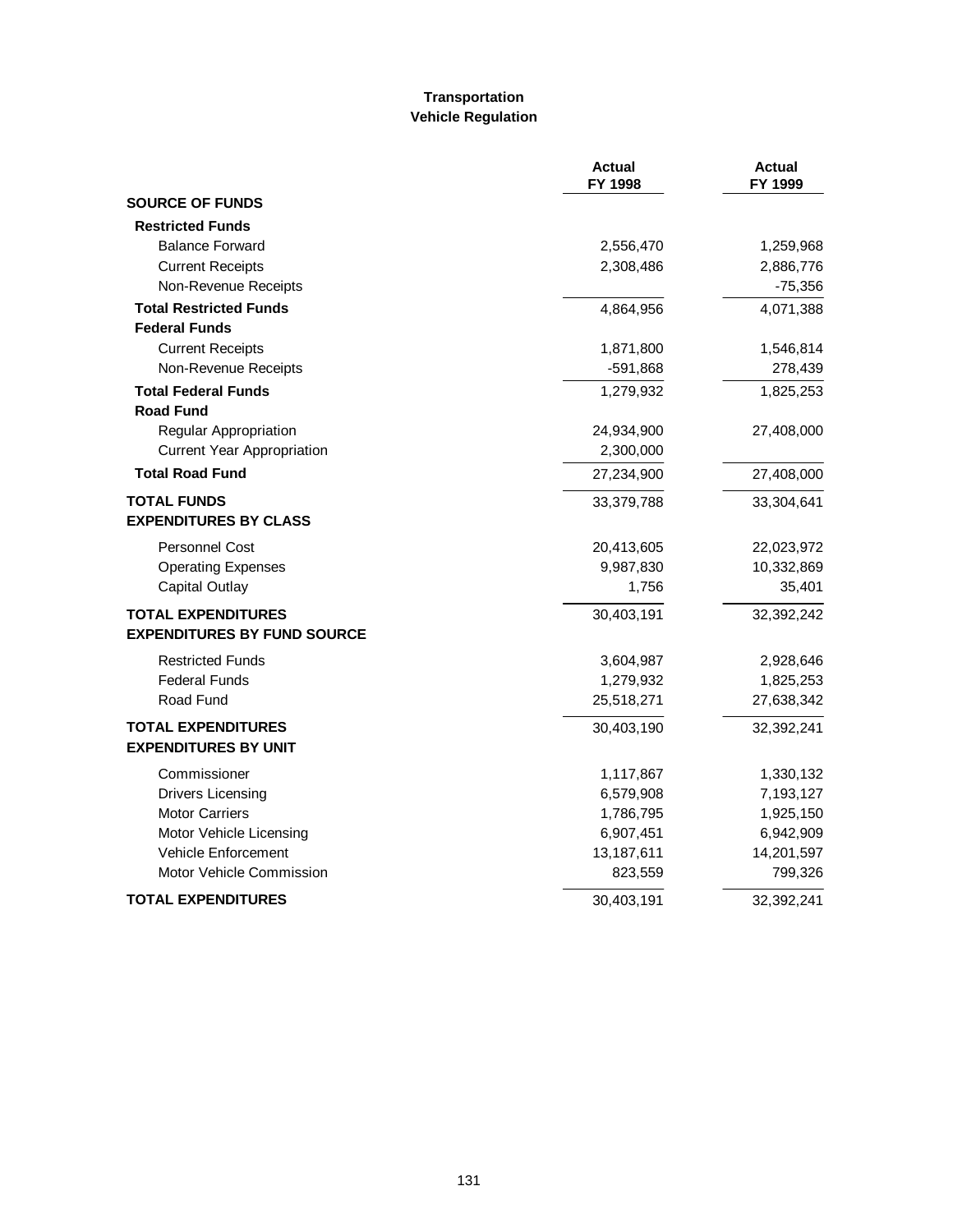### **Transportation Debt Service**

|                                                                 | <b>Actual</b><br>FY 1998 | Actual<br>FY 1999 |
|-----------------------------------------------------------------|--------------------------|-------------------|
| <b>SOURCE OF FUNDS</b>                                          |                          |                   |
| <b>Road Fund</b>                                                |                          |                   |
| Regular Appropriation                                           | 152,330,100              | 153,027,500       |
| <b>Total Road Fund</b>                                          | 152,330,100              | 153,027,500       |
| <b>TOTAL FUNDS</b><br><b>EXPENDITURES BY CLASS</b>              | 152,330,100              | 153,027,500       |
| Debt Service                                                    | 152,194,097              | 151,789,056       |
| <b>TOTAL EXPENDITURES</b><br><b>EXPENDITURES BY FUND SOURCE</b> | 152,194,097              | 151,789,056       |
| Road Fund                                                       | 152,194,097              | 151,789,056       |
| <b>TOTAL EXPENDITURES</b><br><b>EXPENDITURES BY UNIT</b>        | 152,194,097              | 151,789,056       |
| Debt Service - Lease Rental                                     | 152,194,097              | 151,789,056       |
| <b>TOTAL EXPENDITURES</b>                                       | 152,194,097              | 151,789,056       |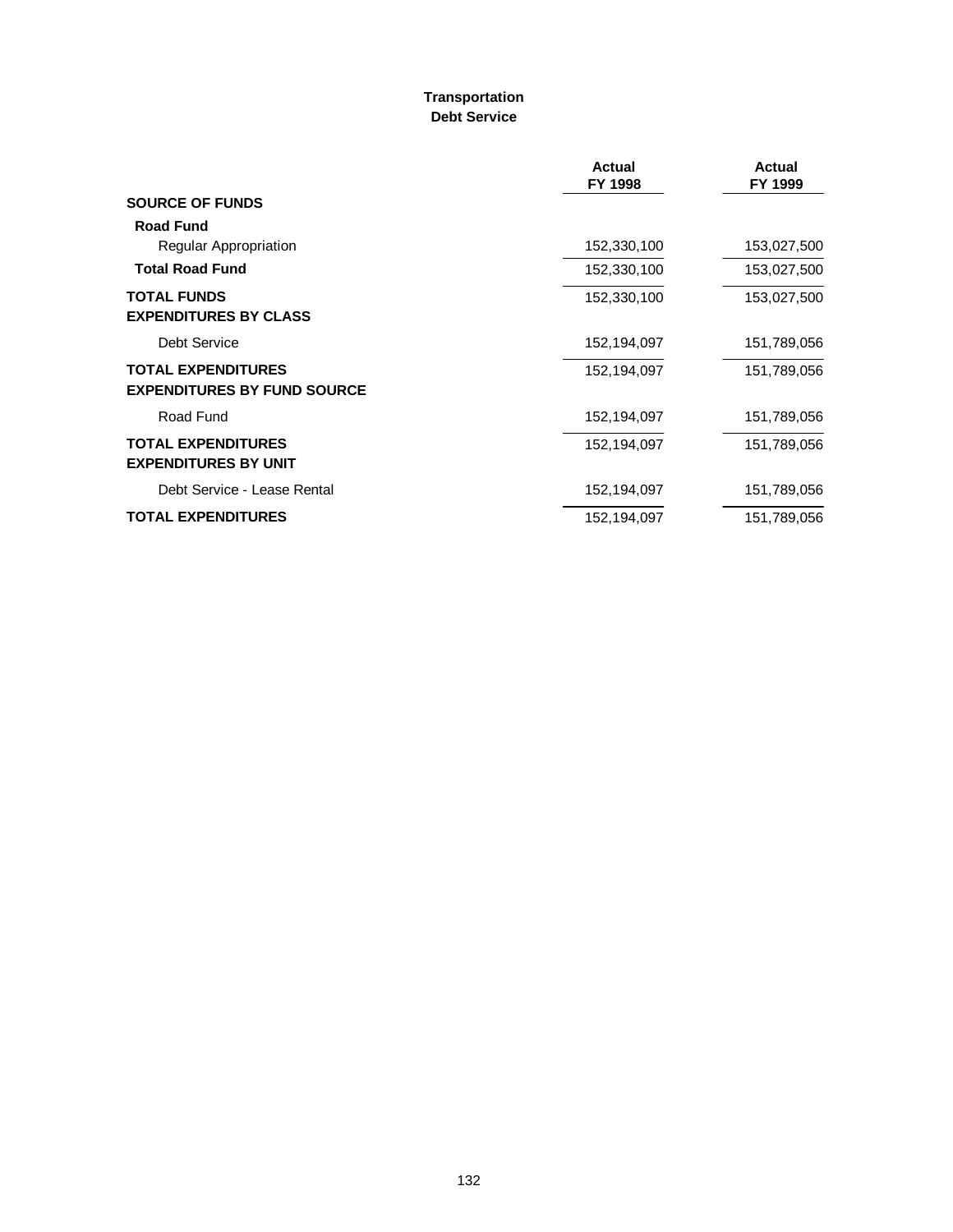#### **Workforce Development**

|                                               | <b>Actual</b><br>FY 1998 | <b>Actual</b><br>FY 1999 |
|-----------------------------------------------|--------------------------|--------------------------|
| <b>SOURCE OF FUNDS</b>                        |                          |                          |
| <b>General Fund</b>                           |                          |                          |
| <b>Regular Appropriation</b>                  | 107,596,799              | 50,760,000               |
| Special Appropriation                         | 2,000,000                |                          |
| <b>Current Year Appropriation</b>             | 294,000                  |                          |
| <b>Continuing Appropriation</b>               |                          | 987,910                  |
| Other                                         | $-63,500$                |                          |
| <b>Total General Fund</b>                     | 109,827,299              | 51,747,910               |
| <b>Restricted Funds</b>                       |                          |                          |
| <b>Balance Forward</b>                        | 5,040,766                | 6,161,116                |
| <b>Current Receipts</b>                       | 20,156,871               | 7,481,941                |
| Non-Revenue Receipts                          | 27,599,657               | 25,094,012               |
| <b>Total Restricted Funds</b>                 | 52,797,294               | 38,737,069               |
| <b>Federal Funds</b>                          |                          |                          |
| <b>Balance Forward</b>                        | 1,301,692                | 1,822,109                |
| <b>Current Receipts</b>                       | 462,891,856              | 468,743,393              |
| Non-Revenue Receipts                          | $-75,715,978$            | -53,874,440              |
| <b>Total Federal Funds</b>                    | 388,477,570              | 416,691,062              |
| <b>TOTAL FUNDS</b>                            | 551, 102, 163            | 507,176,041              |
| <b>EXPENDITURES BY CLASS</b>                  |                          |                          |
| Personnel Cost                                | 155,561,208              | 101,633,739              |
| <b>Operating Expenses</b>                     | 45,898,313               | 29,888,244               |
| Grants, Loans or Benefits                     | 334,801,887              | 365,201,114              |
| Debt Service                                  | 3,641,000                |                          |
| <b>Capital Outlay</b>                         | 2,168,561                | 1,302,876                |
| Construction                                  |                          | 102,768                  |
| <b>TOTAL EXPENDITURES</b>                     | 542,070,969              | 498,128,741              |
| <b>EXPENDITURES BY FUND SOURCE</b>            |                          |                          |
| <b>General Fund</b>                           | 108,779,331              | 49,885,640               |
| <b>Restricted Funds</b>                       | 46,636,177               | 35,031,873               |
| <b>Federal Funds</b>                          | 386,655,461              | 413,211,228              |
| <b>TOTAL EXPENDITURES</b>                     | 542,070,969              | 498,128,741              |
| <b>EXPENDITURES BY UNIT</b>                   |                          |                          |
| Job Training Coordinating Council             | 46,679                   |                          |
| Adult Education and Literacy                  | 17,533,290               | 19,326,584               |
| General Administration and Program Support    | 19,014,078               | 14,247,541               |
| State Board for Adult and Technical Education | 33,600                   | 30,000                   |
| <b>Technical Education</b>                    | 113,049,938              | 43,758,540               |
| <b>Vocational Rehabilitation</b>              | 47,177,639               | 52,970,141               |
| Department for the Blind                      | 11,059,027               | 10,339,139               |
| State Board for Proprietary Education         | 100,696                  | 99,292                   |
| Teacher Retirement Employer Contribution      | 9,206,042                | 4,313,500                |
| Training and Reemployment                     | 34,264,987               | 42,984,994               |
| <b>Employment Services</b>                    | 290,584,993              | 310,059,011              |
| <b>TOTAL EXPENDITURES</b>                     | 542,070,969              | 498,128,742              |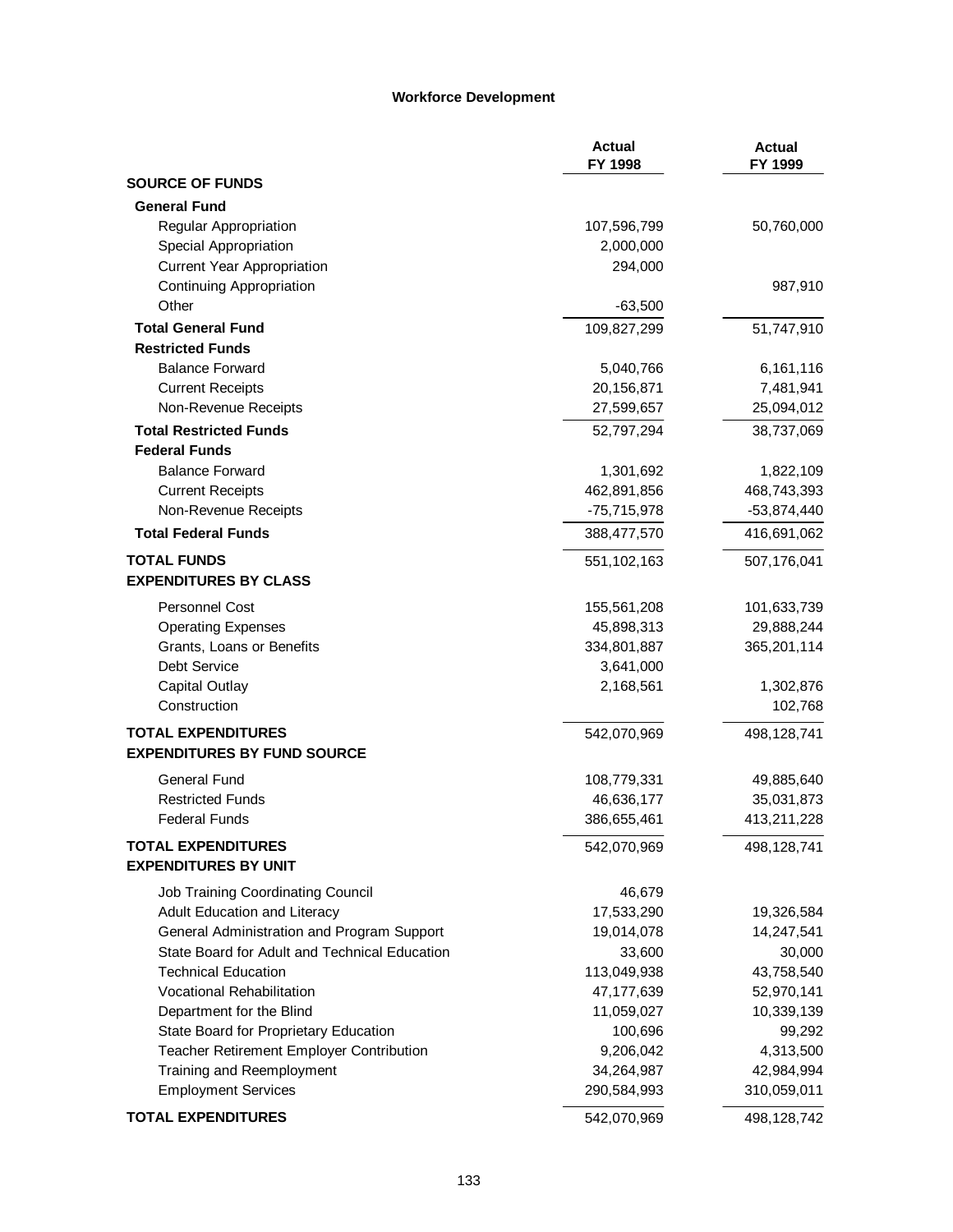# **Workforce Development General Administration and Program Support**

|                                            | <b>Actual</b><br>FY 1998 | <b>Actual</b><br>FY 1999 |
|--------------------------------------------|--------------------------|--------------------------|
| <b>SOURCE OF FUNDS</b>                     |                          |                          |
| <b>General Fund</b>                        |                          |                          |
| Regular Appropriation                      | 7,521,900                | 2,502,000                |
| Other                                      | $-42,400$                |                          |
| <b>Total General Fund</b>                  | 7,479,500                | 2,502,000                |
| <b>Restricted Funds</b>                    |                          |                          |
| <b>Balance Forward</b>                     | 890,105                  | 1,623,715                |
| <b>Current Receipts</b>                    | 29,391                   | 19,432                   |
| Non-Revenue Receipts                       | 5,540,251                | 4,516,103                |
| <b>Total Restricted Funds</b>              | 6,459,747                | 6,159,250                |
| <b>Federal Funds</b>                       |                          |                          |
| <b>Balance Forward</b>                     | 8,135                    | 6,986                    |
| <b>Current Receipts</b>                    | 4,332,072                | 3,918,719                |
| Non-Revenue Receipts                       | 2,365,326                | 2,690,303                |
| <b>Total Federal Funds</b>                 | 6,705,533                | 6,616,008                |
| <b>TOTAL FUNDS</b>                         | 20,644,780               | 15,277,258               |
| <b>EXPENDITURES BY CLASS</b>               |                          |                          |
| <b>Personnel Cost</b>                      | 6,008,633                | 5,651,003                |
| <b>Operating Expenses</b>                  | 4,306,339                | 2,485,919                |
| Grants, Loans or Benefits                  | 4,979,923                | 5,994,456                |
| Debt Service                               | 3,641,000                |                          |
| <b>Capital Outlay</b>                      | 78,183                   | 77,149                   |
| Construction                               |                          | 39,014                   |
| <b>TOTAL EXPENDITURES</b>                  | 19,014,078               | 14,247,541               |
| <b>EXPENDITURES BY FUND SOURCE</b>         |                          |                          |
| <b>General Fund</b>                        | 7,479,500                | 2,501,997                |
| <b>Restricted Funds</b>                    | 4,836,031                | 5,136,869                |
| <b>Federal Funds</b>                       | 6,698,546                | 6,608,676                |
| <b>TOTAL EXPENDITURES</b>                  | 19,014,077               | 14,247,542               |
| <b>EXPENDITURES BY UNIT</b>                |                          |                          |
| General Administration and Program Support | 19,014,078               | 14,247,541               |
| <b>TOTAL EXPENDITURES</b>                  | 19,014,078               | 14,247,541               |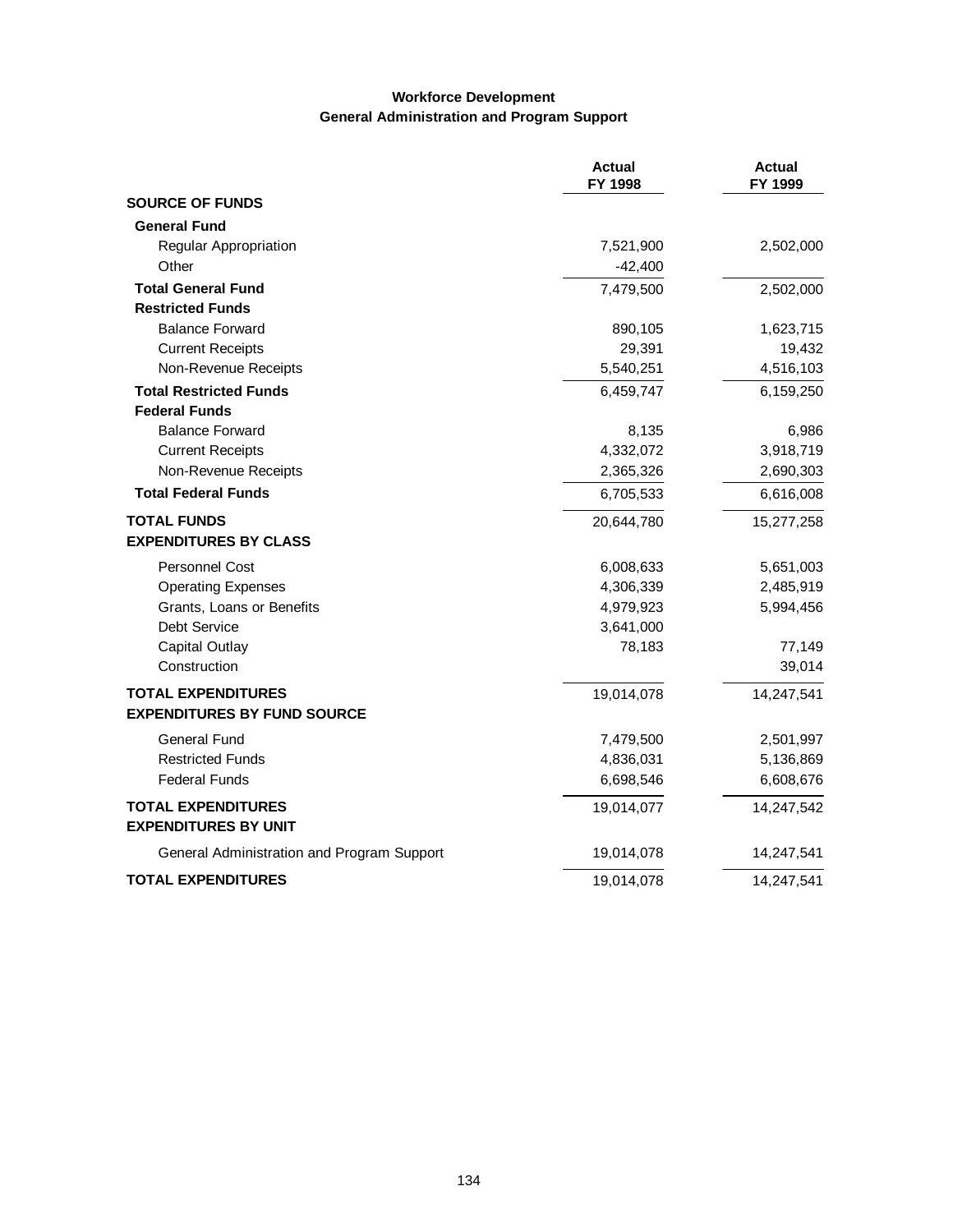# **Workforce Development State Board for Adult and Technical Education**

|                                                                 | <b>Actual</b><br>FY 1998 | <b>Actual</b><br>FY 1999 |
|-----------------------------------------------------------------|--------------------------|--------------------------|
| <b>SOURCE OF FUNDS</b>                                          |                          |                          |
| <b>General Fund</b>                                             |                          |                          |
| Regular Appropriation                                           | 33,600                   | 30,000                   |
| <b>Total General Fund</b>                                       | 33,600                   | 30,000                   |
| <b>TOTAL FUNDS</b><br><b>EXPENDITURES BY CLASS</b>              | 33,600                   | 30,000                   |
| <b>Personnel Cost</b>                                           | 9,473                    | 14,000                   |
| <b>Operating Expenses</b>                                       | 24,127                   | 16,000                   |
| <b>TOTAL EXPENDITURES</b><br><b>EXPENDITURES BY FUND SOURCE</b> | 33,600                   | 30,000                   |
| General Fund                                                    | 33,600                   | 30,000                   |
| <b>TOTAL EXPENDITURES</b><br><b>EXPENDITURES BY UNIT</b>        | 33,600                   | 30,000                   |
| State Board for Adult and Technical Education                   | 33,600                   | 30,000                   |
| <b>TOTAL EXPENDITURES</b>                                       | 33,600                   | 30,000                   |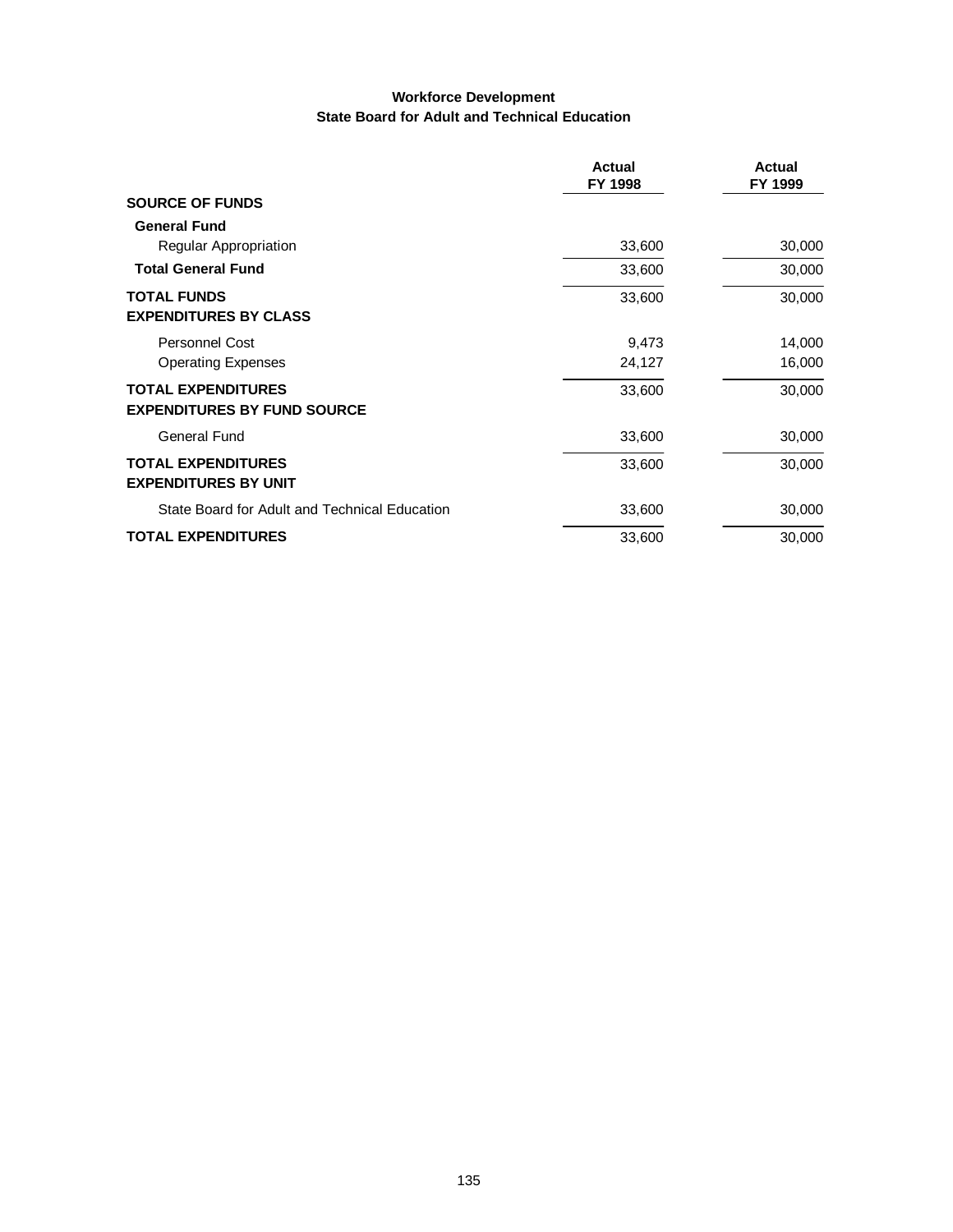## **Workforce Development Technical Education**

|                                          | <b>Actual</b><br>FY 1998 | <b>Actual</b><br>FY 1999 |
|------------------------------------------|--------------------------|--------------------------|
| <b>SOURCE OF FUNDS</b>                   |                          |                          |
| <b>General Fund</b>                      |                          |                          |
| Regular Appropriation                    | 69,175,299               | 19,245,100               |
| <b>Current Year Appropriation</b>        | 294,000                  |                          |
| Other                                    | $-18,000$                |                          |
| <b>Total General Fund</b>                | 69,451,299               | 19,245,100               |
| <b>Restricted Funds</b>                  |                          |                          |
| <b>Balance Forward</b>                   | 1,483,604                | 1,161,245                |
| <b>Current Receipts</b>                  | 13,807,602               | 2,249,302                |
| Non-Revenue Receipts                     | 15,210,581               | 14,181,076               |
| <b>Total Restricted Funds</b>            | 30,501,787               | 17,591,623               |
| <b>Federal Funds</b>                     |                          |                          |
| <b>Balance Forward</b>                   | 214,788                  | 59,990                   |
| <b>Current Receipts</b>                  | 20,547,171               | 16,418,180               |
| Non-Revenue Receipts                     | $-6,443,872$             | $-8,860,167$             |
| <b>Total Federal Funds</b>               | 14,318,087               | 7,618,003                |
| <b>TOTAL FUNDS</b>                       | 114,271,173              | 44,454,726               |
| <b>EXPENDITURES BY CLASS</b>             |                          |                          |
| <b>Personnel Cost</b>                    | 77,530,539               | 26,784,883               |
| <b>Operating Expenses</b>                | 24,914,350               | 8,877,286                |
| Grants, Loans or Benefits                | 9,095,590                | 7,110,332                |
| <b>Capital Outlay</b>                    | 1,509,459                | 986,039                  |
| <b>TOTAL EXPENDITURES</b>                | 113,049,938              | 43,758,540               |
| <b>EXPENDITURES BY FUND SOURCE</b>       |                          |                          |
| General Fund                             | 69,451,299               | 19,244,860               |
| <b>Restricted Funds</b>                  | 29,340,541               | 16,965,642               |
| <b>Federal Funds</b>                     | 14,258,098               | 7,548,038                |
| <b>TOTAL EXPENDITURES</b>                | 113,049,938              | 43,758,540               |
| <b>EXPENDITURES BY UNIT</b>              |                          |                          |
| <b>Technical Education</b>               | 88,923,907               | 33,977,885               |
| Equipment                                | 4,838,500                | 1,872,760                |
| <b>Continuing Education Programs</b>     | 6,925,281                | 1,207,038                |
| <b>Federal Programs</b>                  | 11,474,751               | 6,700,857                |
| <b>Technical Education-Postsecondary</b> | 887,499                  |                          |
| <b>TOTAL EXPENDITURES</b>                | 113,049,938              | 43,758,540               |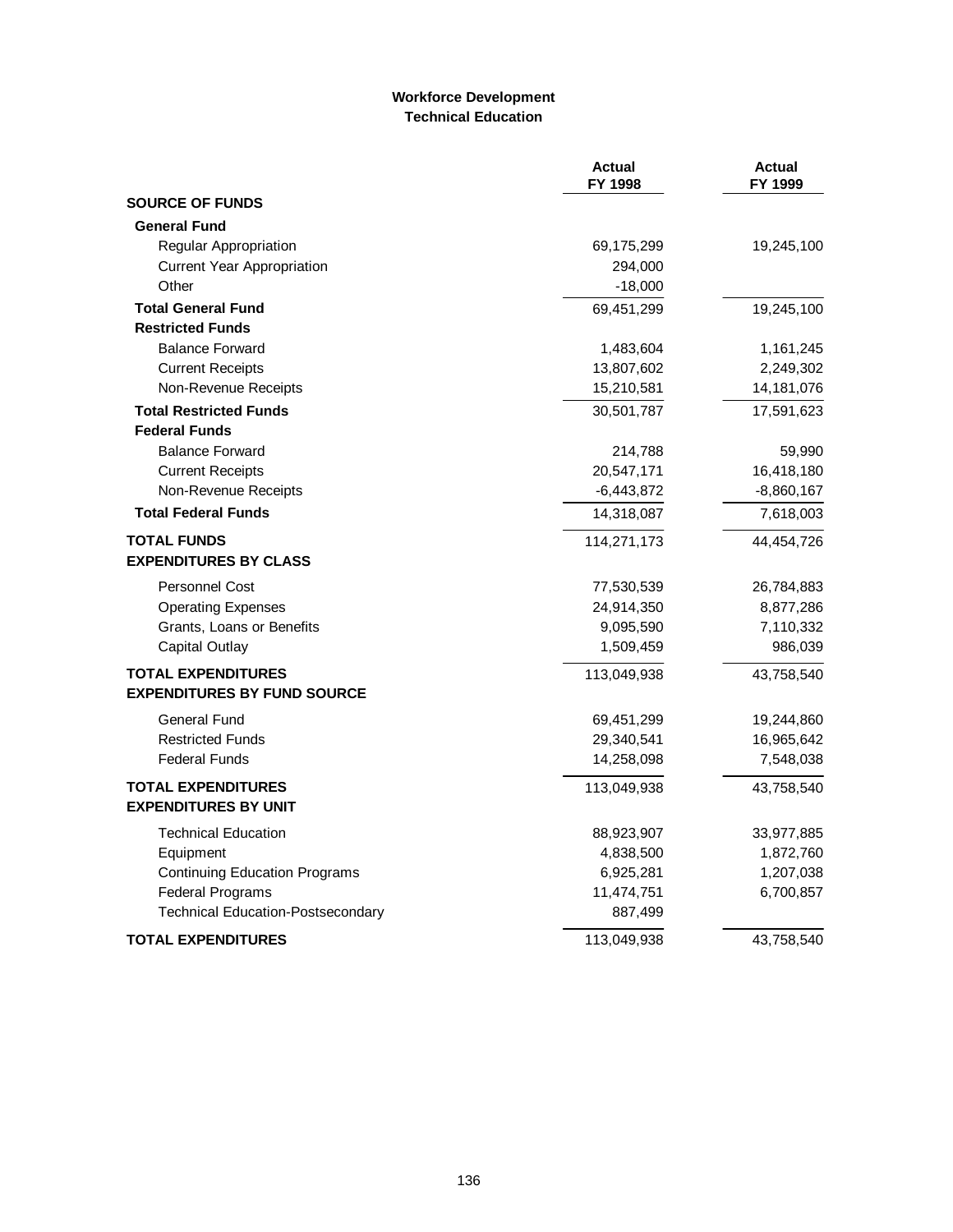## **Workforce Development Vocational Rehabilitation**

|                                                          | <b>Actual</b><br>FY 1998 | <b>Actual</b><br>FY 1999 |
|----------------------------------------------------------|--------------------------|--------------------------|
| <b>SOURCE OF FUNDS</b>                                   |                          |                          |
| <b>General Fund</b>                                      |                          |                          |
| Regular Appropriation                                    | 9,172,700                | 9,621,100                |
| Other                                                    | $-2,600$                 |                          |
| <b>Total General Fund</b>                                | 9,170,100                | 9,621,100                |
| <b>Restricted Funds</b>                                  |                          |                          |
| <b>Balance Forward</b>                                   | 1,192,305                | 1,082,969                |
| <b>Current Receipts</b>                                  | 2,465,526                | 2,762,074                |
| Non-Revenue Receipts                                     | $-250,000$               | 9,227                    |
| <b>Total Restricted Funds</b>                            | 3,407,831                | 3,854,270                |
| <b>Federal Funds</b>                                     |                          |                          |
| <b>Balance Forward</b>                                   | 415,539                  | 488,211                  |
| <b>Current Receipts</b>                                  | 37,236,222               | 41,929,631               |
| Non-Revenue Receipts                                     | $-1,480,872$             | $-1,799,248$             |
| <b>Total Federal Funds</b>                               | 36,170,889               | 40,618,594               |
| <b>TOTAL FUNDS</b><br><b>EXPENDITURES BY CLASS</b>       | 48,748,820               | 54,093,964               |
| <b>Personnel Cost</b>                                    | 18,500,035               | 20,152,200               |
| <b>Operating Expenses</b>                                | 5,134,110                | 5,312,908                |
| Grants, Loans or Benefits                                | 23,180,097               | 27,356,972               |
| <b>Capital Outlay</b>                                    | 363,397                  | 148,061                  |
| <b>TOTAL EXPENDITURES</b>                                | 47,177,639               | 52,970,141               |
| <b>EXPENDITURES BY FUND SOURCE</b>                       |                          |                          |
| General Fund                                             | 9,170,100                | 9,621,100                |
| <b>Restricted Funds</b>                                  | 2,324,862                | 3,238,005                |
| <b>Federal Funds</b>                                     | 35,682,678               | 40,111,037               |
| <b>TOTAL EXPENDITURES</b><br><b>EXPENDITURES BY UNIT</b> | 47,177,640               | 52,970,142               |
| Program Planning and Development                         | 1,395,534                | 1,467,774                |
| Carl D. Perkins Comprehensive Rehab Center               | 5,940,139                | 6,807,235                |
| <b>Program Services</b>                                  | 38,083,194               | 42,959,757               |
| Administrative Management                                | 1,758,773                | 1,735,376                |
| TOTAL EXPENDITURES                                       | 47,177,640               | 52,970,142               |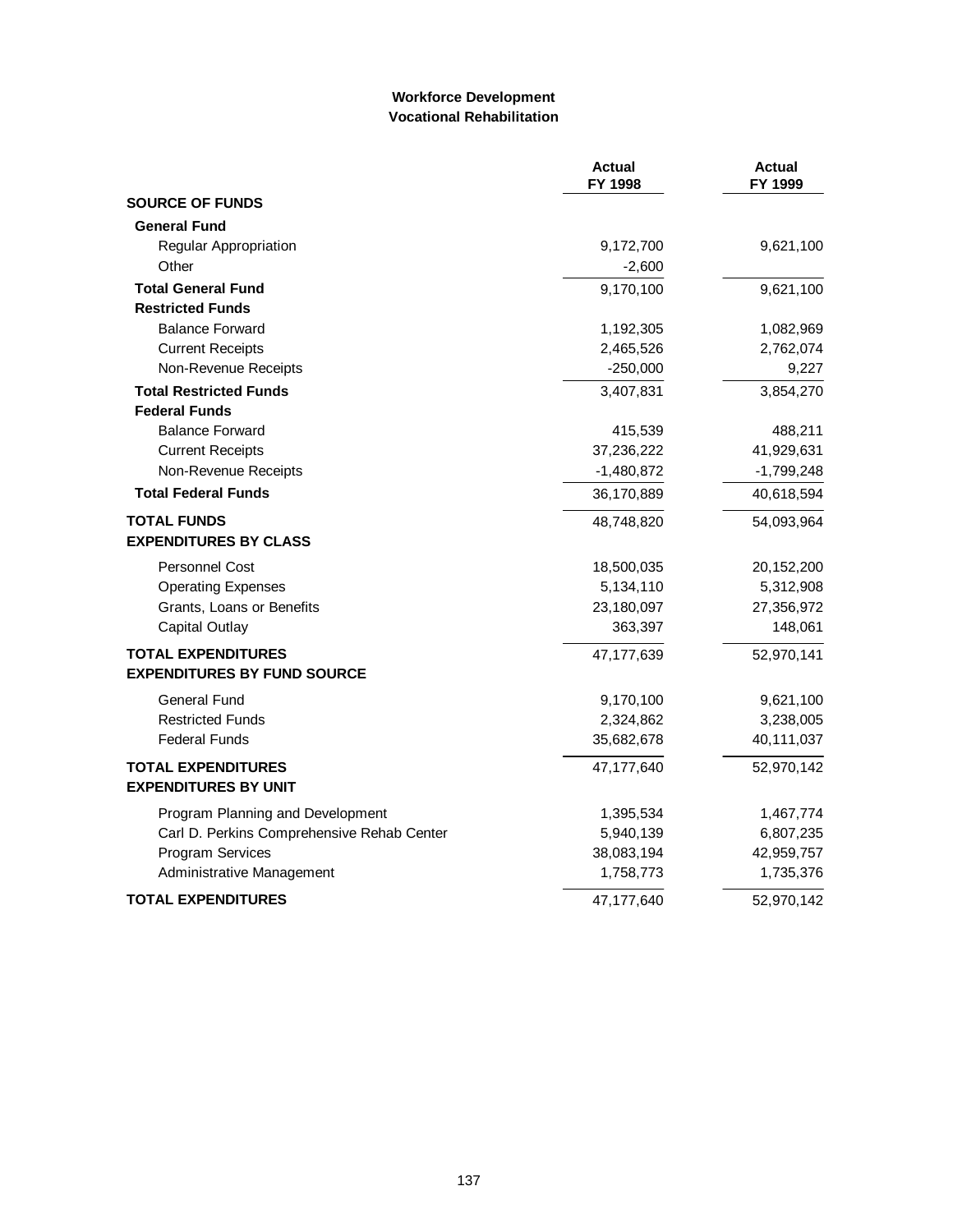### **Workforce Development Department for the Blind**

|                                                                 | <b>Actual</b><br>FY 1998 | <b>Actual</b><br>FY 1999 |
|-----------------------------------------------------------------|--------------------------|--------------------------|
| <b>SOURCE OF FUNDS</b>                                          |                          |                          |
| <b>General Fund</b>                                             |                          |                          |
| Regular Appropriation                                           | 1,792,700                | 2,055,200                |
| Other                                                           | -500                     |                          |
| <b>Total General Fund</b>                                       | 1,792,200                | 2,055,200                |
| <b>Restricted Funds</b>                                         |                          |                          |
| <b>Balance Forward</b>                                          | 849,523                  | 1,450,482                |
| <b>Current Receipts</b>                                         | 2,978,249                | 1,375,082                |
| Non-Revenue Receipts                                            | 40,000                   | $-28,190$                |
| <b>Total Restricted Funds</b>                                   | 3,867,772                | 2,797,374                |
| <b>Federal Funds</b>                                            |                          |                          |
| <b>Balance Forward</b>                                          | 48,628                   | 92,189                   |
| <b>Current Receipts</b>                                         | 6,975,780                | 6,921,115                |
| Non-Revenue Receipts                                            | $-82,684$                | $-165,732$               |
| <b>Total Federal Funds</b>                                      | 6,941,724                | 6,847,572                |
| <b>TOTAL FUNDS</b><br><b>EXPENDITURES BY CLASS</b>              | 12,601,696               | 11,700,146               |
| <b>Personnel Cost</b>                                           | 5,817,234                | 5,660,704                |
| <b>Operating Expenses</b>                                       | 2,222,343                | 1,520,242                |
| Grants, Loans or Benefits                                       | 3,001,211                | 3,136,905                |
| <b>Capital Outlay</b>                                           | 18,239                   | 21,287                   |
| <b>TOTAL EXPENDITURES</b><br><b>EXPENDITURES BY FUND SOURCE</b> | 11,059,027               | 10,339,138               |
| General Fund                                                    | 1,792,200                | 2,055,087                |
| <b>Restricted Funds</b>                                         | 2,417,291                | 1,874,980                |
| <b>Federal Funds</b>                                            | 6,849,536                | 6,409,072                |
| <b>TOTAL EXPENDITURES</b><br><b>EXPENDITURES BY UNIT</b>        | 11,059,027               | 10,339,139               |
| <b>General Blind Services</b>                                   | 7,087,452                | 7,640,047                |
| <b>Business Enterprise Program</b>                              | 781,669                  | 864,184                  |
| Center for Independent Living                                   | 502,915                  | 460,407                  |
| Industries for the Blind                                        | 2,095,839                | 952,773                  |
| Assistive Technology Service                                    | 591,152                  | 421,728                  |
| <b>TOTAL EXPENDITURES</b>                                       | 11,059,027               | 10,339,139               |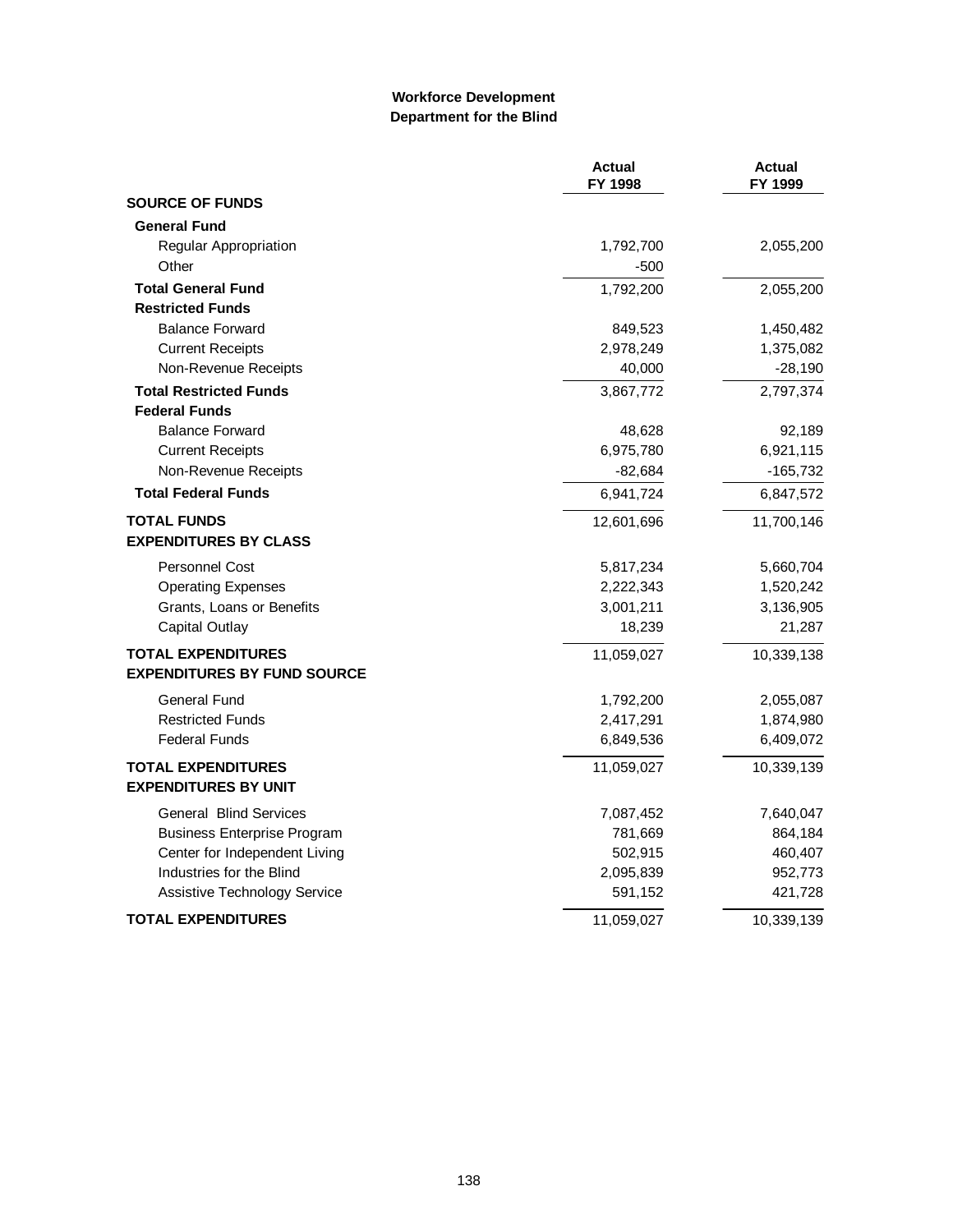### **Workforce Development State Board for Proprietary Education**

|                                       | <b>Actual</b><br>FY 1998 | <b>Actual</b><br>FY 1999 |
|---------------------------------------|--------------------------|--------------------------|
| <b>SOURCE OF FUNDS</b>                |                          |                          |
| <b>Restricted Funds</b>               |                          |                          |
| <b>Balance Forward</b>                | 134,424                  | 157,375                  |
| <b>Current Receipts</b>               | 123,647                  | 124,544                  |
| <b>Total Restricted Funds</b>         | 258,071                  | 281,919                  |
| <b>TOTAL FUNDS</b>                    | 258,071                  | 281,919                  |
| <b>EXPENDITURES BY CLASS</b>          |                          |                          |
| Personnel Cost                        | 91,341                   | 86,042                   |
| <b>Operating Expenses</b>             | 9,355                    | 13,249                   |
| <b>TOTAL EXPENDITURES</b>             | 100,696                  | 99,291                   |
| <b>EXPENDITURES BY FUND SOURCE</b>    |                          |                          |
| <b>Restricted Funds</b>               | 100,696                  | 99,292                   |
| <b>TOTAL EXPENDITURES</b>             | 100,696                  | 99,292                   |
| <b>EXPENDITURES BY UNIT</b>           |                          |                          |
| State Board for Proprietary Education | 100,696                  | 99,292                   |
| <b>TOTAL EXPENDITURES</b>             | 100,696                  | 99,292                   |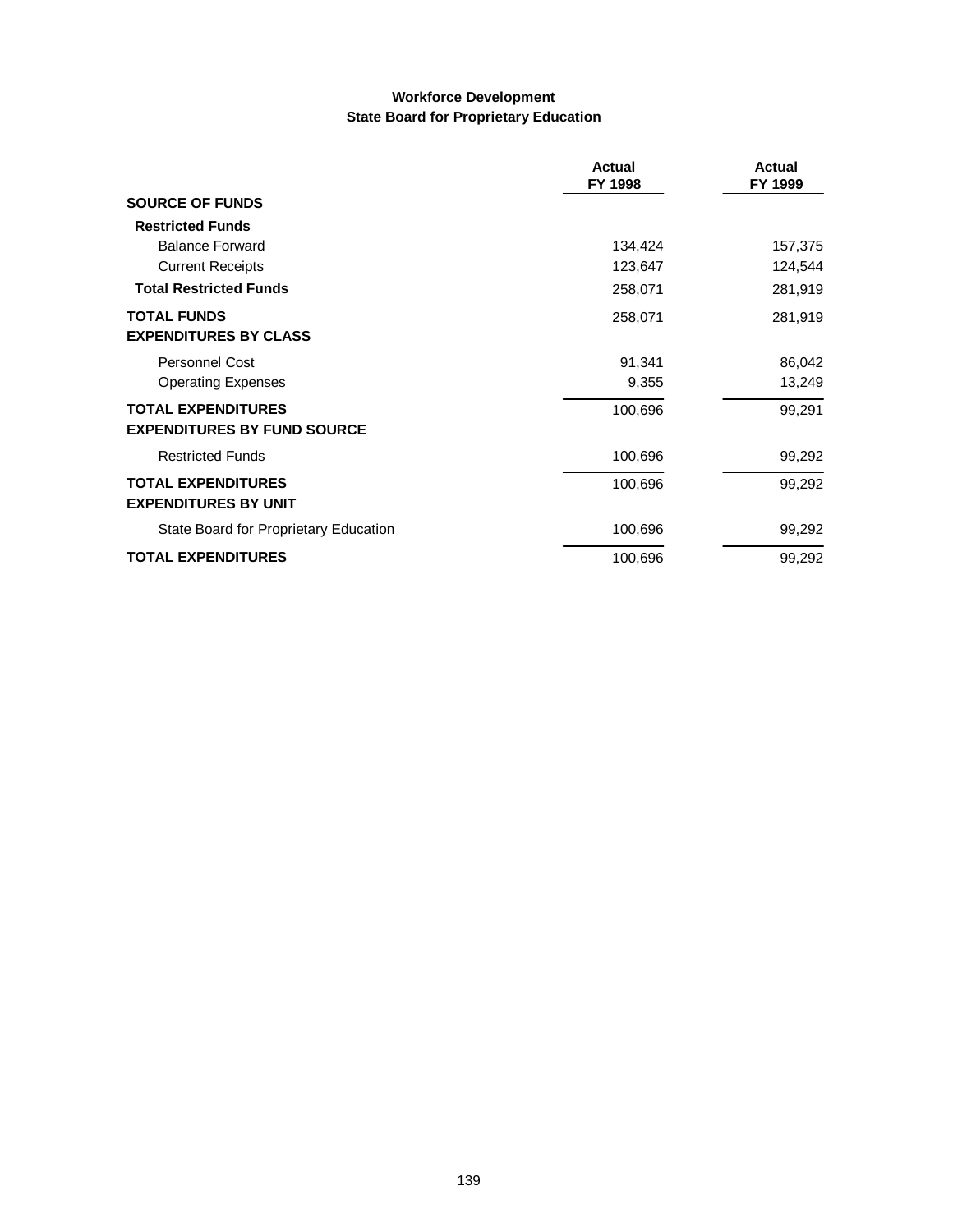#### **Workforce Development Teacher Retirement - Employer Contribution**

|                                                                 | <b>Actual</b><br>FY 1998 | Actual<br>FY 1999 |
|-----------------------------------------------------------------|--------------------------|-------------------|
| <b>SOURCE OF FUNDS</b>                                          |                          |                   |
| <b>General Fund</b>                                             |                          |                   |
| Regular Appropriation                                           | 9,266,100                | 4,313,500         |
| <b>Total General Fund</b>                                       | 9,266,100                | 4,313,500         |
| <b>TOTAL FUNDS</b><br><b>EXPENDITURES BY CLASS</b>              | 9,266,100                | 4,313,500         |
| <b>Personnel Cost</b>                                           | 9,206,042                | 4,313,500         |
| <b>TOTAL EXPENDITURES</b><br><b>EXPENDITURES BY FUND SOURCE</b> | 9,206,042                | 4,313,500         |
| <b>General Fund</b>                                             | 9,206,042                | 4,313,500         |
| <b>TOTAL EXPENDITURES</b><br><b>EXPENDITURES BY UNIT</b>        | 9,206,042                | 4,313,500         |
| Teacher Retirement - Employer Contribution                      | 9,206,042                | 4,313,500         |
| <b>TOTAL EXPENDITURES</b>                                       | 9,206,042                | 4,313,500         |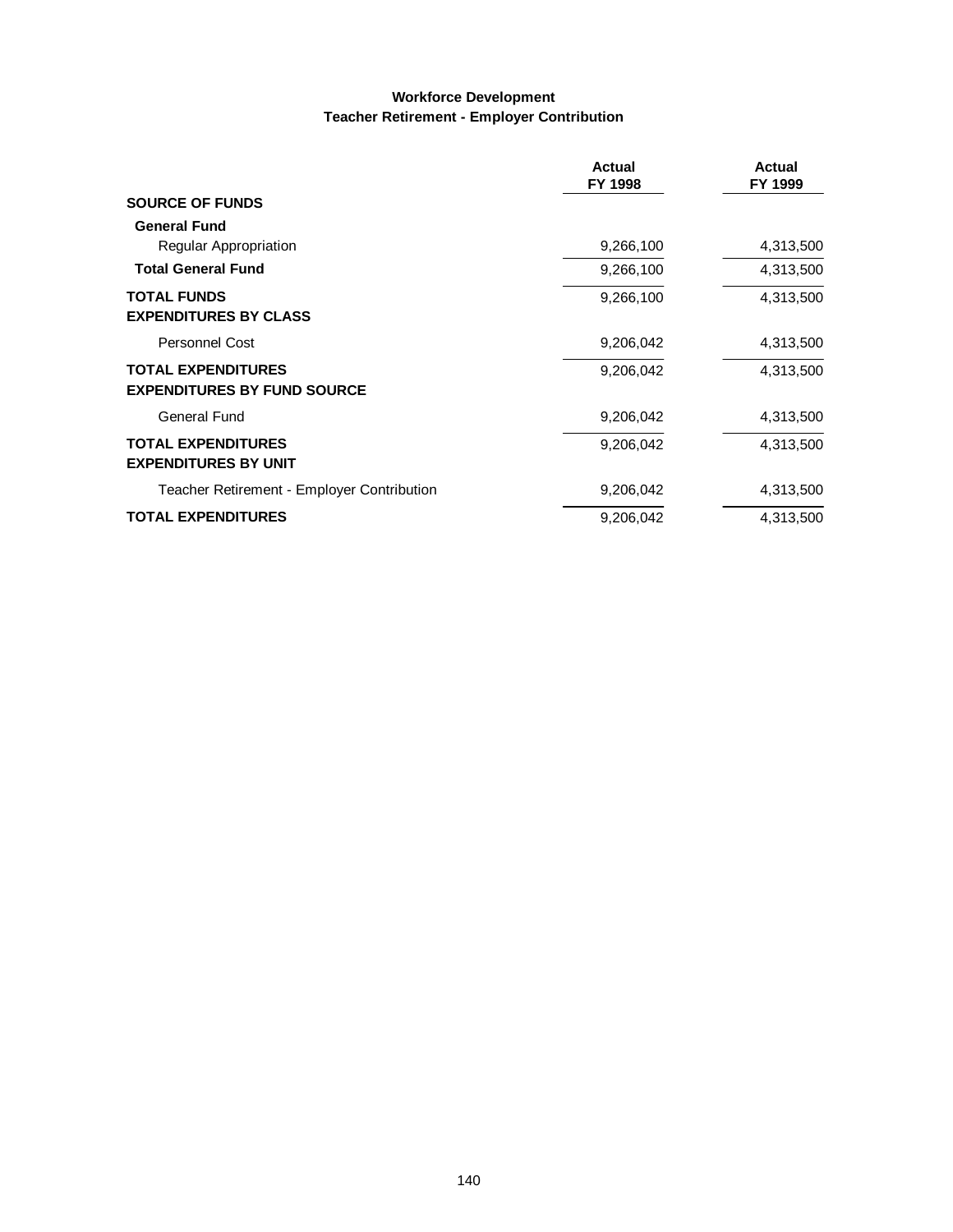# **Workforce Development Training and Reemployment**

|                                    | <b>Actual</b><br>FY 1998 | <b>Actual</b><br>FY 1999 |
|------------------------------------|--------------------------|--------------------------|
| <b>SOURCE OF FUNDS</b>             |                          |                          |
| <b>Federal Funds</b>               |                          |                          |
| <b>Balance Forward</b>             | 48.123                   | 4,553                    |
| <b>Current Receipts</b>            | 42,697,908               | 49,263,834               |
| Non-Revenue Receipts               | $-8,476,491$             | $-6,283,393$             |
| <b>Total Federal Funds</b>         | 34,269,540               | 42,984,994               |
| <b>TOTAL FUNDS</b>                 | 34,269,540               | 42,984,994               |
| <b>EXPENDITURES BY CLASS</b>       |                          |                          |
| <b>Personnel Cost</b>              | 1,131,704                | 1,317,964                |
| <b>Operating Expenses</b>          | 280,040                  | 452,152                  |
| Grants, Loans or Benefits          | 32,853,243               | 41,214,878               |
| <b>TOTAL EXPENDITURES</b>          | 34,264,987               | 42,984,994               |
| <b>EXPENDITURES BY FUND SOURCE</b> |                          |                          |
| <b>Federal Funds</b>               | 34,264,987               | 42,984,994               |
| <b>TOTAL EXPENDITURES</b>          | 34,264,987               | 42,984,994               |
| <b>EXPENDITURES BY UNIT</b>        |                          |                          |
| Training and Reemployment          | 34,264,987               | 42,984,994               |
| <b>TOTAL EXPENDITURES</b>          | 34,264,987               | 42,984,994               |